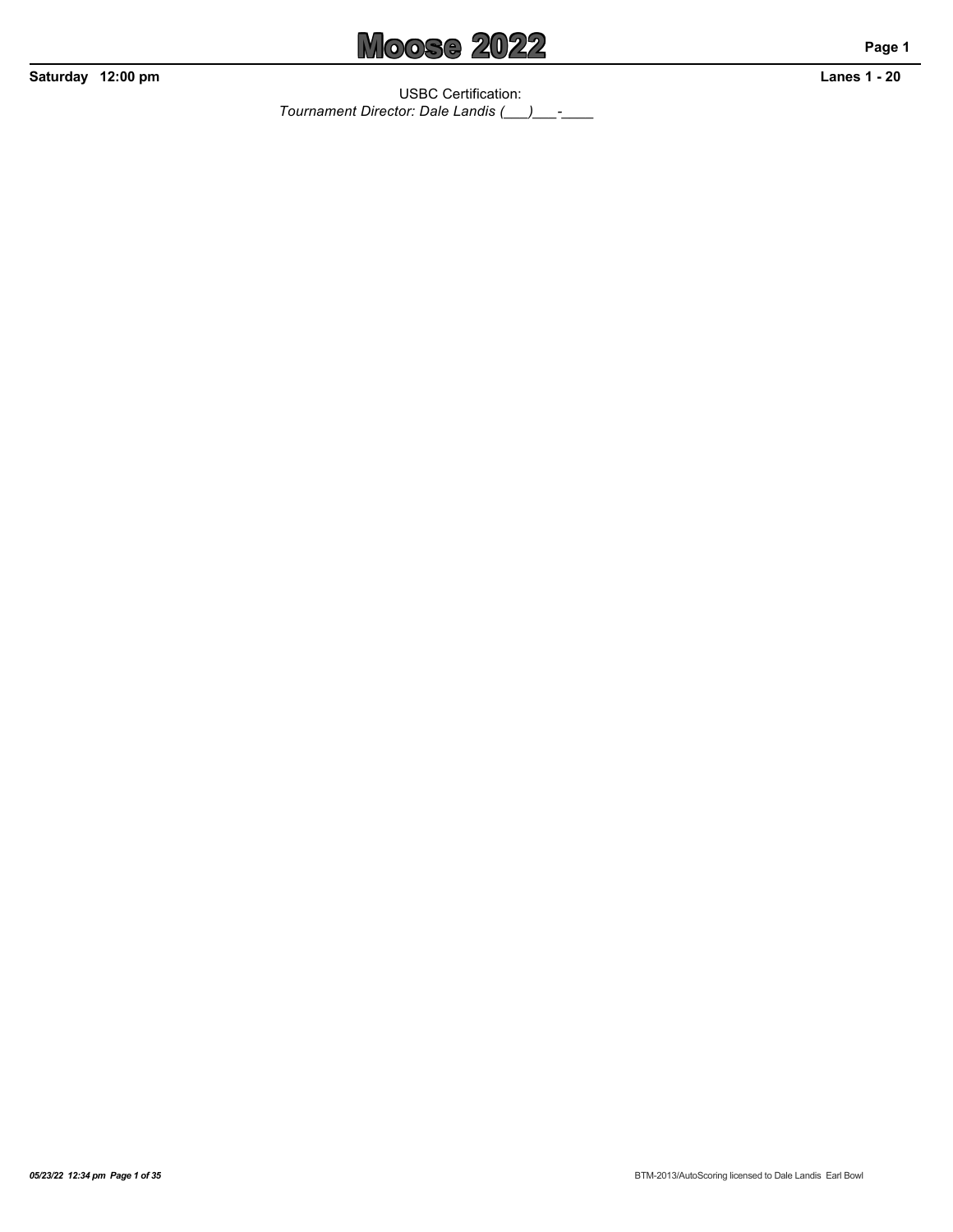| ett.         | <b>Singles</b>                 |                |                |                                             |            |                |            |                                                        |            |            |                   |               |
|--------------|--------------------------------|----------------|----------------|---------------------------------------------|------------|----------------|------------|--------------------------------------------------------|------------|------------|-------------------|---------------|
|              | <b>HDCP</b>                    | Entry          |                |                                             |            |                | Game       |                                                        | Game Game  |            | <b>HDCP</b>       | <b>Series</b> |
| <b>Place</b> | Total                          | Num            | Lane           | <b>Bowler Name</b>                          | Ave        | <b>HDCP</b>    | $-1-$      | -2-                                                    | -3-        | Total      | <b>Total</b>      | <b>HDCP</b>   |
| 1            | 788                            | $\overline{2}$ | $\overline{2}$ | Gary Swanson                                | 185        | 31             | 226        | 248                                                    | 221        | 695        | 93                | 788           |
| 2<br>3       | 783<br>756                     | 72<br>187      | 15<br>12       | <b>Charles Wolfe</b><br>James III Mcdonald  | 222<br>208 | 0<br>10        | 268<br>201 | 247<br>300                                             | 268<br>225 | 783<br>726 | $\mathbf 0$<br>30 | 783<br>756    |
| 4            | 749                            | 71             | 15             | <b>Robert Byuse</b>                         | 217        | $\overline{c}$ | 299        | 204                                                    | 240        | 743        | 6                 | 749           |
| 5            | 737                            | 119            | 7              | Thomas Hamacek                              | 157        | 56             | 171        | 193                                                    | 205        | 569        | 168               | 737           |
| 6            | 734                            | 182            | 10             | Bryan Jose                                  | 224        | 0              | 267        | 241                                                    | 226        | 734        | 0                 | 734           |
| 7            | 730                            | 17             | 2              | David Taylor                                | 224        | 0              | 215        | 279                                                    | 236        | 730        | 0                 | 730           |
| 8            | 729                            | 11             | 4              | Dave Gublo                                  | 170        | 45             | 204        | 169                                                    | 221        | 594        | 135               | 729           |
| 8            | 729                            | 172            | 6              | Lyle Smith                                  | 154        | 59             | 222        | 155                                                    | 175        | 552        | 177               | 729           |
| 10           | 718                            | 180            | 16             | <b>Troy Austin</b>                          | 208        | 10             | 210        | 223                                                    | 255        | 688        | 30                | 718           |
| 10           | 718                            | 43             | 10             | Don Vanbuskirk                              | 183        | 33             | 220        | 198                                                    | 201        | 619        | 99                | 718           |
| 12           | 715                            | 137            | 4              | <b>Richard Mccloskey</b>                    | 190        | 27             | 214        | 199                                                    | 221        | 634        | 81                | 715           |
| 13<br>14     | 714<br>713                     | 46<br>9        | 2<br>2         | Michael Hillard<br><b>Robert Smith</b>      | 208<br>195 | 10<br>22       | 238<br>177 | 257<br>256                                             | 189<br>214 | 684<br>647 | 30<br>66          | 714<br>713    |
| 14           | 713                            | 37             | 4              | Scott Eddy                                  | 220        | 0              | 247        | 254                                                    | 212        | 713        | 0                 | 713           |
| 16           | 712                            | 52             | 1              | <b>Timothy Crater</b>                       | 193        | 24             | 203        | 214                                                    | 223        | 640        | 72                | 712           |
| 17           | 711                            | 154            | 12             | <b>Bill Webb</b>                            | 169        | 45             | 181        | 191                                                    | 204        | 576        | 135               | 711           |
| 18           | 709                            | 92             | 5              | Joseph Garner                               | 203        | 15             | 233        | 205                                                    | 226        | 664        | 45                | 709           |
| 18           | 709                            | 121            | 10             | <b>Charles Chiplis</b>                      | 154        | 59             | 170        | 157                                                    | 205        | 532        | 177               | 709           |
| 20           | 707                            | 158            | 14             | Kevin Brown                                 | 216        | 3              | 242        | 246                                                    | 210        | 698        | 9                 | 707           |
| 20           | 707                            | 44             | 10             | Jason Borowski                              | 197        | 20             | 201        | 213                                                    | 233        | 647        | 60                | 707           |
| 22           | 705                            | 15             | 3              | R Wrigglesworth                             | 160        | 54             | 198        | 183                                                    | 162        | 543        | 162               | 705           |
| 22           | 705                            | 144            | 5              | John Blackford                              | 177        | 38             | 212        | 180                                                    | 199        | 591        | 114               | 705           |
| 24           | 699                            | 165            | 2              | Daniel Cooper                               | 201        | 17             | 234<br>176 | 203                                                    | 211        | 648        | 51                | 699<br>698    |
| 25<br>25     | 698<br>698                     | 139<br>21      | 3<br>8         | Valory Jeffrey<br>Scott Jarvis              | 150<br>213 | 63<br>6        | 189        | 182<br>214                                             | 151<br>277 | 509<br>680 | 189<br>18         | 698           |
| 25           | 698                            | 62             | 13             | Raymond Utt                                 | 200        | 18             | 214        | 198                                                    | 232        | 644        | 54                | 698           |
| 28           | 696                            | 33             | 6              | James Poling                                | 182        | 34             | 180        | 214                                                    | 200        | 594        | 102               | 696           |
| 29           | 695                            | 143            | 5              | Merideth Blackford                          | 159        | 54             | 169        | 187                                                    | 177        | 533        | 162               | 695           |
| 30           | 694                            | 4              | 1              | Mary Taylor                                 | 165        | 49             | 202        | 190                                                    | 155        | 547        | 147               | 694           |
| 30           | 694                            | 68             | 13             | David Varner                                | 211        | 8              | 199        | 222                                                    | 249        | 670        | 24                | 694           |
| 30           | 694                            | 78             | 18             | <b>Tracy Heffner</b>                        | 153        | 60             | 141        | 205                                                    | 168        | 514        | 180               | 694           |
| 33           | 693                            | 136            | -1             | Michael Welant                              | 173        | 42             | 190        | 223                                                    | 154        | 567        | 126               | 693           |
| 33           | 693                            | 128            | 19             | Melissa Varner                              | 149        | 63             | 152        | 144                                                    | 208        | 504        | 189               | 693           |
| 35           | 692                            | 75             | 15             | Michael Lantz                               | 214        | 5              | 234        | 258                                                    | 185        | 677        | 15                | 692           |
| 35           | 692<br>691                     | 89             | 6              | Jamie Gray                                  | 211        | 8<br>37        | 258<br>198 | 207                                                    | 203        | 668        | 24                | 692           |
| 37<br>37     | 691                            | 126<br>82      | 20<br>4        | <b>Stacy Roberts</b><br><b>Bruce Sadlon</b> | 178<br>188 | 28             | 229        | 191<br>173                                             | 191<br>205 | 580<br>607 | 111<br>84         | 691<br>691    |
| 39           | 690                            | 148            | 7              | Russell Lloyd                               | 160        | 54             | 186        | 189                                                    | 153        | 528        | 162               | 690           |
| 40           | 689                            | 184            | 9              | Shawn Kelly                                 | 199        | 18             | 220        | 172                                                    | 243        | 635        | 54                | 689           |
| 40           | 689                            | 130            | 20             | Ginger Burns                                | 145        | 67             | 150        | 191                                                    | 147        | 488        | 201               | 689           |
| 42           | 687                            | 161            | 16             | Virginia Rudner                             | 88         | 118            | 118        | 96                                                     | 119        | 333        | 354               | 687           |
| 42           | 687                            | 38             | 4              | <b>Robert Eagle</b>                         | 184        | 32             | 155        | 210                                                    | 226        | 591        | 96                | 687           |
| 44           | 684                            | 167            |                | Don Pierce                                  | 209        | 9              | 215        | 238                                                    | 204        | 657        | 27                | 684           |
| 45           | 678                            | 53             | 10             | Amibeth Koval                               | 181        | 35             | 161        | 178                                                    | 234        | 573        | 105               | 678           |
| 45           | 678                            | 116            | 7              | John Beck                                   | 128        | 82             | 208        | 116                                                    | 108        | 432        | 246               | 678           |
| 47<br>48     | 675<br>673                     | 146<br>169     | 8<br>4         | Steven Bachman<br>Kim Schneider             | 168<br>152 | 46<br>61       | 151<br>177 | 176<br>133                                             | 210<br>180 | 537<br>490 | 138<br>183        | 675<br>673    |
| 49           | 672                            | 96             | 7              | Duane Mann                                  | 136        | 75             | 160        | 134                                                    | 153        | 447        | 225               | 672           |
| 50           | 669                            | 83             | 3              | Roger Wilcox                                | 183        | 33             | 187        | 211                                                    | 172        | 570        | 99                | 669           |
| 51           | 668                            | 132            | 19             | <b>Ivy Travis</b>                           | 111        | 98             | 145        | 93                                                     | 136        | 374        | 294               | 668           |
| 52           | 667                            | 97             | 12             | Mike jr. Compan                             | 234        | 0              | 258        | 215                                                    | 194        | 667        | $\mathbf 0$       | 667           |
| 53           | 666                            | 157            | 14             | <b>Charles Direso</b>                       | 191        | 26             | 232        | 193                                                    | 163        | 588        | 78                | 666           |
| 54           | 665                            | 23             | 7              | Rod Hoover                                  | 171        | 44             | 212        | 189                                                    | 132        | 533        | 132               | 665           |
| 54           | 665                            | 45             | 2              | Larry Lucas                                 | 174        | 41             | 180        | 181                                                    | 181        | 542        | 123               | 665           |
| 56           | 664                            | 141            | 6              | Corey Smith                                 | 155        | 58             | 164        | 141                                                    | 185        | 490        | 174               | 664           |
| 57           | 663                            | 48             | 1              | <b>Bradford Minich</b>                      | 194        | 23             | 221        | 195                                                    | 178        | 594        | 69                | 663           |
| 58<br>59     | 662<br>661                     | 63<br>193      | 14             | Jeff Bolyard<br>Rodney Hesley               | 168<br>225 | 46<br>0        | 194<br>246 | 187<br>178                                             | 143<br>237 | 524        | 138               | 662<br>661    |
| 59           | 661                            | 27             | 13<br>3        | Fern Gregg                                  | 152        | 61             | 169        | 157                                                    | 152        | 661<br>478 | 0<br>183          | 661           |
| 59           | 661                            | 67             | 13             | Randall Conneway                            | 211        | 8              | 229        | 235                                                    | 173        | 637        | 24                | 661           |
| 62           | 660                            | 14             | 4              | Nancy Ehly                                  | 167        | 47             | 186        | 186                                                    | 147        | 519        | 141               | 660           |
| 63           | 659                            | 168            | 1              | Jeffrey Crawford                            | 201        | 17             | 149        | 248                                                    | 211        | 608        | 51                | 659           |
| 63           | 659                            | 77             | 18             | <b>Heather Mccord</b>                       | 160        | 54             | 119        | 177                                                    | 201        | 497        | 162               | 659           |
| 65           | 658                            | 26             | 4              | Gloria Welsh                                | 120        | 90             | 143        | 129                                                    | 116        | 388        | 270               | 658           |
| 66           | 657                            | 160            | 13             | Wayne Mccaul                                | 193        | 24             | 236        | 168                                                    | 181        | 585        | 72                | 657           |
| 66           | 657                            | 76             | 15             | Teresa Tennant                              | 188        | 28             | 167        | 164                                                    | 242        | 573        | 84                | 657           |
|              | 05/23/22 12:34 pm Page 2 of 35 |                |                |                                             |            |                |            | BTM-2013/AutoScoring licensed to Dale Landis Earl Bowl |            |            |                   |               |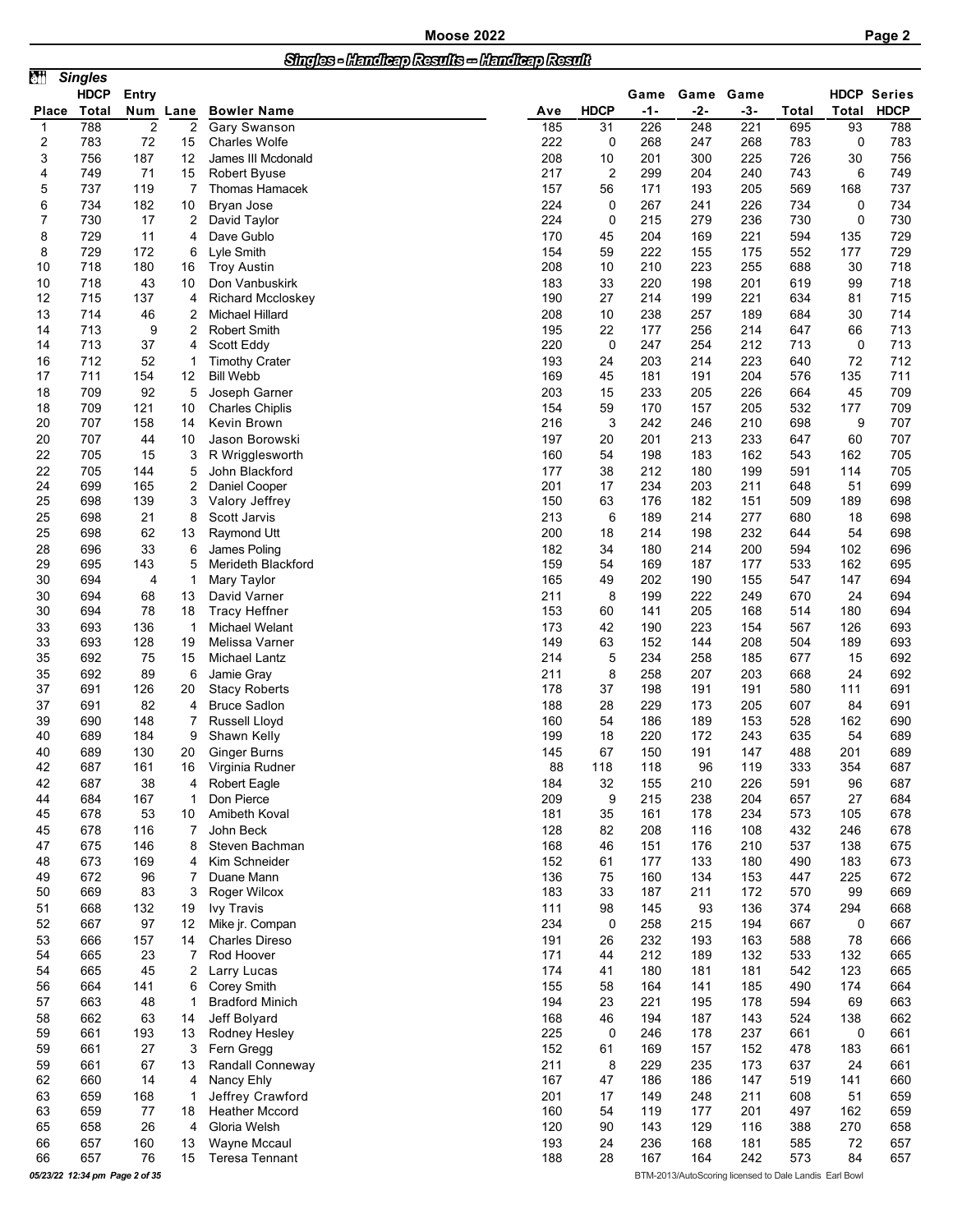**Moose 2022** 

|              | <b>HDCP</b> | Entry          |                      |                                               |            |             | Game       | Game       | Game       |            |            | <b>HDCP Series</b> |
|--------------|-------------|----------------|----------------------|-----------------------------------------------|------------|-------------|------------|------------|------------|------------|------------|--------------------|
| <b>Place</b> | Total       | Num            | Lane                 | <b>Bowler Name</b>                            | Ave        | <b>HDCP</b> | -1-        | -2-        | $-3-$      | Total      | Total      | <b>HDCP</b>        |
| 68           | 656         | 59             | 11                   | Justin Mccord                                 | 178        | 37          | 200        | 170        | 175        | 545        | 111        | 656                |
| 69           | 654         | $\overline{1}$ | 2                    | <b>Charles Swanson</b>                        | 182<br>191 | 34          | 193        | 168        | 191        | 552        | 102<br>78  | 654<br>654         |
| 69<br>71     | 654<br>653  | 133<br>57      | 2<br>12              | Allen Darlington<br>Joseph Rosenberger        | 164        | 26<br>50    | 162<br>176 | 203<br>133 | 211<br>194 | 576<br>503 | 150        | 653                |
| 71           | 653         | 84             | 3                    | Nathan Thompson                               | 191        | 26          | 191        | 181        | 203        | 575        | 78         | 653                |
| 73           | 651         | 85             | 18                   | Stanley Schupbach                             | 187        | 29          | 170        | 183        | 211        | 564        | 87         | 651                |
| 74           | 650         | 188            | 11                   | <b>Brett Lambert</b>                          | 182        | 34          | 232        | 149        | 167        | 548        | 102        | 650                |
| 74           | 650         | 94             | 8                    | <b>Matt Bitikofer</b>                         | 198        | 19          | 210        | 170        | 213        | 593        | 57         | 650                |
| 76           | 645         | 186            | 12                   | James jr Mcdonald                             | 188        | 28          | 198        | 187        | 176        | 561        | 84         | 645                |
| 76           | 645         | 28             | 3                    | Helen Bolyard                                 | 154        | 59          | 131        | 158        | 179        | 468        | 177        | 645                |
| 78           | 644         | 81             | 4                    | Jon Groover                                   | 161        | 53          | 146        | 194        | 145        | 485        | 159        | 644                |
| 79<br>79     | 642<br>642  | 10<br>32       | 2<br>1               | Luke Kercher<br>Marlene Hukill                | 205<br>149 | 13<br>63    | 213<br>148 | 192<br>125 | 198<br>180 | 603<br>453 | 39<br>189  | 642<br>642         |
| 81           | 641         | 65             | 14                   | James Hall                                    | 186        | 30          | 175        | 189        | 187        | 551        | 90         | 641                |
| 81           | 641         | 101            | 4                    | Kevin Elsman                                  | 193        | 24          | 179        | 187        | 203        | 569        | 72         | 641                |
| 83           | 639         | 47             | 1                    | Don Preston                                   | 179        | 36          | 189        | 188        | 154        | 531        | 108        | 639                |
| 84           | 637         | 22             | 8                    | <b>Tim Fisher</b>                             | 231        | 0           | 247        | 198        | 192        | 637        | 0          | 637                |
| 85           | 634         | 73             | 16                   | Eric Hunt                                     | 170        | 45          | 136        | 186        | 177        | 499        | 135        | 634                |
| 86           | 633         | 181            | 16                   | <b>Kevin Shaffer</b>                          | 191        | 26          | 194        | 193        | 168        | 555        | 78         | 633                |
| 87           | 632         | 153            | 12                   | <b>Terry Shiffert</b>                         | 196        | 21          | 162        | 207        | 200        | 569        | 63         | 632                |
| 87           | 632         | 120            | 8                    | Matthew Bumbarger                             | 162        | 52          | 141        | 171        | 164        | 476        | 156        | 632                |
| 89<br>89     | 630<br>630  | 190<br>20      | 14<br>1              | <b>Tracy Shahan</b><br>Chris Freeland         | 196<br>226 | 21<br>0     | 190<br>249 | 170<br>223 | 207<br>158 | 567<br>630 | 63<br>0    | 630<br>630         |
| 91           | 629         | 145            | 8                    | James Bloom                                   | 196        | 21          | 227        | 166        | 173        | 566        | 63         | 629                |
| 91           | 629         | 125            | 20                   | Lucy Metz                                     | 131        | 80          | 142        | 132        | 115        | 389        | 240        | 629                |
| 91           | 629         | 39             | 3                    | Mark Mace                                     | 205        | 13          | 162        | 243        | 185        | 590        | 39         | 629                |
| 94           | 628         | 191            | 14                   | Rebecca Shahan                                | 162        | 52          | 127        | 176        | 169        | 472        | 156        | 628                |
| 95           | 627         | 177            | 7                    | <b>Terry Halteman</b>                         | 183        | 33          | 159        | 192        | 177        | 528        | 99         | 627                |
| 95           | 627         | 131            | 19                   | <b>Cassie Nowery</b>                          | 211        | 8           | 146        | 222        | 235        | 603        | 24         | 627                |
| 97           | 626         | 127            | 19                   | Marla Poling                                  | 147        | 65          | 137        | 145        | 149        | 431        | 195        | 626                |
| 98<br>98     | 623<br>623  | 150<br>24      | 10<br>$\overline{7}$ | Robert Mcfaddden<br><b>Mike Stein</b>         | 165<br>223 | 49<br>0     | 155<br>192 | 145<br>205 | 176<br>226 | 476<br>623 | 147<br>0   | 623<br>623         |
| 100          | 621         | 138            | 4                    | Cheri Stine                                   | 165        | 49          | 158        | 180        | 136        | 474        | 147        | 621                |
| 100          | 621         | 192            | 13                   | Rodney Baker                                  | 189        | 27          | 167        | 201        | 172        | 540        | 81         | 621                |
| 100          | 621         | 66             | 14                   | <b>Byran Shafer</b>                           | 206        | 12          | 195        | 190        | 200        | 585        | 36         | 621                |
| 103          | 620         | 147            | 7                    | <b>Siegfried Oertner</b>                      | 166        | 48          | 160        | 158        | 158        | 476        | 144        | 620                |
| 103          | 620         | 88             | 17                   | <b>Christopher Mccoy</b>                      | 203        | 15          | 155        | 213        | 207        | 575        | 45         | 620                |
| 105          | 619         | 159            | 13                   | Dougherty William                             | 176        | 39          | 177        | 155        | 170        | 502        | 117        | 619                |
| 105          | 619         | 166            | 2                    | <b>Charles Howser</b>                         | 197        | 20          | 132        | 196        | 231        | 559        | 60         | 619                |
| 105          | 619         | 112<br>142     | 5                    | Kayla Dinsmore                                | 95         | 112<br>48   | 103        | 114        | 66         | 283<br>474 | 336        | 619                |
| 108<br>109   | 618<br>617  | 135            | 6<br>$\mathbf{1}$    | <b>Timothy Oden</b><br><b>Charles Dillow</b>  | 166<br>169 | 45          | 205<br>190 | 123<br>132 | 146<br>160 | 482        | 144<br>135 | 618<br>617         |
| 109          | 617         | 51             | 1                    | <b>Cordes Chambers</b>                        | 185        | 31          | 195        | 177        | 152        | 524        | 93         | 617                |
| 111          | 616         | 171            | 6                    | <b>Richard Dickens</b>                        | 167        | 47          | 170        | 178        | 127        | 475        | 141        | 616                |
| 112          | 615         | 149            | 10                   | Larry Martin                                  | 189        | 27          | 192        | 174        | 168        | 534        | 81         | 615                |
| 113          | 613         | 16             | 3                    | James Leach                                   | 204        | 14          | 209        | 194        | 168        | 571        | 42         | 613                |
| 114          | 610         | 25             | 4                    | Gina Laraway                                  | 110        | 99          | 94         | 90         | 129        | 313        | 297        | 610                |
| 115          | 609         | 176            | 8                    | Chris Smith                                   | 191        | 26          | 175        | 155        | 201        | 531        | 78         | 609                |
| 116<br>117   | 608<br>607  | 122<br>134     | 10<br>$\overline{c}$ | Dave Kauffman<br><b>Frederick Welant</b>      | 172<br>188 | 43<br>28    | 153<br>153 | 143<br>169 | 183<br>201 | 479<br>523 | 129<br>84  | 608<br>607         |
| 118          | 606         | 164            | 15                   | Patricia Ehly                                 | 94         | 113         | 100        | 80         | 87         | 267        | 339        | 606                |
| 119          | 605         | 31             | $\mathbf{1}$         | <b>Greg Demark</b>                            | 151        | 62          | 129        | 148        | 142        | 419        | 186        | 605                |
| 120          | 603         | 3              | 1                    | Larry Taylor                                  | 189        | 27          | 177        | 183        | 162        | 522        | 81         | 603                |
| 120          | 603         | 87             | 17                   | Larry Ennis                                   | 193        | 24          | 138        | 192        | 201        | 531        | 72         | 603                |
| 122          | 602         | 13             | 4                    | Mel Ehly                                      | 122        | 88          | 117        | 119        | 102        | 338        | 264        | 602                |
| 122          | 602         | 163            | 15                   | Maureen Lyons                                 | 117        | 92          | 122        | 91         | 113        | 326        | 276        | 602                |
| 122          | 602         | 49             | 2                    | Marc Decker                                   | 181        | 35<br>27    | 158        | 172        | 167        | 497        | 105        | 602                |
| 125<br>125   | 601<br>601  | 99<br>118      | 11<br>7              | Robert sr. Hippert<br><b>Fannie Patterson</b> | 189<br>165 | 49          | 171<br>156 | 183<br>145 | 166<br>153 | 520<br>454 | 81<br>147  | 601<br>601         |
| 127          | 600         | 152            | 9                    | Michael Hughes                                | 177        | 38          | 146        | 152        | 188        | 486        | 114        | 600                |
| 127          | 600         | 70             | 16                   | <b>Henry Metz</b>                             | 179        | 36          | 149        | 188        | 155        | 492        | 108        | 600                |
| 129          | 599         | 151            | 9                    | Robert Acker                                  | 150        | 63          | 120        | 158        | 132        | 410        | 189        | 599                |
| 129          | 599         | 178            | 15                   | Duane Hamrick                                 | 218        | 1           | 221        | 161        | 214        | 596        | 3          | 599                |
| 131          | 598         | 183            | 10                   | <b>Brenda Rice</b>                            | 155        | 58          | 142        | 157        | 125        | 424        | 174        | 598                |
| 131          | 598         | 91             | 5                    | <b>Bryan Scott</b>                            | 210        | 9           | 188        | 190        | 193        | 571        | 27         | 598                |
| 133          | 597         | 50             | $\overline{2}$       | John Prisk                                    | 203        | 15          | 168        | 194        | 190        | 552        | 45         | 597                |
| 134<br>135   | 596<br>595  | 42<br>179      | 9<br>15              | Kenneth Gehman<br>Borowski Gerry              | 198<br>144 | 19<br>68    | 169<br>109 | 189<br>139 | 181<br>143 | 539<br>391 | 57<br>204  | 596<br>595         |
| 135          | 595         | 18             | $\overline{2}$       | <b>Ronald Dewitt</b>                          | 208        | 10          | 188        | 173        | 204        | 565        | 30         | 595                |
|              |             |                |                      |                                               |            |             |            |            |            |            |            |                    |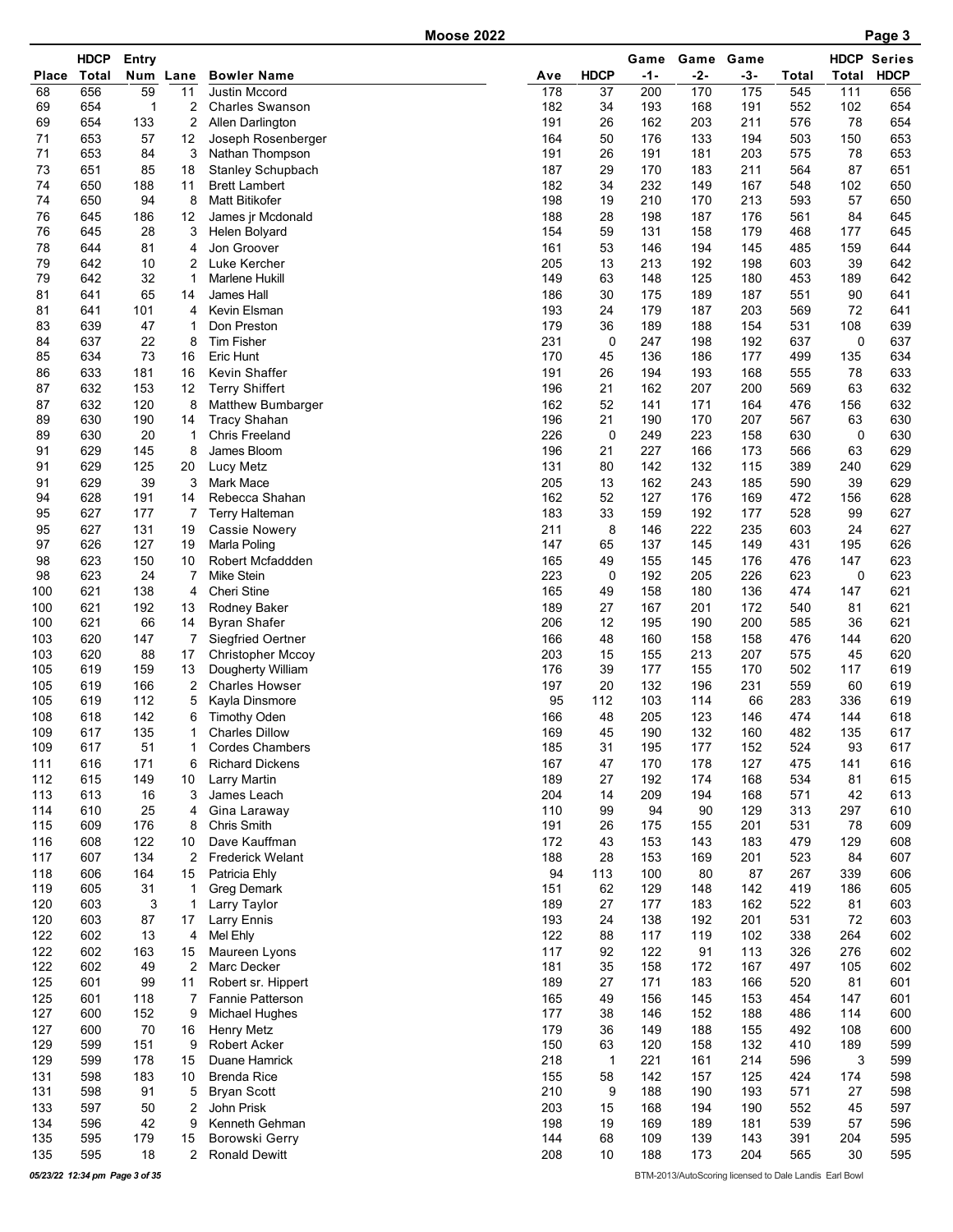|              |              |       |                |                          | <b>Moose 2022</b> |     |                |       |       |       |       |             | Page 4             |
|--------------|--------------|-------|----------------|--------------------------|-------------------|-----|----------------|-------|-------|-------|-------|-------------|--------------------|
|              | <b>HDCP</b>  | Entry |                |                          |                   |     |                | Game  | Game  | Game  |       |             | <b>HDCP Series</b> |
| <b>Place</b> | <b>Total</b> |       | Num Lane       | <b>Bowler Name</b>       |                   | Ave | <b>HDCP</b>    | $-1-$ | $-2-$ | $-3-$ | Total | Total       | <b>HDCP</b>        |
| 135          | 595          | 117   | 7              | Cathy Chiplis            |                   | 151 | 62             | 123   | 119   | 167   | 409   | 186         | 595                |
| 138          | 594          | 61    | 14             | Donald Travis            |                   | 212 | $\overline{7}$ | 211   | 189   | 173   | 573   | 21          | 594                |
| 139          | 593          | 174   | 5              | <b>Philip Dickens</b>    |                   | 183 | 33             | 168   | 176   | 150   | 494   | 99          | 593                |
| 140          | 592          | 54    | 10             | <b>Mark Bliss</b>        |                   | 215 | $\overline{4}$ | 181   | 177   | 222   | 580   | 12          | 592                |
| 141          | 591          | 162   | 16             | Joseph Rudner            |                   | 165 | 49             | 143   | 168   | 133   | 444   | 147         | 591                |
| 141          | 591          | 107   | 6              | <b>Steve Reich</b>       |                   | 167 | 47             | 146   | 173   | 131   | 450   | 141         | 591                |
| 143          | 590          | 156   | 11             | <b>Schrack Ronald</b>    |                   | 156 | 57             | 147   | 149   | 123   | 419   | 171         | 590                |
| 143          | 590          | 194   | 7              | <b>Bruce Landis</b>      |                   | 196 | 21             | 152   | 191   | 184   | 527   | 63          | 590                |
| 143          | 590          | 60    | 11             | <b>Zachary Poling</b>    |                   | 211 | 8              | 213   | 182   | 171   | 566   | 24          | 590                |
| 146          | 586          | 86    | 18             | <b>Christopher Scott</b> |                   | 209 | 9              | 179   | 154   | 226   | 559   | 27          | 586                |
| 147          | 584          | 170   | $\overline{4}$ | Lois Pletten             |                   | 149 | 63             | 107   | 141   | 147   | 395   | 189         | 584                |
| 147          | 584          | 100   | 11             | Robert jr. Hippert       |                   | 191 | 26             | 154   | 186   | 166   | 506   | 78          | 584                |
| 147          | 584          | 129   | 20             | <b>Brandon Poling</b>    |                   | 184 | 32             | 132   | 168   | 188   | 488   | 96          | 584                |
| 150          | 582          | 175   | 8              | <b>Curvin Stine</b>      |                   | 203 | 15             | 179   | 202   | 156   | 537   | 45          | 582                |
| 151          | 580          | 12    | 4              | Steven Tokash            |                   | 168 | 46             | 150   | 141   | 151   | 442   | 138         | 580                |
| 152          | 579          | 110   | 6              | Annette Leonard          |                   | 155 | 58             | 113   | 148   | 144   | 405   | 174         | 579                |
| 153          | 578          | 155   | 11             | John Dougherty           |                   | 187 | 29             | 188   | 145   | 158   | 491   | 87          | 578                |
| 153          | 578          | 98    | 12             | Jay Butteremore          |                   | 208 | 10             | 203   | 139   | 206   | 548   | 30          | 578                |
| 155          | 577          | 189   | 11             | Eric Swearengen          |                   | 205 | 13             | 180   | 166   | 192   | 538   | 39          | 577                |
| 156          | 572          | 19    | 1              | <b>Robert Adams</b>      |                   | 183 | 33             | 168   | 144   | 161   | 473   | 99          | 572                |
| 157          | 571          | 124   | 9              | Dwain Force              |                   | 186 | 30             | 146   | 198   | 137   | 481   | 90          | 571                |
| 158          | 566          | 123   | 9              | <b>Brad Milanese</b>     |                   | 223 | $\mathbf 0$    | 189   | 185   | 192   | 566   | $\mathbf 0$ | 566                |
| 159          | 565          | 74    | 16             | James, Jr Varner         |                   | 205 | 13             | 183   | 179   | 164   | 526   | 39          | 565                |
| 160          | 563          | 58    | 12             | <b>Robert Mason</b>      |                   | 208 | 10             | 189   | 195   | 149   | 533   | 30          | 563                |
| 161          | 560          | 106   | 5              | Toni Cason               |                   | 149 | 63             | 127   | 117   | 127   | 371   | 189         | 560                |
| 162          | 558          | 93    | 8              | Andrea Watson            |                   | 196 | 21             | 164   | 186   | 145   | 495   | 63          | 558                |
| 163          | 548          | 90    | 6              | <b>Todd Linard</b>       |                   | 192 | 25             | 171   | 134   | 168   | 473   | 75          | 548                |
| 164          | 543          | 34    | 6              | <b>Edward Mayle</b>      |                   | 174 | 41             | 158   | 142   | 120   | 420   | 123         | 543                |
| 165          | 542          | 140   | 3              | Denis St Louis           |                   | 167 | 47             | 114   | 115   | 172   | 401   | 141         | 542                |
| 165          | 542          | 40    | 3              | <b>Walter Taylor</b>     |                   | 206 | 12             | 178   | 180   | 148   | 506   | 36          | 542                |
| 165          | 542          | 95    | 7              | <b>Wayne Miller</b>      |                   | 192 | 25             | 142   | 168   | 157   | 467   | 75          | 542                |
| 168          | 541          | 185   | 9              | Ronald Dyche             |                   | 217 | $\overline{c}$ | 189   | 163   | 183   | 535   | 6           | 541                |
| 169          | 536          | 69    | 16             | <b>Daniel Roberts</b>    |                   | 219 | 0              | 147   | 213   | 176   | 536   | 0           | 536                |
| 170          | 535          | 111   | 5              | Justin Corsi             |                   | 154 | 59             | 172   | 107   | 79    | 358   | 177         | 535                |
| 171          | 531          | 30    | 2              | Carolyn Hildebrand       |                   | 161 | 53             | 157   | 100   | 115   | 372   | 159         | 531                |
| 171          | 531          | 41    | 9              | Ronald Snyder            |                   | 178 | 37             | 144   | 130   | 146   | 420   | 111         | 531                |
| 173          | 513          | 64    | 13             | <b>Tracy Killmeyer</b>   |                   | 185 | 31             | 123   | 143   | 154   | 420   | 93          | 513                |
| 174          | 494          | 35    | 5              | Ron Dewitt               |                   | 207 | 11             | 125   | 181   | 155   | 461   | 33          | 494                |
| 175          | 472          | 173   | 5              | <b>Brian Dickens</b>     |                   | 183 | 33             | 133   | 138   | 102   | 373   | 99          | 472                |
| 176          | 465          | 36    | 5              | John Gregg               |                   | 166 | 48             | 130   | 83    | 108   | 321   | 144         | 465                |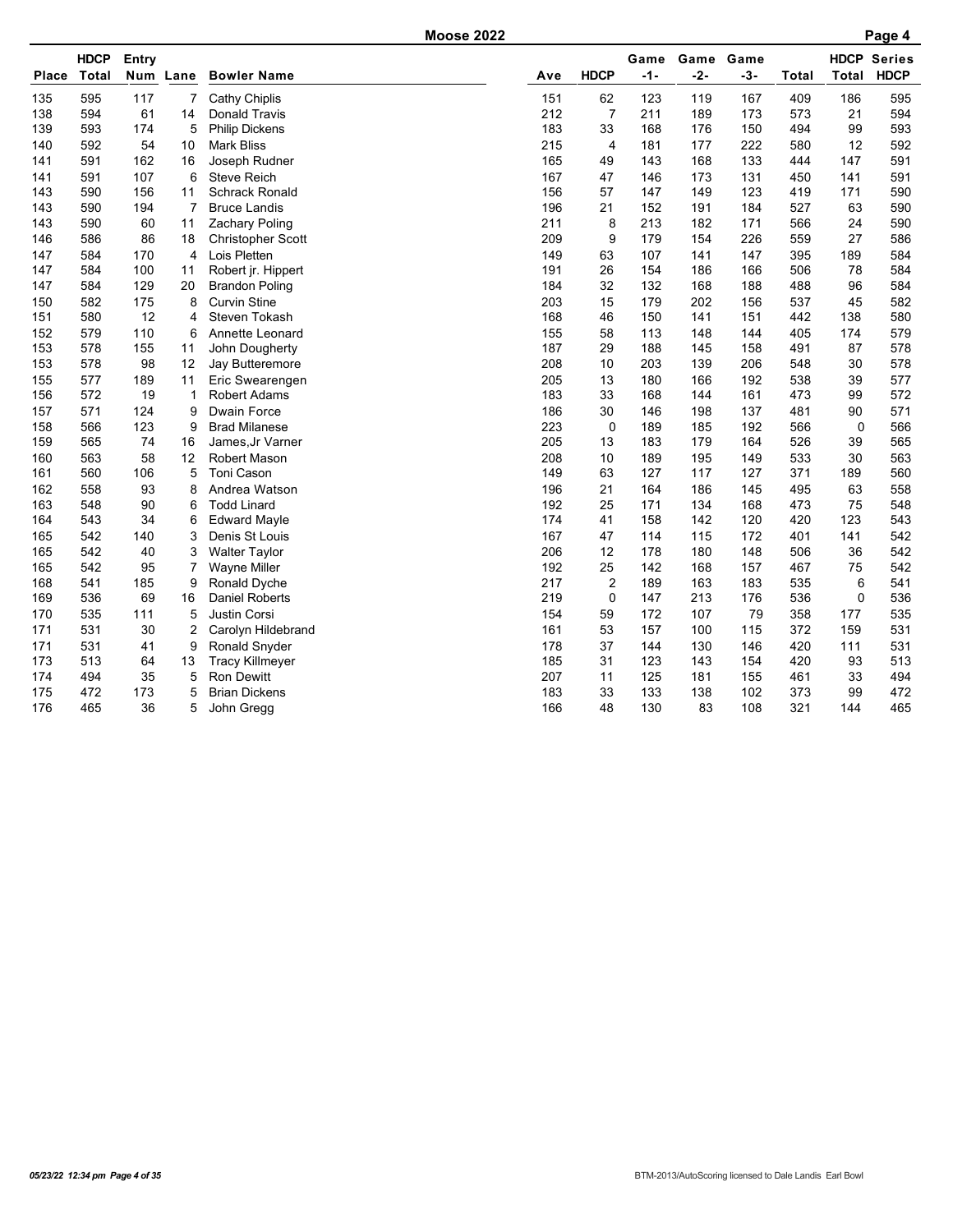|            |                                                                      |                                               | <b>Moose 2022</b> |               |               |               |                                                                                                                                                                                                                                                                                                                                                                                                                                                                                                                                                                                                                                                                                |                      |             |
|------------|----------------------------------------------------------------------|-----------------------------------------------|-------------------|---------------|---------------|---------------|--------------------------------------------------------------------------------------------------------------------------------------------------------------------------------------------------------------------------------------------------------------------------------------------------------------------------------------------------------------------------------------------------------------------------------------------------------------------------------------------------------------------------------------------------------------------------------------------------------------------------------------------------------------------------------|----------------------|-------------|
|            |                                                                      | Doubles - Handleap Results -- Handleap Result |                   |               |               |               |                                                                                                                                                                                                                                                                                                                                                                                                                                                                                                                                                                                                                                                                                |                      |             |
| ðť<br>Lane | <b>Doubles</b><br>Team Name                                          | Ave                                           | <b>HDCP</b>       | Game<br>$-1-$ | Game<br>$-2-$ | Game<br>$-3-$ | Total                                                                                                                                                                                                                                                                                                                                                                                                                                                                                                                                                                                                                                                                          | <b>HDCP</b><br>Total | <b>HDCP</b> |
| 1          | C. Swanson/G. Swanson<br><b>Charles Swanson</b><br>Gary Swanson      | 182<br>185                                    | 34<br>31          | 203<br>177    | 233<br>235    | 179<br>215    | 615<br>627                                                                                                                                                                                                                                                                                                                                                                                                                                                                                                                                                                                                                                                                     | 102<br>93            |             |
|            | <b>Team Totals</b>                                                   | 367                                           | 65                | 380           | 468           | 394           | Page 5<br><b>Series</b><br>717<br>720<br>1437<br>1242<br>195<br>258<br>649<br>0<br>649<br>578<br>734<br>215<br>156<br>473<br>1227<br>1383<br>156<br>200<br>760<br>571<br>189<br>168<br>471<br>612<br>141<br>368<br>1372<br>1042<br>330<br>215<br>597<br>621<br>24<br>725<br>24<br>749<br>279<br>1370<br>494<br>1322<br>48<br>187<br>557<br>99<br>656<br>637<br>697<br>212<br>60<br>1353<br>399<br>1194<br>159<br>572<br>168<br>177<br>749<br>597<br>142<br>468<br>129<br>310<br>1040<br>306<br>1346<br>183<br>525<br>699<br>174<br>502<br>193<br>144<br>646<br>376<br>1027<br>318<br>1345<br>200<br>570<br>96<br>666<br>201<br>675<br>164<br>474<br>1341<br>364<br>1044<br>297 |                      |             |
|            | 7 C. Wolfe/M. Bumbarger<br><b>Charles Wolfe</b><br>Matthew Bumbarger | 222<br>162                                    | 0<br>52           | 174<br>202    | 217<br>161    |               |                                                                                                                                                                                                                                                                                                                                                                                                                                                                                                                                                                                                                                                                                |                      |             |
|            | <b>Team Totals</b>                                                   | 384                                           | 52                | 376           | 378           |               |                                                                                                                                                                                                                                                                                                                                                                                                                                                                                                                                                                                                                                                                                |                      |             |
| 4          | V. Jeffrey/D. St Louis<br>Valory Jeffrey<br>Denis St Louis           | 150<br>167                                    | 63<br>47          | 197<br>165    | 174<br>138    |               |                                                                                                                                                                                                                                                                                                                                                                                                                                                                                                                                                                                                                                                                                |                      |             |
|            | <b>Team Totals</b>                                                   | 317                                           | 110               | 362           | 312           |               |                                                                                                                                                                                                                                                                                                                                                                                                                                                                                                                                                                                                                                                                                |                      |             |
| 14         | R. Conneway/D. Varner<br>Randall Conneway<br>David Varner            | 211<br>211                                    | 8<br>8            | 234<br>194    | 148<br>252    |               |                                                                                                                                                                                                                                                                                                                                                                                                                                                                                                                                                                                                                                                                                |                      |             |
|            | <b>Team Totals</b>                                                   | 422                                           | 16                | 428           | 400           |               |                                                                                                                                                                                                                                                                                                                                                                                                                                                                                                                                                                                                                                                                                |                      |             |
| 9          | D. Vanbuskirk/J. Borowski<br>Don Vanbuskirk<br>Jason Borowski        | 183<br>197                                    | 33<br>20          | 183<br>192    | 187<br>233    |               |                                                                                                                                                                                                                                                                                                                                                                                                                                                                                                                                                                                                                                                                                |                      |             |
|            | <b>Team Totals</b>                                                   | 380                                           | 53                | 375           | 420           |               |                                                                                                                                                                                                                                                                                                                                                                                                                                                                                                                                                                                                                                                                                |                      |             |
| 9          | C. Chiplis/D. Kauffman<br><b>Charles Chiplis</b><br>Dave Kauffman    | 154<br>172                                    | 59<br>43          | 200<br>148    | 204<br>178    |               |                                                                                                                                                                                                                                                                                                                                                                                                                                                                                                                                                                                                                                                                                |                      |             |
|            | <b>Team Totals</b>                                                   | 326                                           | 102               | 348           | 382           |               |                                                                                                                                                                                                                                                                                                                                                                                                                                                                                                                                                                                                                                                                                |                      |             |
| 5          | C. Smith/T. Oden<br>Corey Smith<br><b>Timothy Oden</b>               | 155<br>166                                    | 58<br>48          | 204<br>149    | 138<br>160    |               |                                                                                                                                                                                                                                                                                                                                                                                                                                                                                                                                                                                                                                                                                |                      |             |
|            | <b>Team Totals</b>                                                   | 321                                           | 106               | 353           | 298           |               |                                                                                                                                                                                                                                                                                                                                                                                                                                                                                                                                                                                                                                                                                |                      |             |
| 19         | B. Poling/G. Burns<br><b>Brandon Poling</b><br>Ginger Burns          | 184<br>145                                    | 32<br>67          | 166<br>173    | 204<br>137    |               |                                                                                                                                                                                                                                                                                                                                                                                                                                                                                                                                                                                                                                                                                |                      |             |
|            | <b>Team Totals</b>                                                   | 329                                           | 99                | 339           | 341           |               |                                                                                                                                                                                                                                                                                                                                                                                                                                                                                                                                                                                                                                                                                |                      |             |
|            | 3 K. Schneider/L. Pletten<br>Kim Schneider<br>Lois Pletten           | 152<br>149                                    | 61<br>63          | 144<br>190    | 176<br>118    | 146<br>193    | 466<br>501                                                                                                                                                                                                                                                                                                                                                                                                                                                                                                                                                                                                                                                                     | 183<br>189           | 649<br>690  |
|            | <b>Team Totals</b>                                                   | 301                                           | 124               | 334           | 294           | 339           | 967                                                                                                                                                                                                                                                                                                                                                                                                                                                                                                                                                                                                                                                                            | 372                  | 1339        |
|            | 4 F. Gregg/H. Bolyard<br>Fern Gregg<br>Helen Bolyard                 | 152<br>154                                    | 61<br>59          | 119<br>196    | 170<br>124    | 118<br>244    | 407<br>564                                                                                                                                                                                                                                                                                                                                                                                                                                                                                                                                                                                                                                                                     | 183<br>177           | 590<br>741  |
|            | <b>Team Totals</b>                                                   | 306                                           | 120               | 315           | 294           | 362           | 971                                                                                                                                                                                                                                                                                                                                                                                                                                                                                                                                                                                                                                                                            | 360                  | 1331        |
| 15         | T. Austin/K. Shaffer<br><b>Troy Austin</b><br>Kevin Shaffer          | 208<br>191                                    | 10<br>26          | 228<br>162    | 269<br>226    | 195<br>142    | 692<br>530                                                                                                                                                                                                                                                                                                                                                                                                                                                                                                                                                                                                                                                                     | 30<br>78             | 722<br>608  |
|            | <b>Team Totals</b>                                                   | 399                                           | 36                | 390           | 495           | 337           | 1222                                                                                                                                                                                                                                                                                                                                                                                                                                                                                                                                                                                                                                                                           | 108                  | 1330        |
| 15         | V. Rudner/J. Rudner<br>Virginia Rudner<br>Joseph Rudner              | 88<br>165                                     | 118<br>49         | 105<br>198    | 99<br>154     | 137<br>135    | 341<br>487                                                                                                                                                                                                                                                                                                                                                                                                                                                                                                                                                                                                                                                                     | 354<br>147           | 695<br>634  |
|            | <b>Team Totals</b>                                                   | 253                                           | 167               | 303           | 253           | 272           | 828                                                                                                                                                                                                                                                                                                                                                                                                                                                                                                                                                                                                                                                                            | 501                  | 1329        |
| 14         | R. Baker/R. Hesley<br>Rodney Baker<br>Rodney Hesley                  | 189<br>225                                    | 27<br>0           | 215<br>178    | 140<br>242    | 222<br>248    | 577<br>668                                                                                                                                                                                                                                                                                                                                                                                                                                                                                                                                                                                                                                                                     | 81<br>0              | 658<br>668  |
|            | <b>Team Totals</b>                                                   | 414                                           | 27                | 393           | 382           | 470           | 1245                                                                                                                                                                                                                                                                                                                                                                                                                                                                                                                                                                                                                                                                           | 81                   | 1326        |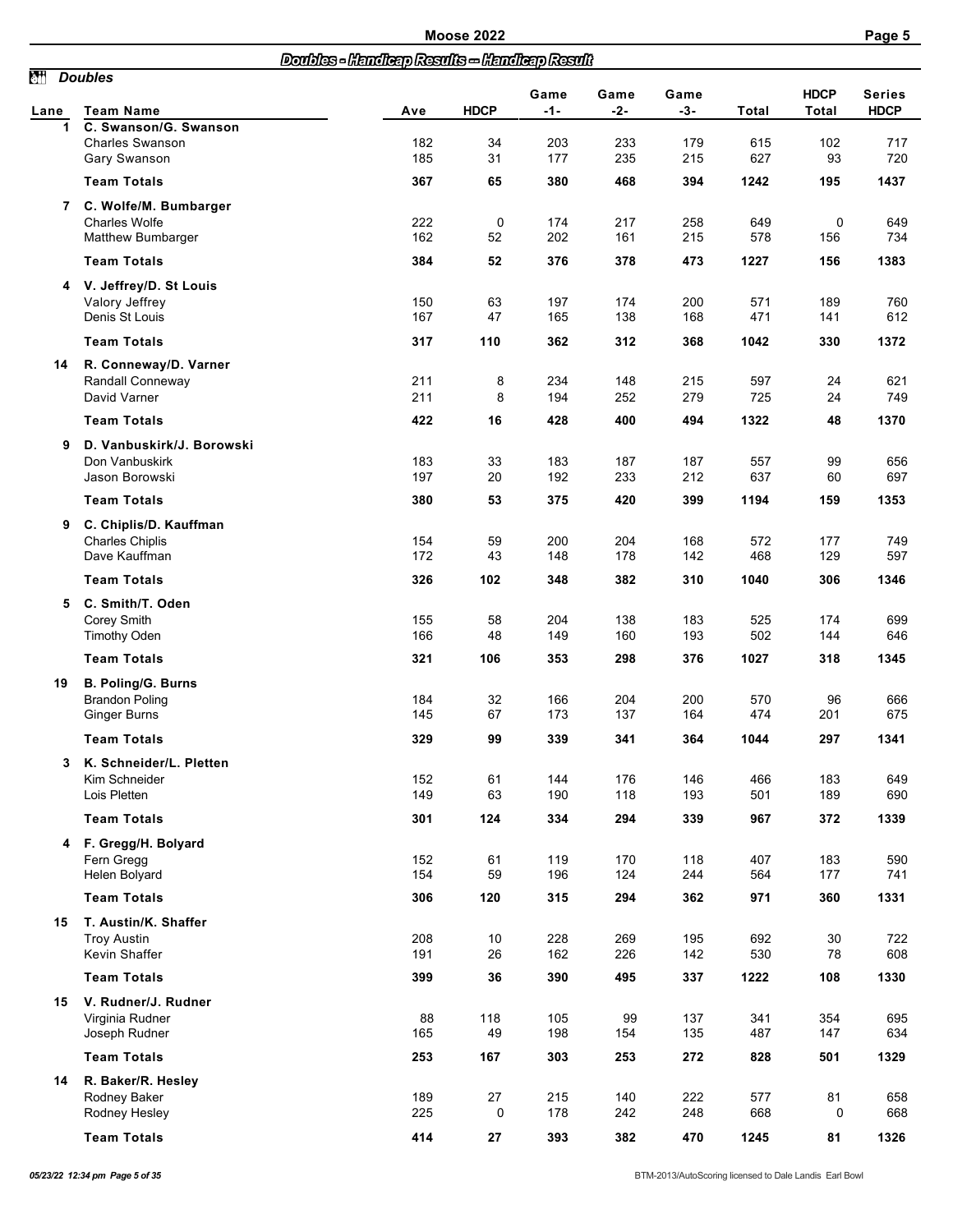|                |                                        |            | <b>Moose 2022</b>       |               |               |                                                        |            |                             | Page 6                       |
|----------------|----------------------------------------|------------|-------------------------|---------------|---------------|--------------------------------------------------------|------------|-----------------------------|------------------------------|
| Lane           | <b>Team Name</b>                       | Ave        | <b>HDCP</b>             | Game<br>$-1-$ | Game<br>$-2-$ | Game<br>$-3-$                                          | Total      | <b>HDCP</b><br><b>Total</b> | <b>Series</b><br><b>HDCP</b> |
| $\overline{2}$ | G. Demark/M. Hukill                    |            |                         |               |               |                                                        |            |                             |                              |
|                | <b>Greg Demark</b>                     | 151        | 62                      | 146           | 160           | 154                                                    | 460        | 186                         | 646                          |
|                | Marlene Hukill                         | 149        | 63                      | 213           | 126           | 150                                                    | 489        | 189                         | 678                          |
|                | <b>Team Totals</b>                     | 300        | 125                     | 359           | 286           | 304                                                    | 949        | 375                         | 1324                         |
| 1.             | A. Darlington/F. Welant                |            |                         |               |               |                                                        |            |                             |                              |
|                | Allen Darlington                       | 191        | 26                      | 177           | 203           | 203                                                    | 583        | 78                          | 661                          |
|                | <b>Frederick Welant</b>                | 188        | 28                      | 181           | 207           | 190                                                    | 578        | 84                          | 662                          |
|                | <b>Team Totals</b>                     | 379        | 54                      | 358           | 410           | 393                                                    | 1161       | 162                         | 1323                         |
| 1.             | L. Lucas/M. Hillard                    |            |                         |               |               |                                                        |            |                             |                              |
|                | Larry Lucas                            | 174        | 41                      | 140           | 186           | 192                                                    | 518        | 123                         | 641                          |
|                | Michael Hillard                        | 208        | 10                      | 246           | 210           | 192                                                    | 648        | 30                          | 678                          |
|                | <b>Team Totals</b>                     | 382        | 51                      | 386           | 396           | 384                                                    | 1166       | 153                         | 1319                         |
| 3              | D. Gublo/S. Tokash                     |            |                         |               |               |                                                        |            |                             |                              |
|                | Dave Gublo                             | 170        | 45                      | 160           | 166           | 203                                                    | 529        | 135                         | 664                          |
|                | Steven Tokash                          | 168        | 46                      | 140           | 163           | 211                                                    | 514        | 138                         | 652                          |
|                | <b>Team Totals</b>                     | 338        | 91                      | 300           | 329           | 414                                                    | 1043       | 273                         | 1316                         |
| 16             | D. Hamrick/B. Gerry                    |            |                         |               |               |                                                        |            |                             |                              |
|                | Duane Hamrick                          | 218        | $\mathbf 1$             | 210           | 184           | 141                                                    | 535        | 3                           | 538                          |
|                | Borowski Gerry                         | 144        | 68                      | 194           | 178           | 190                                                    | 562        | 204                         | 766                          |
|                | <b>Team Totals</b>                     | 362        | 69                      | 404           | 362           | 331                                                    | 1097       | 207                         | 1304                         |
| 17             | H. Mccord/T. Heffner                   |            |                         |               |               |                                                        |            |                             |                              |
|                | <b>Heather Mccord</b>                  | 160        | 54                      | 171           | 181           | 152                                                    | 504        | 162                         | 666                          |
|                | <b>Tracy Heffner</b>                   | 153        | 60                      | 114           | 142           | 199                                                    | 455        | 180                         | 635                          |
|                | <b>Team Totals</b>                     | 313        | 114                     | 285           | 323           | 351                                                    | 959        | 342                         | 1301                         |
| 16             | R. Byuse/C. Wolfe                      |            |                         |               |               |                                                        |            |                             |                              |
|                | <b>Robert Byuse</b>                    | 217        | $\overline{\mathbf{c}}$ | 227           | 218           | 204                                                    | 649        | 6                           | 655                          |
|                | <b>Charles Wolfe</b>                   | 222        | 0                       | 244           | 179           | 222                                                    | 645        | 0                           | 645                          |
|                | <b>Team Totals</b>                     | 439        | $\overline{\mathbf{2}}$ | 471           | 397           | 426                                                    | 1294       | 6                           | 1300                         |
| 20             | C. Nowery/I. Travis                    |            |                         |               |               |                                                        |            |                             |                              |
|                | <b>Cassie Nowery</b>                   | 211<br>111 | 8<br>98                 | 224<br>93     | 196<br>104    | 237<br>124                                             | 657<br>321 | 24<br>294                   | 681<br>615                   |
|                | <b>Ivy Travis</b>                      |            |                         |               |               |                                                        |            |                             |                              |
|                | <b>Team Totals</b>                     | 322        | 106                     | 317           | 300           | 361                                                    | 978        | 318                         | 1296                         |
| 16             | M. Lantz/T. Tennant                    |            |                         |               |               |                                                        |            |                             |                              |
|                | Michael Lantz<br><b>Teresa Tennant</b> | 214<br>188 | 5<br>28                 | 265<br>158    | 199<br>179    | 241<br>152                                             | 705<br>489 | 15<br>84                    | 720<br>573                   |
|                |                                        |            |                         |               |               |                                                        |            |                             |                              |
|                | <b>Team Totals</b>                     | 402        | 33                      | 423           | 378           | 393                                                    | 1194       | 99                          | 1293                         |
| 8              | J. Beck/C. Chiplis                     |            |                         |               |               |                                                        |            |                             |                              |
|                | John Beck<br>Cathy Chiplis             | 128<br>151 | 82<br>62                | 144<br>144    | 140<br>167    | 125<br>140                                             | 409<br>451 | 246<br>186                  | 655<br>637                   |
|                |                                        |            |                         |               |               |                                                        |            |                             |                              |
|                | <b>Team Totals</b>                     | 279        | 144                     | 288           | 307           | 265                                                    | 860        | 432                         | 1292                         |
|                | 4 R. Wrigglesworth/J. Leach            |            |                         |               |               |                                                        |            |                             |                              |
|                | R Wrigglesworth<br>James Leach         | 160<br>204 | 54<br>14                | 151<br>217    | 168<br>203    | 190<br>157                                             | 509<br>577 | 162<br>42                   | 671<br>619                   |
|                |                                        |            |                         |               |               |                                                        |            |                             |                              |
|                | <b>Team Totals</b>                     | 364        | 68                      | 368           | 371           | 347                                                    | 1086       | 204                         | 1290                         |
| 1              | D. Croll/C. Hildebrand                 |            |                         |               |               |                                                        |            |                             |                              |
|                | Debra Croll<br>Carolyn Hildebrand      | 140<br>161 | 72<br>53                | 169<br>128    | 127<br>171    | 193<br>127                                             | 489<br>426 | 216<br>159                  | 705<br>585                   |
|                |                                        |            |                         |               |               |                                                        |            |                             |                              |
|                | <b>Team Totals</b>                     | 301        | 125                     | 297           | 298           | 320                                                    | 915        | 375                         | 1290                         |
| 13             | T. Shahan/R. Shahan                    |            |                         |               |               |                                                        |            |                             |                              |
|                | <b>Tracy Shahan</b><br>Rebecca Shahan  | 196<br>162 | 21<br>52                | 199<br>179    | 164<br>138    | 221<br>169                                             | 584<br>486 | 63<br>156                   | 647<br>642                   |
|                |                                        |            |                         |               |               |                                                        |            |                             |                              |
|                | <b>Team Totals</b>                     | 358        | 73                      | 378           | 302           | 390                                                    | 1070       | 219                         | 1289                         |
| 4              | R. Wilcox/N. Thompson                  |            |                         |               |               |                                                        |            |                             |                              |
|                | Roger Wilcox<br>Nathan Thompson        | 183<br>191 | 33<br>26                | 183<br>181    | 168<br>187    | 168<br>225                                             | 519<br>593 | 99<br>78                    | 618<br>671                   |
|                | 05/23/22 12:34 pm Page 6 of 35         |            |                         |               |               | BTM-2013/AutoScoring licensed to Dale Landis Earl Bowl |            |                             |                              |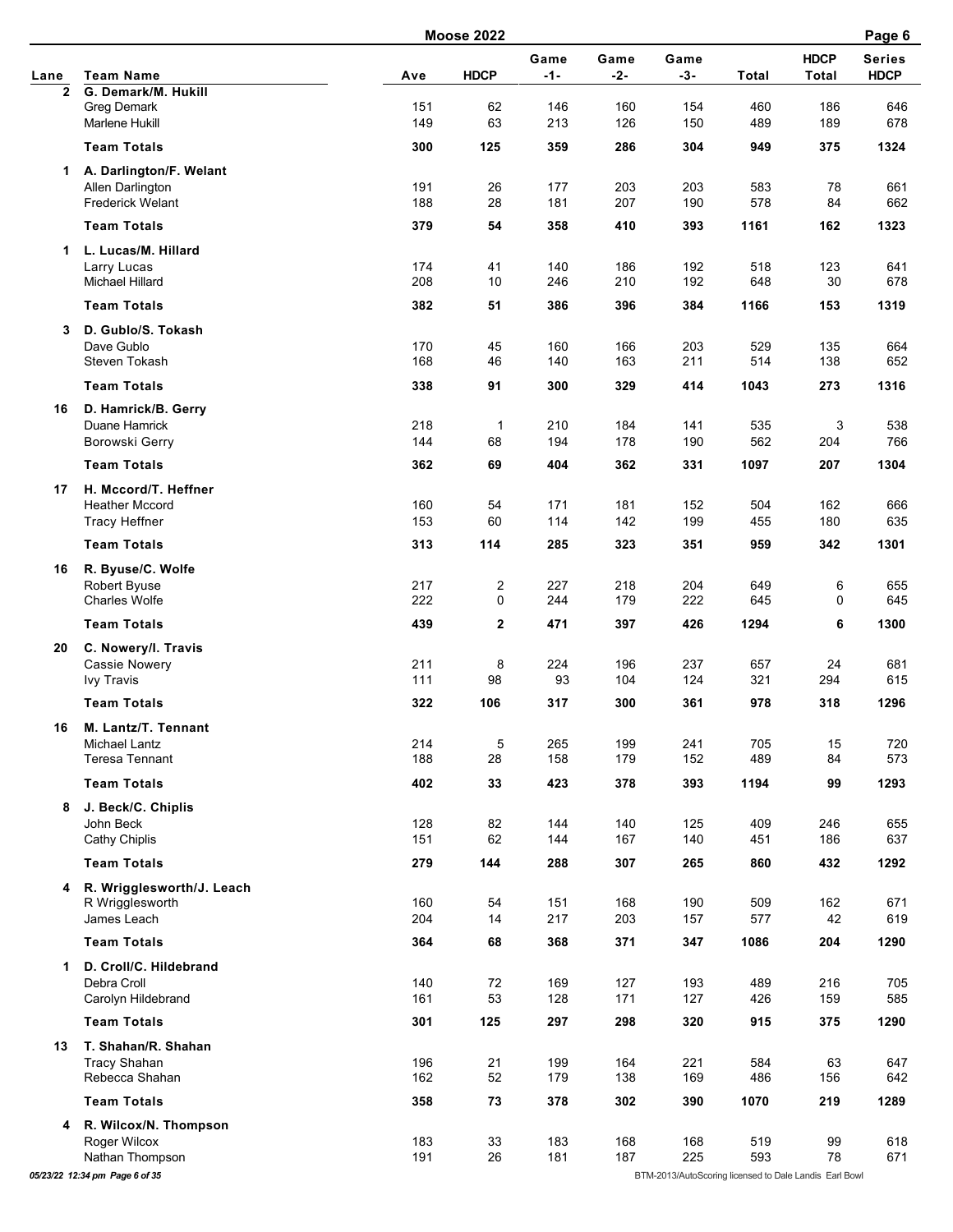|              |                                             | <b>Moose 2022</b> |             |               |               |               |            |                             |                              |  |
|--------------|---------------------------------------------|-------------------|-------------|---------------|---------------|---------------|------------|-----------------------------|------------------------------|--|
| Lane         | <b>Team Name</b>                            | Ave               | <b>HDCP</b> | Game<br>$-1-$ | Game<br>$-2-$ | Game<br>$-3-$ | Total      | <b>HDCP</b><br><b>Total</b> | <b>Series</b><br><b>HDCP</b> |  |
|              | <b>Team Totals</b>                          | 374               | 59          | 364           | 355           | 393           | 1112       | 177                         | 1289                         |  |
| $\mathbf{2}$ | R. Adams/C. Freeland<br><b>Robert Adams</b> | 183               | 33          | 157           | 146           | 160           | 463        | 99                          | 562                          |  |
|              | Chris Freeland                              | 226               | $\mathbf 0$ | 266           | 213           | 247           | 726        | $\mathbf 0$                 | 726                          |  |
|              | <b>Team Totals</b>                          | 409               | 33          | 423           | 359           | 407           | 1189       | 99                          | 1288                         |  |
| 5            | R. Dickens/L. Smith                         |                   |             |               |               |               |            |                             |                              |  |
|              | <b>Richard Dickens</b><br>Lyle Smith        | 167<br>154        | 47<br>59    | 157<br>146    | 175<br>169    | 165<br>154    | 497<br>469 | 141<br>177                  | 638<br>646                   |  |
|              | <b>Team Totals</b>                          | 321               | 106         | 303           | 344           | 319           | 966        | 318                         | 1284                         |  |
| 17           | S. Schupbach/C. Scott                       |                   |             |               |               |               |            |                             |                              |  |
|              | Stanley Schupbach                           | 187               | 29          | 167           | 180           | 180           | 527        | 87                          | 614                          |  |
|              | <b>Christopher Scott</b>                    | 209               | 9           | 235           | 176           | 231           | 642        | 27                          | 669                          |  |
|              | <b>Team Totals</b>                          | 396               | 38          | 402           | 356           | 411           | 1169       | 114                         | 1283                         |  |
| 1.           | R. Smith/L. Kercher                         |                   |             |               |               |               |            |                             |                              |  |
|              | Robert Smith                                | 195<br>205        | 22<br>13    | 189           | 234<br>178    | 195           | 618        | 66<br>39                    | 684<br>586                   |  |
|              | Luke Kercher                                |                   |             | 223           |               | 146           | 547        |                             |                              |  |
|              | <b>Team Totals</b>                          | 400               | 35          | 412           | 412           | 341           | 1165       | 105                         | 1270                         |  |
| 19           | L. Metz/S. Roberts<br>Lucy Metz             | 131               | 80          | 146           | 139           | 127           | 412        | 240                         | 652                          |  |
|              | <b>Stacy Roberts</b>                        | 178               | 37          | 188           | 168           | 150           | 506        | 111                         | 617                          |  |
|              | <b>Team Totals</b>                          | 309               | 117         | 334           | 307           | 277           | 918        | 351                         | 1269                         |  |
| $\mathbf{2}$ | C. Dillow/M. Welant                         |                   |             |               |               |               |            |                             |                              |  |
|              | <b>Charles Dillow</b>                       | 169               | 45          | 182           | 158           | 119           | 459        | 135                         | 594                          |  |
|              | Michael Welant                              | 173               | 42          | 205           | 148           | 194           | 547        | 126                         | 673                          |  |
|              | <b>Team Totals</b>                          | 342               | 87          | 387           | 306           | 313           | 1006       | 261                         | 1267                         |  |
| 11           | T. Shiffert/B. Webb                         |                   |             |               |               |               |            |                             |                              |  |
|              | <b>Terry Shiffert</b><br><b>Bill Webb</b>   | 196<br>169        | 21<br>45    | 227<br>146    | 203<br>179    | 144<br>165    | 574<br>490 | 63<br>135                   | 637<br>625                   |  |
|              | <b>Team Totals</b>                          | 365               | 66          | 373           | 382           | 309           | 1064       | 198                         | 1262                         |  |
| $\mathbf{2}$ | D. Preston/B. Minich                        |                   |             |               |               |               |            |                             |                              |  |
|              | Don Preston                                 | 179               | 36          | 226           | 160           | 144           | 530        | 108                         | 638                          |  |
|              | <b>Bradford Minich</b>                      | 194               | 23          | 180           | 202           | 173           | 555        | 69                          | 624                          |  |
|              | <b>Team Totals</b>                          | 373               | 59          | 406           | 362           | 317           | 1085       | $177$                       | 1262                         |  |
|              | 9 A. Koval/M. Bliss                         |                   |             |               |               |               |            |                             |                              |  |
|              | Amibeth Koval<br><b>Mark Bliss</b>          | 181<br>215        | 35<br>4     | 191<br>172    | 212<br>221    | 174<br>174    | 577<br>567 | 105<br>12                   | 682<br>579                   |  |
|              | <b>Team Totals</b>                          | 396               | 39          | 363           | 433           | 348           | 1144       | 117                         | 1261                         |  |
|              | J. Groover/B. Sadlon                        |                   |             |               |               |               |            |                             |                              |  |
| 3            | Jon Groover                                 | 161               | 53          | 146           | 199           | 101           | 446        | 159                         | 605                          |  |
|              | <b>Bruce Sadlon</b>                         | 188               | 28          | 181           | 223           | 164           | 568        | 84                          | 652                          |  |
|              | <b>Team Totals</b>                          | 349               | 81          | 327           | 422           | 265           | 1014       | 243                         | 1257                         |  |
| $\mathbf{2}$ | L. Taylor/M. Taylor                         |                   |             |               |               |               |            |                             |                              |  |
|              | Larry Taylor                                | 189               | 27          | 183           | 227           | 206           | 616        | 81                          | 697                          |  |
|              | Mary Taylor                                 | 165               | 49          | 128           | 135           | 148           | 411        | 147                         | 558                          |  |
|              | <b>Team Totals</b>                          | 354               | 76          | 311           | 362           | 354           | 1027       | 228                         | 1255                         |  |
| 6            | R. Snider/T. Cason<br>Robbin Snider         | 144               | 68          | 163           | 154           | 145           | 462        | 204                         | 666                          |  |
|              | Toni Cason                                  | 149               | 63          | 153           | 134           | 112           | 399        | 189                         | 588                          |  |
|              | <b>Team Totals</b>                          | 293               | 131         | 316           | 288           | 257           | 861        | 393                         | 1254                         |  |
| $\mathbf{1}$ | D. Cooper/C. Howser                         |                   |             |               |               |               |            |                             |                              |  |
|              | Daniel Cooper                               | 201               | 17          | 189           | 212           | 169           | 570        | 51                          | 621                          |  |
|              | <b>Charles Howser</b>                       | 197               | 20          | 191           | 202           | 176           | 569        | 60                          | 629                          |  |
|              | <b>Team Totals</b>                          | 398               | 37          | 380           | 414           | 345           | 1139       | 111                         | 1250                         |  |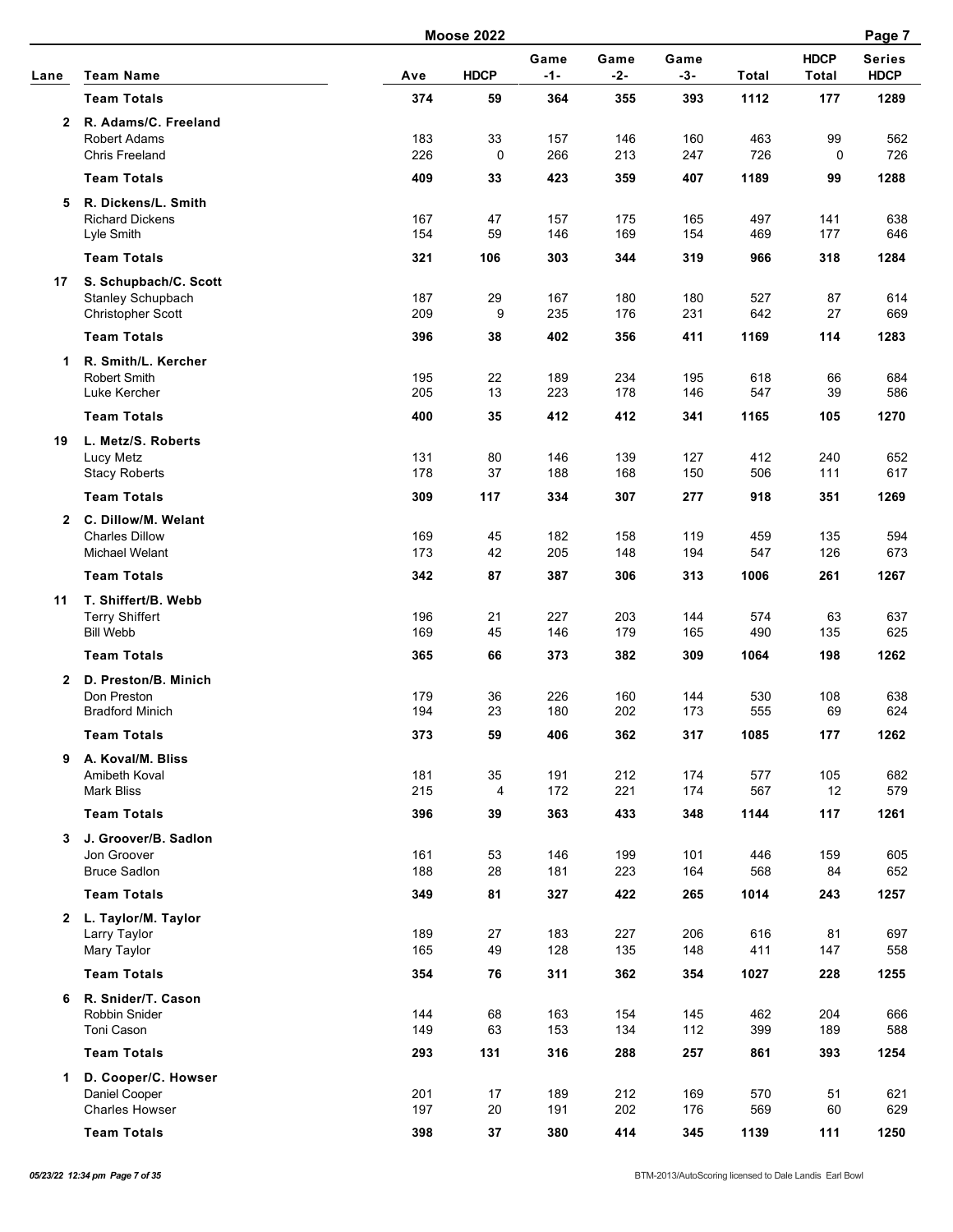|              |                                              |            | <b>Moose 2022</b> |            |                                                                                                                                                                                                                                                                                                                                                                                                                                                                                                                                                                                                                                                                                                                                                                                                                                                                                                                                                                                                                                                                  |                                                        |            |             | Page 8                       |
|--------------|----------------------------------------------|------------|-------------------|------------|------------------------------------------------------------------------------------------------------------------------------------------------------------------------------------------------------------------------------------------------------------------------------------------------------------------------------------------------------------------------------------------------------------------------------------------------------------------------------------------------------------------------------------------------------------------------------------------------------------------------------------------------------------------------------------------------------------------------------------------------------------------------------------------------------------------------------------------------------------------------------------------------------------------------------------------------------------------------------------------------------------------------------------------------------------------|--------------------------------------------------------|------------|-------------|------------------------------|
|              |                                              |            | <b>HDCP</b>       | Game       | Game                                                                                                                                                                                                                                                                                                                                                                                                                                                                                                                                                                                                                                                                                                                                                                                                                                                                                                                                                                                                                                                             | Game                                                   |            | <b>HDCP</b> | <b>Series</b><br><b>HDCP</b> |
| Lane<br>13   | <b>Team Name</b><br>J. Hall/B. Shafer        | Ave        |                   |            |                                                                                                                                                                                                                                                                                                                                                                                                                                                                                                                                                                                                                                                                                                                                                                                                                                                                                                                                                                                                                                                                  |                                                        |            |             |                              |
|              | James Hall                                   | 186        | 30                | 187        | 144                                                                                                                                                                                                                                                                                                                                                                                                                                                                                                                                                                                                                                                                                                                                                                                                                                                                                                                                                                                                                                                              | 212                                                    | 543        | 90          | 633                          |
|              | <b>Byran Shafer</b>                          | 206        | 12                | 168        | 200                                                                                                                                                                                                                                                                                                                                                                                                                                                                                                                                                                                                                                                                                                                                                                                                                                                                                                                                                                                                                                                              |                                                        |            | 36          | 617                          |
|              | <b>Team Totals</b>                           | 392        | 42                | 355        | $-3-$<br>$-1-$<br>$-2-$<br>Total<br><b>Total</b><br>213<br>581<br>344<br>425<br>1124<br>126<br>180<br>513<br>93<br>155<br>178<br>570<br>72<br>206<br>194<br>170<br>386<br>348<br>1083<br>165<br>349<br>170<br>135<br>160<br>465<br>132<br>225<br>206<br>218<br>649<br>0<br>395<br>378<br>1114<br>132<br>341<br>121<br>117<br>94<br>332<br>264<br>197<br>183<br>126<br>506<br>141<br>318<br>300<br>220<br>838<br>405<br>208<br>223<br>160<br>591<br>27<br>205<br>172<br>191<br>568<br>51<br>413<br>351<br>1159<br>78<br>395<br>164<br>169<br>199<br>532<br>138<br>138<br>171<br>158<br>467<br>93<br>302<br>357<br>999<br>231<br>340<br>124<br>389<br>125<br>140<br>189<br>160<br>175<br>201<br>536<br>114<br>284<br>300<br>925<br>303<br>341<br>163<br>117<br>175<br>157<br>495<br>187<br>139<br>215<br>541<br>72<br>296<br>378<br>189<br>362<br>1036<br>179<br>173<br>179<br>531<br>78<br>229<br>185<br>191<br>605<br>9<br>408<br>358<br>370<br>1136<br>87<br>123<br>369<br>276<br>106<br>140<br>89<br>86<br>64<br>239<br>339<br>608<br>212<br>192<br>204<br>615 | 1250                                                   |            |             |                              |
| $\mathbf{2}$ | C. Chambers/T. Crater                        |            |                   |            |                                                                                                                                                                                                                                                                                                                                                                                                                                                                                                                                                                                                                                                                                                                                                                                                                                                                                                                                                                                                                                                                  |                                                        |            |             |                              |
|              | <b>Cordes Chambers</b>                       | 185        | 31                |            |                                                                                                                                                                                                                                                                                                                                                                                                                                                                                                                                                                                                                                                                                                                                                                                                                                                                                                                                                                                                                                                                  |                                                        |            |             | 606                          |
|              | <b>Timothy Crater</b>                        | 193        | 24                |            |                                                                                                                                                                                                                                                                                                                                                                                                                                                                                                                                                                                                                                                                                                                                                                                                                                                                                                                                                                                                                                                                  |                                                        |            |             | 642                          |
|              | <b>Team Totals</b>                           | 378        | 55                |            |                                                                                                                                                                                                                                                                                                                                                                                                                                                                                                                                                                                                                                                                                                                                                                                                                                                                                                                                                                                                                                                                  |                                                        |            |             | 1248                         |
| 8            | R. Hoover/M. Stein                           |            |                   |            |                                                                                                                                                                                                                                                                                                                                                                                                                                                                                                                                                                                                                                                                                                                                                                                                                                                                                                                                                                                                                                                                  |                                                        |            |             |                              |
|              | Rod Hoover<br>Mike Stein                     | 171<br>223 | 44<br>0           |            |                                                                                                                                                                                                                                                                                                                                                                                                                                                                                                                                                                                                                                                                                                                                                                                                                                                                                                                                                                                                                                                                  |                                                        |            |             | 597<br>649                   |
|              | <b>Team Totals</b>                           | 394        | 44                |            |                                                                                                                                                                                                                                                                                                                                                                                                                                                                                                                                                                                                                                                                                                                                                                                                                                                                                                                                                                                                                                                                  |                                                        |            |             | 1246                         |
|              |                                              |            |                   |            |                                                                                                                                                                                                                                                                                                                                                                                                                                                                                                                                                                                                                                                                                                                                                                                                                                                                                                                                                                                                                                                                  |                                                        |            |             |                              |
| 3            | M. Ehly/N. Ehly<br>Mel Ehly                  | 122        | 88                |            |                                                                                                                                                                                                                                                                                                                                                                                                                                                                                                                                                                                                                                                                                                                                                                                                                                                                                                                                                                                                                                                                  |                                                        |            |             | 596                          |
|              | Nancy Ehly                                   | 167        | 47                |            |                                                                                                                                                                                                                                                                                                                                                                                                                                                                                                                                                                                                                                                                                                                                                                                                                                                                                                                                                                                                                                                                  |                                                        |            |             | 647                          |
|              | <b>Team Totals</b>                           | 289        | 135               |            |                                                                                                                                                                                                                                                                                                                                                                                                                                                                                                                                                                                                                                                                                                                                                                                                                                                                                                                                                                                                                                                                  |                                                        |            |             | 1243                         |
| $\mathbf{2}$ | D. Pierce/J. Crawford                        |            |                   |            |                                                                                                                                                                                                                                                                                                                                                                                                                                                                                                                                                                                                                                                                                                                                                                                                                                                                                                                                                                                                                                                                  |                                                        |            |             |                              |
|              | Don Pierce                                   | 209        | 9                 |            |                                                                                                                                                                                                                                                                                                                                                                                                                                                                                                                                                                                                                                                                                                                                                                                                                                                                                                                                                                                                                                                                  |                                                        |            |             | 618                          |
|              | Jeffrey Crawford                             | 201        | 17                |            |                                                                                                                                                                                                                                                                                                                                                                                                                                                                                                                                                                                                                                                                                                                                                                                                                                                                                                                                                                                                                                                                  |                                                        |            |             | 619                          |
|              | <b>Team Totals</b>                           | 410        | 26                |            |                                                                                                                                                                                                                                                                                                                                                                                                                                                                                                                                                                                                                                                                                                                                                                                                                                                                                                                                                                                                                                                                  |                                                        |            |             | 1237                         |
| 14           | J. Bolyard/T. Killmeyer                      |            |                   |            |                                                                                                                                                                                                                                                                                                                                                                                                                                                                                                                                                                                                                                                                                                                                                                                                                                                                                                                                                                                                                                                                  |                                                        |            |             |                              |
|              | Jeff Bolyard                                 | 168        | 46                |            |                                                                                                                                                                                                                                                                                                                                                                                                                                                                                                                                                                                                                                                                                                                                                                                                                                                                                                                                                                                                                                                                  |                                                        |            |             | 670                          |
|              | <b>Tracy Killmeyer</b>                       | 185        | 31                |            |                                                                                                                                                                                                                                                                                                                                                                                                                                                                                                                                                                                                                                                                                                                                                                                                                                                                                                                                                                                                                                                                  |                                                        |            |             | 560                          |
|              | <b>Team Totals</b>                           | 353        | 77                |            |                                                                                                                                                                                                                                                                                                                                                                                                                                                                                                                                                                                                                                                                                                                                                                                                                                                                                                                                                                                                                                                                  |                                                        |            |             | 1230                         |
| 10           | R. Acker/M. Hughes                           |            |                   |            |                                                                                                                                                                                                                                                                                                                                                                                                                                                                                                                                                                                                                                                                                                                                                                                                                                                                                                                                                                                                                                                                  |                                                        |            |             |                              |
|              | Robert Acker                                 | 150        | 63                |            |                                                                                                                                                                                                                                                                                                                                                                                                                                                                                                                                                                                                                                                                                                                                                                                                                                                                                                                                                                                                                                                                  |                                                        |            |             | 578                          |
| 14           | Michael Hughes                               | 177        | 38                |            |                                                                                                                                                                                                                                                                                                                                                                                                                                                                                                                                                                                                                                                                                                                                                                                                                                                                                                                                                                                                                                                                  |                                                        |            |             | 650                          |
|              | <b>Team Totals</b>                           | 327        | 101               |            |                                                                                                                                                                                                                                                                                                                                                                                                                                                                                                                                                                                                                                                                                                                                                                                                                                                                                                                                                                                                                                                                  |                                                        |            |             | 1228                         |
|              | D. William/W. Mccaul                         |            |                   |            |                                                                                                                                                                                                                                                                                                                                                                                                                                                                                                                                                                                                                                                                                                                                                                                                                                                                                                                                                                                                                                                                  |                                                        |            |             |                              |
|              | Dougherty William                            | 176        | 39                |            |                                                                                                                                                                                                                                                                                                                                                                                                                                                                                                                                                                                                                                                                                                                                                                                                                                                                                                                                                                                                                                                                  |                                                        |            |             | 612                          |
|              | Wayne Mccaul                                 | 193        | 24                |            |                                                                                                                                                                                                                                                                                                                                                                                                                                                                                                                                                                                                                                                                                                                                                                                                                                                                                                                                                                                                                                                                  |                                                        |            |             | 613                          |
|              | <b>Team Totals</b>                           | 369        | 63                |            |                                                                                                                                                                                                                                                                                                                                                                                                                                                                                                                                                                                                                                                                                                                                                                                                                                                                                                                                                                                                                                                                  |                                                        |            |             | 1225                         |
| 13           | C. Direso/K. Brown                           |            |                   |            |                                                                                                                                                                                                                                                                                                                                                                                                                                                                                                                                                                                                                                                                                                                                                                                                                                                                                                                                                                                                                                                                  |                                                        |            |             |                              |
|              | Charles Direso<br>Kevin Brown                | 191<br>216 | 26<br>3           |            |                                                                                                                                                                                                                                                                                                                                                                                                                                                                                                                                                                                                                                                                                                                                                                                                                                                                                                                                                                                                                                                                  |                                                        |            |             | 609<br>614                   |
|              | <b>Team Totals</b>                           | 407        | 29                |            |                                                                                                                                                                                                                                                                                                                                                                                                                                                                                                                                                                                                                                                                                                                                                                                                                                                                                                                                                                                                                                                                  |                                                        |            |             | 1223                         |
|              |                                              |            |                   |            |                                                                                                                                                                                                                                                                                                                                                                                                                                                                                                                                                                                                                                                                                                                                                                                                                                                                                                                                                                                                                                                                  |                                                        |            |             |                              |
| 16           | M. Lyons/P. Ehly<br>Maureen Lyons            | 117        | 92                |            |                                                                                                                                                                                                                                                                                                                                                                                                                                                                                                                                                                                                                                                                                                                                                                                                                                                                                                                                                                                                                                                                  |                                                        |            |             | 645                          |
|              | Patricia Ehly                                | 94         | 113               |            |                                                                                                                                                                                                                                                                                                                                                                                                                                                                                                                                                                                                                                                                                                                                                                                                                                                                                                                                                                                                                                                                  |                                                        |            |             | 578                          |
|              | <b>Team Totals</b>                           | 211        | 205               |            |                                                                                                                                                                                                                                                                                                                                                                                                                                                                                                                                                                                                                                                                                                                                                                                                                                                                                                                                                                                                                                                                  |                                                        |            |             | 1223                         |
|              | 7 J. Bloom/S. Bachman                        |            |                   |            |                                                                                                                                                                                                                                                                                                                                                                                                                                                                                                                                                                                                                                                                                                                                                                                                                                                                                                                                                                                                                                                                  |                                                        |            |             |                              |
|              | James Bloom                                  | 196        | 21                | 145        | 157                                                                                                                                                                                                                                                                                                                                                                                                                                                                                                                                                                                                                                                                                                                                                                                                                                                                                                                                                                                                                                                              | 180                                                    | 482        | 63          | 545                          |
|              | Steven Bachman                               | 168        | 46                | 184        | 166                                                                                                                                                                                                                                                                                                                                                                                                                                                                                                                                                                                                                                                                                                                                                                                                                                                                                                                                                                                                                                                              | 189                                                    | 539        | 138         | 677                          |
|              | <b>Team Totals</b>                           | 364        | 67                | 329        | 323                                                                                                                                                                                                                                                                                                                                                                                                                                                                                                                                                                                                                                                                                                                                                                                                                                                                                                                                                                                                                                                              | 369                                                    | 1021       | 201         | 1222                         |
| 18           | L. Ennis/C. Mccoy                            |            |                   |            |                                                                                                                                                                                                                                                                                                                                                                                                                                                                                                                                                                                                                                                                                                                                                                                                                                                                                                                                                                                                                                                                  |                                                        |            |             |                              |
|              | Larry Ennis                                  | 193        | 24                | 180        | 179                                                                                                                                                                                                                                                                                                                                                                                                                                                                                                                                                                                                                                                                                                                                                                                                                                                                                                                                                                                                                                                              | 204                                                    | 563        | 72          | 635                          |
|              | <b>Christopher Mccoy</b>                     | 203        | 15                | 176        | 215                                                                                                                                                                                                                                                                                                                                                                                                                                                                                                                                                                                                                                                                                                                                                                                                                                                                                                                                                                                                                                                              | 151                                                    | 542        | 45          | 587                          |
|              | <b>Team Totals</b>                           | 396        | 39                | 356        | 394                                                                                                                                                                                                                                                                                                                                                                                                                                                                                                                                                                                                                                                                                                                                                                                                                                                                                                                                                                                                                                                              | 355                                                    | 1105       | 117         | 1222                         |
|              | 8 F. Patterson/T. Hamacek                    |            |                   |            |                                                                                                                                                                                                                                                                                                                                                                                                                                                                                                                                                                                                                                                                                                                                                                                                                                                                                                                                                                                                                                                                  |                                                        |            |             |                              |
|              | Fannie Patterson                             | 165        | 49                | 171        | 127                                                                                                                                                                                                                                                                                                                                                                                                                                                                                                                                                                                                                                                                                                                                                                                                                                                                                                                                                                                                                                                              | 142                                                    | 440        | 147         | 587                          |
|              | Thomas Hamacek                               | 157        | 56                | 182        | 146                                                                                                                                                                                                                                                                                                                                                                                                                                                                                                                                                                                                                                                                                                                                                                                                                                                                                                                                                                                                                                                              | 137                                                    | 465        | 168         | 633                          |
|              | <b>Team Totals</b>                           | 322        | 105               | 353        | 273                                                                                                                                                                                                                                                                                                                                                                                                                                                                                                                                                                                                                                                                                                                                                                                                                                                                                                                                                                                                                                                              | 279                                                    | 905        | 315         | 1220                         |
| 8            | W. Miller/D. Mann                            |            |                   |            |                                                                                                                                                                                                                                                                                                                                                                                                                                                                                                                                                                                                                                                                                                                                                                                                                                                                                                                                                                                                                                                                  |                                                        |            |             |                              |
|              | Wayne Miller                                 | 192<br>136 | 25                | 164<br>171 | 142<br>165                                                                                                                                                                                                                                                                                                                                                                                                                                                                                                                                                                                                                                                                                                                                                                                                                                                                                                                                                                                                                                                       | 162<br>113                                             | 468<br>449 | 75<br>225   | 543                          |
|              | Duane Mann<br>05/23/22 12:34 pm Page 8 of 35 |            | 75                |            |                                                                                                                                                                                                                                                                                                                                                                                                                                                                                                                                                                                                                                                                                                                                                                                                                                                                                                                                                                                                                                                                  | BTM-2013/AutoScoring licensed to Dale Landis Earl Bowl |            |             | 674                          |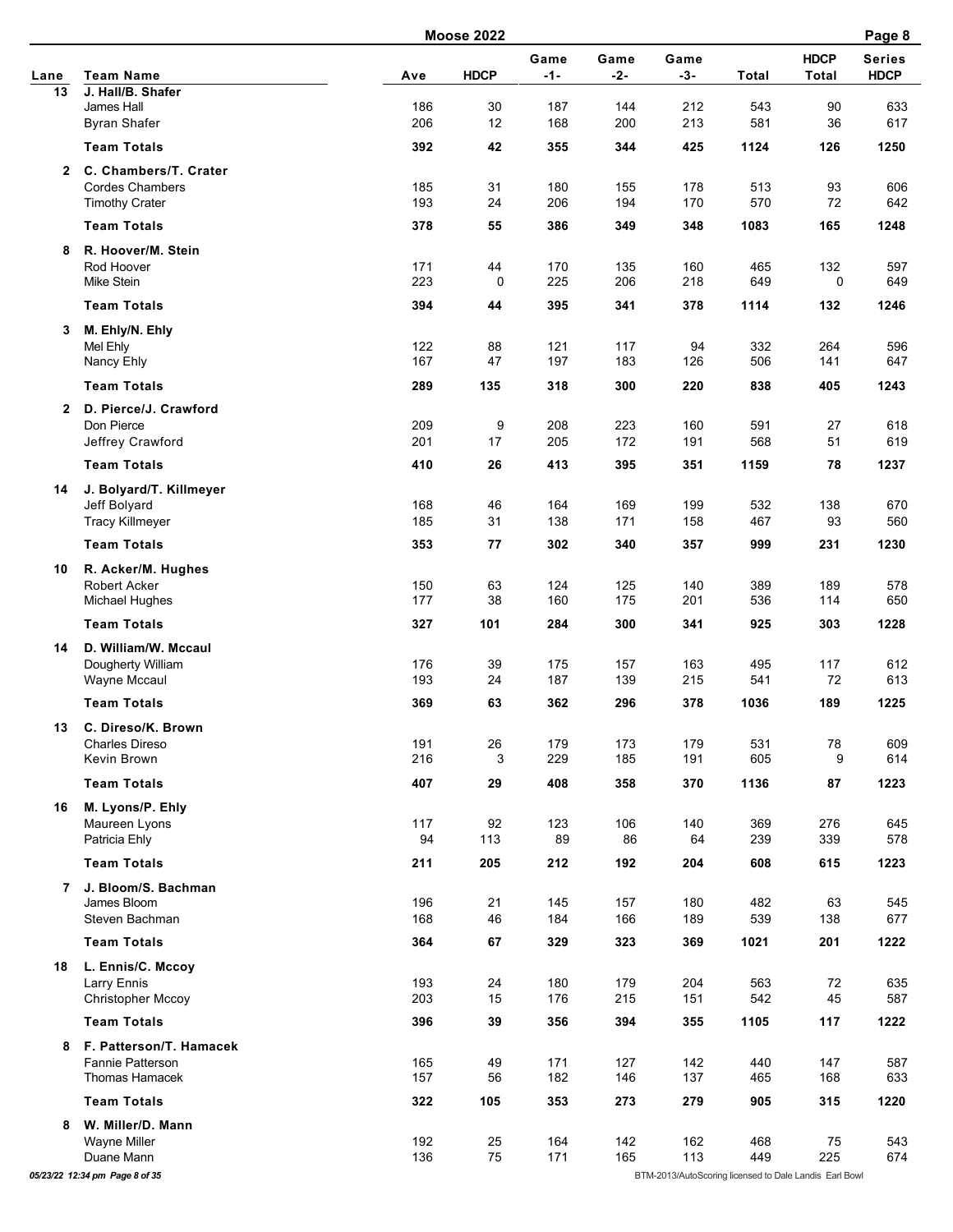|      |                                           |            | <b>Moose 2022</b>                                                                                                                                                                                                                                                                                                                                                                                                                                                                                                                                                                                                                                                                                                                                                                                                                                                                                                                                                                                                                                                 |               |            |               |            |                             | Page 9                       |
|------|-------------------------------------------|------------|-------------------------------------------------------------------------------------------------------------------------------------------------------------------------------------------------------------------------------------------------------------------------------------------------------------------------------------------------------------------------------------------------------------------------------------------------------------------------------------------------------------------------------------------------------------------------------------------------------------------------------------------------------------------------------------------------------------------------------------------------------------------------------------------------------------------------------------------------------------------------------------------------------------------------------------------------------------------------------------------------------------------------------------------------------------------|---------------|------------|---------------|------------|-----------------------------|------------------------------|
| Lane | <b>Team Name</b>                          | Ave        | <b>HDCP</b>                                                                                                                                                                                                                                                                                                                                                                                                                                                                                                                                                                                                                                                                                                                                                                                                                                                                                                                                                                                                                                                       | Game<br>$-1-$ | Game       | Game<br>$-3-$ | Total      | <b>HDCP</b><br><b>Total</b> | <b>Series</b><br><b>HDCP</b> |
|      | <b>Team Totals</b>                        | 328        | 100                                                                                                                                                                                                                                                                                                                                                                                                                                                                                                                                                                                                                                                                                                                                                                                                                                                                                                                                                                                                                                                               | 335           | 307        | 275           | 917        | 300                         | 1217                         |
| 10   | R. Snyder/K. Gehman                       |            |                                                                                                                                                                                                                                                                                                                                                                                                                                                                                                                                                                                                                                                                                                                                                                                                                                                                                                                                                                                                                                                                   |               |            |               |            |                             |                              |
|      | Ronald Snyder                             | 178        | 37                                                                                                                                                                                                                                                                                                                                                                                                                                                                                                                                                                                                                                                                                                                                                                                                                                                                                                                                                                                                                                                                | 224           | 158        | 142           | 524        | 111                         | 635                          |
|      | Kenneth Gehman                            | 198        | 19                                                                                                                                                                                                                                                                                                                                                                                                                                                                                                                                                                                                                                                                                                                                                                                                                                                                                                                                                                                                                                                                | 133           | 191        | 199           | 523        | 57                          | 580                          |
|      | <b>Team Totals</b>                        | 376        | $-2-$<br>56<br>357<br>349<br>341<br>1047<br>168<br>129<br>49<br>142<br>156<br>427<br>147<br>58<br>140<br>166<br>155<br>461<br>174<br>107<br>322<br>282<br>284<br>888<br>321<br>24<br>192<br>133<br>506<br>72<br>181<br>12<br>168<br>235<br>189<br>592<br>36<br>36<br>360<br>368<br>370<br>1098<br>108<br>47<br>157<br>147<br>173<br>141<br>477<br>14<br>174<br>208<br>164<br>546<br>42<br>61<br>311<br>347<br>365<br>1023<br>183<br>189<br>141<br>149<br>162<br>54<br>479<br>38<br>183<br>132<br>134<br>449<br>114<br>92<br>372<br>273<br>283<br>928<br>276<br>65<br>122<br>167<br>157<br>446<br>195<br>63<br>129<br>129<br>372<br>114<br>189<br>128<br>281<br>251<br>286<br>818<br>384<br>34<br>160<br>141<br>194<br>495<br>102<br>189<br>187<br>182<br>558<br>39<br>13<br>47<br>349<br>381<br>323<br>141<br>1053<br>6<br>138<br>209<br>190<br>537<br>18<br>235<br>638<br>0<br>244<br>159<br>0<br>6<br>382<br>368<br>425<br>1175<br>18<br>27<br>138<br>170<br>179<br>487<br>81<br>49<br>153<br>172<br>150<br>475<br>147<br>76<br>288<br>323<br>351<br>962<br>228 | 1215          |            |               |            |                             |                              |
| 5    | M. Dinsmore/A. Leonard                    |            |                                                                                                                                                                                                                                                                                                                                                                                                                                                                                                                                                                                                                                                                                                                                                                                                                                                                                                                                                                                                                                                                   |               |            |               |            |                             |                              |
|      | Michelle Dinsmore                         | 165        |                                                                                                                                                                                                                                                                                                                                                                                                                                                                                                                                                                                                                                                                                                                                                                                                                                                                                                                                                                                                                                                                   |               |            |               |            |                             | 574                          |
|      | Annette Leonard                           | 155        |                                                                                                                                                                                                                                                                                                                                                                                                                                                                                                                                                                                                                                                                                                                                                                                                                                                                                                                                                                                                                                                                   |               |            |               |            |                             | 635                          |
|      | <b>Team Totals</b>                        | 320        |                                                                                                                                                                                                                                                                                                                                                                                                                                                                                                                                                                                                                                                                                                                                                                                                                                                                                                                                                                                                                                                                   |               |            |               |            |                             | 1209                         |
| 3    | K. Elsman/G. Cason                        |            |                                                                                                                                                                                                                                                                                                                                                                                                                                                                                                                                                                                                                                                                                                                                                                                                                                                                                                                                                                                                                                                                   |               |            |               |            |                             |                              |
|      | Kevin Elsman<br>Greg Cason                | 193<br>206 |                                                                                                                                                                                                                                                                                                                                                                                                                                                                                                                                                                                                                                                                                                                                                                                                                                                                                                                                                                                                                                                                   |               |            |               |            |                             | 578<br>628                   |
|      | <b>Team Totals</b>                        | 399        |                                                                                                                                                                                                                                                                                                                                                                                                                                                                                                                                                                                                                                                                                                                                                                                                                                                                                                                                                                                                                                                                   |               |            |               |            |                             | 1206                         |
|      |                                           |            |                                                                                                                                                                                                                                                                                                                                                                                                                                                                                                                                                                                                                                                                                                                                                                                                                                                                                                                                                                                                                                                                   |               |            |               |            |                             |                              |
| 5    | S. Reich/R. Leonard<br><b>Steve Reich</b> | 167        |                                                                                                                                                                                                                                                                                                                                                                                                                                                                                                                                                                                                                                                                                                                                                                                                                                                                                                                                                                                                                                                                   |               |            |               |            |                             | 618                          |
|      | Robert Leonard                            | 204        |                                                                                                                                                                                                                                                                                                                                                                                                                                                                                                                                                                                                                                                                                                                                                                                                                                                                                                                                                                                                                                                                   |               |            |               |            |                             | 588                          |
|      | <b>Team Totals</b>                        | 371        |                                                                                                                                                                                                                                                                                                                                                                                                                                                                                                                                                                                                                                                                                                                                                                                                                                                                                                                                                                                                                                                                   |               |            |               |            |                             | 1206                         |
| 6    | M. Blackford/J. Blackford                 |            |                                                                                                                                                                                                                                                                                                                                                                                                                                                                                                                                                                                                                                                                                                                                                                                                                                                                                                                                                                                                                                                                   |               |            |               |            |                             |                              |
|      | Merideth Blackford                        | 159        |                                                                                                                                                                                                                                                                                                                                                                                                                                                                                                                                                                                                                                                                                                                                                                                                                                                                                                                                                                                                                                                                   |               |            |               |            |                             | 641                          |
|      | John Blackford                            | 177        |                                                                                                                                                                                                                                                                                                                                                                                                                                                                                                                                                                                                                                                                                                                                                                                                                                                                                                                                                                                                                                                                   |               |            |               |            |                             | 563                          |
|      | <b>Team Totals</b>                        | 336        |                                                                                                                                                                                                                                                                                                                                                                                                                                                                                                                                                                                                                                                                                                                                                                                                                                                                                                                                                                                                                                                                   |               |            |               |            |                             | 1204                         |
| 20   | M. Poling/M. Varner                       |            |                                                                                                                                                                                                                                                                                                                                                                                                                                                                                                                                                                                                                                                                                                                                                                                                                                                                                                                                                                                                                                                                   |               |            |               |            |                             |                              |
|      | Marla Poling                              | 147        |                                                                                                                                                                                                                                                                                                                                                                                                                                                                                                                                                                                                                                                                                                                                                                                                                                                                                                                                                                                                                                                                   |               |            |               |            |                             | 641                          |
|      | Melissa Varner                            | 149        |                                                                                                                                                                                                                                                                                                                                                                                                                                                                                                                                                                                                                                                                                                                                                                                                                                                                                                                                                                                                                                                                   |               |            |               |            |                             | 561                          |
|      | <b>Team Totals</b>                        | 296        |                                                                                                                                                                                                                                                                                                                                                                                                                                                                                                                                                                                                                                                                                                                                                                                                                                                                                                                                                                                                                                                                   |               |            |               |            |                             | 1202                         |
| 12   | B. Lambert/E. Swearengen                  |            |                                                                                                                                                                                                                                                                                                                                                                                                                                                                                                                                                                                                                                                                                                                                                                                                                                                                                                                                                                                                                                                                   |               |            |               |            |                             |                              |
|      | <b>Brett Lambert</b>                      | 182        |                                                                                                                                                                                                                                                                                                                                                                                                                                                                                                                                                                                                                                                                                                                                                                                                                                                                                                                                                                                                                                                                   |               |            |               |            |                             | 597                          |
|      | Eric Swearengen                           | 205        |                                                                                                                                                                                                                                                                                                                                                                                                                                                                                                                                                                                                                                                                                                                                                                                                                                                                                                                                                                                                                                                                   |               |            |               |            |                             | 597                          |
|      | <b>Team Totals</b>                        | 387        |                                                                                                                                                                                                                                                                                                                                                                                                                                                                                                                                                                                                                                                                                                                                                                                                                                                                                                                                                                                                                                                                   |               |            |               |            |                             | 1194                         |
| 7    | S. Jarvis/T. Fisher                       |            |                                                                                                                                                                                                                                                                                                                                                                                                                                                                                                                                                                                                                                                                                                                                                                                                                                                                                                                                                                                                                                                                   |               |            |               |            |                             |                              |
|      | Scott Jarvis<br>Tim Fisher                | 213<br>231 |                                                                                                                                                                                                                                                                                                                                                                                                                                                                                                                                                                                                                                                                                                                                                                                                                                                                                                                                                                                                                                                                   |               |            |               |            |                             | 555<br>638                   |
|      | <b>Team Totals</b>                        | 444        |                                                                                                                                                                                                                                                                                                                                                                                                                                                                                                                                                                                                                                                                                                                                                                                                                                                                                                                                                                                                                                                                   |               |            |               |            |                             | 1193                         |
|      |                                           |            |                                                                                                                                                                                                                                                                                                                                                                                                                                                                                                                                                                                                                                                                                                                                                                                                                                                                                                                                                                                                                                                                   |               |            |               |            |                             |                              |
| 9    | L. Martin/R. Mcfaddden<br>Larry Martin    | 189        |                                                                                                                                                                                                                                                                                                                                                                                                                                                                                                                                                                                                                                                                                                                                                                                                                                                                                                                                                                                                                                                                   |               |            |               |            |                             | 568                          |
|      | Robert Mcfaddden                          | 165        |                                                                                                                                                                                                                                                                                                                                                                                                                                                                                                                                                                                                                                                                                                                                                                                                                                                                                                                                                                                                                                                                   |               |            |               |            |                             | 622                          |
|      | <b>Team Totals</b>                        | 354        |                                                                                                                                                                                                                                                                                                                                                                                                                                                                                                                                                                                                                                                                                                                                                                                                                                                                                                                                                                                                                                                                   |               |            |               |            |                             | 1190                         |
| 1    | M. Decker/J. Prisk                        |            |                                                                                                                                                                                                                                                                                                                                                                                                                                                                                                                                                                                                                                                                                                                                                                                                                                                                                                                                                                                                                                                                   |               |            |               |            |                             |                              |
|      | Marc Decker                               | 181        | 35                                                                                                                                                                                                                                                                                                                                                                                                                                                                                                                                                                                                                                                                                                                                                                                                                                                                                                                                                                                                                                                                | 146           | 165        | 158           | 469        | 105                         | 574                          |
|      | John Prisk                                | 203        | 15                                                                                                                                                                                                                                                                                                                                                                                                                                                                                                                                                                                                                                                                                                                                                                                                                                                                                                                                                                                                                                                                | 174           | 201        | 191           | 566        | 45                          | 611                          |
|      | <b>Team Totals</b>                        | 384        | 50                                                                                                                                                                                                                                                                                                                                                                                                                                                                                                                                                                                                                                                                                                                                                                                                                                                                                                                                                                                                                                                                | 320           | 366        | 349           | 1035       | 150                         | 1185                         |
|      | 7 C. Stine/C. Smith                       |            |                                                                                                                                                                                                                                                                                                                                                                                                                                                                                                                                                                                                                                                                                                                                                                                                                                                                                                                                                                                                                                                                   |               |            |               |            |                             |                              |
|      | <b>Curvin Stine</b>                       | 203        | 15                                                                                                                                                                                                                                                                                                                                                                                                                                                                                                                                                                                                                                                                                                                                                                                                                                                                                                                                                                                                                                                                | 162           | 205        | 176           | 543        | 45                          | 588                          |
|      | Chris Smith                               | 191        | 26                                                                                                                                                                                                                                                                                                                                                                                                                                                                                                                                                                                                                                                                                                                                                                                                                                                                                                                                                                                                                                                                | 215           | 155        | 146           | 516        | 78                          | 594                          |
|      | <b>Team Totals</b>                        | 394        | 41                                                                                                                                                                                                                                                                                                                                                                                                                                                                                                                                                                                                                                                                                                                                                                                                                                                                                                                                                                                                                                                                | 377           | 360        | 322           | 1059       | 123                         | 1182                         |
| 12   | J. Mccord/Z. Poling                       |            |                                                                                                                                                                                                                                                                                                                                                                                                                                                                                                                                                                                                                                                                                                                                                                                                                                                                                                                                                                                                                                                                   |               |            |               |            |                             |                              |
|      | Justin Mccord                             | 178        | 37                                                                                                                                                                                                                                                                                                                                                                                                                                                                                                                                                                                                                                                                                                                                                                                                                                                                                                                                                                                                                                                                | 170           | 158        | 135           | 463        | 111                         | 574                          |
|      | Zachary Poling                            | 211        | 8                                                                                                                                                                                                                                                                                                                                                                                                                                                                                                                                                                                                                                                                                                                                                                                                                                                                                                                                                                                                                                                                 | 188           | 201        | 192           | 581        | 24                          | 605                          |
|      | <b>Team Totals</b>                        | 389        | 45                                                                                                                                                                                                                                                                                                                                                                                                                                                                                                                                                                                                                                                                                                                                                                                                                                                                                                                                                                                                                                                                | 358           | 359        | 327           | 1044       | 135                         | 1179                         |
| 11   | M. Compan/J. Butteremore                  |            |                                                                                                                                                                                                                                                                                                                                                                                                                                                                                                                                                                                                                                                                                                                                                                                                                                                                                                                                                                                                                                                                   |               |            |               |            |                             |                              |
|      | Mike jr. Compan<br>Jay Butteremore        | 234<br>208 | 0<br>10                                                                                                                                                                                                                                                                                                                                                                                                                                                                                                                                                                                                                                                                                                                                                                                                                                                                                                                                                                                                                                                           | 173<br>176    | 185<br>195 | 232<br>186    | 590<br>557 | 0<br>30                     | 590<br>587                   |
|      | <b>Team Totals</b>                        | 442        | $10\,$                                                                                                                                                                                                                                                                                                                                                                                                                                                                                                                                                                                                                                                                                                                                                                                                                                                                                                                                                                                                                                                            | 349           | 380        | 418           | 1147       | 30                          | 1177                         |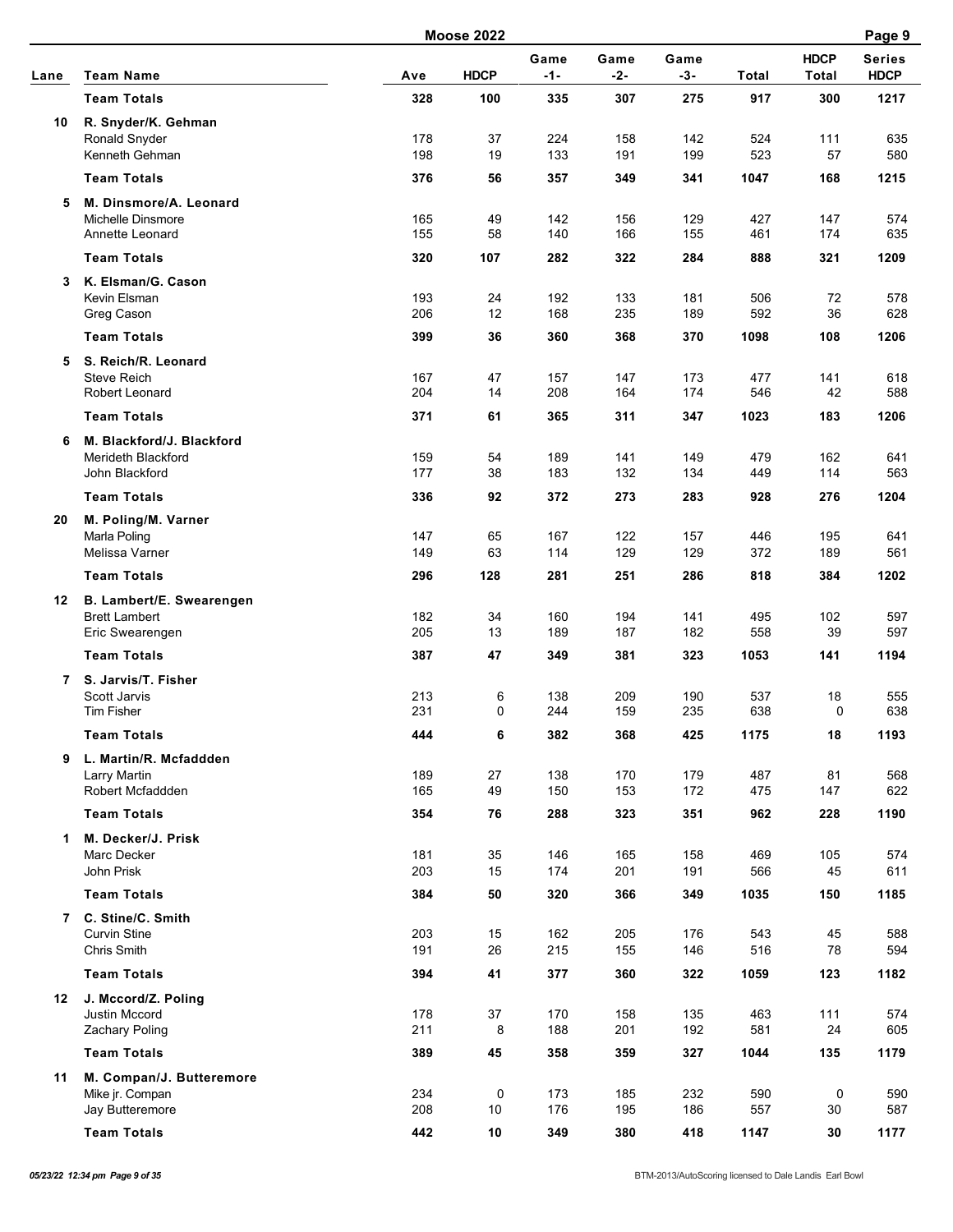| Lane<br>6<br>3 | <b>Team Name</b><br>J. Corsi/K. Dinsmore<br><b>Justin Corsi</b><br>Kayla Dinsmore | Ave        | <b>HDCP</b>                                                                                                                                                                                                                                                                                                                                                                                                                                                        | Game<br>$-1-$ | Game<br>$-2-$ | Game<br>$-3-$ |            | <b>HDCP</b> | <b>Series</b> |
|----------------|-----------------------------------------------------------------------------------|------------|--------------------------------------------------------------------------------------------------------------------------------------------------------------------------------------------------------------------------------------------------------------------------------------------------------------------------------------------------------------------------------------------------------------------------------------------------------------------|---------------|---------------|---------------|------------|-------------|---------------|
|                |                                                                                   |            |                                                                                                                                                                                                                                                                                                                                                                                                                                                                    |               |               |               |            |             |               |
|                |                                                                                   |            |                                                                                                                                                                                                                                                                                                                                                                                                                                                                    |               |               |               | Total      | Total       | <b>HDCP</b>   |
|                |                                                                                   |            | 59                                                                                                                                                                                                                                                                                                                                                                                                                                                                 | 93            | 131           | 144           | 368        | 177         | 545           |
|                |                                                                                   |            |                                                                                                                                                                                                                                                                                                                                                                                                                                                                    |               |               | 98            | 293        | 336         | 629           |
|                | <b>Team Totals</b>                                                                | 249        | 154<br>95<br>112<br>90<br>105<br>171<br>236<br>183<br>220<br>0<br>204<br>157<br>184<br>32<br>207<br>159<br>404<br>32<br>411<br>316<br>83<br>110<br>99<br>81<br>120<br>90<br>101<br>139<br>230<br>189<br>184<br>220<br>0<br>224<br>211<br>203<br>208<br>10<br>174<br>160<br>432<br>10<br>385<br>363<br>223<br>0<br>199<br>141<br>30<br>166<br>186<br>144<br>30<br>365<br>285<br>409<br>0<br>219<br>154<br>171<br>179<br>36<br>183<br>113<br>398<br>36<br>337<br>284 | 242           | 661           | 513           | 1174       |             |               |
|                | S. Eddy/R. Eagle                                                                  |            |                                                                                                                                                                                                                                                                                                                                                                                                                                                                    |               |               |               |            |             |               |
|                | Scott Eddy                                                                        |            |                                                                                                                                                                                                                                                                                                                                                                                                                                                                    |               |               | 162           | 523        | 0           | 523           |
|                | <b>Robert Eagle</b>                                                               |            |                                                                                                                                                                                                                                                                                                                                                                                                                                                                    |               |               | 178           | 544        | 96          | 640           |
|                | <b>Team Totals</b>                                                                |            |                                                                                                                                                                                                                                                                                                                                                                                                                                                                    |               |               | 340           | 1067       | 96          | 1163          |
| 3              | G. Laraway/G. Welsh                                                               |            |                                                                                                                                                                                                                                                                                                                                                                                                                                                                    |               |               |               |            |             |               |
|                | Gina Laraway<br>Gloria Welsh                                                      |            |                                                                                                                                                                                                                                                                                                                                                                                                                                                                    |               |               | 70<br>110     | 234<br>350 | 297<br>270  | 531<br>620    |
|                | <b>Team Totals</b>                                                                |            |                                                                                                                                                                                                                                                                                                                                                                                                                                                                    |               |               | 180           | 584        | 567         | 1151          |
|                |                                                                                   |            |                                                                                                                                                                                                                                                                                                                                                                                                                                                                    |               |               |               |            |             |               |
| 1              | D. Taylor/R. Dewitt<br>David Taylor                                               |            |                                                                                                                                                                                                                                                                                                                                                                                                                                                                    |               |               | 192           | 606        | 0           | 606           |
|                | <b>Ronald Dewitt</b>                                                              |            |                                                                                                                                                                                                                                                                                                                                                                                                                                                                    |               |               | 181           | 515        | 30          | 545           |
|                | <b>Team Totals</b>                                                                |            |                                                                                                                                                                                                                                                                                                                                                                                                                                                                    |               |               | 373           | 1121       | 30          | 1151          |
|                |                                                                                   |            |                                                                                                                                                                                                                                                                                                                                                                                                                                                                    |               |               |               |            |             |               |
| 10             | <b>B. Milanese/D. Force</b><br><b>Brad Milanese</b>                               |            |                                                                                                                                                                                                                                                                                                                                                                                                                                                                    |               |               | 214           | 554        | 0           | 554           |
|                | Dwain Force                                                                       |            |                                                                                                                                                                                                                                                                                                                                                                                                                                                                    |               |               | 191           | 501        | 90          | 591           |
|                | <b>Team Totals</b>                                                                |            |                                                                                                                                                                                                                                                                                                                                                                                                                                                                    |               |               | 405           | 1055       | 90          | 1145          |
| 15             | D. Roberts/H. Metz                                                                |            |                                                                                                                                                                                                                                                                                                                                                                                                                                                                    |               |               |               |            |             |               |
|                | <b>Daniel Roberts</b>                                                             |            |                                                                                                                                                                                                                                                                                                                                                                                                                                                                    |               |               | 235           | 560        | 0           | 560           |
|                | Henry Metz                                                                        |            |                                                                                                                                                                                                                                                                                                                                                                                                                                                                    |               |               | 180           | 476        | 108         | 584           |
|                | <b>Team Totals</b>                                                                |            |                                                                                                                                                                                                                                                                                                                                                                                                                                                                    |               |               | 415           | 1036       | 108         | 1144          |
| 9              | B. Jose/B. Rice                                                                   |            |                                                                                                                                                                                                                                                                                                                                                                                                                                                                    |               |               |               |            |             |               |
|                | Bryan Jose                                                                        | 224        | 0                                                                                                                                                                                                                                                                                                                                                                                                                                                                  | 209           | 211           | 180           | 600        | 0           | 600           |
|                | <b>Brenda Rice</b>                                                                | 155        | 58                                                                                                                                                                                                                                                                                                                                                                                                                                                                 | 130           | 128           | 111           | 369        | 174         | 543           |
|                | <b>Team Totals</b>                                                                | 379        | 58                                                                                                                                                                                                                                                                                                                                                                                                                                                                 | 339           | 339           | 291           | 969        | 174         | 1143          |
| 8              | T. Halteman/B. Landis                                                             |            |                                                                                                                                                                                                                                                                                                                                                                                                                                                                    |               |               |               |            |             |               |
|                | <b>Terry Halteman</b>                                                             | 183        | 33                                                                                                                                                                                                                                                                                                                                                                                                                                                                 | 168           | 171           | 156           | 495        | 99          | 594           |
|                | <b>Bruce Landis</b>                                                               | 196        | 21                                                                                                                                                                                                                                                                                                                                                                                                                                                                 | 159           | 150           | 170           | 479        | 63          | 542           |
|                | <b>Team Totals</b>                                                                | 379        | 54                                                                                                                                                                                                                                                                                                                                                                                                                                                                 | 327           | 321           | 326           | 974        | 162         | 1136          |
| 11             | J. Mcdonald/J. Mcdonald                                                           |            |                                                                                                                                                                                                                                                                                                                                                                                                                                                                    |               |               |               |            |             |               |
|                | James jr Mcdonald                                                                 | 188        | 28                                                                                                                                                                                                                                                                                                                                                                                                                                                                 | 166           | 141           | 168           | 475        | 84          | 559           |
|                | James III Mcdonald                                                                | 208        | 10                                                                                                                                                                                                                                                                                                                                                                                                                                                                 | 201           | 196           | 150           | 547        | 30          | 577           |
|                | <b>Team Totals</b>                                                                | 396        | 38                                                                                                                                                                                                                                                                                                                                                                                                                                                                 | 367           | 337           | 318           | 1022       | 114         | 1136          |
| 5              | J. Poling/E. Mayle                                                                |            |                                                                                                                                                                                                                                                                                                                                                                                                                                                                    |               |               |               |            |             |               |
|                | James Poling                                                                      | 182        | 34                                                                                                                                                                                                                                                                                                                                                                                                                                                                 | 196           | 176           | 206           | 578        | 102         | 680           |
|                | <b>Edward Mayle</b>                                                               | 174        | 41                                                                                                                                                                                                                                                                                                                                                                                                                                                                 | 124           | 94            | 104           | 322        | 123         | 445           |
|                | <b>Team Totals</b>                                                                | 356        | 75                                                                                                                                                                                                                                                                                                                                                                                                                                                                 | 320           | 270           | 310           | 900        | 225         | 1125          |
|                | 5 J. Gray/T. Linard                                                               |            |                                                                                                                                                                                                                                                                                                                                                                                                                                                                    |               |               |               |            |             |               |
|                | Jamie Gray<br><b>Todd Linard</b>                                                  | 211<br>192 | 8<br>25                                                                                                                                                                                                                                                                                                                                                                                                                                                            | 162<br>145    | 191<br>187    | 215<br>126    | 568<br>458 | 24<br>75    | 592<br>533    |
|                |                                                                                   |            |                                                                                                                                                                                                                                                                                                                                                                                                                                                                    |               |               |               |            |             |               |
|                | <b>Team Totals</b>                                                                | 403        | 33                                                                                                                                                                                                                                                                                                                                                                                                                                                                 | 307           | 378           | 341           | 1026       | 99          | 1125          |
| 6              | <b>B. Scott/J. Garner</b>                                                         |            |                                                                                                                                                                                                                                                                                                                                                                                                                                                                    |               |               |               |            |             |               |
|                | <b>Bryan Scott</b><br>Joseph Garner                                               | 210<br>203 | 9<br>15                                                                                                                                                                                                                                                                                                                                                                                                                                                            | 161<br>213    | 169<br>158    | 179<br>169    | 509<br>540 | 27<br>45    | 536<br>585    |
|                | <b>Team Totals</b>                                                                |            |                                                                                                                                                                                                                                                                                                                                                                                                                                                                    | 374           | 327           |               | 1049       | 72          | 1121          |
|                |                                                                                   | 413        | 24                                                                                                                                                                                                                                                                                                                                                                                                                                                                 |               |               | 348           |            |             |               |
| 11             | J. Rosenberger/R. Mason<br>Joseph Rosenberger                                     | 164        | 50                                                                                                                                                                                                                                                                                                                                                                                                                                                                 | 179           | 145           | 149           | 473        | 150         | 623           |
|                | Robert Mason                                                                      | 208        | 10                                                                                                                                                                                                                                                                                                                                                                                                                                                                 | 157           | 141           | 156           | 454        | 30          | 484           |
|                | <b>Team Totals</b>                                                                | 372        | 60                                                                                                                                                                                                                                                                                                                                                                                                                                                                 | 336           | 286           | 305           | 927        | 180         | 1107          |
|                |                                                                                   |            |                                                                                                                                                                                                                                                                                                                                                                                                                                                                    |               |               |               |            |             |               |
|                | 4 M. Mace/W. Taylor<br>Mark Mace                                                  | 205        | 13                                                                                                                                                                                                                                                                                                                                                                                                                                                                 | 182           | 167           | 188           | 537        | 39          | 576           |
|                | <b>Walter Taylor</b>                                                              | 206        | 12                                                                                                                                                                                                                                                                                                                                                                                                                                                                 | 168           | 190           | 136           | 494        | 36          | 530           |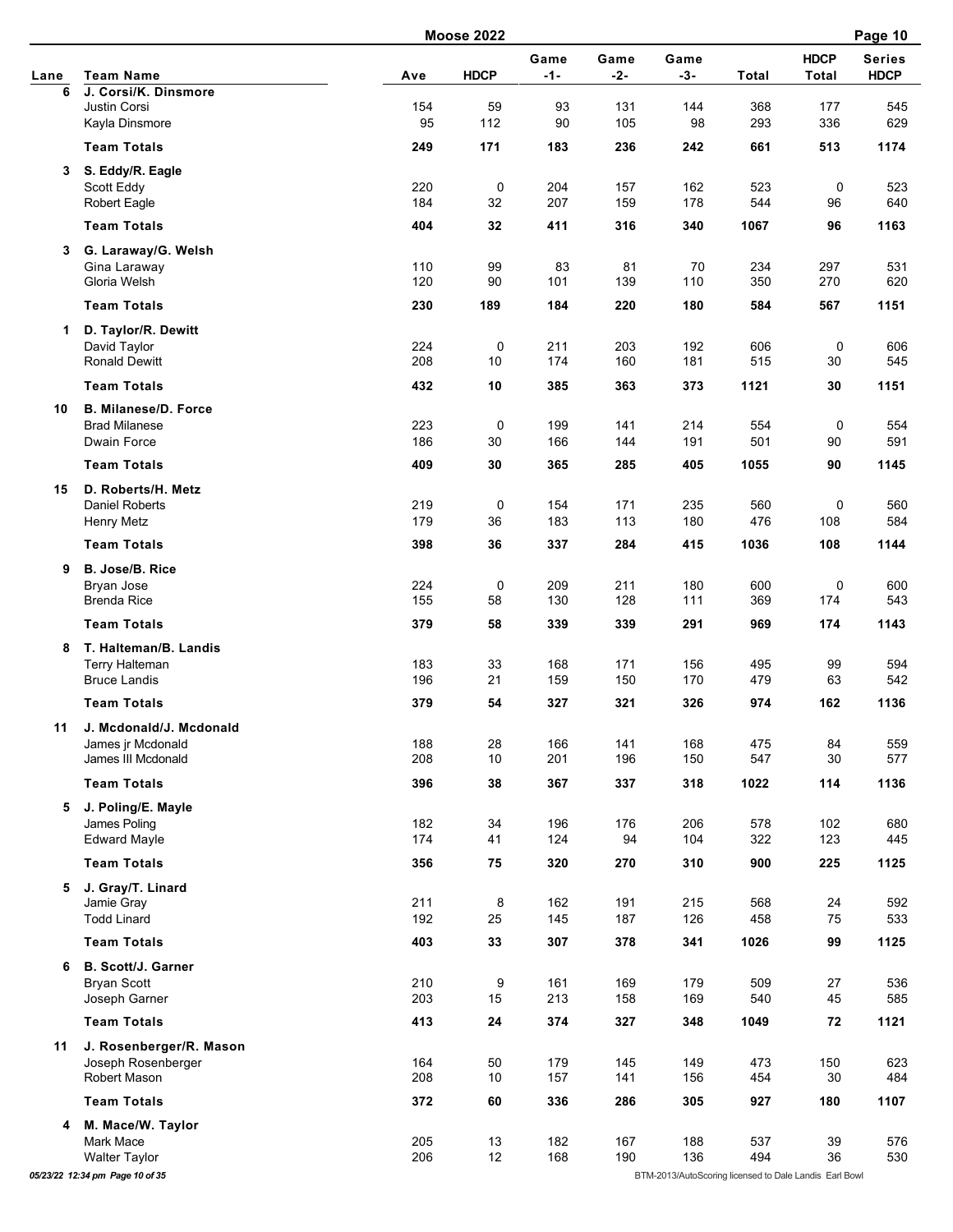|      |                                                                                 |                   | <b>Moose 2022</b>    |                   |                   |                   |                   |                             | Page 11                      |
|------|---------------------------------------------------------------------------------|-------------------|----------------------|-------------------|-------------------|-------------------|-------------------|-----------------------------|------------------------------|
| Lane | <b>Team Name</b>                                                                | Ave               | <b>HDCP</b>          | Game<br>$-1-$     | Game<br>$-2-$     | Game<br>$-3-$     | <b>Total</b>      | <b>HDCP</b><br><b>Total</b> | <b>Series</b><br><b>HDCP</b> |
|      | <b>Team Totals</b>                                                              | 411               | 25                   | 350               | 357               | 324               | 1031              | 75                          | 1106                         |
| 13   | D. Travis/R. Utt<br><b>Donald Travis</b><br>Raymond Utt                         | 212<br>200        | $\overline{7}$<br>18 | 156<br>179        | 183<br>171        | 149<br>193        | 488<br>543        | 21<br>54                    | 509<br>597                   |
|      | <b>Team Totals</b>                                                              | 412               | 25                   | 335               | 354               | 342               | 1031              | 75                          | 1106                         |
| 8    | S. Oertner/R. Lloyd<br>Siegfried Oertner<br>Russell Lloyd<br><b>Team Totals</b> | 166<br>160<br>326 | 48<br>54<br>102      | 123<br>170<br>293 | 122<br>117<br>239 | 153<br>112<br>265 | 398<br>399<br>797 | 144<br>162<br>306           | 542<br>561<br>1103           |
| 6    | <b>B. Dickens/P. Dickens</b>                                                    |                   |                      |                   |                   |                   |                   |                             |                              |
|      | <b>Brian Dickens</b><br><b>Philip Dickens</b>                                   | 183<br>183        | 33<br>33             | 129<br>158        | 138<br>182        | 128<br>163        | 395<br>503        | 99<br>99                    | 494<br>602                   |
|      | <b>Team Totals</b>                                                              | 366               | 66                   | 287               | 320               | 291               | 898               | 198                         | 1096                         |
| 10   | S. Kelly/R. Dyche<br>Shawn Kelly<br>Ronald Dyche                                | 199<br>217        | 18<br>$\overline{2}$ | 191<br>228        | 134<br>125        | 145<br>207        | 470<br>560        | 54<br>6                     | 524<br>566                   |
|      | <b>Team Totals</b>                                                              | 416               | 20                   | 419               | 259               | 352               | 1030              | 60                          | 1090                         |
| 12   | J. Dougherty/S. Ronald<br>John Dougherty<br><b>Schrack Ronald</b>               | 187<br>156        | 29<br>57             | 168<br>124        | 149<br>144        | 146<br>100        | 463<br>368        | 87<br>171                   | 550<br>539                   |
|      | <b>Team Totals</b>                                                              | 343               | 86                   | 292               | 293               | 246               | 831               | 258                         | 1089                         |
| 6    | R. Dewitt/J. Gregg<br>Ron Dewitt<br>John Gregg<br><b>Team Totals</b>            | 207<br>166<br>373 | 11<br>48<br>59       | 136<br>134<br>270 | 176<br>132<br>308 | 178<br>148<br>326 | 490<br>414<br>904 | 33<br>144<br>177            | 523<br>558<br>1081           |
|      |                                                                                 |                   |                      |                   |                   |                   |                   |                             |                              |
| 12   | R. Hippert/R. Hippert<br>Robert sr. Hippert<br>Robert jr. Hippert               | 189<br>191        | 27<br>26             | 170<br>188        | 115<br>103        | 166<br>145        | 451<br>436        | 81<br>78                    | 532<br>514                   |
|      | <b>Team Totals</b>                                                              | 380               | 53                   | 358               | 218               | 311               | 887               | 159                         | 1046                         |
| 15   | E. Hunt/J. Varner<br>Eric Hunt<br>James, Jr Varner                              | 170<br>205        | 45<br>13             | 130<br>171        | 123<br>128        | 132<br>156        | 385<br>455        | 135<br>39                   | 520<br>494                   |
|      | <b>Team Totals</b>                                                              | 375               | 58                   | 301               | 251               | 288               | 840               | 174                         | 1014                         |
|      | 7 A. Watson/M. Bitikofer<br>Andrea Watson<br><b>Matt Bitikofer</b>              | 196<br>198        | 21<br>19             | 180<br>180        | 160<br>143        | 175<br>0          | 515<br>323        | 63<br>57                    | 578<br>380                   |
|      | <b>Team Totals</b>                                                              | 394               | 40                   | 360               | 303               | 175               | 838               | 120                         | 958                          |
| 3    | R. Mccloskey/C. Stine<br><b>Richard Mccloskey</b><br>Cheri Stine                | 190<br>165        | 27<br>49             | 180<br>0          | 204<br>0          | 165<br>0          | 549<br>0          | 81<br>0                     | 630<br>0                     |
|      | <b>Team Totals</b>                                                              | 355               | 76                   | 180               | 204               | 165               | 549               | 81                          | 630                          |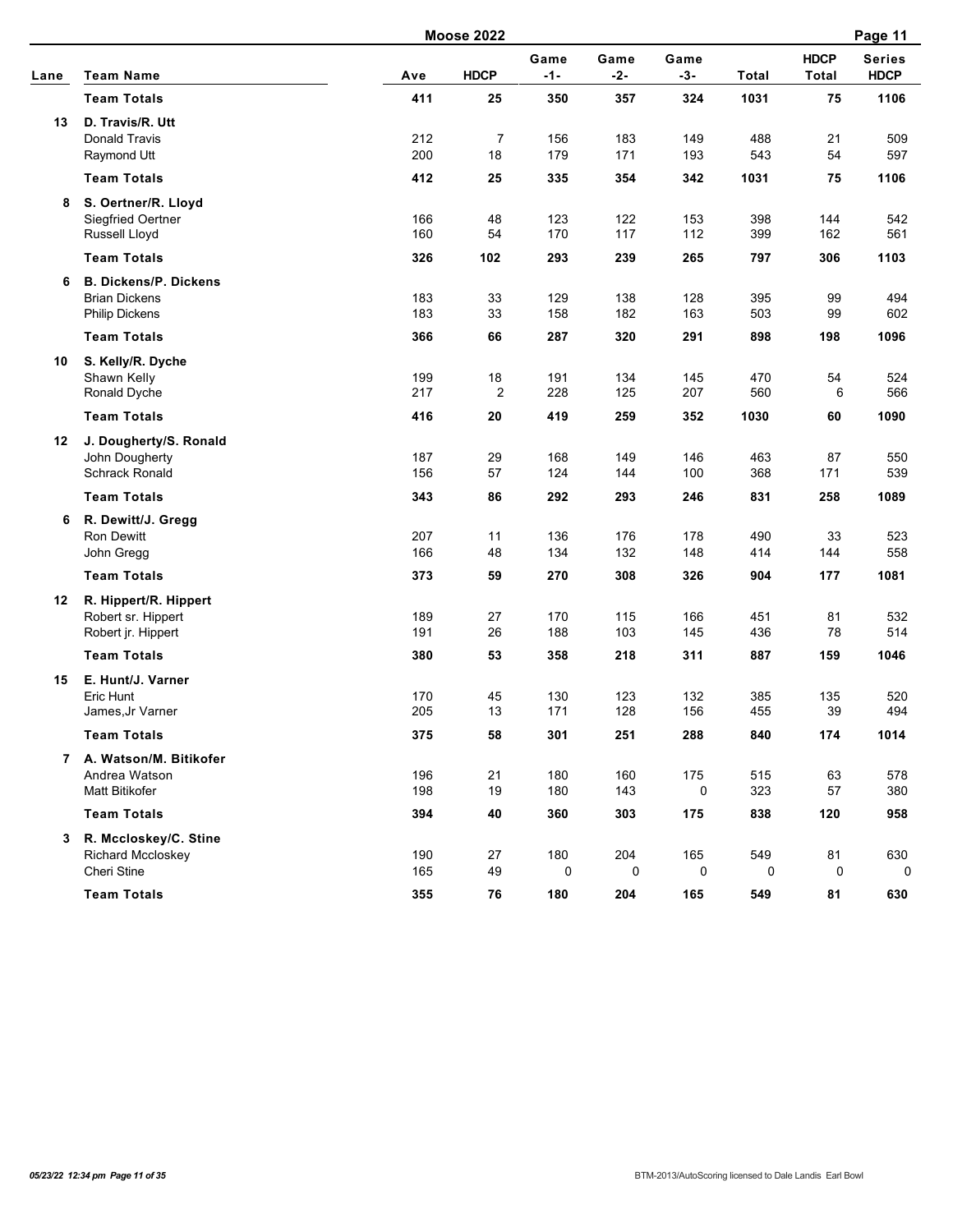## *Teams - Handicap Results -- Handicap Result*

| èü           | <b>Teams</b> |                |      |                                  |            |             |            |            |            |            |           |                    |
|--------------|--------------|----------------|------|----------------------------------|------------|-------------|------------|------------|------------|------------|-----------|--------------------|
|              | <b>HDCP</b>  | Entry          |      |                                  |            |             | Game       | Game Game  |            |            |           | <b>HDCP Series</b> |
| <b>Place</b> | Total        | Num            | Lane | <b>Team Name</b>                 | Ave        | <b>HDCP</b> | $-1-$      | $-2-$      | -3-        | Total      | Total     | <b>HDCP</b>        |
| 1            | 2737         | 46             | 3    | Keyser 3                         |            |             |            |            |            |            |           |                    |
|              |              | 184<br>185     |      | Bryan Jose<br><b>Brenda Rice</b> | 224<br>155 | 0<br>58     | 300<br>166 | 244<br>152 | 212<br>186 | 756<br>504 | 0<br>174  | 756<br>678         |
|              |              | 186            |      | Shawn Kelly                      | 199        | 18          | 209        | 190        | 221        | 620        | 54        | 674                |
|              |              | 187            |      | Ronald Dyche                     | 217        | 2           | 147        | 210        | 266        | 623        | 6         | 629                |
|              |              |                |      |                                  |            |             |            |            |            |            |           |                    |
|              |              |                |      | <b>Team Totals</b>               | 795        | 78          | 822        | 796        | 885        | 2503       | 234       | 2737               |
| 2            | 2718         | 1              | 1.   | <b>Shawnee Lanes</b>             |            |             |            |            |            |            |           |                    |
|              |              | $\mathbf 1$    |      | <b>Charles Swanson</b>           | 182        | 34          | 235        | 183        | 267        | 685        | 102       | 787                |
|              |              | $\overline{c}$ |      | Larry Taylor                     | 189        | 27          | 236        | 174        | 180        | 590        | 81        | 671                |
|              |              | 3<br>4         |      | Mary Taylor<br>Gary Swanson      | 165<br>185 | 49<br>31    | 118<br>219 | 152<br>160 | 171<br>200 | 441<br>579 | 147<br>93 | 588<br>672         |
|              |              |                |      |                                  |            |             |            |            |            |            |           |                    |
|              |              |                |      | <b>Team Totals</b>               | 721        | 141         | 808        | 669        | 818        | 2295       | 423       | 2718               |
| 3            | 2692         | 37             | 12   | Slatdale 1                       |            |             |            |            |            |            |           |                    |
|              |              | 148            |      | Larry Martin                     | 189        | 27          | 223        | 231        | 146        | 600        | 81        | 681                |
|              |              | 149            |      | <b>Robert Acker</b>              | 150        | 63          | 140        | 150        | 181        | 471        | 189       | 660                |
|              |              | 150            |      | Robert Mcfaddden                 | 165        | 49          | 171        | 160        | 186        | 517        | 147       | 664                |
|              |              | 151            |      | Michael Hughes                   | 177        | 38          | 174        | 205        | 194        | 573        | 114       | 687                |
|              |              |                |      | <b>Team Totals</b>               | 681        | 177         | 708        | 746        | 707        | 2161       | 531       | 2692               |
| 4            | 2667         | 10             | 14   | <b>STFD</b>                      |            |             |            |            |            |            |           |                    |
|              |              | 38             |      | Ronald Snyder                    | 178        | 37          | 145        | 157        | 156        | 458        | 111       | 569                |
|              |              | 39             |      | Kenneth Gehman                   | 198        | 19          | 257        | 195        | 198        | 650        | 57        | 707                |
|              |              | 40             |      | Don Vanbuskirk                   | 183        | 33          | 202        | 147        | 233        | 582        | 99        | 681                |
|              |              | 41             |      | Jason Borowski                   | 197        | 20          | 257        | 193        | 200        | 650        | 60        | 710                |
|              |              |                |      | <b>Team Totals</b>               | 756        | 109         | 861        | 692        | 787        | 2340       | 327       | 2667               |
| 5            | 2661         | 35             | 14   | <b>Charlestown 2</b>             |            |             |            |            |            |            |           |                    |
|              |              | 140            |      | Corey Smith                      | 155        | 58          | 191        | 178        | 168        | 537        | 174       | 711                |
|              |              | 141            |      | <b>Timothy Oden</b>              | 166        | 48          | 134        | 226        | 191        | 551        | 144       | 695                |
|              |              | 142            |      | Merideth Blackford               | 159        | 54          | 180        | 104        | 152        | 436        | 162       | 598                |
|              |              | 143            |      | John Blackford                   | 177        | 38          | 192        | 187        | 164        | 543        | 114       | 657                |
|              |              |                |      | <b>Team Totals</b>               | 657        | 198         | 697        | 695        | 675        | 2067       | 594       | 2661               |
| 6            | 2656         | 7              | 17   | <b>Taking Chances</b>            |            |             |            |            |            |            |           |                    |
|              |              | 29             |      | Marlene Hukill                   | 149        | 63          | 151        | 154        | 187        | 492        | 189       | 681                |
|              |              | 27             |      | Greg Demark                      | 151        | 62          | 154        | 185        | 106        | 445        | 186       | 631                |
|              |              | 28             |      | Carolyn Hildebrand               | 161        | 53          | 169        | 204        | 168        | 541        | 159       | 700                |
|              |              | 201            |      | Debra Croll                      | 140        | 72          | 116        | 185        | 127        | 428        | 216       | 644                |
|              |              |                |      | <b>Team Totals</b>               | 601        | 250         | 590        | 728        | 588        | 1906       | 750       | 2656               |
| 7            | 2655         | 36             | 13   | Slatedale 2                      |            |             |            |            |            |            |           |                    |
|              |              | 147            |      | Steven Bachman                   | 168        | 46          | 178        | 184        | 136        | 498        | 138       | 636                |
|              |              | 145            |      | Siegfried Oertner                | 166        | 48          | 164        | 190        | 199        | 553        | 144       | 697                |
|              |              | 146            |      | Russell Lloyd                    | 160        | 54          | 168        | 174        | 155        | 497        | 162       | 659                |
|              |              | 144            |      | James Bloom                      | 196        | 21          | 256        | 169        | 175        | 600        | 63        | 663                |
|              |              |                |      | <b>Team Totals</b>               | 690        | 169         | 766        | 717        | 665        | 2148       | 507       | 2655               |
| 8            | 2654         | 47             |      | 2 Keyser 2                       |            |             |            |            |            |            |           |                    |
|              |              | 188            |      | James jr Mcdonald                | 188        | 28          | 168        | 228        | 145        | 541        | 84        | 625                |
|              |              | 190            |      | <b>Brett Lambert</b>             | 182        | 34          | 181        | 246        | 174        | 601        | 102       | 703                |
|              |              | 189            |      | James III Mcdonald               | 208        | 10          | 216        | 244        | 243        | 703        | 30        | 733                |
|              |              | 191            |      | Eric Swearengen                  | 205        | 13          | 161        | 190        | 203        | 554        | 39        | 593                |
|              |              |                |      | <b>Team Totals</b>               | 783        | 85          | 726        | 908        | 765        | 2399       | 255       | 2654               |
| 9            | 2647         | 19             | 5    | <b>MIBA 10</b>                   |            |             |            |            |            |            |           |                    |
|              |              | 74             |      | <b>Heather Mccord</b>            | 160        | 54          | 165        | 151        | 173        | 489        | 162       | 651                |
|              |              | 75             |      | <b>Tracy Heffner</b>             | 153        | 60          | 173        | 127        | 142        | 442        | 180       | 622                |
|              |              | 76             |      | Gina Laraway                     | 110        | 99          | 135        | 135        | 122        | 392        | 297       | 689                |
|              |              | 23             |      | Gloria Welsh                     | 120        | 90          | 122        | 147        | 146        | 415        | 270       | 685                |
|              |              |                |      | <b>Team Totals</b>               | 543        | 303         | 595        | 560        | 583        | 1738       | 909       | 2647               |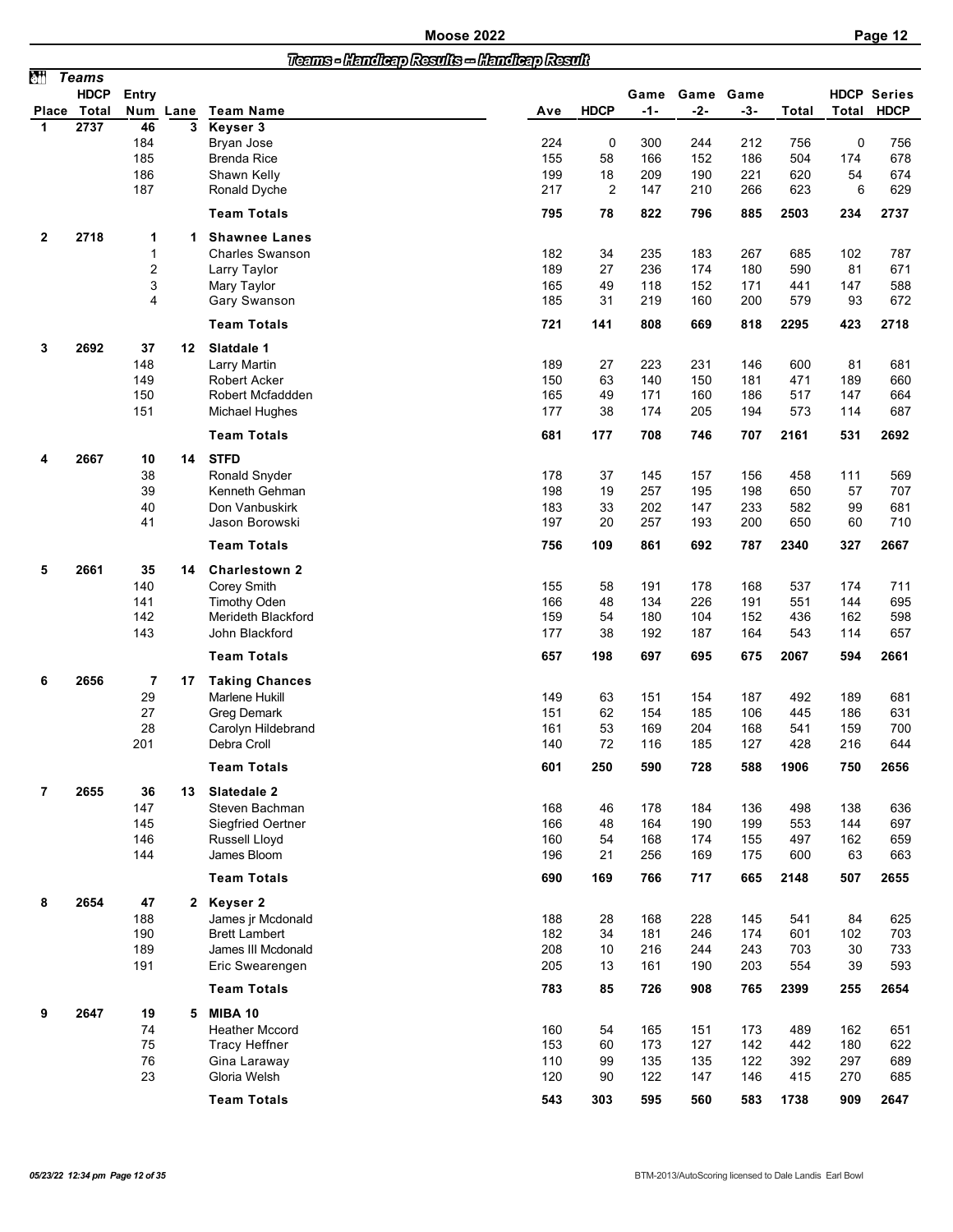|    |                            |            |          | <b>Moose 2022</b>                         |            |                    |               |            |                    |              |           | Page 13                           |
|----|----------------------------|------------|----------|-------------------------------------------|------------|--------------------|---------------|------------|--------------------|--------------|-----------|-----------------------------------|
|    | <b>HDCP</b><br>Place Total | Entry      | Num Lane | <b>Team Name</b>                          | Ave        | <b>HDCP</b>        | Game<br>$-1-$ | $-2-$      | Game Game<br>$-3-$ | <b>Total</b> | Total     | <b>HDCP Series</b><br><b>HDCP</b> |
| 10 | 2642                       | 39         | 5        | <b>Willow Grove 1</b>                     |            |                    |               |            |                    |              |           |                                   |
|    |                            | 158        |          | <b>Schrack Ronald</b>                     | 156        | 57                 | 141           | 130        | 153                | 424          | 171       | 595                               |
|    |                            | 157        |          | Dougherty William                         | 176        | 39                 | 178           | 195        | 222                | 595          | 117       | 712                               |
|    |                            | 159        |          | Wayne Mccaul<br>Kevin Brown               | 193<br>216 | 24<br>3            | 187           | 206        | 164                | 557          | 72<br>9   | 629                               |
|    |                            | 156        |          |                                           |            |                    | 235           | 248        | 214                | 697          |           | 706                               |
|    |                            |            |          | <b>Team Totals</b>                        | 741        | 123                | 741           | 779        | 753                | 2273         | 369       | 2642                              |
| 11 | 2641                       | 18<br>53   | 6        | MIBA 5<br>Adam Weir                       | 216        |                    | 171           |            | 162                | 503          |           |                                   |
|    |                            | 71         |          | James.Jr Varner                           | 205        | 3<br>13            | 234           | 170<br>201 | 165                | 600          | 9<br>39   | 512<br>639                        |
|    |                            | 72         |          | Michael Lantz                             | 214        | 5                  | 235           | 299        | 258                | 792          | 15        | 807                               |
|    |                            | 73         |          | <b>Teresa Tennant</b>                     | 188        | 28                 | 141           | 227        | 231                | 599          | 84        | 683                               |
|    |                            |            |          | <b>Team Totals</b>                        | 823        | 49                 | 781           | 897        | 816                | 2494         | 147       | 2641                              |
| 12 | 2636                       | 34         | 15       | Windsor                                   |            |                    |               |            |                    |              |           |                                   |
|    |                            | 139        |          | Denis St Louis                            | 167        | 47                 | 145           | 147        | 155                | 447          | 141       | 588                               |
|    |                            | 137        |          | Valory Jeffrey                            | 150        | 63                 | 183           | 151        | 161                | 495          | 189       | 684                               |
|    |                            | 209<br>136 |          | <b>Mike Miller</b><br>Richard Mccloskey   | 177<br>190 | 38<br>27           | 223<br>174    | 247<br>147 | 203<br>175         | 673<br>496   | 114<br>81 | 787<br>577                        |
|    |                            |            |          | <b>Team Totals</b>                        | 684        | 175                | 725           | 692        | 694                | 2111         | 525       | 2636                              |
|    |                            |            |          |                                           |            |                    |               |            |                    |              |           |                                   |
| 13 | 2624                       | 9<br>37    | 15       | <b>Eddy Carry</b><br><b>Robert Eagle</b>  | 184        | 32                 | 240           | 206        | 199                | 645          | 96        | 741                               |
|    |                            | 35         |          | <b>Mark Mace</b>                          | 205        | 13                 | 198           | 207        | 213                | 618          | 39        | 657                               |
|    |                            | 36         |          | <b>Walter Taylor</b>                      | 206        | 12                 | 193           | 187        | 157                | 537          | 36        | 573                               |
|    |                            | 34         |          | Scott Eddy                                | 220        | 0                  | 205           | 235        | 213                | 653          | 0         | 653                               |
|    |                            |            |          | <b>Team Totals</b>                        | 815        | 57                 | 836           | 835        | 782                | 2453         | 171       | 2624                              |
| 14 | 2608                       | 45         | 7        | <b>Barberton</b>                          |            |                    |               |            |                    |              |           |                                   |
|    |                            | 39         |          | Kenneth Gehman                            | 198        | 19                 | 189           | 186        | 171                | 546          | 57        | 603                               |
|    |                            | 181        |          | Kevin Shaffer                             | 191<br>208 | 26                 | 163           | 210        | 215                | 588          | 78        | 666                               |
|    |                            | 183<br>180 |          | <b>Troy Austin</b><br>Duane Hamrick       | 218        | 10<br>$\mathbf{1}$ | 216<br>186    | 178<br>259 | 222<br>245         | 616<br>690   | 30<br>3   | 646<br>693                        |
|    |                            |            |          | <b>Team Totals</b>                        | 815        | 56                 | 754           | 833        | 853                | 2440         | 168       | 2608                              |
| 15 | 2601                       | 42         | 10       | Wildfire                                  |            |                    |               |            |                    |              |           |                                   |
|    |                            | 168        |          | Kim Schneider                             | 152        | 61                 | 127           | 134        | 168                | 429          | 183       | 612                               |
|    |                            | 169        |          | Lois Pletten                              | 149        | 63                 | 153           | 136        | 131                | 420          | 189       | 609                               |
|    |                            | 207        |          | <b>Kevin Duke</b>                         | 146        | 66                 | 194           | 135        | 117                | 446          | 198       | 644                               |
|    |                            | 208        |          | Maryanne Duke                             | 119        | 90                 | 162           | 152        | 152                | 466          | 270       | 736                               |
|    |                            |            |          | <b>Team Totals</b>                        | 566        | 280                | 636           | 557        | 568                | 1761         | 840       | 2601                              |
| 16 | 2596                       | 32         | 29       | <b>MIBA 11</b><br><b>Brandon Poling</b>   | 184        |                    | 164           | 172        | 183                |              |           |                                   |
|    |                            | 128<br>129 |          | <b>Ginger Burns</b>                       | 145        | 32<br>67           | 187           | 125        | 179                | 519<br>491   | 96<br>201 | 615<br>692                        |
|    |                            | 199        |          | <b>Cassie Nowery</b>                      | 211        | 8                  | 204           | 232        | 216                | 652          | 24        | 676                               |
|    |                            | 131        |          | <b>Ivy Travis</b>                         | 111        | 98                 | 123           | 104        | 92                 | 319          | 294       | 613                               |
|    |                            |            |          | <b>Team Totals</b>                        | 651        | 205                | 678           | 633        | 670                | 1981         | 615       | 2596                              |
| 17 | 2586                       | 41         |          | 8 Horsehead 1                             |            |                    |               |            |                    |              |           |                                   |
|    |                            | 166        |          | Jeffrey Crawford                          | 201        | 17                 | 216           | 236        | 234                | 686          | 51        | 737                               |
|    |                            | 167<br>164 |          | <b>Charles Howser</b>                     | 197<br>201 | 20                 | 180           | 156        | 196                | 532<br>558   | 60        | 592                               |
|    |                            | 165        |          | Daniel Cooper<br>Don Pierce               | 209        | 17<br>9            | 183<br>208    | 202<br>233 | 173<br>180         | 621          | 51<br>27  | 609<br>648                        |
|    |                            |            |          | <b>Team Totals</b>                        | 808        | 63                 | 787           | 827        | 783                | 2397         | 189       | 2586                              |
| 18 | 2582                       | 40         |          |                                           |            |                    |               |            |                    |              |           |                                   |
|    |                            | 160        |          | 6 Lucky Charms<br>Virginia Rudner         | 88         | 118                | 87            | 109        | 129                | 325          | 354       | 679                               |
|    |                            | 161        |          | Maureen Lyons                             | 117        | 92                 | 108           | 112        | 138                | 358          | 276       | 634                               |
|    |                            | 162        |          | Patricia Ehly                             | 94         | 113                | 116           | 88         | 102                | 306          | 339       | 645                               |
|    |                            | 163        |          | Joseph Rudner                             | 165        | 49                 | 158           | 170        | 149                | 477          | 147       | 624                               |
|    |                            |            |          | <b>Team Totals</b>                        | 464        | 372                | 469           | 479        | 518                | 1466         | 1116      | 2582                              |
| 19 | 2545                       | 38         | 11       | <b>Brewster Moose</b>                     |            |                    |               |            |                    |              |           |                                   |
|    |                            | 155<br>153 |          | <b>Charles Direso</b><br><b>Bill Webb</b> | 191<br>169 | 26<br>45           | 167<br>182    | 216<br>188 | 127<br>180         | 510<br>550   | 78<br>135 | 588<br>685                        |
|    |                            | 154        |          | John Dougherty                            | 187        | 29                 | 160           | 176        | 145                | 481          | 87        | 568                               |
|    |                            | 152        |          | <b>Terry Shiffert</b>                     | 196        | 21                 | 215           | 204        | 222                | 641          | 63        | 704                               |
|    |                            |            |          |                                           |            |                    |               |            |                    |              |           |                                   |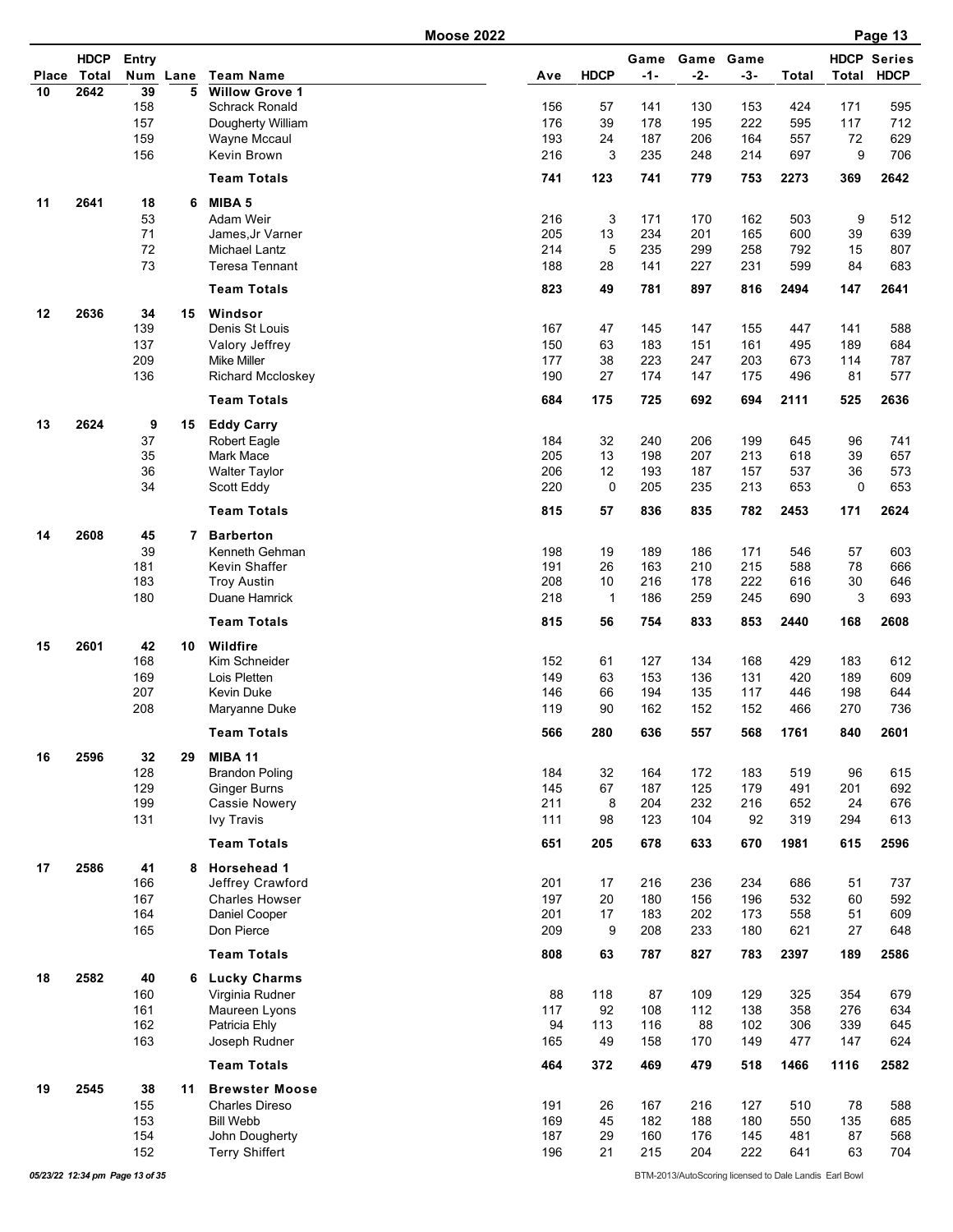|              |                      |                   |                 |                                       | <b>Moose 2022</b> |             |               |            |                    |            |             | Page 14                           |
|--------------|----------------------|-------------------|-----------------|---------------------------------------|-------------------|-------------|---------------|------------|--------------------|------------|-------------|-----------------------------------|
| <b>Place</b> | <b>HDCP</b><br>Total | Entry<br>Num Lane |                 | <b>Team Name</b>                      | Ave               | <b>HDCP</b> | Game<br>$-1-$ | $-2-$      | Game Game<br>$-3-$ | Total      | Total       | <b>HDCP Series</b><br><b>HDCP</b> |
|              |                      |                   |                 | <b>Team Totals</b>                    | 743               | 121         | 724           | 784        | 674                | 2182       | 363         | 2545                              |
|              |                      |                   |                 |                                       |                   |             |               |            |                    |            |             |                                   |
| 20           | 2540                 | 31<br>124         | 28              | MIBA 8                                |                   |             |               |            |                    |            |             |                                   |
|              |                      | 125               |                 | Lucy Metz                             | 131<br>178        | 80<br>37    | 140<br>154    | 132<br>168 | 134<br>203         | 406<br>525 | 240<br>111  | 646<br>636                        |
|              |                      | 126               |                 | <b>Stacy Roberts</b><br>Marla Poling  | 147               | 65          | 137           | 127        | 154                | 418        | 195         | 613                               |
|              |                      | 127               |                 | Melissa Varner                        | 149               | 63          | 154           | 168        | 134                | 456        | 189         | 645                               |
|              |                      |                   |                 | <b>Team Totals</b>                    | 605               | 245         | 585           | 595        | 625                | 1805       | 735         | 2540                              |
| 21           | 2524                 | 44                |                 | 9 Unusual Suspects                    |                   |             |               |            |                    |            |             |                                   |
|              |                      | 179               |                 | Terry Halteman                        | 183               | 33          | 176           | 214        | 193                | 583        | 99          | 682                               |
|              |                      | 177               |                 | <b>Bruce Landis</b>                   | 196               | 21          | 142           | 179        | 172                | 493        | 63          | 556                               |
|              |                      | 178               |                 | Chris Smith                           | 191               | 26          | 156           | 180        | 184                | 520        | 78          | 598                               |
|              |                      | 176               |                 | <b>Curvin Stine</b>                   | 203               | 15          | 217           | 222        | 204                | 643        | 45          | 688                               |
|              |                      |                   |                 | <b>Team Totals</b>                    | 773               | 95          | 691           | 795        | 753                | 2239       | 285         | 2524                              |
| 22           | 2509                 | 26                | 22              | Dayton 2                              |                   |             |               |            |                    |            |             |                                   |
|              |                      | 102               |                 | Justin Corsi                          | 154               | 59          | 141           | 132        | 145                | 418        | 177         | 595                               |
|              |                      | 103               |                 | Michelle Dinsmore                     | 165               | 49          | 129           | 169        | 168                | 466        | 147         | 613                               |
|              |                      | 108               |                 | Toni Cason                            | 149               | 63          | 120           | 160        | 169                | 449        | 189         | 638                               |
|              |                      | 107               |                 | Robbin Snider                         | 144               | 68          | 139           | 141        | 179                | 459        | 204         | 663                               |
|              |                      |                   |                 | <b>Team Totals</b>                    | 612               | 239         | 529           | 602        | 661                | 1792       | 717         | 2509                              |
| 23           | 2485                 | 4                 | 20              | <b>MIBA 12</b>                        |                   |             |               |            |                    |            |             |                                   |
|              |                      | 14                |                 | David Taylor                          | 224               | 0           | 207           | 210        | 213                | 630        | 0           | 630                               |
|              |                      | 15                |                 | <b>Ronald Dewitt</b>                  | 208               | 10          | 215           | 182        | 206                | 603        | 30          | 633                               |
|              |                      | 16                |                 | <b>Robert Adams</b>                   | 183               | 33          | 170           | 160        | 157                | 487        | 99          | 586                               |
|              |                      | 17                |                 | Chris Freeland                        | 226               | 0           | 194           | 247        | 195                | 636        | $\mathbf 0$ | 636                               |
|              |                      |                   |                 | <b>Team Totals</b>                    | 841               | 43          | 786           | 799        | 771                | 2356       | 129         | 2485                              |
| 24           | 2484                 | 12                | 12 <sup>°</sup> | <b>Clarence 1</b>                     |                   |             |               |            |                    |            |             |                                   |
|              |                      | 46<br>47          |                 | <b>Cordes Chambers</b><br>Marc Decker | 185<br>181        | 31<br>35    | 172<br>177    | 237        | 202<br>147         | 611        | 93          | 704<br>569                        |
|              |                      | 48                |                 | Don Preston                           | 179               | 36          | 164           | 140<br>178 | 155                | 464<br>497 | 105<br>108  | 605                               |
|              |                      | 49                |                 | <b>Bradford Minich</b>                | 194               | 23          | 179           | 217        | 141                | 537        | 69          | 606                               |
|              |                      |                   |                 | <b>Team Totals</b>                    | 739               | 125         | 692           | 772        | 645                | 2109       | 375         | 2484                              |
| 25           | 2471                 | 22                | $\mathbf{2}$    | Dover 3                               |                   |             |               |            |                    |            |             |                                   |
|              |                      | 86                |                 | <b>Todd Linard</b>                    | 192               | 25          | 159           | 163        | 158                | 480        | 75          | 555                               |
|              |                      | 87                |                 | <b>Bryan Scott</b>                    | 210               | 9           | 188           | 218        | 223                | 629        | 27          | 656                               |
|              |                      | 88                |                 | Jamie Gray                            | 211               | 8           | 214           | 236        | 165                | 615        | 24          | 639                               |
|              |                      | 89                |                 | Joseph Garner                         | 203               | 15          | 209           | 182        | 185                | 576        | 45          | 621                               |
|              |                      |                   |                 | <b>Team Totals</b>                    | 816               | 57          | 770           | 799        | 731                | 2300       | 171         | 2471                              |
| 26           | 2454                 | 13                | 11              | MIBA 6                                |                   |             |               |            |                    |            |             |                                   |
|              |                      | 50                |                 | Amibeth Koval                         | 181               | 35          | 178           | 214        | 158                | 550        | 105         | 655                               |
|              |                      | 51                |                 | Mark Bliss                            | 215               | 4           | 223           | 206        | 196                | 625        | 12          | 637                               |
|              |                      | 52                |                 | Eric Hunt                             | 170               | 45          | 171           | 159        | 172                | 502        | 135         | 637                               |
|              |                      | 24                |                 | Fern Gregg                            | 152               | 61          | 125           | 114        | 103                | 342        | 183         | 525                               |
|              |                      |                   |                 | <b>Team Totals</b>                    | 718               | 145         | 697           | 693        | 629                | 2019       | 435         | 2454                              |
| 27           | 2450                 | 2                 | $\mathbf{2}$    | <b>Brew Crew</b>                      |                   |             |               |            |                    |            |             |                                   |
|              |                      | 5                 |                 | Robert Smith                          | 195               | 22          | 155           | 257        | 136                | 548        | 66          | 614                               |
|              |                      | 6<br>7            |                 | Luke Kercher<br>Dave Gublo            | 205<br>170        | 13<br>45    | 185<br>169    | 193<br>157 | 208<br>175         | 586<br>501 | 39<br>135   | 625<br>636                        |
|              |                      | 8                 |                 | Steven Tokash                         | 168               | 46          | 143           | 161        | 133                | 437        | 138         | 575                               |
|              |                      |                   |                 | <b>Team Totals</b>                    | 738               | 126         | 652           | 768        | 652                | 2072       | 378         | 2450                              |
| 28           | 2434                 | 48                |                 | 1 Keyser 1                            |                   |             |               |            |                    |            |             |                                   |
|              |                      | 193               |                 | Rebecca Shahan                        | 162               | 52          | 163           | 171        | 151                | 485        | 156         | 641                               |
|              |                      | 192               |                 | <b>Tracy Shahan</b>                   | 196               | 21          | 168           | 190        | 148                | 506        | 63          | 569                               |
|              |                      | 194               |                 | Rodney Baker                          | 189               | 27          | 202           | 190        | 202                | 594        | 81          | 675                               |
|              |                      | 195               |                 | Rodney Hesley                         | 225               | 0           | 163           | 195        | 191                | 549        | 0           | 549                               |
|              |                      |                   |                 |                                       |                   |             |               |            |                    |            |             |                                   |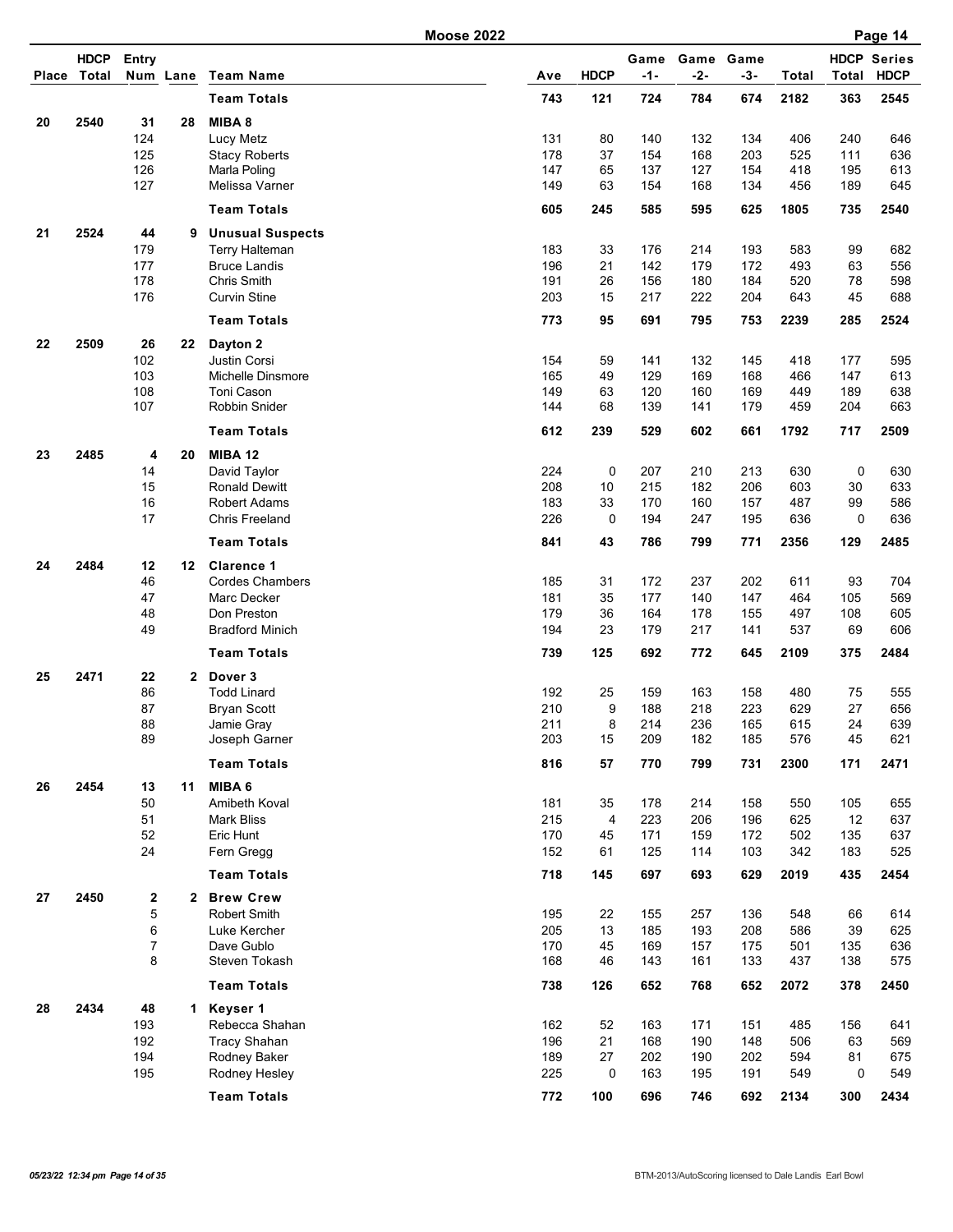|    |                            |            |          | <b>Moose 2022</b>                     |            |             |             |            |                  |              |              | Page 15                           |
|----|----------------------------|------------|----------|---------------------------------------|------------|-------------|-------------|------------|------------------|--------------|--------------|-----------------------------------|
|    | <b>HDCP</b><br>Place Total | Entry      | Num Lane | <b>Team Name</b>                      | Ave        | <b>HDCP</b> | Game<br>-1- | $-2-$      | Game Game<br>-3- | <b>Total</b> | <b>Total</b> | <b>HDCP Series</b><br><b>HDCP</b> |
| 29 | 2431                       | 16         | 8        | MIBA <sub>2</sub>                     |            |             |             |            |                  |              |              |                                   |
|    |                            | 62         |          | James Hall                            | 186        | 30          | 166         | 141        | 138              | 445          | 90           | 535                               |
|    |                            | 63         |          | <b>Byran Shafer</b>                   | 206        | 12          | 217         | 185        | 208              | 610          | 36           | 646                               |
|    |                            | 64         |          | Randall Conneway                      | 211        | 8           | 181         | 176        | 205              | 562          | 24           | 586                               |
|    |                            | 65         |          | David Varner                          | 211        | 8           | 216         | 209        | 215              | 640          | 24           | 664                               |
|    |                            |            |          | <b>Team Totals</b>                    | 814        | 58          | 780         | 711        | 766              | 2257         | 174          | 2431                              |
| 30 | 2427                       | 8<br>30    | 16       | <b>Wassick Novelty</b><br>John Gregg  | 166        | 48          | 117         | 155        | 121              | 393          | 144          | 537                               |
|    |                            | 31         |          | <b>Edward Mayle</b>                   | 174        | 41          | 101         | 171        | 146              | 418          | 123          | 541                               |
|    |                            | 32         |          | <b>Ron Dewitt</b>                     | 207        | 11          | 257         | 244        | 171              | 672          | 33           | 705                               |
|    |                            | 33         |          | James Poling                          | 182        | 34          | 171         | 224        | 147              | 542          | 102          | 644                               |
|    |                            |            |          | <b>Team Totals</b>                    | 729        | 134         | 646         | 794        | 585              | 2025         | 402          | 2427                              |
| 31 | 2424                       | 43         | 4        | Dover Boys                            |            |             |             |            |                  |              |              |                                   |
|    |                            | 173        |          | Lyle Smith                            | 154        | 59          | 169         | 124        | 120              | 413          | 177          | 590                               |
|    |                            | 175        |          | <b>Philip Dickens</b>                 | 183        | 33          | 145         | 233        | 209              | 587          | 99           | 686                               |
|    |                            | 174        |          | <b>Brian Dickens</b>                  | 183        | 33          | 148         | 135        | 165              | 448          | 99           | 547                               |
|    |                            | 172        |          | <b>Richard Dickens</b>                | 167        | 47          | 138         | 147        | 175              | 460          | 141          | 601                               |
|    |                            |            |          | <b>Team Totals</b>                    | 687        | 172         | 600         | 639        | 669              | 1908         | 516          | 2424                              |
| 32 | 2413                       | 11<br>42   | 13       | <b>Clarence 2</b><br>Larry Lucas      | 174        | 41          | 204         | 173        | 181              | 558          | 123          | 681                               |
|    |                            | 43         |          | <b>Timothy Crater</b>                 | 193        | 24          | 145         | 166        | 168              | 479          | 72           | 551                               |
|    |                            | 44         |          | John Prisk                            | 203        | 15          | 192         | 164        | 195              | 551          | 45           | 596                               |
|    |                            | 45         |          | Michael Hillard                       | 208        | 10          | 169         | 174        | 212              | 555          | 30           | 585                               |
|    |                            |            |          | <b>Team Totals</b>                    | 778        | 90          | 710         | 677        | 756              | 2143         | 270          | 2413                              |
| 33 | 2405                       | 30         | 27       | <b>Lock Haven</b>                     |            |             |             |            |                  |              |              |                                   |
|    |                            | 120        |          | <b>Brad Milanese</b>                  | 223        | $\mathbf 0$ | 175         | 176        | 191              | 542          | 0            | 542                               |
|    |                            | 121        |          | Dwain Force                           | 186        | 30          | 153         | 203        | 160              | 516          | 90           | 606                               |
|    |                            | 203<br>204 |          | Dori Smith<br>Dean Smith              | 120<br>128 | 90<br>82    | 99<br>135   | 96<br>136  | 156<br>119       | 351<br>390   | 270<br>246   | 621<br>636                        |
|    |                            |            |          | <b>Team Totals</b>                    | 657        | 202         | 562         | 611        | 626              | 1799         | 606          | 2405                              |
| 34 | 2397                       | 25         | 23       | Dayton 1                              |            |             |             |            |                  |              |              |                                   |
|    |                            | 104        |          | <b>Steve Reich</b>                    | 167        | 47          | 150         | 152        | 132              | 434          | 141          | 575                               |
|    |                            | 105        |          | Robert Leonard                        | 204        | 14          | 171         | 170        | 195              | 536          | 42           | 578                               |
|    |                            | 100        |          | Kevin Elsman                          | 193        | 24          | 152         | 190        | 223              | 565          | 72           | 637                               |
|    |                            | 101        |          | Greg Cason                            | 206        | 12          | 162         | 223        | 186              | 571          | 36           | 607                               |
|    |                            |            |          | <b>Team Totals</b>                    | 770        | 97          | 635         | 735        | 736              | 2106         | 291          | 2397                              |
| 35 | 2380                       | 24         | 21       | <b>Brewster</b>                       |            |             |             |            |                  |              |              |                                   |
|    |                            | 94         |          | Jay Butteremore                       | 208        | 10          | 187         | 176        | 184              | 547          | 30           | 577                               |
|    |                            | 95         |          | Robert sr. Hippert                    | 189<br>191 | 27          | 143         | 148        | 164              | 455          | 81           | 536                               |
|    |                            | 96<br>97   |          | Robert jr. Hippert<br>Mike jr. Compan | 234        | 26<br>0     | 180<br>212  | 176<br>213 | 182<br>226       | 538<br>651   | 78<br>0      | 616<br>651                        |
|    |                            |            |          | <b>Team Totals</b>                    | 822        | 63          | 722         | 713        | 756              | 2191         | 189          | 2380                              |
| 36 | 2364                       | 21         | 3        | Dover 1                               |            |             |             |            |                  |              |              |                                   |
|    |                            | 198        |          | Christopher Scott                     | 209        | 9           | 213         | 220        | 188              | 621          | 27           | 648                               |
|    |                            | 83         |          | Larry Ennis                           | 193        | 24          | 156         | 129        | 147              | 432          | 72           | 504                               |
|    |                            | 84         |          | Stanley Schupbach                     | 187        | 29          | 192         | 186        | 188              | 566          | 87           | 653                               |
|    |                            | 85         |          | Christopher Mccoy                     | 203        | 15          | 111         | 188        | 215              | 514          | 45           | 559                               |
|    |                            |            |          | <b>Team Totals</b>                    | 792        | 77          | 672         | 723        | 738              | 2133         | 231          | 2364                              |
| 37 | 2345                       | 14         | 10       | MIBA <sub>1</sub>                     |            |             |             |            |                  |              |              |                                   |
|    |                            | 54         |          | Joseph Rosenberger                    | 164        | 50          | 146         | 131        | 188              | 465          | 150          | 615                               |
|    |                            | 55         |          | Robert Mason                          | 208        | 10          | 169         | 215        | 221              | 605          | 30           | 635                               |
|    |                            | 56         |          | Zachary Poling                        | 211        | 8           | 209         | 162        | 164              | 535          | 24           | 559                               |
|    |                            | 57         |          | Justin Mccord                         | 178        | 37          | 108         | 156        | 161              | 425          | 111          | 536                               |
|    |                            |            |          | <b>Team Totals</b>                    | 761        | 105         | 632         | 664        | 734              | 2030         | 315          | 2345                              |
| 38 | 2343                       | 5<br>20    | 19       | Dover <sub>2</sub><br>Rod Hoover      | 171        | 44          | 189         | 161        | 158              | 508          | 132          | 640                               |
|    |                            | 19         |          | Tim Fisher                            | 231        | 0           | 178         | 159        | 214              | 551          | 0            | 551                               |
|    |                            | 18         |          | Scott Jarvis                          | 213        | 6           | 180         | 170        | 193              | 543          | 18           | 561                               |
|    |                            | 21         |          | Mike Stein                            | 223        | 0           | 226         | 147        | 218              | 591          | 0            | 591                               |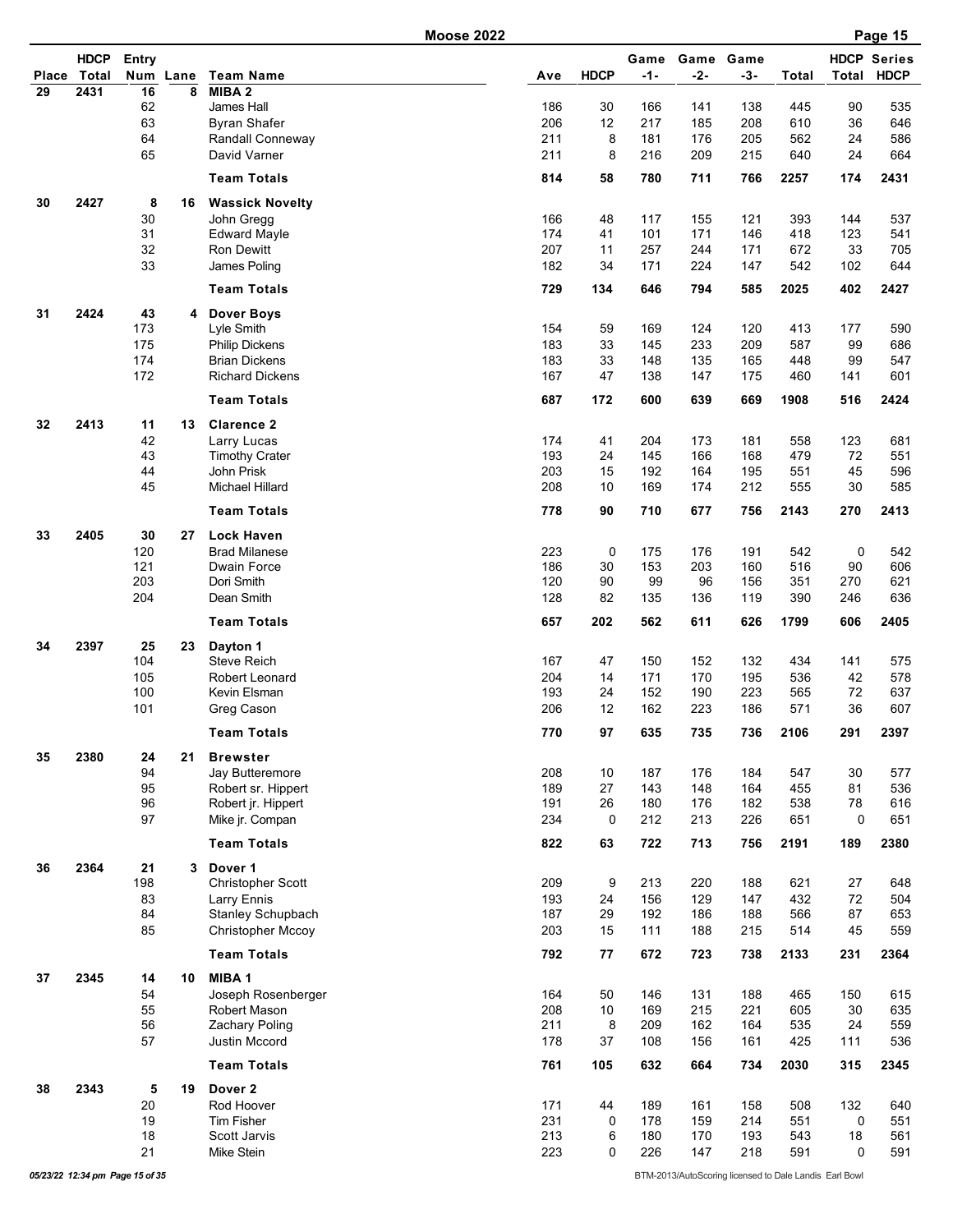| <b>HDCP</b><br><b>HDCP Series</b><br>Entry<br>Game<br>Game<br>Game<br>Total<br><b>HDCP</b><br>$-1-$<br>$-3-$<br><b>HDCP</b><br>Num Lane<br><b>Team Name</b><br>$-2-$<br>Total<br>Total<br><b>Place</b><br>Ave<br><b>Team Totals</b><br>838<br>50<br>773<br>637<br>783<br>2193<br>150<br>2343<br>2338<br>28<br>39<br>25<br>Indiana 1<br>112<br>John Beck<br>128<br>82<br>104<br>111<br>121<br>336<br>582<br>246<br>113<br>Fannie Patterson<br>165<br>49<br>141<br>156<br>123<br>420<br>147<br>567<br>114<br>62<br>387<br>Cathy Chiplis<br>151<br>131<br>137<br>119<br>186<br>573<br>115<br>59<br>166<br>616<br><b>Charles Chiplis</b><br>154<br>117<br>156<br>439<br>177<br><b>Team Totals</b><br>598<br>252<br>542<br>521<br>519<br>1582<br>756<br>2338<br>17<br>MIBA 4<br>40<br>2336<br>$\overline{7}$<br>66<br><b>Daniel Roberts</b><br>219<br>0<br>236<br>137<br>530<br>0<br>530<br>157<br>67<br>179<br>36<br>173<br>192<br>159<br>524<br>108<br>632<br><b>Henry Metz</b><br>$\overline{2}$<br>130<br>217<br>240<br>225<br>622<br>151<br>616<br>6<br><b>Robert Byuse</b><br>69<br>222<br>0<br>154<br>552<br>$\mathbf 0$<br>552<br><b>Charles Wolfe</b><br>189<br>209<br><b>Team Totals</b><br>837<br>38<br>838<br>675<br>2222<br>114<br>2336<br>709<br>23<br>2328<br>41<br>$\mathbf{1}$<br>Dover 4<br>196<br>192<br>25<br>194<br>174<br>526<br>75<br>601<br><b>Wayne Miller</b><br>158<br>75<br>91<br>Duane Mann<br>136<br>149<br>109<br>162<br>420<br>645<br>225<br>92<br>196<br>21<br>165<br>509<br>Andrea Watson<br>183<br>161<br>63<br>572<br>93<br>57<br>510<br><b>Matt Bitikofer</b><br>198<br>19<br>114<br>181<br>158<br>453<br><b>Team Totals</b><br>722<br>140<br>640<br>609<br>659<br>1908<br>420<br>2328<br>42<br>2327<br>15<br>MIBA 7<br>9<br>58<br>Donald Travis<br>212<br>$\overline{7}$<br>198<br>225<br>268<br>691<br>21<br>712<br>197<br>168<br>46<br>109<br>139<br>118<br>366<br>504<br>Jeff Bolyard<br>138<br>60<br>18<br>220<br>175<br>570<br>624<br>200<br>175<br>54<br>Raymond Utt<br>61<br>185<br>31<br>101<br>394<br>487<br><b>Tracy Killmeyer</b><br>141<br>152<br>93<br>662<br><b>Team Totals</b><br>765<br>102<br>668<br>691<br>2021<br>306<br>2327<br>29<br>2267<br>Indiana <sub>2</sub><br>43<br>26<br>116<br>Thomas Hamacek<br>157<br>56<br>182<br>166<br>537<br>189<br>168<br>705<br>202<br>220<br>0<br>122<br>127<br>108<br>357<br>357<br>Will Harrison<br>0<br>118<br>162<br>52<br>146<br>608<br>Matthew Bumbarger<br>177<br>129<br>452<br>156<br>119<br>172<br>43<br>468<br>597<br>Dave Kauffman<br>153<br>160<br>155<br>129<br><b>Team Totals</b><br>711<br>558<br>453<br>2267<br>151<br>603<br>653<br>1814<br>1899<br>20<br>44<br><b>Canton 1</b><br>4<br>200<br>191<br>26<br>187<br>186<br>185<br>636<br>Nathan Thompson<br>558<br>78<br>79<br><b>Bruce Sadlon</b><br>188<br>28<br>203<br>191<br>175<br>569<br>84<br>653<br>Roger Wilcox<br>161<br>511<br>610<br>80<br>183<br>33<br>160<br>190<br>99<br>81<br>9<br><b>Brian Krise</b><br>210<br>0<br>0<br>0<br>0<br>$\mathbf 0$<br>0<br><b>Team Totals</b><br>772<br>96<br>551<br>537<br>550<br>1638<br>261<br>1899<br>45<br>1881<br>49<br>24<br>Dayton 3<br>110<br>Kayla Dinsmore<br>95<br>112<br>116<br>101<br>317<br>100<br>336<br>653<br>163<br>131<br>Joseph Rudner<br>165<br>49<br>148<br>173<br>452<br>147<br>599<br>109<br>155<br>58<br>0<br>0<br>0<br>0<br>0<br>Annette Leonard<br>0<br>25<br>59<br>121<br>169<br>452<br>629<br>Helen Bolyard<br>154<br>162<br>177<br><b>Team Totals</b><br>569<br>278<br>368<br>410<br>443<br>1221<br>660<br>1881<br>1832<br>33<br>46<br>16<br>Charlestown 1<br>132<br>191<br>26<br>191<br>162<br>242<br>595<br>673<br>Allen Darlington<br>78<br>133<br>0<br>0<br>$\mathbf 0$<br>$\mathbf 0$<br><b>Charles Dillow</b><br>169<br>45<br>0<br>0<br>134<br>173<br>42<br>157<br>159<br>477<br>603<br>Michael Welant<br>161<br>126<br>135<br>188<br>28<br>156<br>161<br>155<br>472<br>556<br><b>Frederick Welant</b><br>84<br>721<br><b>Team Totals</b><br>141<br>504<br>484<br>556<br>1544<br>288<br>1832<br>47<br>1192<br>3<br>17<br><b>Spare Parts</b><br>12<br>122<br>88<br>88<br>109<br>118<br>Mel Ehly<br>315<br>264<br>579<br>472<br>11<br>Nancy Ehly<br>167<br>47<br>138<br>146<br>188<br>141<br>613<br>13<br>54<br>R Wrigglesworth<br>160<br>0<br>0<br>0<br>0<br>0<br>0<br>0<br>$\mathsf 0$<br>$\mathsf 0$<br>0<br>10<br>204<br>14<br>0<br>James Leach<br>0<br><b>Team Totals</b><br>653<br>203<br>226<br>306<br>405<br>1192<br>255<br>787 |  |  | <b>Moose 2022</b> |  |  |  | Page 16 |
|---------------------------------------------------------------------------------------------------------------------------------------------------------------------------------------------------------------------------------------------------------------------------------------------------------------------------------------------------------------------------------------------------------------------------------------------------------------------------------------------------------------------------------------------------------------------------------------------------------------------------------------------------------------------------------------------------------------------------------------------------------------------------------------------------------------------------------------------------------------------------------------------------------------------------------------------------------------------------------------------------------------------------------------------------------------------------------------------------------------------------------------------------------------------------------------------------------------------------------------------------------------------------------------------------------------------------------------------------------------------------------------------------------------------------------------------------------------------------------------------------------------------------------------------------------------------------------------------------------------------------------------------------------------------------------------------------------------------------------------------------------------------------------------------------------------------------------------------------------------------------------------------------------------------------------------------------------------------------------------------------------------------------------------------------------------------------------------------------------------------------------------------------------------------------------------------------------------------------------------------------------------------------------------------------------------------------------------------------------------------------------------------------------------------------------------------------------------------------------------------------------------------------------------------------------------------------------------------------------------------------------------------------------------------------------------------------------------------------------------------------------------------------------------------------------------------------------------------------------------------------------------------------------------------------------------------------------------------------------------------------------------------------------------------------------------------------------------------------------------------------------------------------------------------------------------------------------------------------------------------------------------------------------------------------------------------------------------------------------------------------------------------------------------------------------------------------------------------------------------------------------------------------------------------------------------------------------------------------------------------------------------------------------------------------------------------------------------------------------------------------------------------------------------------------------------------------------------------------------------------------------------------------------------------------------------------------------------------------------------------------------------------------------------------------------------------------------------------------------------------------------------------------------------------------------------------------------------------------------------------------------------------------------------------------------------------------------------------------------------------------------------------------------------------------------------------------------------------------------|--|--|-------------------|--|--|--|---------|
|                                                                                                                                                                                                                                                                                                                                                                                                                                                                                                                                                                                                                                                                                                                                                                                                                                                                                                                                                                                                                                                                                                                                                                                                                                                                                                                                                                                                                                                                                                                                                                                                                                                                                                                                                                                                                                                                                                                                                                                                                                                                                                                                                                                                                                                                                                                                                                                                                                                                                                                                                                                                                                                                                                                                                                                                                                                                                                                                                                                                                                                                                                                                                                                                                                                                                                                                                                                                                                                                                                                                                                                                                                                                                                                                                                                                                                                                                                                                                                                                                                                                                                                                                                                                                                                                                                                                                                                                                                                                                 |  |  |                   |  |  |  |         |
|                                                                                                                                                                                                                                                                                                                                                                                                                                                                                                                                                                                                                                                                                                                                                                                                                                                                                                                                                                                                                                                                                                                                                                                                                                                                                                                                                                                                                                                                                                                                                                                                                                                                                                                                                                                                                                                                                                                                                                                                                                                                                                                                                                                                                                                                                                                                                                                                                                                                                                                                                                                                                                                                                                                                                                                                                                                                                                                                                                                                                                                                                                                                                                                                                                                                                                                                                                                                                                                                                                                                                                                                                                                                                                                                                                                                                                                                                                                                                                                                                                                                                                                                                                                                                                                                                                                                                                                                                                                                                 |  |  |                   |  |  |  |         |
|                                                                                                                                                                                                                                                                                                                                                                                                                                                                                                                                                                                                                                                                                                                                                                                                                                                                                                                                                                                                                                                                                                                                                                                                                                                                                                                                                                                                                                                                                                                                                                                                                                                                                                                                                                                                                                                                                                                                                                                                                                                                                                                                                                                                                                                                                                                                                                                                                                                                                                                                                                                                                                                                                                                                                                                                                                                                                                                                                                                                                                                                                                                                                                                                                                                                                                                                                                                                                                                                                                                                                                                                                                                                                                                                                                                                                                                                                                                                                                                                                                                                                                                                                                                                                                                                                                                                                                                                                                                                                 |  |  |                   |  |  |  |         |
|                                                                                                                                                                                                                                                                                                                                                                                                                                                                                                                                                                                                                                                                                                                                                                                                                                                                                                                                                                                                                                                                                                                                                                                                                                                                                                                                                                                                                                                                                                                                                                                                                                                                                                                                                                                                                                                                                                                                                                                                                                                                                                                                                                                                                                                                                                                                                                                                                                                                                                                                                                                                                                                                                                                                                                                                                                                                                                                                                                                                                                                                                                                                                                                                                                                                                                                                                                                                                                                                                                                                                                                                                                                                                                                                                                                                                                                                                                                                                                                                                                                                                                                                                                                                                                                                                                                                                                                                                                                                                 |  |  |                   |  |  |  |         |
|                                                                                                                                                                                                                                                                                                                                                                                                                                                                                                                                                                                                                                                                                                                                                                                                                                                                                                                                                                                                                                                                                                                                                                                                                                                                                                                                                                                                                                                                                                                                                                                                                                                                                                                                                                                                                                                                                                                                                                                                                                                                                                                                                                                                                                                                                                                                                                                                                                                                                                                                                                                                                                                                                                                                                                                                                                                                                                                                                                                                                                                                                                                                                                                                                                                                                                                                                                                                                                                                                                                                                                                                                                                                                                                                                                                                                                                                                                                                                                                                                                                                                                                                                                                                                                                                                                                                                                                                                                                                                 |  |  |                   |  |  |  |         |
|                                                                                                                                                                                                                                                                                                                                                                                                                                                                                                                                                                                                                                                                                                                                                                                                                                                                                                                                                                                                                                                                                                                                                                                                                                                                                                                                                                                                                                                                                                                                                                                                                                                                                                                                                                                                                                                                                                                                                                                                                                                                                                                                                                                                                                                                                                                                                                                                                                                                                                                                                                                                                                                                                                                                                                                                                                                                                                                                                                                                                                                                                                                                                                                                                                                                                                                                                                                                                                                                                                                                                                                                                                                                                                                                                                                                                                                                                                                                                                                                                                                                                                                                                                                                                                                                                                                                                                                                                                                                                 |  |  |                   |  |  |  |         |
|                                                                                                                                                                                                                                                                                                                                                                                                                                                                                                                                                                                                                                                                                                                                                                                                                                                                                                                                                                                                                                                                                                                                                                                                                                                                                                                                                                                                                                                                                                                                                                                                                                                                                                                                                                                                                                                                                                                                                                                                                                                                                                                                                                                                                                                                                                                                                                                                                                                                                                                                                                                                                                                                                                                                                                                                                                                                                                                                                                                                                                                                                                                                                                                                                                                                                                                                                                                                                                                                                                                                                                                                                                                                                                                                                                                                                                                                                                                                                                                                                                                                                                                                                                                                                                                                                                                                                                                                                                                                                 |  |  |                   |  |  |  |         |
|                                                                                                                                                                                                                                                                                                                                                                                                                                                                                                                                                                                                                                                                                                                                                                                                                                                                                                                                                                                                                                                                                                                                                                                                                                                                                                                                                                                                                                                                                                                                                                                                                                                                                                                                                                                                                                                                                                                                                                                                                                                                                                                                                                                                                                                                                                                                                                                                                                                                                                                                                                                                                                                                                                                                                                                                                                                                                                                                                                                                                                                                                                                                                                                                                                                                                                                                                                                                                                                                                                                                                                                                                                                                                                                                                                                                                                                                                                                                                                                                                                                                                                                                                                                                                                                                                                                                                                                                                                                                                 |  |  |                   |  |  |  |         |
|                                                                                                                                                                                                                                                                                                                                                                                                                                                                                                                                                                                                                                                                                                                                                                                                                                                                                                                                                                                                                                                                                                                                                                                                                                                                                                                                                                                                                                                                                                                                                                                                                                                                                                                                                                                                                                                                                                                                                                                                                                                                                                                                                                                                                                                                                                                                                                                                                                                                                                                                                                                                                                                                                                                                                                                                                                                                                                                                                                                                                                                                                                                                                                                                                                                                                                                                                                                                                                                                                                                                                                                                                                                                                                                                                                                                                                                                                                                                                                                                                                                                                                                                                                                                                                                                                                                                                                                                                                                                                 |  |  |                   |  |  |  |         |
|                                                                                                                                                                                                                                                                                                                                                                                                                                                                                                                                                                                                                                                                                                                                                                                                                                                                                                                                                                                                                                                                                                                                                                                                                                                                                                                                                                                                                                                                                                                                                                                                                                                                                                                                                                                                                                                                                                                                                                                                                                                                                                                                                                                                                                                                                                                                                                                                                                                                                                                                                                                                                                                                                                                                                                                                                                                                                                                                                                                                                                                                                                                                                                                                                                                                                                                                                                                                                                                                                                                                                                                                                                                                                                                                                                                                                                                                                                                                                                                                                                                                                                                                                                                                                                                                                                                                                                                                                                                                                 |  |  |                   |  |  |  |         |
|                                                                                                                                                                                                                                                                                                                                                                                                                                                                                                                                                                                                                                                                                                                                                                                                                                                                                                                                                                                                                                                                                                                                                                                                                                                                                                                                                                                                                                                                                                                                                                                                                                                                                                                                                                                                                                                                                                                                                                                                                                                                                                                                                                                                                                                                                                                                                                                                                                                                                                                                                                                                                                                                                                                                                                                                                                                                                                                                                                                                                                                                                                                                                                                                                                                                                                                                                                                                                                                                                                                                                                                                                                                                                                                                                                                                                                                                                                                                                                                                                                                                                                                                                                                                                                                                                                                                                                                                                                                                                 |  |  |                   |  |  |  |         |
|                                                                                                                                                                                                                                                                                                                                                                                                                                                                                                                                                                                                                                                                                                                                                                                                                                                                                                                                                                                                                                                                                                                                                                                                                                                                                                                                                                                                                                                                                                                                                                                                                                                                                                                                                                                                                                                                                                                                                                                                                                                                                                                                                                                                                                                                                                                                                                                                                                                                                                                                                                                                                                                                                                                                                                                                                                                                                                                                                                                                                                                                                                                                                                                                                                                                                                                                                                                                                                                                                                                                                                                                                                                                                                                                                                                                                                                                                                                                                                                                                                                                                                                                                                                                                                                                                                                                                                                                                                                                                 |  |  |                   |  |  |  |         |
|                                                                                                                                                                                                                                                                                                                                                                                                                                                                                                                                                                                                                                                                                                                                                                                                                                                                                                                                                                                                                                                                                                                                                                                                                                                                                                                                                                                                                                                                                                                                                                                                                                                                                                                                                                                                                                                                                                                                                                                                                                                                                                                                                                                                                                                                                                                                                                                                                                                                                                                                                                                                                                                                                                                                                                                                                                                                                                                                                                                                                                                                                                                                                                                                                                                                                                                                                                                                                                                                                                                                                                                                                                                                                                                                                                                                                                                                                                                                                                                                                                                                                                                                                                                                                                                                                                                                                                                                                                                                                 |  |  |                   |  |  |  |         |
|                                                                                                                                                                                                                                                                                                                                                                                                                                                                                                                                                                                                                                                                                                                                                                                                                                                                                                                                                                                                                                                                                                                                                                                                                                                                                                                                                                                                                                                                                                                                                                                                                                                                                                                                                                                                                                                                                                                                                                                                                                                                                                                                                                                                                                                                                                                                                                                                                                                                                                                                                                                                                                                                                                                                                                                                                                                                                                                                                                                                                                                                                                                                                                                                                                                                                                                                                                                                                                                                                                                                                                                                                                                                                                                                                                                                                                                                                                                                                                                                                                                                                                                                                                                                                                                                                                                                                                                                                                                                                 |  |  |                   |  |  |  |         |
|                                                                                                                                                                                                                                                                                                                                                                                                                                                                                                                                                                                                                                                                                                                                                                                                                                                                                                                                                                                                                                                                                                                                                                                                                                                                                                                                                                                                                                                                                                                                                                                                                                                                                                                                                                                                                                                                                                                                                                                                                                                                                                                                                                                                                                                                                                                                                                                                                                                                                                                                                                                                                                                                                                                                                                                                                                                                                                                                                                                                                                                                                                                                                                                                                                                                                                                                                                                                                                                                                                                                                                                                                                                                                                                                                                                                                                                                                                                                                                                                                                                                                                                                                                                                                                                                                                                                                                                                                                                                                 |  |  |                   |  |  |  |         |
|                                                                                                                                                                                                                                                                                                                                                                                                                                                                                                                                                                                                                                                                                                                                                                                                                                                                                                                                                                                                                                                                                                                                                                                                                                                                                                                                                                                                                                                                                                                                                                                                                                                                                                                                                                                                                                                                                                                                                                                                                                                                                                                                                                                                                                                                                                                                                                                                                                                                                                                                                                                                                                                                                                                                                                                                                                                                                                                                                                                                                                                                                                                                                                                                                                                                                                                                                                                                                                                                                                                                                                                                                                                                                                                                                                                                                                                                                                                                                                                                                                                                                                                                                                                                                                                                                                                                                                                                                                                                                 |  |  |                   |  |  |  |         |
|                                                                                                                                                                                                                                                                                                                                                                                                                                                                                                                                                                                                                                                                                                                                                                                                                                                                                                                                                                                                                                                                                                                                                                                                                                                                                                                                                                                                                                                                                                                                                                                                                                                                                                                                                                                                                                                                                                                                                                                                                                                                                                                                                                                                                                                                                                                                                                                                                                                                                                                                                                                                                                                                                                                                                                                                                                                                                                                                                                                                                                                                                                                                                                                                                                                                                                                                                                                                                                                                                                                                                                                                                                                                                                                                                                                                                                                                                                                                                                                                                                                                                                                                                                                                                                                                                                                                                                                                                                                                                 |  |  |                   |  |  |  |         |
|                                                                                                                                                                                                                                                                                                                                                                                                                                                                                                                                                                                                                                                                                                                                                                                                                                                                                                                                                                                                                                                                                                                                                                                                                                                                                                                                                                                                                                                                                                                                                                                                                                                                                                                                                                                                                                                                                                                                                                                                                                                                                                                                                                                                                                                                                                                                                                                                                                                                                                                                                                                                                                                                                                                                                                                                                                                                                                                                                                                                                                                                                                                                                                                                                                                                                                                                                                                                                                                                                                                                                                                                                                                                                                                                                                                                                                                                                                                                                                                                                                                                                                                                                                                                                                                                                                                                                                                                                                                                                 |  |  |                   |  |  |  |         |
|                                                                                                                                                                                                                                                                                                                                                                                                                                                                                                                                                                                                                                                                                                                                                                                                                                                                                                                                                                                                                                                                                                                                                                                                                                                                                                                                                                                                                                                                                                                                                                                                                                                                                                                                                                                                                                                                                                                                                                                                                                                                                                                                                                                                                                                                                                                                                                                                                                                                                                                                                                                                                                                                                                                                                                                                                                                                                                                                                                                                                                                                                                                                                                                                                                                                                                                                                                                                                                                                                                                                                                                                                                                                                                                                                                                                                                                                                                                                                                                                                                                                                                                                                                                                                                                                                                                                                                                                                                                                                 |  |  |                   |  |  |  |         |
|                                                                                                                                                                                                                                                                                                                                                                                                                                                                                                                                                                                                                                                                                                                                                                                                                                                                                                                                                                                                                                                                                                                                                                                                                                                                                                                                                                                                                                                                                                                                                                                                                                                                                                                                                                                                                                                                                                                                                                                                                                                                                                                                                                                                                                                                                                                                                                                                                                                                                                                                                                                                                                                                                                                                                                                                                                                                                                                                                                                                                                                                                                                                                                                                                                                                                                                                                                                                                                                                                                                                                                                                                                                                                                                                                                                                                                                                                                                                                                                                                                                                                                                                                                                                                                                                                                                                                                                                                                                                                 |  |  |                   |  |  |  |         |
|                                                                                                                                                                                                                                                                                                                                                                                                                                                                                                                                                                                                                                                                                                                                                                                                                                                                                                                                                                                                                                                                                                                                                                                                                                                                                                                                                                                                                                                                                                                                                                                                                                                                                                                                                                                                                                                                                                                                                                                                                                                                                                                                                                                                                                                                                                                                                                                                                                                                                                                                                                                                                                                                                                                                                                                                                                                                                                                                                                                                                                                                                                                                                                                                                                                                                                                                                                                                                                                                                                                                                                                                                                                                                                                                                                                                                                                                                                                                                                                                                                                                                                                                                                                                                                                                                                                                                                                                                                                                                 |  |  |                   |  |  |  |         |
|                                                                                                                                                                                                                                                                                                                                                                                                                                                                                                                                                                                                                                                                                                                                                                                                                                                                                                                                                                                                                                                                                                                                                                                                                                                                                                                                                                                                                                                                                                                                                                                                                                                                                                                                                                                                                                                                                                                                                                                                                                                                                                                                                                                                                                                                                                                                                                                                                                                                                                                                                                                                                                                                                                                                                                                                                                                                                                                                                                                                                                                                                                                                                                                                                                                                                                                                                                                                                                                                                                                                                                                                                                                                                                                                                                                                                                                                                                                                                                                                                                                                                                                                                                                                                                                                                                                                                                                                                                                                                 |  |  |                   |  |  |  |         |
|                                                                                                                                                                                                                                                                                                                                                                                                                                                                                                                                                                                                                                                                                                                                                                                                                                                                                                                                                                                                                                                                                                                                                                                                                                                                                                                                                                                                                                                                                                                                                                                                                                                                                                                                                                                                                                                                                                                                                                                                                                                                                                                                                                                                                                                                                                                                                                                                                                                                                                                                                                                                                                                                                                                                                                                                                                                                                                                                                                                                                                                                                                                                                                                                                                                                                                                                                                                                                                                                                                                                                                                                                                                                                                                                                                                                                                                                                                                                                                                                                                                                                                                                                                                                                                                                                                                                                                                                                                                                                 |  |  |                   |  |  |  |         |
|                                                                                                                                                                                                                                                                                                                                                                                                                                                                                                                                                                                                                                                                                                                                                                                                                                                                                                                                                                                                                                                                                                                                                                                                                                                                                                                                                                                                                                                                                                                                                                                                                                                                                                                                                                                                                                                                                                                                                                                                                                                                                                                                                                                                                                                                                                                                                                                                                                                                                                                                                                                                                                                                                                                                                                                                                                                                                                                                                                                                                                                                                                                                                                                                                                                                                                                                                                                                                                                                                                                                                                                                                                                                                                                                                                                                                                                                                                                                                                                                                                                                                                                                                                                                                                                                                                                                                                                                                                                                                 |  |  |                   |  |  |  |         |
|                                                                                                                                                                                                                                                                                                                                                                                                                                                                                                                                                                                                                                                                                                                                                                                                                                                                                                                                                                                                                                                                                                                                                                                                                                                                                                                                                                                                                                                                                                                                                                                                                                                                                                                                                                                                                                                                                                                                                                                                                                                                                                                                                                                                                                                                                                                                                                                                                                                                                                                                                                                                                                                                                                                                                                                                                                                                                                                                                                                                                                                                                                                                                                                                                                                                                                                                                                                                                                                                                                                                                                                                                                                                                                                                                                                                                                                                                                                                                                                                                                                                                                                                                                                                                                                                                                                                                                                                                                                                                 |  |  |                   |  |  |  |         |
|                                                                                                                                                                                                                                                                                                                                                                                                                                                                                                                                                                                                                                                                                                                                                                                                                                                                                                                                                                                                                                                                                                                                                                                                                                                                                                                                                                                                                                                                                                                                                                                                                                                                                                                                                                                                                                                                                                                                                                                                                                                                                                                                                                                                                                                                                                                                                                                                                                                                                                                                                                                                                                                                                                                                                                                                                                                                                                                                                                                                                                                                                                                                                                                                                                                                                                                                                                                                                                                                                                                                                                                                                                                                                                                                                                                                                                                                                                                                                                                                                                                                                                                                                                                                                                                                                                                                                                                                                                                                                 |  |  |                   |  |  |  |         |
|                                                                                                                                                                                                                                                                                                                                                                                                                                                                                                                                                                                                                                                                                                                                                                                                                                                                                                                                                                                                                                                                                                                                                                                                                                                                                                                                                                                                                                                                                                                                                                                                                                                                                                                                                                                                                                                                                                                                                                                                                                                                                                                                                                                                                                                                                                                                                                                                                                                                                                                                                                                                                                                                                                                                                                                                                                                                                                                                                                                                                                                                                                                                                                                                                                                                                                                                                                                                                                                                                                                                                                                                                                                                                                                                                                                                                                                                                                                                                                                                                                                                                                                                                                                                                                                                                                                                                                                                                                                                                 |  |  |                   |  |  |  |         |
|                                                                                                                                                                                                                                                                                                                                                                                                                                                                                                                                                                                                                                                                                                                                                                                                                                                                                                                                                                                                                                                                                                                                                                                                                                                                                                                                                                                                                                                                                                                                                                                                                                                                                                                                                                                                                                                                                                                                                                                                                                                                                                                                                                                                                                                                                                                                                                                                                                                                                                                                                                                                                                                                                                                                                                                                                                                                                                                                                                                                                                                                                                                                                                                                                                                                                                                                                                                                                                                                                                                                                                                                                                                                                                                                                                                                                                                                                                                                                                                                                                                                                                                                                                                                                                                                                                                                                                                                                                                                                 |  |  |                   |  |  |  |         |
|                                                                                                                                                                                                                                                                                                                                                                                                                                                                                                                                                                                                                                                                                                                                                                                                                                                                                                                                                                                                                                                                                                                                                                                                                                                                                                                                                                                                                                                                                                                                                                                                                                                                                                                                                                                                                                                                                                                                                                                                                                                                                                                                                                                                                                                                                                                                                                                                                                                                                                                                                                                                                                                                                                                                                                                                                                                                                                                                                                                                                                                                                                                                                                                                                                                                                                                                                                                                                                                                                                                                                                                                                                                                                                                                                                                                                                                                                                                                                                                                                                                                                                                                                                                                                                                                                                                                                                                                                                                                                 |  |  |                   |  |  |  |         |
|                                                                                                                                                                                                                                                                                                                                                                                                                                                                                                                                                                                                                                                                                                                                                                                                                                                                                                                                                                                                                                                                                                                                                                                                                                                                                                                                                                                                                                                                                                                                                                                                                                                                                                                                                                                                                                                                                                                                                                                                                                                                                                                                                                                                                                                                                                                                                                                                                                                                                                                                                                                                                                                                                                                                                                                                                                                                                                                                                                                                                                                                                                                                                                                                                                                                                                                                                                                                                                                                                                                                                                                                                                                                                                                                                                                                                                                                                                                                                                                                                                                                                                                                                                                                                                                                                                                                                                                                                                                                                 |  |  |                   |  |  |  |         |
|                                                                                                                                                                                                                                                                                                                                                                                                                                                                                                                                                                                                                                                                                                                                                                                                                                                                                                                                                                                                                                                                                                                                                                                                                                                                                                                                                                                                                                                                                                                                                                                                                                                                                                                                                                                                                                                                                                                                                                                                                                                                                                                                                                                                                                                                                                                                                                                                                                                                                                                                                                                                                                                                                                                                                                                                                                                                                                                                                                                                                                                                                                                                                                                                                                                                                                                                                                                                                                                                                                                                                                                                                                                                                                                                                                                                                                                                                                                                                                                                                                                                                                                                                                                                                                                                                                                                                                                                                                                                                 |  |  |                   |  |  |  |         |
|                                                                                                                                                                                                                                                                                                                                                                                                                                                                                                                                                                                                                                                                                                                                                                                                                                                                                                                                                                                                                                                                                                                                                                                                                                                                                                                                                                                                                                                                                                                                                                                                                                                                                                                                                                                                                                                                                                                                                                                                                                                                                                                                                                                                                                                                                                                                                                                                                                                                                                                                                                                                                                                                                                                                                                                                                                                                                                                                                                                                                                                                                                                                                                                                                                                                                                                                                                                                                                                                                                                                                                                                                                                                                                                                                                                                                                                                                                                                                                                                                                                                                                                                                                                                                                                                                                                                                                                                                                                                                 |  |  |                   |  |  |  |         |
|                                                                                                                                                                                                                                                                                                                                                                                                                                                                                                                                                                                                                                                                                                                                                                                                                                                                                                                                                                                                                                                                                                                                                                                                                                                                                                                                                                                                                                                                                                                                                                                                                                                                                                                                                                                                                                                                                                                                                                                                                                                                                                                                                                                                                                                                                                                                                                                                                                                                                                                                                                                                                                                                                                                                                                                                                                                                                                                                                                                                                                                                                                                                                                                                                                                                                                                                                                                                                                                                                                                                                                                                                                                                                                                                                                                                                                                                                                                                                                                                                                                                                                                                                                                                                                                                                                                                                                                                                                                                                 |  |  |                   |  |  |  |         |
|                                                                                                                                                                                                                                                                                                                                                                                                                                                                                                                                                                                                                                                                                                                                                                                                                                                                                                                                                                                                                                                                                                                                                                                                                                                                                                                                                                                                                                                                                                                                                                                                                                                                                                                                                                                                                                                                                                                                                                                                                                                                                                                                                                                                                                                                                                                                                                                                                                                                                                                                                                                                                                                                                                                                                                                                                                                                                                                                                                                                                                                                                                                                                                                                                                                                                                                                                                                                                                                                                                                                                                                                                                                                                                                                                                                                                                                                                                                                                                                                                                                                                                                                                                                                                                                                                                                                                                                                                                                                                 |  |  |                   |  |  |  |         |
|                                                                                                                                                                                                                                                                                                                                                                                                                                                                                                                                                                                                                                                                                                                                                                                                                                                                                                                                                                                                                                                                                                                                                                                                                                                                                                                                                                                                                                                                                                                                                                                                                                                                                                                                                                                                                                                                                                                                                                                                                                                                                                                                                                                                                                                                                                                                                                                                                                                                                                                                                                                                                                                                                                                                                                                                                                                                                                                                                                                                                                                                                                                                                                                                                                                                                                                                                                                                                                                                                                                                                                                                                                                                                                                                                                                                                                                                                                                                                                                                                                                                                                                                                                                                                                                                                                                                                                                                                                                                                 |  |  |                   |  |  |  |         |
|                                                                                                                                                                                                                                                                                                                                                                                                                                                                                                                                                                                                                                                                                                                                                                                                                                                                                                                                                                                                                                                                                                                                                                                                                                                                                                                                                                                                                                                                                                                                                                                                                                                                                                                                                                                                                                                                                                                                                                                                                                                                                                                                                                                                                                                                                                                                                                                                                                                                                                                                                                                                                                                                                                                                                                                                                                                                                                                                                                                                                                                                                                                                                                                                                                                                                                                                                                                                                                                                                                                                                                                                                                                                                                                                                                                                                                                                                                                                                                                                                                                                                                                                                                                                                                                                                                                                                                                                                                                                                 |  |  |                   |  |  |  |         |
|                                                                                                                                                                                                                                                                                                                                                                                                                                                                                                                                                                                                                                                                                                                                                                                                                                                                                                                                                                                                                                                                                                                                                                                                                                                                                                                                                                                                                                                                                                                                                                                                                                                                                                                                                                                                                                                                                                                                                                                                                                                                                                                                                                                                                                                                                                                                                                                                                                                                                                                                                                                                                                                                                                                                                                                                                                                                                                                                                                                                                                                                                                                                                                                                                                                                                                                                                                                                                                                                                                                                                                                                                                                                                                                                                                                                                                                                                                                                                                                                                                                                                                                                                                                                                                                                                                                                                                                                                                                                                 |  |  |                   |  |  |  |         |
|                                                                                                                                                                                                                                                                                                                                                                                                                                                                                                                                                                                                                                                                                                                                                                                                                                                                                                                                                                                                                                                                                                                                                                                                                                                                                                                                                                                                                                                                                                                                                                                                                                                                                                                                                                                                                                                                                                                                                                                                                                                                                                                                                                                                                                                                                                                                                                                                                                                                                                                                                                                                                                                                                                                                                                                                                                                                                                                                                                                                                                                                                                                                                                                                                                                                                                                                                                                                                                                                                                                                                                                                                                                                                                                                                                                                                                                                                                                                                                                                                                                                                                                                                                                                                                                                                                                                                                                                                                                                                 |  |  |                   |  |  |  |         |
|                                                                                                                                                                                                                                                                                                                                                                                                                                                                                                                                                                                                                                                                                                                                                                                                                                                                                                                                                                                                                                                                                                                                                                                                                                                                                                                                                                                                                                                                                                                                                                                                                                                                                                                                                                                                                                                                                                                                                                                                                                                                                                                                                                                                                                                                                                                                                                                                                                                                                                                                                                                                                                                                                                                                                                                                                                                                                                                                                                                                                                                                                                                                                                                                                                                                                                                                                                                                                                                                                                                                                                                                                                                                                                                                                                                                                                                                                                                                                                                                                                                                                                                                                                                                                                                                                                                                                                                                                                                                                 |  |  |                   |  |  |  |         |
|                                                                                                                                                                                                                                                                                                                                                                                                                                                                                                                                                                                                                                                                                                                                                                                                                                                                                                                                                                                                                                                                                                                                                                                                                                                                                                                                                                                                                                                                                                                                                                                                                                                                                                                                                                                                                                                                                                                                                                                                                                                                                                                                                                                                                                                                                                                                                                                                                                                                                                                                                                                                                                                                                                                                                                                                                                                                                                                                                                                                                                                                                                                                                                                                                                                                                                                                                                                                                                                                                                                                                                                                                                                                                                                                                                                                                                                                                                                                                                                                                                                                                                                                                                                                                                                                                                                                                                                                                                                                                 |  |  |                   |  |  |  |         |
|                                                                                                                                                                                                                                                                                                                                                                                                                                                                                                                                                                                                                                                                                                                                                                                                                                                                                                                                                                                                                                                                                                                                                                                                                                                                                                                                                                                                                                                                                                                                                                                                                                                                                                                                                                                                                                                                                                                                                                                                                                                                                                                                                                                                                                                                                                                                                                                                                                                                                                                                                                                                                                                                                                                                                                                                                                                                                                                                                                                                                                                                                                                                                                                                                                                                                                                                                                                                                                                                                                                                                                                                                                                                                                                                                                                                                                                                                                                                                                                                                                                                                                                                                                                                                                                                                                                                                                                                                                                                                 |  |  |                   |  |  |  |         |
|                                                                                                                                                                                                                                                                                                                                                                                                                                                                                                                                                                                                                                                                                                                                                                                                                                                                                                                                                                                                                                                                                                                                                                                                                                                                                                                                                                                                                                                                                                                                                                                                                                                                                                                                                                                                                                                                                                                                                                                                                                                                                                                                                                                                                                                                                                                                                                                                                                                                                                                                                                                                                                                                                                                                                                                                                                                                                                                                                                                                                                                                                                                                                                                                                                                                                                                                                                                                                                                                                                                                                                                                                                                                                                                                                                                                                                                                                                                                                                                                                                                                                                                                                                                                                                                                                                                                                                                                                                                                                 |  |  |                   |  |  |  |         |
|                                                                                                                                                                                                                                                                                                                                                                                                                                                                                                                                                                                                                                                                                                                                                                                                                                                                                                                                                                                                                                                                                                                                                                                                                                                                                                                                                                                                                                                                                                                                                                                                                                                                                                                                                                                                                                                                                                                                                                                                                                                                                                                                                                                                                                                                                                                                                                                                                                                                                                                                                                                                                                                                                                                                                                                                                                                                                                                                                                                                                                                                                                                                                                                                                                                                                                                                                                                                                                                                                                                                                                                                                                                                                                                                                                                                                                                                                                                                                                                                                                                                                                                                                                                                                                                                                                                                                                                                                                                                                 |  |  |                   |  |  |  |         |
|                                                                                                                                                                                                                                                                                                                                                                                                                                                                                                                                                                                                                                                                                                                                                                                                                                                                                                                                                                                                                                                                                                                                                                                                                                                                                                                                                                                                                                                                                                                                                                                                                                                                                                                                                                                                                                                                                                                                                                                                                                                                                                                                                                                                                                                                                                                                                                                                                                                                                                                                                                                                                                                                                                                                                                                                                                                                                                                                                                                                                                                                                                                                                                                                                                                                                                                                                                                                                                                                                                                                                                                                                                                                                                                                                                                                                                                                                                                                                                                                                                                                                                                                                                                                                                                                                                                                                                                                                                                                                 |  |  |                   |  |  |  |         |
|                                                                                                                                                                                                                                                                                                                                                                                                                                                                                                                                                                                                                                                                                                                                                                                                                                                                                                                                                                                                                                                                                                                                                                                                                                                                                                                                                                                                                                                                                                                                                                                                                                                                                                                                                                                                                                                                                                                                                                                                                                                                                                                                                                                                                                                                                                                                                                                                                                                                                                                                                                                                                                                                                                                                                                                                                                                                                                                                                                                                                                                                                                                                                                                                                                                                                                                                                                                                                                                                                                                                                                                                                                                                                                                                                                                                                                                                                                                                                                                                                                                                                                                                                                                                                                                                                                                                                                                                                                                                                 |  |  |                   |  |  |  |         |
|                                                                                                                                                                                                                                                                                                                                                                                                                                                                                                                                                                                                                                                                                                                                                                                                                                                                                                                                                                                                                                                                                                                                                                                                                                                                                                                                                                                                                                                                                                                                                                                                                                                                                                                                                                                                                                                                                                                                                                                                                                                                                                                                                                                                                                                                                                                                                                                                                                                                                                                                                                                                                                                                                                                                                                                                                                                                                                                                                                                                                                                                                                                                                                                                                                                                                                                                                                                                                                                                                                                                                                                                                                                                                                                                                                                                                                                                                                                                                                                                                                                                                                                                                                                                                                                                                                                                                                                                                                                                                 |  |  |                   |  |  |  |         |
|                                                                                                                                                                                                                                                                                                                                                                                                                                                                                                                                                                                                                                                                                                                                                                                                                                                                                                                                                                                                                                                                                                                                                                                                                                                                                                                                                                                                                                                                                                                                                                                                                                                                                                                                                                                                                                                                                                                                                                                                                                                                                                                                                                                                                                                                                                                                                                                                                                                                                                                                                                                                                                                                                                                                                                                                                                                                                                                                                                                                                                                                                                                                                                                                                                                                                                                                                                                                                                                                                                                                                                                                                                                                                                                                                                                                                                                                                                                                                                                                                                                                                                                                                                                                                                                                                                                                                                                                                                                                                 |  |  |                   |  |  |  |         |
|                                                                                                                                                                                                                                                                                                                                                                                                                                                                                                                                                                                                                                                                                                                                                                                                                                                                                                                                                                                                                                                                                                                                                                                                                                                                                                                                                                                                                                                                                                                                                                                                                                                                                                                                                                                                                                                                                                                                                                                                                                                                                                                                                                                                                                                                                                                                                                                                                                                                                                                                                                                                                                                                                                                                                                                                                                                                                                                                                                                                                                                                                                                                                                                                                                                                                                                                                                                                                                                                                                                                                                                                                                                                                                                                                                                                                                                                                                                                                                                                                                                                                                                                                                                                                                                                                                                                                                                                                                                                                 |  |  |                   |  |  |  |         |
|                                                                                                                                                                                                                                                                                                                                                                                                                                                                                                                                                                                                                                                                                                                                                                                                                                                                                                                                                                                                                                                                                                                                                                                                                                                                                                                                                                                                                                                                                                                                                                                                                                                                                                                                                                                                                                                                                                                                                                                                                                                                                                                                                                                                                                                                                                                                                                                                                                                                                                                                                                                                                                                                                                                                                                                                                                                                                                                                                                                                                                                                                                                                                                                                                                                                                                                                                                                                                                                                                                                                                                                                                                                                                                                                                                                                                                                                                                                                                                                                                                                                                                                                                                                                                                                                                                                                                                                                                                                                                 |  |  |                   |  |  |  |         |
|                                                                                                                                                                                                                                                                                                                                                                                                                                                                                                                                                                                                                                                                                                                                                                                                                                                                                                                                                                                                                                                                                                                                                                                                                                                                                                                                                                                                                                                                                                                                                                                                                                                                                                                                                                                                                                                                                                                                                                                                                                                                                                                                                                                                                                                                                                                                                                                                                                                                                                                                                                                                                                                                                                                                                                                                                                                                                                                                                                                                                                                                                                                                                                                                                                                                                                                                                                                                                                                                                                                                                                                                                                                                                                                                                                                                                                                                                                                                                                                                                                                                                                                                                                                                                                                                                                                                                                                                                                                                                 |  |  |                   |  |  |  |         |
|                                                                                                                                                                                                                                                                                                                                                                                                                                                                                                                                                                                                                                                                                                                                                                                                                                                                                                                                                                                                                                                                                                                                                                                                                                                                                                                                                                                                                                                                                                                                                                                                                                                                                                                                                                                                                                                                                                                                                                                                                                                                                                                                                                                                                                                                                                                                                                                                                                                                                                                                                                                                                                                                                                                                                                                                                                                                                                                                                                                                                                                                                                                                                                                                                                                                                                                                                                                                                                                                                                                                                                                                                                                                                                                                                                                                                                                                                                                                                                                                                                                                                                                                                                                                                                                                                                                                                                                                                                                                                 |  |  |                   |  |  |  |         |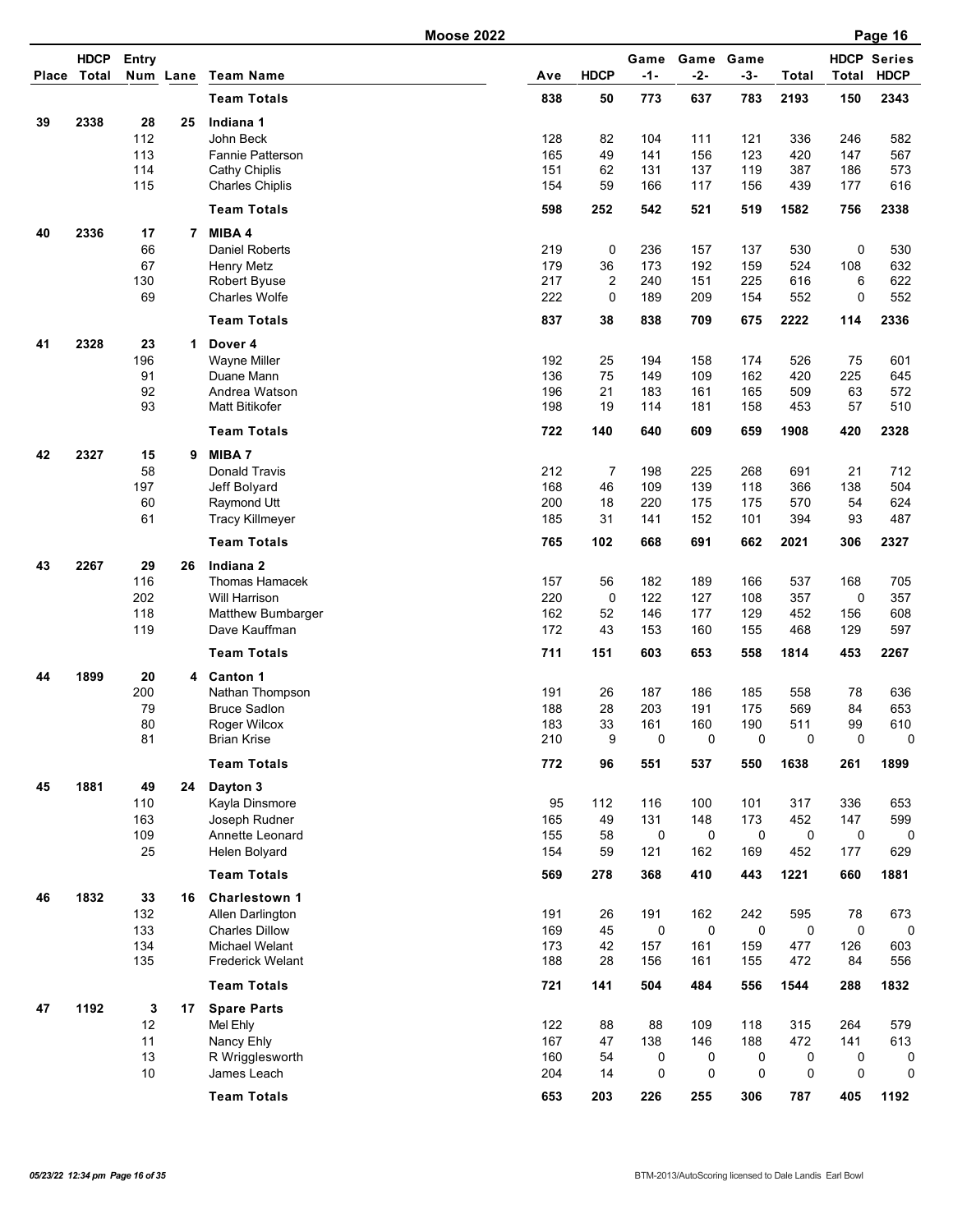|              |              |       |                        | All Event M - Handleep Results - Handleep Result |             |       |       |       |       |             |               |
|--------------|--------------|-------|------------------------|--------------------------------------------------|-------------|-------|-------|-------|-------|-------------|---------------|
| èt           | All Event #1 |       |                        |                                                  |             |       |       |       |       |             |               |
|              | <b>HDCP</b>  | Entry |                        |                                                  |             | Game  | Game  | Game  |       | <b>HDCP</b> | <b>Series</b> |
| Place        | Total        | Num   | <b>Bowler Name</b>     | Ave                                              | <b>HDCP</b> | $-1-$ | $-2-$ | $-3-$ | Total | Total       | <b>HDCP</b>   |
| 1            | 2219         | 72    | <b>Michael Lantz</b>   |                                                  | 15          | 234   | 258   | 185   | 677   | 15          |               |
|              |              |       | Singles<br>Doubles     |                                                  | 15          | 265   | 199   | 241   | 705   | 15          | 692<br>720    |
|              |              |       | Teams                  |                                                  | 15          | 235   | 299   | 258   | 792   | 15          | 807           |
|              |              |       |                        |                                                  |             |       |       |       |       |             |               |
|              |              |       |                        | 214                                              | 45          |       |       |       | 2174  | 45          | 2219          |
| $\mathbf{2}$ | 2180         |       | 4 Gary Swanson         |                                                  |             |       |       |       |       |             |               |
|              |              |       | Singles                |                                                  | 93          | 226   | 248   | 221   | 695   | 93          | 788           |
|              |              |       | Doubles                |                                                  | 93          | 177   | 235   | 215   | 627   | 93          | 720           |
|              |              |       | Teams                  |                                                  | 93          | 219   | 160   | 200   | 579   | 93          | 672           |
|              |              |       |                        |                                                  |             |       |       |       |       |             |               |
|              |              |       |                        | 185                                              | 279         |       |       |       | 1901  | 279         | 2180          |
| 3            | 2158         |       | 1 Charles Swanson      |                                                  |             |       |       |       |       |             |               |
|              |              |       | Singles                |                                                  | 102         | 193   | 168   | 191   | 552   | 102         | 654           |
|              |              |       | Doubles                |                                                  | 102         | 203   | 233   | 179   | 615   | 102         | 717           |
|              |              |       | Teams                  |                                                  | 102         | 235   | 183   | 267   | 685   | 102         | 787           |
|              |              |       |                        |                                                  |             |       |       |       |       |             |               |
|              |              |       |                        | 182                                              | 306         |       |       |       | 1852  | 306         | 2158          |
| 4            | 2142         | 137   | <b>Valory Jeffrey</b>  |                                                  |             |       |       |       |       |             |               |
|              |              |       | Singles                |                                                  | 189         | 176   | 182   | 151   | 509   | 189         | 698           |
|              |              |       | Doubles                |                                                  | 189         | 197   | 174   | 200   | 571   | 189         | 760           |
|              |              |       | Teams                  |                                                  | 189         | 183   | 151   | 161   | 495   | 189         | 684           |
|              |              |       |                        | 150                                              | 567         |       |       |       | 1575  | 567         | 2142          |
|              |              |       |                        |                                                  |             |       |       |       |       |             |               |
| 5            | 2114         | 41    | Jason Borowski         |                                                  |             |       |       |       |       |             |               |
|              |              |       | Singles                |                                                  | 60          | 201   | 213   | 233   | 647   | 60          | 707           |
|              |              |       | Doubles                |                                                  | 60          | 192   | 233   | 212   | 637   | 60          | 697           |
|              |              |       | Teams                  |                                                  | 60          | 257   | 193   | 200   | 650   | 60          | 710           |
|              |              |       |                        | 197                                              | 180         |       |       |       | 1934  | 180         | 2114          |
|              |              |       |                        |                                                  |             |       |       |       |       |             |               |
| 6            | 2107         | 65    | <b>David Varner</b>    |                                                  |             |       |       |       |       |             |               |
|              |              |       | Singles                |                                                  | 24          | 199   | 222   | 249   | 670   | 24          | 694           |
|              |              |       | Doubles                |                                                  | 24          | 194   | 252   | 279   | 725   | 24          | 749           |
|              |              |       | Teams                  |                                                  | 24          | 216   | 209   | 215   | 640   | 24          | 664           |
|              |              |       |                        | 211                                              | 72          |       |       |       | 2035  | 72          | 2107          |
|              |              |       |                        |                                                  |             |       |       |       |       |             |               |
| 7            | 2090         | 184   | <b>Bryan Jose</b>      |                                                  |             |       |       |       |       |             |               |
|              |              |       | Singles                |                                                  | 0           | 267   | 241   | 226   | 734   | 0           | 734           |
|              |              |       | <b>Doubles</b>         |                                                  | 0           | 209   | 211   | 180   | 600   | 0           | 600           |
|              |              |       | Teams                  |                                                  | $\Omega$    | 300   | 244   | 212   | 756   | 0           | 756           |
|              |              |       |                        | 224                                              | 0           |       |       |       | 2090  | 0           | 2090          |
| 8            | 2086         | 183   | <b>Troy Austin</b>     |                                                  |             |       |       |       |       |             |               |
|              |              |       | Singles                |                                                  | 30          | 210   | 223   | 255   | 688   | 30          | 718           |
|              |              |       | Doubles                |                                                  | 30          | 228   | 269   | 195   | 692   | 30          | 722           |
|              |              |       | Teams                  |                                                  | 30          | 216   | 178   | 222   | 616   | 30          | 646           |
|              |              |       |                        |                                                  |             |       |       |       |       |             |               |
|              |              |       |                        | 208                                              | 90          |       |       |       | 1996  | 90          | 2086          |
| 9            | 2075         | 116   | <b>Thomas Hamacek</b>  |                                                  |             |       |       |       |       |             |               |
|              |              |       | Singles                |                                                  | 168         | 171   | 193   | 205   | 569   | 168         | 737           |
|              |              |       | Doubles                |                                                  | 168         | 182   | 146   | 137   | 465   | 168         | 633           |
|              |              |       | Teams                  |                                                  | 168         | 182   | 189   | 166   | 537   | 168         | 705           |
|              |              |       |                        |                                                  |             |       |       |       |       |             |               |
|              |              |       |                        | 157                                              | 504         |       |       |       | 1571  | 504         | 2075          |
| 10           | 2074         | 115   | <b>Charles Chiplis</b> |                                                  |             |       |       |       |       |             |               |
|              |              |       | Singles                |                                                  | 177         | 170   | 157   | 205   | 532   | 177         | 709           |
|              |              |       | Doubles                |                                                  | 177         | 200   | 204   | 168   | 572   | 177         | 749           |
|              |              |       | Teams                  |                                                  | 177         | 166   | 117   | 156   | 439   | 177         | 616           |
|              |              |       |                        |                                                  |             |       |       |       |       |             |               |
|              |              |       |                        | 154                                              | 531         |       |       |       | 1543  | 531         | 2074          |
| 10           | 2074         | 140   | <b>Corey Smith</b>     |                                                  |             |       |       |       |       |             |               |
|              |              |       | Singles                |                                                  | 174         | 164   | 141   | 185   | 490   | 174         | 664           |
|              |              |       | Doubles                |                                                  | 174         | 204   | 138   | 183   | 525   | 174         | 699           |
|              |              |       | Teams                  |                                                  | 174         | 191   | 178   | 168   | 537   | 174         | 711           |
|              |              |       |                        | 155                                              | 522         |       |       |       | 1552  | 522         | 2074          |
|              |              |       |                        |                                                  |             |       |       |       |       |             |               |

**05/23/22 12:34 pm Page 17 of 35** BTM-2013/AutoScoring licensed to Dale Landis Earl Bowl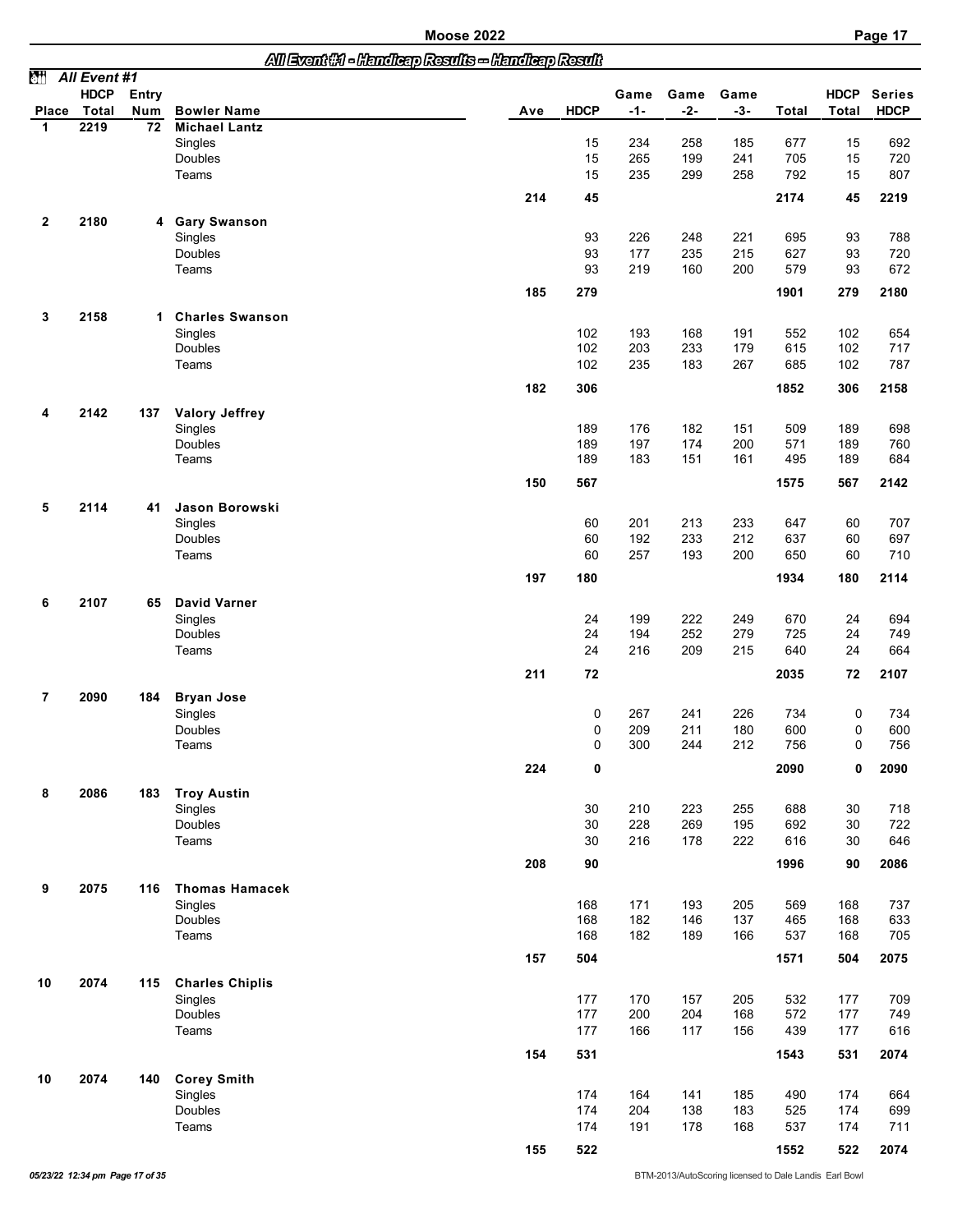**Moose 2022** 

| Page |  |
|------|--|
|------|--|

|       |                                 |              | <b>IVIOUSE ZUZZ</b>       |     |             |               |               |                                                        |              |                      | raye 10                      |
|-------|---------------------------------|--------------|---------------------------|-----|-------------|---------------|---------------|--------------------------------------------------------|--------------|----------------------|------------------------------|
| Place | <b>HDCP</b><br>Total            | Entry<br>Num | <b>Bowler Name</b>        | Ave | <b>HDCP</b> | Game<br>$-1-$ | Game<br>$-2-$ | Game<br>$-3-$                                          | <b>Total</b> | <b>HDCP</b><br>Total | <b>Series</b><br><b>HDCP</b> |
| 12    | 2068                            | 37           | <b>Robert Eagle</b>       |     |             |               |               |                                                        |              |                      |                              |
|       |                                 |              | Singles                   |     | 96          | 155           | 210           | 226                                                    | 591          | 96                   | 687                          |
|       |                                 |              | Doubles                   |     | 96          | 207           | 159           | 178                                                    | 544          | 96                   | 640                          |
|       |                                 |              | Teams                     |     | 96          | 240           | 206           | 199                                                    | 645          | 96                   | 741                          |
|       |                                 |              |                           | 184 | 288         |               |               |                                                        | 1780         | 288                  | 2068                         |
| 13    | 2066                            | 189          | <b>James III Mcdonald</b> |     |             |               |               |                                                        |              |                      |                              |
|       |                                 |              | Singles                   |     | 30          | 201           | 300           | 225                                                    | 726          | 30                   | 756                          |
|       |                                 |              | Doubles                   |     | 30          | 201           | 196           | 150                                                    | 547          | 30                   | 577                          |
|       |                                 |              | Teams                     |     | 30          | 216           | 244           | 243                                                    | 703          | 30                   | 733                          |
|       |                                 |              |                           | 208 | 90          |               |               |                                                        | 1976         | 90                   | 2066                         |
| 14    | 2061                            | 160          | Virginia Rudner           |     |             |               |               |                                                        | 333          | 354                  | 687                          |
|       |                                 |              | Singles<br>Doubles        |     | 354<br>354  | 118<br>105    | 96<br>99      | 119<br>137                                             | 341          | 354                  | 695                          |
|       |                                 |              | Teams                     |     | 354         | 87            | 109           | 129                                                    | 325          | 354                  | 679                          |
|       |                                 |              |                           |     |             |               |               |                                                        |              |                      |                              |
|       |                                 |              |                           | 88  | 1062        |               |               |                                                        | 999          | 1062                 | 2061                         |
| 15    | 2056                            | 129          | <b>Ginger Burns</b>       |     |             |               |               |                                                        |              |                      |                              |
|       |                                 |              | Singles                   |     | 201         | 150           | 191           | 147                                                    | 488          | 201                  | 689                          |
|       |                                 |              | Doubles                   |     | 201<br>201  | 173<br>187    | 137<br>125    | 164<br>179                                             | 474<br>491   | 201                  | 675                          |
|       |                                 |              | Teams                     |     |             |               |               |                                                        |              | 201                  | 692                          |
|       |                                 |              |                           | 145 | 603         |               |               |                                                        | 1453         | 603                  | 2056                         |
| 16    | 2055                            | 40           | Don Vanbuskirk            |     |             |               |               |                                                        |              |                      |                              |
|       |                                 |              | Singles                   |     | 99          | 220           | 198           | 201                                                    | 619          | 99                   | 718                          |
|       |                                 |              | Doubles                   |     | 99          | 183           | 187           | 187                                                    | 557          | 99                   | 656                          |
|       |                                 |              | Teams                     |     | 99          | 202           | 147           | 233                                                    | 582          | 99                   | 681                          |
|       |                                 |              |                           | 183 | 297         |               |               |                                                        | 1758         | 297                  | 2055                         |
| 17    | 2029                            | 7            | Dave Gublo                |     |             |               |               |                                                        |              |                      |                              |
|       |                                 |              | Singles                   |     | 135         | 204           | 169           | 221                                                    | 594          | 135                  | 729                          |
|       |                                 |              | Doubles                   |     | 135         | 160           | 166           | 203                                                    | 529          | 135                  | 664                          |
|       |                                 |              | Teams                     |     | 135         | 169           | 157           | 175                                                    | 501          | 135                  | 636                          |
|       |                                 |              |                           | 170 | 405         |               |               |                                                        | 1624         | 405                  | 2029                         |
| 18    | 2027                            | 156          | <b>Kevin Brown</b>        |     |             |               |               |                                                        |              |                      |                              |
|       |                                 |              | Singles                   |     | 9           | 242           | 246           | 210                                                    | 698          | 9                    | 707                          |
|       |                                 |              | Doubles                   |     | 9           | 229           | 185           | 191                                                    | 605          | 9                    | 614                          |
|       |                                 |              | Teams                     |     | 9           | 235           | 248           | 214                                                    | 697          | 9                    | 706                          |
|       |                                 |              |                           | 216 | 27          |               |               |                                                        | 2000         | 27                   | 2027                         |
| 19    | 2026                            | 130          | <b>Robert Byuse</b>       |     |             |               |               |                                                        |              |                      |                              |
|       |                                 |              | Singles                   |     | 6           | 299           | 204           | 240                                                    | 743          | 6                    | 749                          |
|       |                                 |              | Doubles<br>Teams          |     | 6<br>6      | 227<br>240    | 218<br>151    | 204<br>225                                             | 649<br>616   | 6<br>6               | 655<br>622                   |
|       |                                 |              |                           |     |             |               |               |                                                        |              |                      |                              |
|       |                                 |              |                           | 217 | 18          |               |               |                                                        | 2008         | 18                   | 2026                         |
| 20    | 2021                            | 153          | <b>Bill Webb</b>          |     |             |               |               |                                                        |              |                      |                              |
|       |                                 |              | Singles                   |     | 135         | 181           | 191           | 204                                                    | 576          | 135                  | 711                          |
|       |                                 |              | Doubles                   |     | 135         | 146           | 179           | 165                                                    | 490          | 135                  | 625                          |
|       |                                 |              | Teams                     |     | 135         | 182           | 188           | 180                                                    | 550          | 135                  | 685                          |
|       |                                 |              |                           | 169 | 405         |               |               |                                                        | 1616         | 405                  | 2021                         |
| 21    | 2020                            | 33           | <b>James Poling</b>       |     |             |               |               |                                                        |              |                      |                              |
|       |                                 |              | Singles                   |     | 102         | 180           | 214           | 200                                                    | 594          | 102                  | 696                          |
|       |                                 |              | Doubles                   |     | 102         | 196           | 176           | 206                                                    | 578          | 102                  | 680                          |
|       |                                 |              | Teams                     |     | 102         | 171           | 224           | 147                                                    | 542          | 102                  | 644                          |
|       |                                 |              |                           | 182 | 306         |               |               |                                                        | 1714         | 306                  | 2020                         |
| 22    | 2015                            | 25           | <b>Helen Bolyard</b>      |     |             |               |               |                                                        |              |                      |                              |
|       |                                 |              | Singles                   |     | 177         | 131           | 158           | 179                                                    | 468          | 177                  | 645                          |
|       |                                 |              | Doubles                   |     | 177         | 196           | 124           | 244                                                    | 564          | 177                  | 741                          |
|       |                                 |              | Teams                     |     | 177         | 121           | 162           | 169                                                    | 452          | 177                  | 629                          |
|       |                                 |              |                           | 154 | 531         |               |               |                                                        | 1484         | 531                  | 2015                         |
| 22    | 2015                            | 50           | <b>Amibeth Koval</b>      |     |             |               |               |                                                        |              |                      |                              |
|       |                                 |              | Singles                   |     | 105         | 161           | 178           | 234                                                    | 573          | 105                  | 678                          |
|       | 05/23/22 12:34 pm Page 18 of 35 |              |                           |     |             |               |               | BTM-2013/AutoScoring licensed to Dale Landis Earl Bowl |              |                      |                              |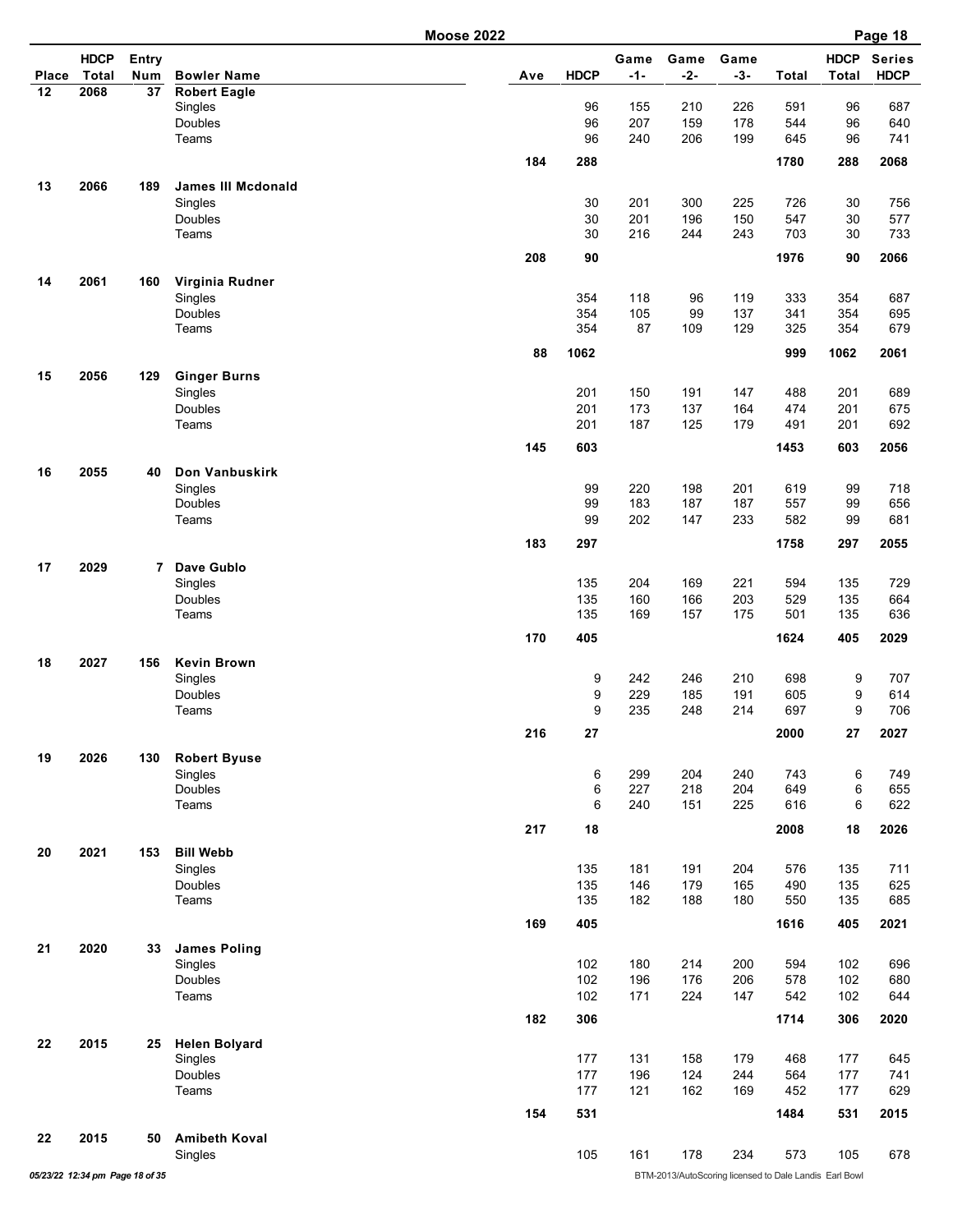|       |                                 |              |                                  | <b>Moose 2022</b> |             |               |                                                               |               |            |                             | Page 19                      |
|-------|---------------------------------|--------------|----------------------------------|-------------------|-------------|---------------|---------------------------------------------------------------|---------------|------------|-----------------------------|------------------------------|
| Place | <b>HDCP</b><br>Total            | Entry<br>Num | <b>Bowler Name</b>               | Ave               | <b>HDCP</b> | Game<br>$-1-$ | Game<br>$-2-$                                                 | Game<br>$-3-$ | Total      | <b>HDCP</b><br><b>Total</b> | <b>Series</b><br><b>HDCP</b> |
|       |                                 |              | Doubles                          |                   | 105         | 191           | 212                                                           | 174           | 577        | 105                         | 682                          |
|       |                                 |              | Teams                            |                   | 105         | 178           | 214                                                           | 158           | 550        | 105                         | 655                          |
|       |                                 |              |                                  | 181               | 315         |               |                                                               |               | 1700       | 315                         | 2015                         |
| 22    | 2015                            | 166          | <b>Jeffrey Crawford</b>          |                   | 51          | 149           | 248                                                           | 211           | 608        | 51                          | 659                          |
|       |                                 |              | Singles<br><b>Doubles</b>        |                   | 51          | 205           | 172                                                           | 191           | 568        | 51                          | 619                          |
|       |                                 |              | Teams                            |                   | 51          | 216           | 236                                                           | 234           | 686        | 51                          | 737                          |
|       |                                 |              |                                  | 201               | 153         |               |                                                               |               | 1862       | 153                         | 2015                         |
| 25    | 2011                            | 5            | <b>Robert Smith</b>              |                   |             |               |                                                               |               |            |                             |                              |
|       |                                 |              | Singles<br>Doubles               |                   | 66<br>66    | 177<br>189    | 256<br>234                                                    | 214<br>195    | 647<br>618 | 66<br>66                    | 713<br>684                   |
|       |                                 |              | Teams                            |                   | 66          | 155           | 257                                                           | 136           | 548        | 66                          | 614                          |
|       |                                 |              |                                  | 195               | 198         |               |                                                               |               | 1813       | 198                         | 2011                         |
| 26    | 2001                            | 29           | <b>Marlene Hukill</b>            |                   |             |               |                                                               |               |            |                             |                              |
|       |                                 |              | Singles                          |                   | 189         | 148           | 125                                                           | 180           | 453        | 189                         | 642                          |
|       |                                 |              | Doubles<br>Teams                 |                   | 189         | 213<br>151    | 126<br>154                                                    | 150           | 489<br>492 | 189                         | 678                          |
|       |                                 |              |                                  |                   | 189         |               |                                                               | 187           |            | 189                         | 681                          |
|       |                                 |              |                                  | 149               | 567         |               |                                                               |               | 1434       | 567                         | 2001                         |
| 27    | 1996                            | 79           | <b>Bruce Sadlon</b><br>Singles   |                   | 84          | 229           | 173                                                           | 205           | 607        | 84                          | 691                          |
|       |                                 |              | Doubles                          |                   | 84          | 181           | 223                                                           | 164           | 568        | 84                          | 652                          |
|       |                                 |              | Teams                            |                   | 84          | 203           | 191                                                           | 175           | 569        | 84                          | 653                          |
|       |                                 |              |                                  | 188               | 252         |               |                                                               |               | 1744       | 252                         | 1996                         |
| 28    | 1992                            | 17           | <b>Chris Freeland</b>            |                   |             |               |                                                               |               |            |                             |                              |
|       |                                 |              | Singles<br>Doubles               |                   | 0<br>0      | 249<br>266    | 223<br>213                                                    | 158<br>247    | 630<br>726 | 0<br>0                      | 630<br>726                   |
|       |                                 |              | Teams                            |                   | 0           | 194           | 247                                                           | 195           | 636        | $\mathbf 0$                 | 636                          |
|       |                                 |              |                                  | 226               | 0           |               |                                                               |               | 1992       | 0                           | 1992                         |
| 29    | 1991                            | 91           | <b>Duane Mann</b>                |                   |             |               |                                                               |               |            |                             |                              |
|       |                                 |              | Singles<br>Doubles               |                   | 225<br>225  | 160<br>171    | 134<br>165                                                    | 153<br>113    | 447<br>449 | 225<br>225                  | 672<br>674                   |
|       |                                 |              | Teams                            |                   | 225         | 149           | 109                                                           | 162           | 420        | 225                         | 645                          |
|       |                                 |              |                                  | 136               | 675         |               |                                                               |               | 1316       | 675                         | 1991                         |
| 30    | 1988                            | 132          | <b>Allen Darlington</b>          |                   |             |               |                                                               |               |            |                             |                              |
|       |                                 |              | Singles                          |                   | 78          | 162           | 203                                                           | 211           | 576        | 78                          | 654                          |
|       |                                 |              | <b>Doubles</b><br>Teams          |                   | 78<br>78    | 177<br>191    | 203<br>162                                                    | 203<br>242    | 583<br>595 | 78<br>78                    | 661<br>673                   |
|       |                                 |              |                                  | 191               | 234         |               |                                                               |               | 1754       | 234                         | 1988                         |
|       |                                 |              |                                  |                   |             |               |                                                               |               |            |                             |                              |
| 30    | 1988                            | 147          | <b>Steven Bachman</b><br>Singles |                   | 138         | 151           | 176                                                           | 210           | 537        | 138                         | 675                          |
|       |                                 |              | Doubles                          |                   | 138         | 184           | 166                                                           | 189           | 539        | 138                         | 677                          |
|       |                                 |              | Teams                            |                   | 138         | 178           | 184                                                           | 136           | 498        | 138                         | 636                          |
|       |                                 |              |                                  | 168               | 414         |               |                                                               |               | 1574       | 414                         | 1988                         |
| 32    | 1987                            | 42           | <b>Larry Lucas</b>               |                   |             |               |                                                               |               |            |                             |                              |
|       |                                 |              | Singles<br>Doubles               |                   | 123<br>123  | 180<br>140    | 181<br>186                                                    | 181<br>192    | 542<br>518 | 123<br>123                  | 665<br>641                   |
|       |                                 |              | Teams                            |                   | 123         | 204           | 173                                                           | 181           | 558        | 123                         | 681                          |
|       |                                 |              |                                  | 174               | 369         |               |                                                               |               | 1618       | 369                         | 1987                         |
| 33    | 1984                            | 199          | <b>Cassie Nowery</b>             |                   |             |               |                                                               |               |            |                             |                              |
|       |                                 |              | Singles                          |                   | 24          | 146           | 222                                                           | 235           | 603        | 24                          | 627                          |
|       |                                 |              | Doubles<br>Teams                 |                   | 24<br>24    | 224<br>204    | 196<br>232                                                    | 237<br>216    | 657<br>652 | 24<br>24                    | 681<br>676                   |
|       |                                 |              |                                  | 211               | 72          |               |                                                               |               | 1912       | 72                          | 1984                         |
| 34    | 1980                            | 69           | <b>Charles Wolfe</b>             |                   |             |               |                                                               |               |            |                             |                              |
|       |                                 |              | Singles                          |                   | 0           | 268           | 247                                                           | 268           | 783        | 0                           | 783                          |
|       |                                 |              | Doubles                          |                   | 0           | 244           | 179                                                           | 222           | 645        | 0                           | 645                          |
|       | 05/23/22 12:34 pm Page 19 of 35 |              | Teams                            |                   | 0           | 189           | 209<br>BTM-2013/AutoScoring licensed to Dale Landis Earl Bowl | 154           | 552        | $\Omega$                    | 552                          |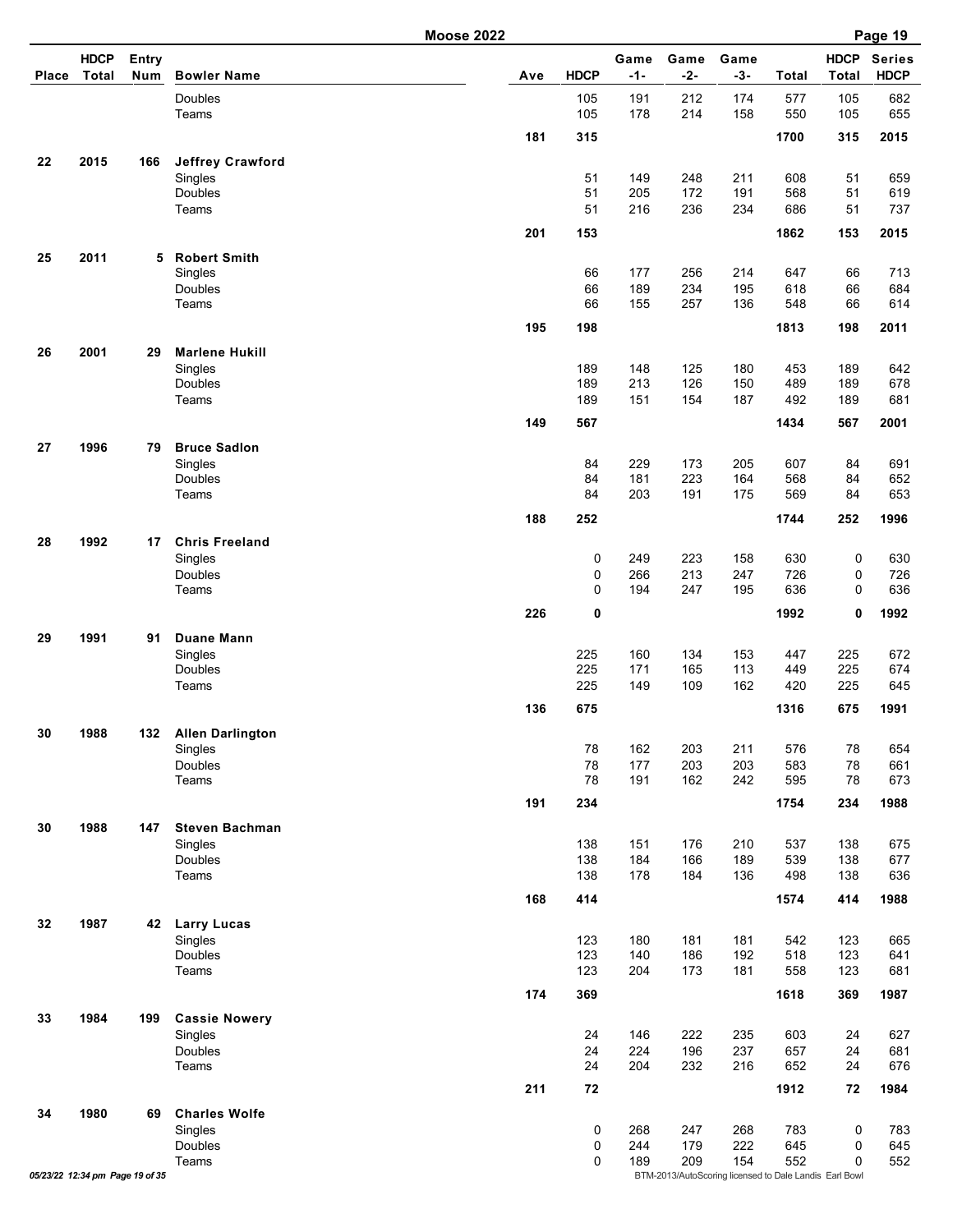|              |                      |              |                                  | <b>Moose 2022</b> |             |               |               |               |            |                             | Page 20                      |
|--------------|----------------------|--------------|----------------------------------|-------------------|-------------|---------------|---------------|---------------|------------|-----------------------------|------------------------------|
| <b>Place</b> | <b>HDCP</b><br>Total | Entry<br>Num | <b>Bowler Name</b>               | Ave               | <b>HDCP</b> | Game<br>$-1-$ | Game<br>$-2-$ | Game<br>$-3-$ | Total      | <b>HDCP</b><br><b>Total</b> | <b>Series</b><br><b>HDCP</b> |
|              |                      |              |                                  | 222               | 0           |               |               |               | 1980       | 0                           | 1980                         |
| 35           | 1977                 | 45           | <b>Michael Hillard</b>           |                   |             |               |               |               |            |                             |                              |
|              |                      |              | Singles                          |                   | 30          | 238           | 257           | 189           | 684        | 30                          | 714                          |
|              |                      |              | Doubles                          |                   | 30          | 246           | 210           | 192           | 648        | 30                          | 678                          |
|              |                      |              | Teams                            |                   | 30          | 169           | 174           | 212           | 555        | 30                          | 585                          |
|              |                      |              |                                  | 208               | 90          |               |               |               | 1887       | 90                          | 1977                         |
| 36           | 1976                 | 74           | <b>Heather Mccord</b>            |                   |             |               |               |               |            |                             |                              |
|              |                      |              | Singles<br>Doubles               |                   | 162<br>162  | 119<br>171    | 177<br>181    | 201<br>152    | 497<br>504 | 162<br>162                  | 659<br>666                   |
|              |                      |              | Teams                            |                   | 162         | 165           | 151           | 173           | 489        | 162                         | 651                          |
|              |                      |              |                                  | 160               | 486         |               |               |               | 1490       | 486                         | 1976                         |
| 37           | 1974                 | 118          | <b>Matthew Bumbarger</b>         |                   |             |               |               |               |            |                             |                              |
|              |                      |              | Singles                          |                   | 156         | 141           | 171           | 164           | 476        | 156                         | 632                          |
|              |                      |              | Doubles                          |                   | 156         | 202           | 161           | 215           | 578        | 156                         | 734                          |
|              |                      |              | Teams                            |                   | 156         | 146           | 177           | 129           | 452        | 156                         | 608                          |
|              |                      |              |                                  | 162               | 468         |               |               |               | 1506       | 468                         | 1974                         |
| 38           | 1973                 | 152          | <b>Terry Shiffert</b>            |                   |             |               |               |               |            |                             |                              |
|              |                      |              | Singles                          |                   | 63          | 162           | 207           | 200           | 569        | 63                          | 632                          |
|              |                      |              | Doubles<br>Teams                 |                   | 63<br>63    | 227<br>215    | 203<br>204    | 144<br>222    | 574<br>641 | 63<br>63                    | 637<br>704                   |
|              |                      |              |                                  |                   |             |               |               |               |            |                             |                              |
|              |                      |              |                                  | 196               | 189         |               |               |               | 1784       | 189                         | 1973                         |
| 39           | 1971                 |              | 2 Larry Taylor                   |                   |             |               |               |               |            |                             |                              |
|              |                      |              | Singles<br>Doubles               |                   | 81<br>81    | 177<br>183    | 183<br>227    | 162<br>206    | 522<br>616 | 81<br>81                    | 603<br>697                   |
|              |                      |              | Teams                            |                   | 81          | 236           | 174           | 180           | 590        | 81                          | 671                          |
|              |                      |              |                                  | 189               | 243         |               |               |               | 1728       | 243                         | 1971                         |
|              |                      |              |                                  |                   |             |               |               |               |            |                             |                              |
| 40           | 1969                 | 134          | <b>Michael Welant</b><br>Singles |                   | 126         | 190           | 223           | 154           | 567        | 126                         | 693                          |
|              |                      |              | Doubles                          |                   | 126         | 205           | 148           | 194           | 547        | 126                         | 673                          |
|              |                      |              | Teams                            |                   | 126         | 157           | 161           | 159           | 477        | 126                         | 603                          |
|              |                      |              |                                  | 173               | 378         |               |               |               | 1591       | 378                         | 1969                         |
| 41           | 1966                 | 14           | <b>David Taylor</b>              |                   |             |               |               |               |            |                             |                              |
|              |                      |              | Singles                          |                   | 0           | 215           | 279           | 236           | 730        | 0                           | 730                          |
|              |                      |              | Doubles                          |                   | 0           | 211           | 203           | 192           | 606        | 0                           | 606                          |
|              |                      |              | Teams                            |                   | 0           | 207           | 210           | 213           | 630        | 0                           | 630                          |
|              |                      |              |                                  | 224               | $\pmb{0}$   |               |               |               | 1966       | 0                           | 1966                         |
| 42           | 1965                 | 173          | <b>Lyle Smith</b>                |                   |             |               |               |               |            |                             |                              |
|              |                      |              | Singles<br>Doubles               |                   | 177<br>177  | 222<br>146    | 155<br>169    | 175<br>154    | 552<br>469 | 177<br>177                  | 729<br>646                   |
|              |                      |              | Teams                            |                   | 177         | 169           | 124           | 120           | 413        | 177                         | 590                          |
|              |                      |              |                                  | 154               | 531         |               |               |               | 1434       | 531                         | 1965                         |
| 43           | 1963                 | 23           | Gloria Welsh                     |                   |             |               |               |               |            |                             |                              |
|              |                      |              | Singles                          |                   | 270         | 143           | 129           | 116           | 388        | 270                         | 658                          |
|              |                      |              | Doubles                          |                   | 270         | 101           | 139           | 110           | 350        | 270                         | 620                          |
|              |                      |              | Teams                            |                   | 270         | 122           | 147           | 146           | 415        | 270                         | 685                          |
|              |                      |              |                                  | 120               | 810         |               |               |               | 1153       | 810                         | 1963                         |
| 44           | 1960                 | 200          | <b>Nathan Thompson</b>           |                   |             |               |               |               |            |                             |                              |
|              |                      |              | Singles                          |                   | 78          | 191           | 181           | 203           | 575        | 78                          | 653                          |
|              |                      |              | Doubles<br>Teams                 |                   | 78<br>78    | 181<br>187    | 187           | 225<br>185    | 593        | 78<br>78                    | 671                          |
|              |                      |              |                                  |                   |             |               | 186           |               | 558        |                             | 636                          |
|              |                      |              |                                  | 191               | 234         |               |               |               | 1726       | 234                         | 1960                         |
| 45           | 1959                 | 141          | <b>Timothy Oden</b>              |                   |             |               |               |               |            |                             |                              |
|              |                      |              | Singles<br>Doubles               |                   | 144<br>144  | 205<br>149    | 123<br>160    | 146<br>193    | 474<br>502 | 144<br>144                  | 618<br>646                   |
|              |                      |              | Teams                            |                   | 144         | 134           | 226           | 191           | 551        | 144                         | 695                          |
|              |                      |              |                                  | 166               | 432         |               |               |               | 1527       | 432                         | 1959                         |
|              |                      |              |                                  |                   |             |               |               |               |            |                             |                              |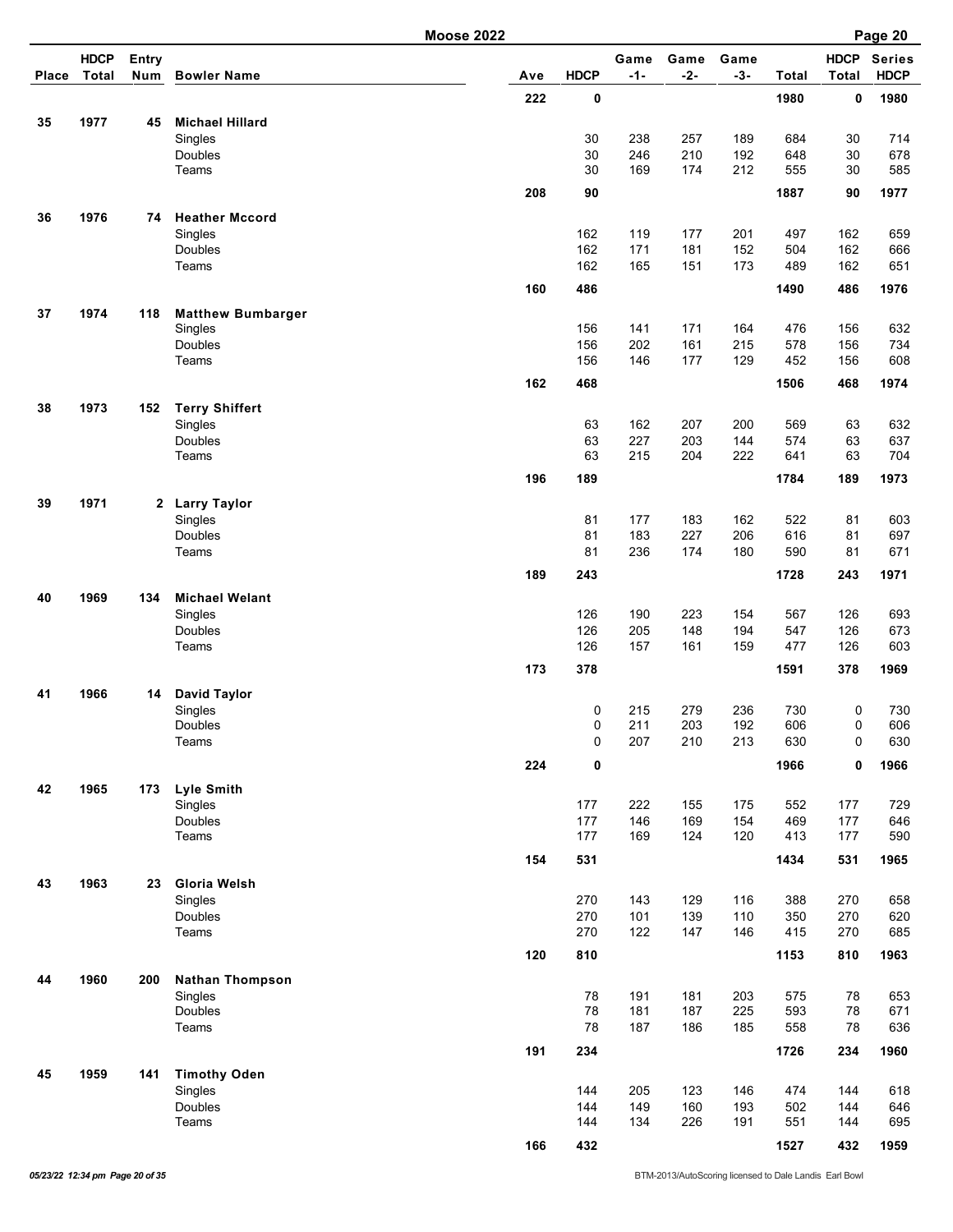| Place | <b>HDCP</b><br><b>Total</b>     | Entry<br>Num | <b>Bowler Name</b>                   | Ave | <b>HDCP</b> | Game<br>-1- | Game<br>$-2-$ | Game<br>$-3-$                                          | <b>Total</b> | <b>HDCP</b><br><b>Total</b> | <b>Series</b><br><b>HDCP</b> |
|-------|---------------------------------|--------------|--------------------------------------|-----|-------------|-------------|---------------|--------------------------------------------------------|--------------|-----------------------------|------------------------------|
| 46    | 1954                            | 194          | <b>Rodney Baker</b>                  |     |             |             |               |                                                        |              |                             |                              |
|       |                                 |              | Singles                              |     | 81          | 167         | 201           | 172                                                    | 540          | 81                          | 621                          |
|       |                                 |              | Doubles                              |     | 81          | 215         | 140           | 222                                                    | 577          | 81                          | 658                          |
|       |                                 |              | Teams                                |     | 81          | 202         | 190           | 202                                                    | 594          | 81                          | 675                          |
|       |                                 |              |                                      | 189 | 243         |             |               |                                                        | 1711         | 243                         | 1954                         |
| 47    | 1951                            | 75           | <b>Tracy Heffner</b>                 |     |             |             |               |                                                        |              |                             |                              |
|       |                                 |              | Singles                              |     | 180         | 141         | 205           | 168                                                    | 514          | 180                         | 694                          |
|       |                                 |              | Doubles                              |     | 180         | 114         | 142           | 199                                                    | 455          | 180                         | 635                          |
|       |                                 |              | Teams                                |     | 180         | 173         | 127           | 142                                                    | 442          | 180                         | 622                          |
|       |                                 |              |                                      | 153 | 540         |             |               |                                                        | 1411         | 540                         | 1951                         |
|       | 1950                            |              | <b>Don Pierce</b>                    |     |             |             |               |                                                        |              |                             |                              |
| 48    |                                 | 165          |                                      |     | 27          | 215         | 238           | 204                                                    | 657          | 27                          | 684                          |
|       |                                 |              | Singles<br>Doubles                   |     | 27          | 208         | 223           | 160                                                    | 591          | 27                          | 618                          |
|       |                                 |              | Teams                                |     | 27          | 208         | 233           | 180                                                    | 621          | 27                          | 648                          |
|       |                                 |              |                                      |     |             |             |               |                                                        |              |                             |                              |
|       |                                 |              |                                      | 209 | 81          |             |               |                                                        | 1869         | 81                          | 1950                         |
| 48    | 1950                            | 190          | <b>Brett Lambert</b><br>Singles      |     | 102         | 232         | 149           | 167                                                    | 548          | 102                         | 650                          |
|       |                                 |              | Doubles                              |     | 102         | 160         | 194           | 141                                                    | 495          | 102                         | 597                          |
|       |                                 |              | Teams                                |     | 102         | 181         | 246           | 174                                                    | 601          | 102                         | 703                          |
|       |                                 |              |                                      | 182 | 306         |             |               |                                                        | 1644         | 306                         | 1950                         |
| 50    | 1944                            | 125          | <b>Stacy Roberts</b>                 |     |             |             |               |                                                        |              |                             |                              |
|       |                                 |              | Singles                              |     | 111         | 198         | 191           | 191                                                    | 580          | 111                         | 691                          |
|       |                                 |              | Doubles                              |     | 111         | 188         | 168           | 150                                                    | 506          | 111                         | 617                          |
|       |                                 |              | Teams                                |     | 111         | 154         | 168           | 203                                                    | 525          | 111                         | 636                          |
|       |                                 |              |                                      | 178 | 333         |             |               |                                                        | 1611         | 333                         | 1944                         |
|       |                                 |              |                                      |     |             |             |               |                                                        |              |                             |                              |
| 51    | 1943                            | 157          | <b>Dougherty William</b>             |     |             |             |               |                                                        |              |                             |                              |
|       |                                 |              | Singles<br>Doubles                   |     | 117<br>117  | 177<br>175  | 155<br>157    | 170<br>163                                             | 502<br>495   | 117<br>117                  | 619<br>612                   |
|       |                                 |              | Teams                                |     | 117         | 178         | 195           | 222                                                    | 595          | 117                         | 712                          |
|       |                                 |              |                                      | 176 | 351         |             |               |                                                        | 1592         | 351                         | 1943                         |
| 52    | 1937                            | 151          |                                      |     |             |             |               |                                                        |              |                             |                              |
|       |                                 |              | <b>Michael Hughes</b><br>Singles     |     | 114         | 146         | 152           | 188                                                    | 486          | 114                         | 600                          |
|       |                                 |              | Doubles                              |     | 114         | 160         | 175           | 201                                                    | 536          | 114                         | 650                          |
|       |                                 |              | Teams                                |     | 114         | 174         | 205           | 194                                                    | 573          | 114                         | 687                          |
|       |                                 |              |                                      | 177 | 342         |             |               |                                                        | 1595         | 342                         | 1937                         |
| 53    | 1934                            |              |                                      |     |             |             |               |                                                        |              |                             |                              |
|       |                                 | 142          | <b>Merideth Blackford</b><br>Singles |     | 162         | 169         | 187           | 177                                                    | 533          | 162                         | 695                          |
|       |                                 |              | Doubles                              |     | 162         | 189         | 141           | 149                                                    | 479          | 162                         | 641                          |
|       |                                 |              | Teams                                |     | 162         | 180         | 104           | 152                                                    | 436          | 162                         | 598                          |
|       |                                 |              |                                      | 159 | 486         |             |               |                                                        | 1448         | 486                         | 1934                         |
|       |                                 |              |                                      |     |             |             |               |                                                        |              |                             |                              |
| 53    | 1934                            | 168          | Kim Schneider                        |     | 183         | 177         | 133           | 180                                                    | 490          | 183                         | 673                          |
|       |                                 |              | Singles<br>Doubles                   |     | 183         | 144         | 176           | 146                                                    | 466          | 183                         | 649                          |
|       |                                 |              | Teams                                |     | 183         | 127         | 134           | 168                                                    | 429          | 183                         | 612                          |
|       |                                 |              |                                      |     |             |             |               |                                                        |              |                             |                              |
|       |                                 |              |                                      | 152 | 549         |             |               |                                                        | 1385         | 549                         | 1934                         |
| 55    | 1929                            | 164          | <b>Daniel Cooper</b>                 |     |             |             |               |                                                        |              |                             |                              |
|       |                                 |              | Singles                              |     | 51          | 234         | 203           | 211                                                    | 648          | 51                          | 699                          |
|       |                                 |              | Doubles                              |     | 51          | 189         | 212           | 169                                                    | 570          | 51                          | 621                          |
|       |                                 |              | Teams                                |     | 51          | 183         | 202           | 173                                                    | 558          | 51                          | 609                          |
|       |                                 |              |                                      | 201 | 153         |             |               |                                                        | 1776         | 153                         | 1929                         |
| 56    | 1927                            | 124          | <b>Lucy Metz</b>                     |     |             |             |               |                                                        |              |                             |                              |
|       |                                 |              | Singles<br>Doubles                   |     | 240<br>240  | 142<br>146  | 132<br>139    | 115<br>127                                             | 389<br>412   | 240<br>240                  | 629<br>652                   |
|       |                                 |              | Teams                                |     | 240         | 140         | 132           | 134                                                    | 406          | 240                         | 646                          |
|       |                                 |              |                                      | 131 | 720         |             |               |                                                        | 1207         | 720                         | 1927                         |
|       | 1927                            | 46           | <b>Cordes Chambers</b>               |     |             |             |               |                                                        |              |                             |                              |
| 56    |                                 |              | Singles                              |     | 93          | 195         | 177           | 152                                                    | 524          | 93                          | 617                          |
|       | 05/23/22 12:34 pm Page 21 of 35 |              |                                      |     |             |             |               | BTM-2013/AutoScoring licensed to Dale Landis Earl Bowl |              |                             |                              |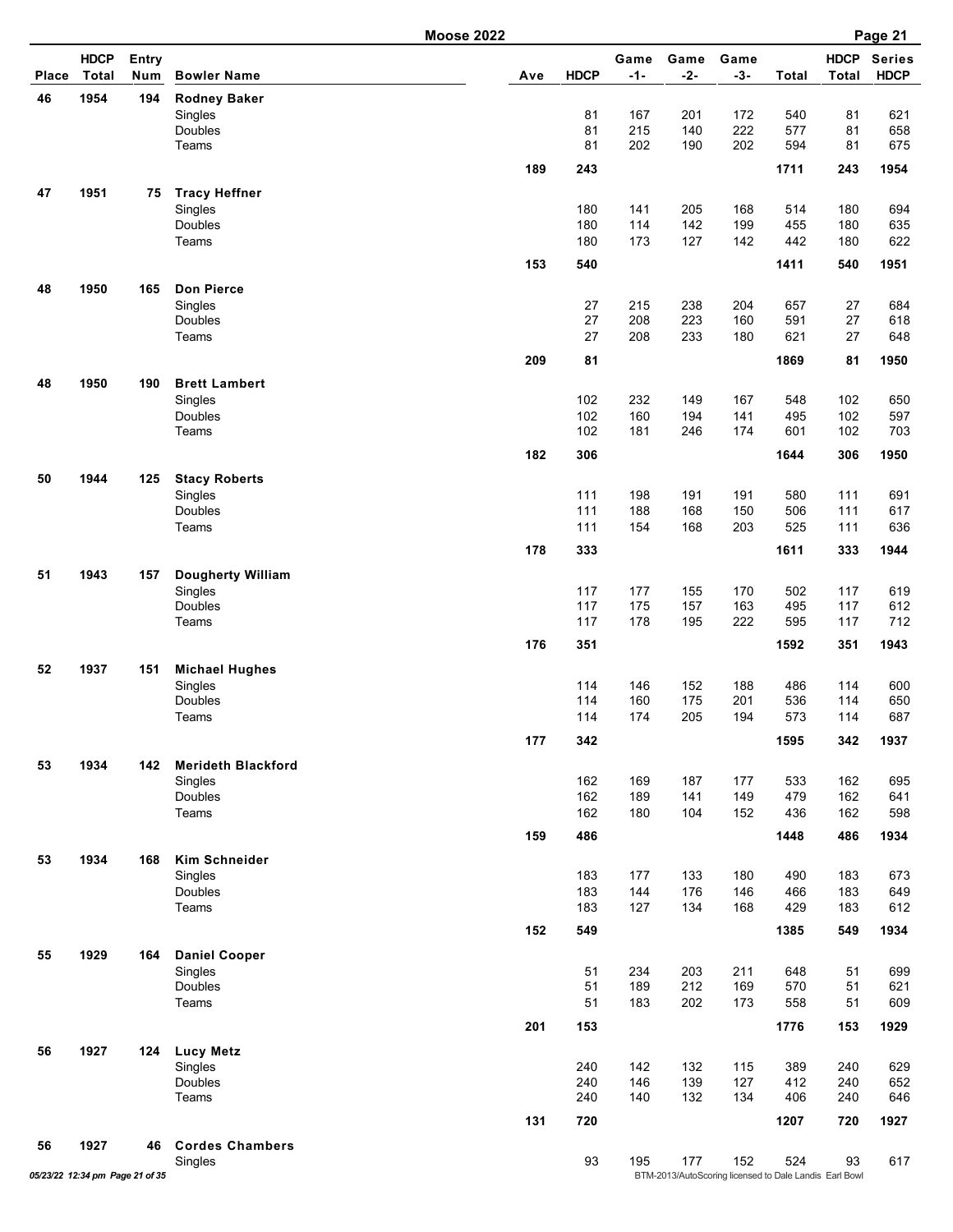|              |                                 |                     | <b>Moose 2022</b>                   |     |             |               |               |                                                        |              |                             | Page 22                      |
|--------------|---------------------------------|---------------------|-------------------------------------|-----|-------------|---------------|---------------|--------------------------------------------------------|--------------|-----------------------------|------------------------------|
| <b>Place</b> | <b>HDCP</b><br><b>Total</b>     | <b>Entry</b><br>Num | <b>Bowler Name</b>                  | Ave | <b>HDCP</b> | Game<br>$-1-$ | Game<br>$-2-$ | Game<br>$-3-$                                          | <b>Total</b> | <b>HDCP</b><br><b>Total</b> | <b>Series</b><br><b>HDCP</b> |
|              |                                 |                     | Doubles<br>Teams                    |     | 93<br>93    | 180<br>172    | 155<br>237    | 178<br>202                                             | 513<br>611   | 93<br>93                    | 606<br>704                   |
|              |                                 |                     |                                     | 185 | 279         |               |               |                                                        | 1648         | 279                         | 1927                         |
| 58           | 1925                            | 143                 | John Blackford<br>Singles           |     | 114         | 212           | 180           | 199                                                    | 591          | 114                         | 705                          |
|              |                                 |                     | <b>Doubles</b>                      |     | 114         | 183           | 132           | 134                                                    | 449          | 114                         | 563                          |
|              |                                 |                     | Teams                               | 177 | 114<br>342  | 192           | 187           | 164                                                    | 543<br>1583  | 114<br>342                  | 657<br>1925                  |
| 59           | 1923                            | 88                  | Jamie Gray                          |     |             |               |               |                                                        |              |                             |                              |
|              |                                 |                     | Singles<br>Doubles                  |     | 24<br>24    | 258<br>162    | 207<br>191    | 203<br>215                                             | 668<br>568   | 24<br>24                    | 692<br>592                   |
|              |                                 |                     | Teams                               |     | 24          | 214           | 236           | 165                                                    | 615          | 24                          | 639                          |
|              |                                 |                     |                                     | 211 | 72          |               |               |                                                        | 1851         | 72                          | 1923                         |
| 60           | 1922                            | 136                 | <b>Richard Mccloskey</b><br>Singles |     | 81          | 214           | 199           | 221                                                    | 634          | 81                          | 715                          |
|              |                                 |                     | Doubles                             |     | 81          | 180           | 204           | 165                                                    | 549          | 81                          | 630                          |
|              |                                 |                     | Teams                               | 190 | 81<br>243   | 174           | 147           | 175                                                    | 496<br>1679  | 81<br>243                   | 577<br>1922                  |
| 61           | 1920                            | 11                  | <b>Nancy Ehly</b>                   |     |             |               |               |                                                        |              |                             |                              |
|              |                                 |                     | Singles<br>Doubles                  |     | 141<br>141  | 186<br>197    | 186<br>183    | 147<br>126                                             | 519<br>506   | 141<br>141                  | 660<br>647                   |
|              |                                 |                     | Teams                               |     | 141         | 138           | 146           | 188                                                    | 472          | 141                         | 613                          |
|              |                                 |                     |                                     | 167 | 423         |               |               |                                                        | 1497         | 423                         | 1920                         |
| 62           | 1919                            | 60                  | <b>Raymond Utt</b><br>Singles       |     | 54          | 214           | 198           | 232                                                    | 644          | 54                          | 698                          |
|              |                                 |                     | Doubles                             |     | 54          | 179           | 171           | 193                                                    | 543          | 54                          | 597                          |
|              |                                 |                     | Teams                               | 200 | 54<br>162   | 220           | 175           | 175                                                    | 570<br>1757  | 54<br>162                   | 624<br>1919                  |
| 63           | 1918                            | 84                  | <b>Stanley Schupbach</b>            |     |             |               |               |                                                        |              |                             |                              |
|              |                                 |                     | Singles                             |     | 87          | 170           | 183           | 211                                                    | 564          | 87                          | 651                          |
|              |                                 |                     | Doubles<br>Teams                    |     | 87<br>87    | 167<br>192    | 180<br>186    | 180<br>188                                             | 527<br>566   | 87<br>87                    | 614<br>653                   |
|              |                                 |                     |                                     | 187 | 261         |               |               |                                                        | 1657         | 261                         | 1918                         |
| 64           | 1915                            | 112                 | John Beck                           |     |             | 208           | 116           | 108                                                    | 432          |                             | 678                          |
|              |                                 |                     | Singles<br>Doubles                  |     | 246<br>246  | 144           | 140           | 125                                                    | 409          | 246<br>246                  | 655                          |
|              |                                 |                     | Teams                               |     | 246         | 104           | 111           | 121                                                    | 336          | 246                         | 582                          |
|              |                                 |                     |                                     | 128 | 738         |               |               |                                                        | 1177         | 738                         | 1915                         |
| 64           | 1915                            | 89                  | Joseph Garner<br>Singles            |     | 45          | 233           | 205           | 226                                                    | 664          | 45                          | 709                          |
|              |                                 |                     | Doubles<br>Teams                    |     | 45<br>45    | 213<br>209    | 158<br>182    | 169<br>185                                             | 540<br>576   | 45<br>45                    | 585<br>621                   |
|              |                                 |                     |                                     | 203 | 135         |               |               |                                                        | 1780         | 135                         | 1915                         |
| 66           | 1913                            | 73                  | <b>Teresa Tennant</b>               |     |             |               |               |                                                        |              |                             |                              |
|              |                                 |                     | Singles                             |     | 84<br>84    | 167<br>158    | 164<br>179    | 242<br>152                                             | 573<br>489   | 84                          | 657                          |
|              |                                 |                     | Doubles<br>Teams                    |     | 84          | 141           | 227           | 231                                                    | 599          | 84<br>84                    | 573<br>683                   |
|              |                                 |                     |                                     | 188 | 252         |               |               |                                                        | 1661         | 252                         | 1913                         |
| 67           | 1911                            | 193                 | Rebecca Shahan<br>Singles           |     | 156         | 127           | 176           | 169                                                    | 472          | 156                         | 628                          |
|              |                                 |                     | Doubles                             |     | 156         | 179           | 138           | 169                                                    | 486          | 156                         | 642                          |
|              |                                 |                     | Teams                               | 162 | 156<br>468  | 163           | 171           | 151                                                    | 485<br>1443  | 156<br>468                  | 641<br>1911                  |
| 68           | 1910                            | 146                 | <b>Russell Lloyd</b>                |     |             |               |               |                                                        |              |                             |                              |
|              |                                 |                     | Singles                             |     | 162         | 186           | 189           | 153                                                    | 528          | 162                         | 690                          |
|              |                                 |                     | Doubles<br>Teams                    |     | 162<br>162  | 170<br>168    | 117<br>174    | 112<br>155                                             | 399<br>497   | 162<br>162                  | 561<br>659                   |
|              | 05/23/22 12:34 pm Page 22 of 35 |                     |                                     |     |             |               |               | BTM-2013/AutoScoring licensed to Dale Landis Earl Bowl |              |                             |                              |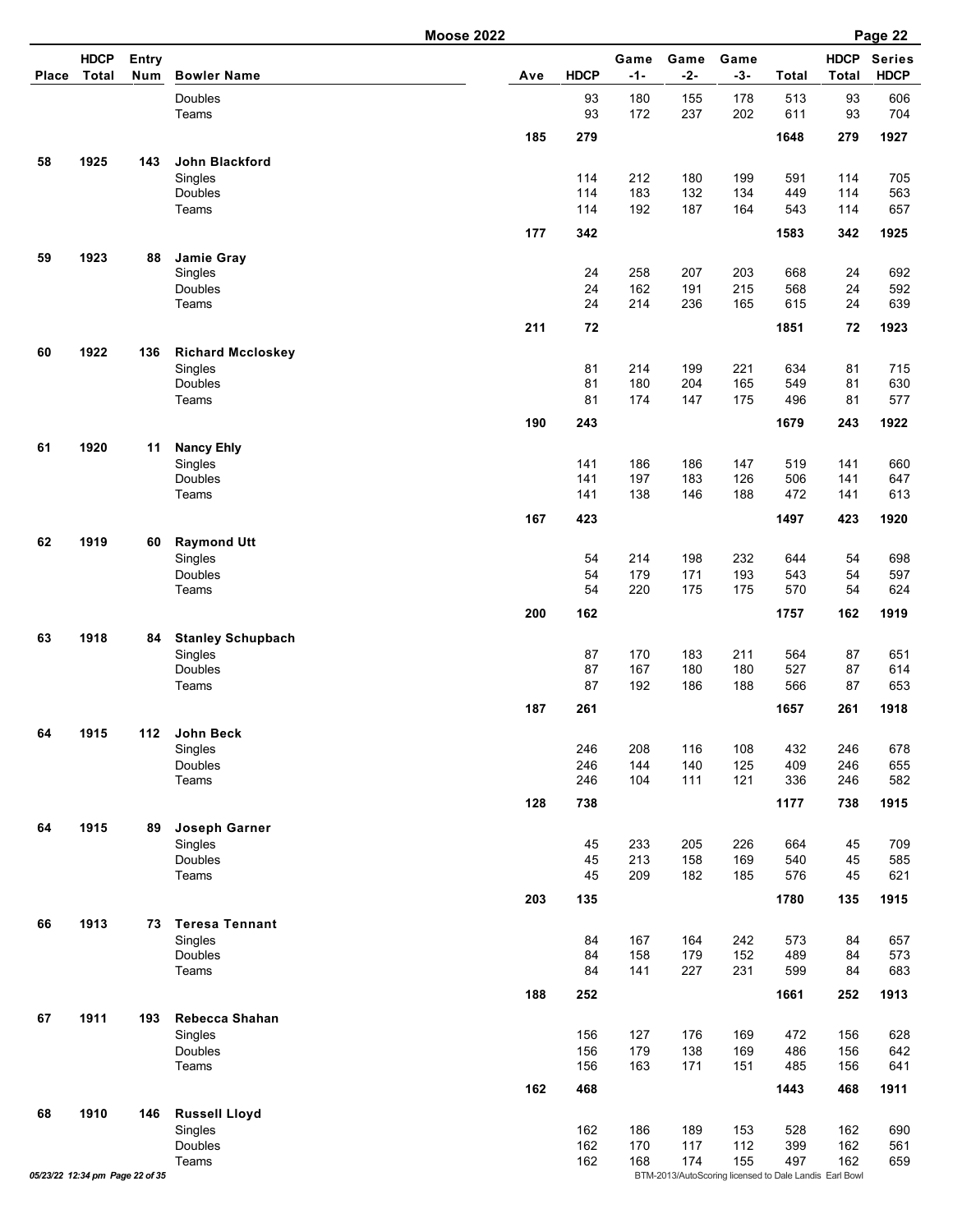|       |                      |                     |                                     | <b>Moose 2022</b> |             |               |               |               |            |                      | Page 23                      |
|-------|----------------------|---------------------|-------------------------------------|-------------------|-------------|---------------|---------------|---------------|------------|----------------------|------------------------------|
| Place | <b>HDCP</b><br>Total | <b>Entry</b><br>Num | <b>Bowler Name</b>                  | Ave               | <b>HDCP</b> | Game<br>$-1-$ | Game<br>$-2-$ | Game<br>$-3-$ | Total      | <b>HDCP</b><br>Total | <b>Series</b><br><b>HDCP</b> |
|       |                      |                     |                                     | 160               | 486         |               |               |               | 1424       | 486                  | 1910                         |
| 69    | 1909                 | 150                 | <b>Robert Mcfaddden</b>             |                   |             |               |               |               |            |                      |                              |
|       |                      |                     | Singles                             |                   | 147         | 155           | 145           | 176           | 476        | 147                  | 623                          |
|       |                      |                     | Doubles                             |                   | 147         | 150           | 153           | 172           | 475        | 147                  | 622                          |
|       |                      |                     | Teams                               |                   | 147         | 171           | 160           | 186           | 517        | 147                  | 664                          |
|       |                      |                     |                                     | 165               | 441         |               |               |               | 1468       | 441                  | 1909                         |
| 70    | 1908                 | 97                  | Mike jr. Compan                     |                   |             |               |               |               |            |                      |                              |
|       |                      |                     | Singles                             |                   | 0           | 258<br>173    | 215<br>185    | 194<br>232    | 667        | 0<br>0               | 667                          |
|       |                      |                     | Doubles<br>Teams                    |                   | 0<br>0      | 212           | 213           | 226           | 590<br>651 | 0                    | 590<br>651                   |
|       |                      |                     |                                     | 234               | 0           |               |               |               | 1908       | 0                    | 1908                         |
|       |                      |                     |                                     |                   |             |               |               |               |            |                      |                              |
| 71    | 1907                 | 181                 | <b>Kevin Shaffer</b>                |                   |             |               | 193           |               |            |                      |                              |
|       |                      |                     | Singles<br>Doubles                  |                   | 78<br>78    | 194<br>162    | 226           | 168<br>142    | 555<br>530 | 78<br>78             | 633<br>608                   |
|       |                      |                     | Teams                               |                   | 78          | 163           | 210           | 215           | 588        | 78                   | 666                          |
|       |                      |                     |                                     | 191               | 234         |               |               |               | 1673       | 234                  | 1907                         |
|       |                      |                     |                                     |                   |             |               |               |               |            |                      |                              |
| 72    | 1905                 | 43                  | <b>Timothy Crater</b><br>Singles    |                   | 72          | 203           | 214           | 223           | 640        | 72                   | 712                          |
|       |                      |                     | Doubles                             |                   | 72          | 206           | 194           | 170           | 570        | 72                   | 642                          |
|       |                      |                     | Teams                               |                   | 72          | 145           | 166           | 168           | 479        | 72                   | 551                          |
|       |                      |                     |                                     | 193               | 216         |               |               |               | 1689       | 216                  | 1905                         |
|       |                      | 198                 |                                     |                   |             |               |               |               |            |                      |                              |
|       | 1903<br>73           |                     | <b>Christopher Scott</b><br>Singles |                   | 27          | 179           | 154           | 226           | 559        | 27                   | 586                          |
|       |                      |                     | Doubles                             |                   | 27          | 235           | 176           | 231           | 642        | 27                   | 669                          |
|       |                      |                     | Teams                               |                   | 27          | 213           | 220           | 188           | 621        | 27                   | 648                          |
|       |                      |                     |                                     | 209               | 81          |               |               |               | 1822       | 81                   | 1903                         |
| 73    | 1903                 | 179                 | <b>Terry Halteman</b>               |                   |             |               |               |               |            |                      |                              |
|       |                      |                     | Singles                             |                   | 99          | 159           | 192           | 177           | 528        | 99                   | 627                          |
|       |                      |                     | Doubles                             |                   | 99          | 168           | 171           | 156           | 495        | 99                   | 594                          |
|       |                      |                     | Teams                               |                   | 99          | 176           | 214           | 193           | 583        | 99                   | 682                          |
|       |                      |                     |                                     | 183               | 297         |               |               |               | 1606       | 297                  | 1903                         |
| 75    | 1902                 | 20                  | <b>Rod Hoover</b>                   |                   |             |               |               |               |            |                      |                              |
|       |                      |                     | Singles                             |                   | 132         | 212           | 189           | 132           | 533        | 132                  | 665                          |
|       |                      |                     | Doubles<br>Teams                    |                   | 132<br>132  | 170<br>189    | 135<br>161    | 160<br>158    | 465<br>508 | 132<br>132           | 597<br>640                   |
|       |                      |                     |                                     |                   |             |               |               |               |            |                      |                              |
|       |                      |                     |                                     | 171               | 396         |               |               |               | 1506       | 396                  | 1902                         |
| 76    | 1901                 | 110                 | <b>Kayla Dinsmore</b>               |                   |             |               | 114           |               |            |                      |                              |
|       |                      |                     | Singles<br>Doubles                  |                   | 336<br>336  | 103<br>90     | 105           | 66<br>98      | 283<br>293 | 336<br>336           | 619<br>629                   |
|       |                      |                     | Teams                               |                   | 336         | 116           | 100           | 101           | 317        | 336                  | 653                          |
|       |                      |                     |                                     | 95                | 1008        |               |               |               | 893        | 1008                 | 1901                         |
|       |                      |                     |                                     |                   |             |               |               |               |            |                      |                              |
| 77    | 1899                 | 127                 | <b>Melissa Varner</b><br>Singles    |                   | 189         | 152           | 144           | 208           | 504        | 189                  | 693                          |
|       |                      |                     | Doubles                             |                   | 189         | 114           | 129           | 129           | 372        | 189                  | 561                          |
|       |                      |                     | Teams                               |                   | 189         | 154           | 168           | 134           | 456        | 189                  | 645                          |
|       |                      |                     |                                     | 149               | 567         |               |               |               | 1332       | 567                  | 1899                         |
| 77    | 1899                 | 159                 | <b>Wayne Mccaul</b>                 |                   |             |               |               |               |            |                      |                              |
|       |                      |                     | Singles                             |                   | 72          | 236           | 168           | 181           | 585        | 72                   | 657                          |
|       |                      |                     | Doubles                             |                   | 72          | 187           | 139           | 215           | 541        | $72\,$               | 613                          |
|       |                      |                     | Teams                               |                   | 72          | 187           | 206           | 164           | 557        | 72                   | 629                          |
|       |                      |                     |                                     | 193               | 216         |               |               |               | 1683       | 216                  | 1899                         |
| 79    | 1897                 | 80                  | <b>Roger Wilcox</b>                 |                   |             |               |               |               |            |                      |                              |
|       |                      |                     | Singles                             |                   | 99          | 187           | 211           | 172           | 570        | 99                   | 669                          |
|       |                      |                     | Doubles                             |                   | 99          | 183           | 168           | 168           | 519        | 99                   | 618                          |
|       |                      |                     | Teams                               |                   | 99          | 161           | 160           | 190           | 511        | 99                   | 610                          |
|       |                      |                     |                                     | 183               | 297         |               |               |               | 1600       | 297                  | 1897                         |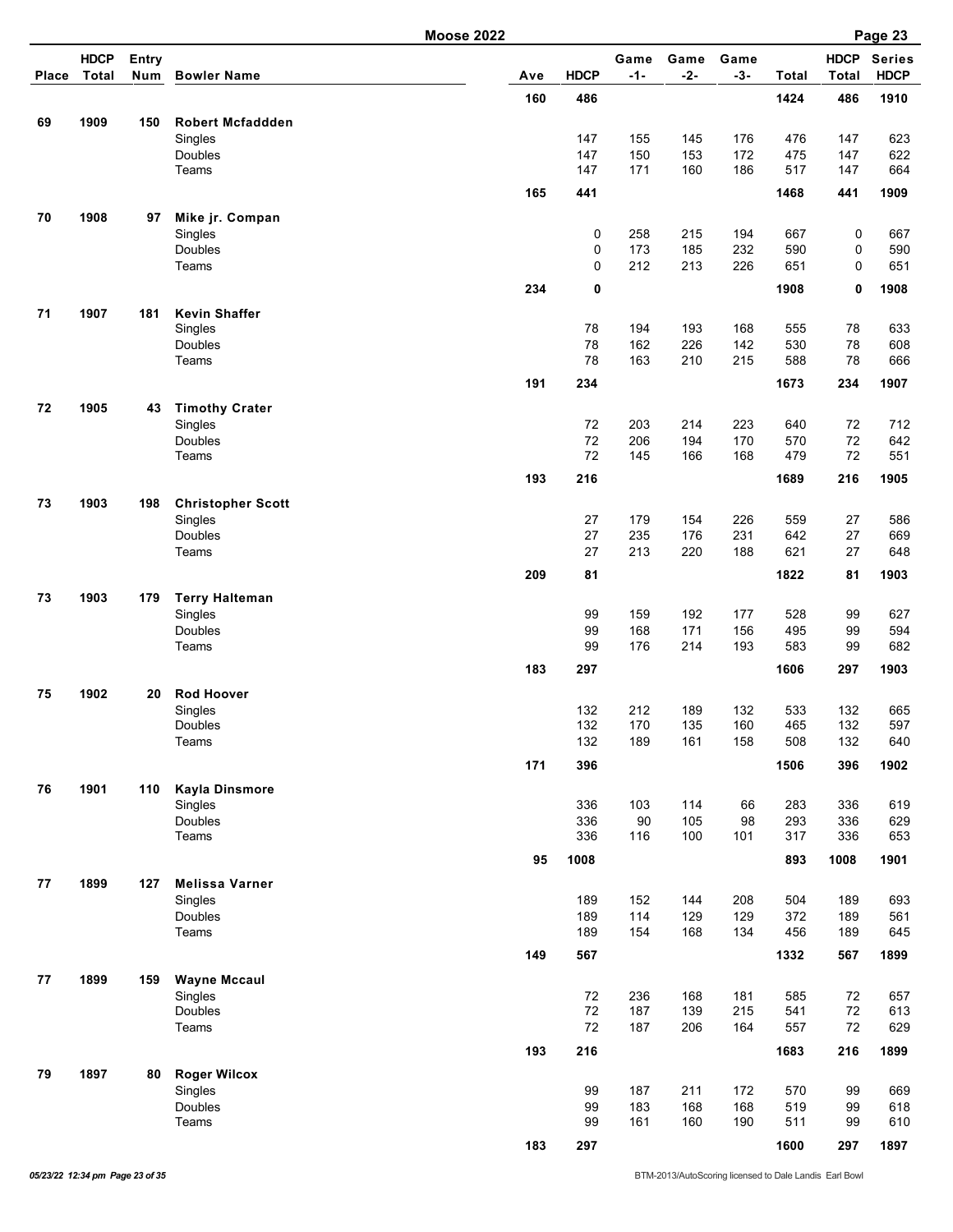|       |                             |              |                                  | <b>Moose 2022</b> |             |               |               |               |            |                             | Page 24                      |
|-------|-----------------------------|--------------|----------------------------------|-------------------|-------------|---------------|---------------|---------------|------------|-----------------------------|------------------------------|
| Place | <b>HDCP</b><br><b>Total</b> | Entry<br>Num | <b>Bowler Name</b>               | Ave               | <b>HDCP</b> | Game<br>$-1-$ | Game<br>$-2-$ | Game<br>$-3-$ | Total      | <b>HDCP</b><br><b>Total</b> | <b>Series</b><br><b>HDCP</b> |
| 80    | 1896                        | 131          | <b>Ivy Travis</b>                |                   |             |               |               |               |            |                             |                              |
|       |                             |              | Singles                          |                   | 294         | 145           | 93            | 136           | 374        | 294                         | 668                          |
|       |                             |              | Doubles                          |                   | 294         | 93            | 104           | 124           | 321        | 294                         | 615                          |
|       |                             |              | Teams                            |                   | 294         | 123           | 104           | 92            | 319        | 294                         | 613                          |
|       |                             |              |                                  | 111               | 882         |               |               |               | 1014       | 882                         | 1896                         |
| 81    | 1893                        | 49           | <b>Bradford Minich</b>           |                   |             |               |               |               |            |                             |                              |
|       |                             |              | Singles                          |                   | 69          | 221           | 195           | 178           | 594        | 69                          | 663                          |
|       |                             |              | Doubles                          |                   | 69          | 180           | 202           | 173           | 555        | 69                          | 624                          |
|       |                             |              | Teams                            |                   | 69          | 179           | 217           | 141           | 537        | 69                          | 606                          |
|       |                             |              |                                  | 194               | 207         |               |               |               | 1686       | 207                         | 1893                         |
| 82    | 1891                        | 54           | Joseph Rosenberger               |                   |             |               |               |               |            |                             |                              |
|       |                             |              | Singles                          |                   | 150         | 176           | 133           | 194           | 503        | 150                         | 653                          |
|       |                             |              | Doubles                          |                   | 150         | 179           | 145           | 149           | 473        | 150                         | 623                          |
|       |                             |              | Teams                            |                   | 150         | 146           | 131           | 188           | 465        | 150                         | 615                          |
|       |                             |              |                                  | 164               | 450         |               |               |               | 1441       | 450                         | 1891                         |
| 83    | 1889                        | 34           | <b>Scott Eddy</b>                |                   |             |               |               |               |            |                             |                              |
|       |                             |              | Singles                          |                   | 0           | 247           | 254           | 212           | 713        | 0                           | 713                          |
|       |                             |              | Doubles                          |                   | 0           | 204           | 157           | 162           | 523        | 0                           | 523                          |
|       |                             |              | Teams                            |                   | 0           | 205           | 235           | 213           | 653        | 0                           | 653                          |
|       |                             |              |                                  | 220               | 0           |               |               |               | 1889       | 0                           | 1889                         |
| 84    | 1887                        | 186          | <b>Shawn Kelly</b>               |                   |             |               |               |               |            |                             |                              |
|       |                             |              | Singles                          |                   | 54          | 220           | 172           | 243           | 635        | 54                          | 689                          |
|       |                             |              | Doubles                          |                   | 54          | 191           | 134           | 145           | 470        | 54                          | 524                          |
|       |                             |              | Teams                            |                   | 54          | 209           | 190           | 221           | 620        | 54                          | 674                          |
|       |                             |              |                                  | 199               | 162         |               |               |               | 1725       | 162                         | 1887                         |
| 85    | 1884                        | 63           | <b>Byran Shafer</b>              |                   |             |               |               |               |            |                             |                              |
|       |                             |              | Singles                          |                   | 36          | 195           | 190           | 200           | 585        | 36                          | 621                          |
|       |                             |              | Doubles                          |                   | 36<br>36    | 168<br>217    | 200           | 213<br>208    | 581        | 36<br>36                    | 617                          |
|       |                             |              | Teams                            |                   |             |               | 185           |               | 610        |                             | 646                          |
|       |                             |              |                                  | 206               | 108         |               |               |               | 1776       | 108                         | 1884                         |
| 86    | 1883                        | 169          | <b>Lois Pletten</b>              |                   |             |               |               |               |            |                             |                              |
|       |                             |              | Singles<br>Doubles               |                   | 189<br>189  | 107<br>190    | 141<br>118    | 147<br>193    | 395<br>501 | 189<br>189                  | 584<br>690                   |
|       |                             |              | Teams                            |                   | 189         | 153           | 136           | 131           | 420        | 189                         | 609                          |
|       |                             |              |                                  | 149               | 567         |               |               |               | 1316       | 567                         | 1883                         |
|       |                             |              |                                  |                   |             |               |               |               |            |                             |                              |
| 86    | 1883                        | 39           | <b>Kenneth Gehman</b><br>Singles |                   | 57          | 169           | 189           | 181           | 539        | 57                          | 596                          |
|       |                             |              | Doubles                          |                   | 57          | 133           | 191           | 199           | 523        | 57                          | 580                          |
|       |                             |              | Teams                            |                   | 57          | 257           | 195           | 198           | 650        | 57                          | 707                          |
|       |                             |              |                                  | 198               | 171         |               |               |               | 1712       | 171                         | 1883                         |
| 88    | 1882                        | 27           | <b>Greg Demark</b>               |                   |             |               |               |               |            |                             |                              |
|       |                             |              | Singles                          |                   | 186         | 129           | 148           | 142           | 419        | 186                         | 605                          |
|       |                             |              | Doubles                          |                   | 186         | 146           | 160           | 154           | 460        | 186                         | 646                          |
|       |                             |              | Teams                            |                   | 186         | 154           | 185           | 106           | 445        | 186                         | 631                          |
|       |                             |              |                                  | 151               | 558         |               |               |               | 1324       | 558                         | 1882                         |
|       | 1882                        |              | <b>Don Preston</b>               |                   |             |               |               |               |            |                             |                              |
| 88    |                             | 48           | Singles                          |                   | 108         | 189           | 188           | 154           | 531        | 108                         | 639                          |
|       |                             |              | Doubles                          |                   | 108         | 226           | 160           | 144           | 530        | 108                         | 638                          |
|       |                             |              | Teams                            |                   | 108         | 164           | 178           | 155           | 497        | 108                         | 605                          |
|       |                             |              |                                  | 179               | 324         |               |               |               | 1558       | 324                         | 1882                         |
| 90    | 1881                        | 161          | <b>Maureen Lyons</b>             |                   |             |               |               |               |            |                             |                              |
|       |                             |              | Singles                          |                   | 276         | 122           | 91            | 113           | 326        | 276                         | 602                          |
|       |                             |              | Doubles                          |                   | 276         | 123           | 106           | 140           | 369        | 276                         | 645                          |
|       |                             |              | Teams                            |                   | 276         | 108           | 112           | 138           | 358        | 276                         | 634                          |
|       |                             |              |                                  | 117               | 828         |               |               |               | 1053       | 828                         | 1881                         |

**90 1881 175 Philip Dickens** Singles 1593 - 99 168 176 150 - 168 176 150 150 - 593<br>*05/23/22 12:34 pm Page 24 of 35* BTM-2013/AutoScoring licensed to Dale Landis Earl Bowl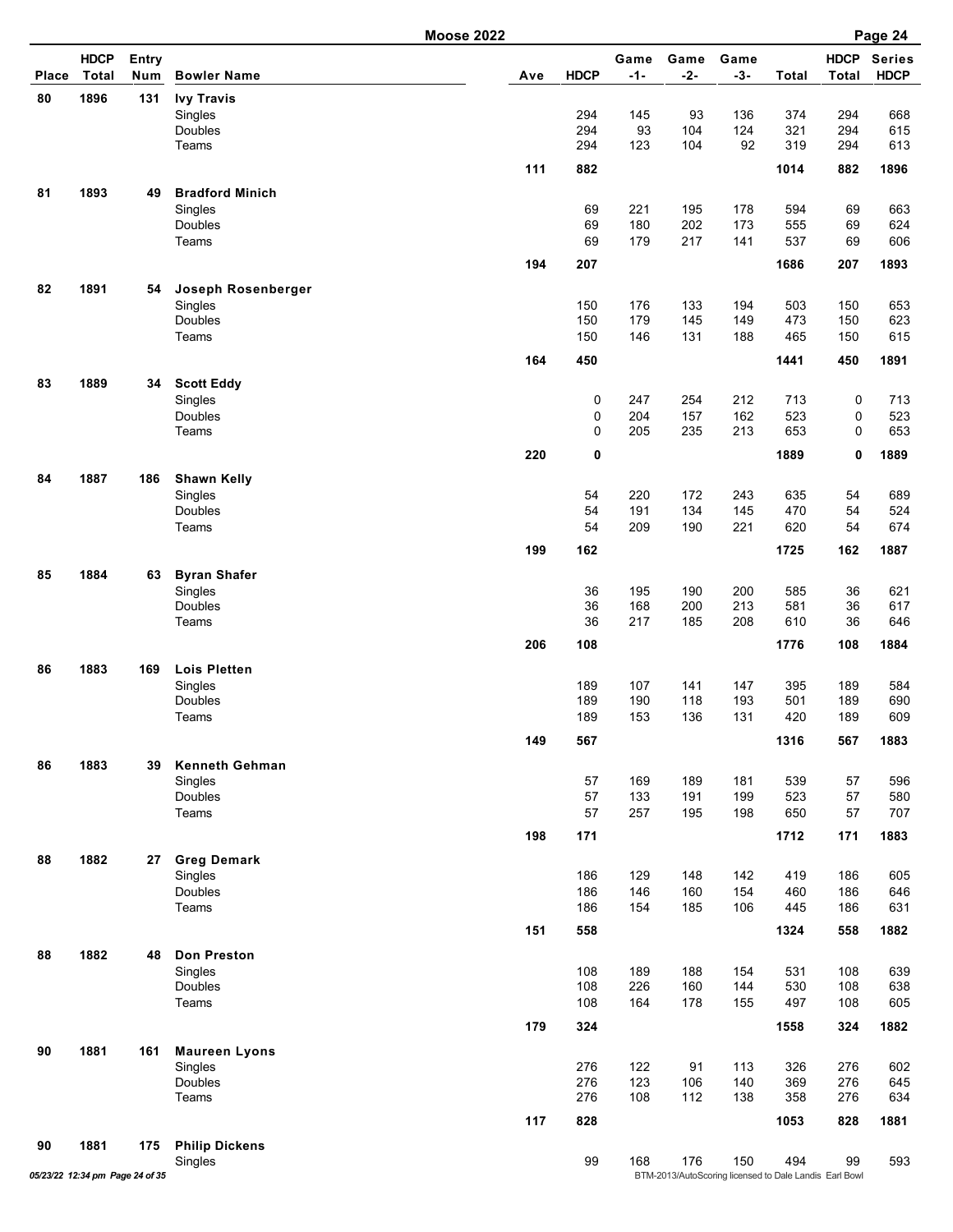| <b>HDCP</b><br><b>HDCP</b><br>Entry<br>Game<br>Game<br>Game<br>Total<br><b>HDCP</b><br>$-1-$<br>$-2-$<br>$-3-$<br>Num<br><b>Bowler Name</b><br><b>Total</b><br><b>Total</b><br>Place<br>Ave<br>Doubles<br>99<br>182<br>163<br>503<br>99<br>158<br>99<br>145<br>233<br>209<br>587<br>99<br>Teams<br>183<br>297<br>1584<br>297<br>92<br>1880<br>126<br><b>Marla Poling</b><br>137<br>145<br>149<br>431<br>195<br>Singles<br>195<br>167<br>122<br>157<br>195<br>Doubles<br>195<br>446<br>137<br>127<br>154<br>Teams<br>195<br>418<br>195<br>147<br>585<br>585<br>1295<br>93<br>1878<br>195<br><b>Rodney Hesley</b><br>246<br>178<br>237<br>661<br>0<br>0<br>Singles<br>Doubles<br>0<br>178<br>242<br>248<br>668<br>0<br>195<br>191<br>Teams<br>0<br>163<br>549<br>0<br>225<br>0<br>1878<br>0<br>1868<br>94<br><b>Randall Conneway</b><br>64<br>24<br>229<br>235<br>173<br>637<br>24<br>Singles<br>24<br>234<br>148<br>215<br>597<br>24<br>Doubles<br>24<br>181<br>176<br>205<br>24<br>Teams<br>562<br>211<br>1796<br>72<br>72<br>1865<br>95<br><b>Brandon Poling</b><br>128<br>168<br>188<br>488<br>Singles<br>96<br>132<br>96<br>96<br>166<br>204<br>200<br>96<br>Doubles<br>570<br>Teams<br>96<br>172<br>183<br>519<br>164<br>96<br>184<br>288<br>288<br>1577<br>1864<br>96<br>148<br><b>Larry Martin</b><br>81<br>192<br>174<br>168<br>534<br>Singles<br>81<br>Doubles<br>81<br>138<br>170<br>179<br>487<br>81<br>223<br>231<br>81<br>Teams<br>81<br>146<br>600<br>189<br>243<br>1621<br>243<br>97<br>1863<br><b>Mike Stein</b><br>21<br>192<br>205<br>226<br>623<br>0<br>0<br>Singles<br>0<br>225<br>206<br>218<br>0<br>Doubles<br>649<br>0<br>226<br>0<br>Teams<br>147<br>218<br>591<br>223<br>0<br>1863<br>0<br>97<br>1863<br>155<br><b>Charles Direso</b><br>78<br>232<br>193<br>163<br>588<br>78<br>Singles<br>179<br>173<br>179<br>78<br>Doubles<br>78<br>531<br>Teams<br>78<br>167<br>216<br>127<br>78<br>510<br>191<br>234<br>1629<br>234<br>1862<br>99<br>35<br><b>Mark Mace</b><br>162<br>243<br>Singles<br>39<br>185<br>590<br>39<br>167<br>Doubles<br>39<br>182<br>188<br>537<br>39<br>39<br>198<br>207<br>213<br>618<br>39<br>Teams<br>205<br>117<br>117<br>1745<br>1859<br>100<br><b>Siegfried Oertner</b><br>145<br>160<br>158<br>158<br>476<br>Singles<br>144<br>144<br>123<br>122<br>153<br>398<br>Doubles<br>144<br>144<br>Teams<br>164<br>190<br>199<br>553<br>144<br>144<br>166<br>1427<br>432<br>432<br>1858<br><b>Curvin Stine</b><br>101<br>176 |  | <b>Moose 2022</b> |  |     |     |     | Page 25                      |
|------------------------------------------------------------------------------------------------------------------------------------------------------------------------------------------------------------------------------------------------------------------------------------------------------------------------------------------------------------------------------------------------------------------------------------------------------------------------------------------------------------------------------------------------------------------------------------------------------------------------------------------------------------------------------------------------------------------------------------------------------------------------------------------------------------------------------------------------------------------------------------------------------------------------------------------------------------------------------------------------------------------------------------------------------------------------------------------------------------------------------------------------------------------------------------------------------------------------------------------------------------------------------------------------------------------------------------------------------------------------------------------------------------------------------------------------------------------------------------------------------------------------------------------------------------------------------------------------------------------------------------------------------------------------------------------------------------------------------------------------------------------------------------------------------------------------------------------------------------------------------------------------------------------------------------------------------------------------------------------------------------------------------------------------------------------------------------------------------------------------------------------------------------------------------------------------------------------------------------------------------------------------------------------------------------------------------------------------------------------------------------------------------------------------------------------------------------------------|--|-------------------|--|-----|-----|-----|------------------------------|
|                                                                                                                                                                                                                                                                                                                                                                                                                                                                                                                                                                                                                                                                                                                                                                                                                                                                                                                                                                                                                                                                                                                                                                                                                                                                                                                                                                                                                                                                                                                                                                                                                                                                                                                                                                                                                                                                                                                                                                                                                                                                                                                                                                                                                                                                                                                                                                                                                                                                        |  |                   |  |     |     |     | <b>Series</b><br><b>HDCP</b> |
|                                                                                                                                                                                                                                                                                                                                                                                                                                                                                                                                                                                                                                                                                                                                                                                                                                                                                                                                                                                                                                                                                                                                                                                                                                                                                                                                                                                                                                                                                                                                                                                                                                                                                                                                                                                                                                                                                                                                                                                                                                                                                                                                                                                                                                                                                                                                                                                                                                                                        |  |                   |  |     |     |     | 602<br>686                   |
|                                                                                                                                                                                                                                                                                                                                                                                                                                                                                                                                                                                                                                                                                                                                                                                                                                                                                                                                                                                                                                                                                                                                                                                                                                                                                                                                                                                                                                                                                                                                                                                                                                                                                                                                                                                                                                                                                                                                                                                                                                                                                                                                                                                                                                                                                                                                                                                                                                                                        |  |                   |  |     |     |     | 1881                         |
|                                                                                                                                                                                                                                                                                                                                                                                                                                                                                                                                                                                                                                                                                                                                                                                                                                                                                                                                                                                                                                                                                                                                                                                                                                                                                                                                                                                                                                                                                                                                                                                                                                                                                                                                                                                                                                                                                                                                                                                                                                                                                                                                                                                                                                                                                                                                                                                                                                                                        |  |                   |  |     |     |     | 626                          |
|                                                                                                                                                                                                                                                                                                                                                                                                                                                                                                                                                                                                                                                                                                                                                                                                                                                                                                                                                                                                                                                                                                                                                                                                                                                                                                                                                                                                                                                                                                                                                                                                                                                                                                                                                                                                                                                                                                                                                                                                                                                                                                                                                                                                                                                                                                                                                                                                                                                                        |  |                   |  |     |     |     | 641                          |
|                                                                                                                                                                                                                                                                                                                                                                                                                                                                                                                                                                                                                                                                                                                                                                                                                                                                                                                                                                                                                                                                                                                                                                                                                                                                                                                                                                                                                                                                                                                                                                                                                                                                                                                                                                                                                                                                                                                                                                                                                                                                                                                                                                                                                                                                                                                                                                                                                                                                        |  |                   |  |     |     |     | 613<br>1880                  |
|                                                                                                                                                                                                                                                                                                                                                                                                                                                                                                                                                                                                                                                                                                                                                                                                                                                                                                                                                                                                                                                                                                                                                                                                                                                                                                                                                                                                                                                                                                                                                                                                                                                                                                                                                                                                                                                                                                                                                                                                                                                                                                                                                                                                                                                                                                                                                                                                                                                                        |  |                   |  |     |     |     |                              |
|                                                                                                                                                                                                                                                                                                                                                                                                                                                                                                                                                                                                                                                                                                                                                                                                                                                                                                                                                                                                                                                                                                                                                                                                                                                                                                                                                                                                                                                                                                                                                                                                                                                                                                                                                                                                                                                                                                                                                                                                                                                                                                                                                                                                                                                                                                                                                                                                                                                                        |  |                   |  |     |     |     | 661                          |
|                                                                                                                                                                                                                                                                                                                                                                                                                                                                                                                                                                                                                                                                                                                                                                                                                                                                                                                                                                                                                                                                                                                                                                                                                                                                                                                                                                                                                                                                                                                                                                                                                                                                                                                                                                                                                                                                                                                                                                                                                                                                                                                                                                                                                                                                                                                                                                                                                                                                        |  |                   |  |     |     |     | 668<br>549                   |
|                                                                                                                                                                                                                                                                                                                                                                                                                                                                                                                                                                                                                                                                                                                                                                                                                                                                                                                                                                                                                                                                                                                                                                                                                                                                                                                                                                                                                                                                                                                                                                                                                                                                                                                                                                                                                                                                                                                                                                                                                                                                                                                                                                                                                                                                                                                                                                                                                                                                        |  |                   |  |     |     |     | 1878                         |
|                                                                                                                                                                                                                                                                                                                                                                                                                                                                                                                                                                                                                                                                                                                                                                                                                                                                                                                                                                                                                                                                                                                                                                                                                                                                                                                                                                                                                                                                                                                                                                                                                                                                                                                                                                                                                                                                                                                                                                                                                                                                                                                                                                                                                                                                                                                                                                                                                                                                        |  |                   |  |     |     |     |                              |
|                                                                                                                                                                                                                                                                                                                                                                                                                                                                                                                                                                                                                                                                                                                                                                                                                                                                                                                                                                                                                                                                                                                                                                                                                                                                                                                                                                                                                                                                                                                                                                                                                                                                                                                                                                                                                                                                                                                                                                                                                                                                                                                                                                                                                                                                                                                                                                                                                                                                        |  |                   |  |     |     |     | 661<br>621                   |
|                                                                                                                                                                                                                                                                                                                                                                                                                                                                                                                                                                                                                                                                                                                                                                                                                                                                                                                                                                                                                                                                                                                                                                                                                                                                                                                                                                                                                                                                                                                                                                                                                                                                                                                                                                                                                                                                                                                                                                                                                                                                                                                                                                                                                                                                                                                                                                                                                                                                        |  |                   |  |     |     |     | 586                          |
|                                                                                                                                                                                                                                                                                                                                                                                                                                                                                                                                                                                                                                                                                                                                                                                                                                                                                                                                                                                                                                                                                                                                                                                                                                                                                                                                                                                                                                                                                                                                                                                                                                                                                                                                                                                                                                                                                                                                                                                                                                                                                                                                                                                                                                                                                                                                                                                                                                                                        |  |                   |  |     |     |     | 1868                         |
|                                                                                                                                                                                                                                                                                                                                                                                                                                                                                                                                                                                                                                                                                                                                                                                                                                                                                                                                                                                                                                                                                                                                                                                                                                                                                                                                                                                                                                                                                                                                                                                                                                                                                                                                                                                                                                                                                                                                                                                                                                                                                                                                                                                                                                                                                                                                                                                                                                                                        |  |                   |  |     |     |     | 584                          |
|                                                                                                                                                                                                                                                                                                                                                                                                                                                                                                                                                                                                                                                                                                                                                                                                                                                                                                                                                                                                                                                                                                                                                                                                                                                                                                                                                                                                                                                                                                                                                                                                                                                                                                                                                                                                                                                                                                                                                                                                                                                                                                                                                                                                                                                                                                                                                                                                                                                                        |  |                   |  |     |     |     | 666                          |
|                                                                                                                                                                                                                                                                                                                                                                                                                                                                                                                                                                                                                                                                                                                                                                                                                                                                                                                                                                                                                                                                                                                                                                                                                                                                                                                                                                                                                                                                                                                                                                                                                                                                                                                                                                                                                                                                                                                                                                                                                                                                                                                                                                                                                                                                                                                                                                                                                                                                        |  |                   |  |     |     |     | 615<br>1865                  |
|                                                                                                                                                                                                                                                                                                                                                                                                                                                                                                                                                                                                                                                                                                                                                                                                                                                                                                                                                                                                                                                                                                                                                                                                                                                                                                                                                                                                                                                                                                                                                                                                                                                                                                                                                                                                                                                                                                                                                                                                                                                                                                                                                                                                                                                                                                                                                                                                                                                                        |  |                   |  |     |     |     |                              |
|                                                                                                                                                                                                                                                                                                                                                                                                                                                                                                                                                                                                                                                                                                                                                                                                                                                                                                                                                                                                                                                                                                                                                                                                                                                                                                                                                                                                                                                                                                                                                                                                                                                                                                                                                                                                                                                                                                                                                                                                                                                                                                                                                                                                                                                                                                                                                                                                                                                                        |  |                   |  |     |     |     | 615                          |
|                                                                                                                                                                                                                                                                                                                                                                                                                                                                                                                                                                                                                                                                                                                                                                                                                                                                                                                                                                                                                                                                                                                                                                                                                                                                                                                                                                                                                                                                                                                                                                                                                                                                                                                                                                                                                                                                                                                                                                                                                                                                                                                                                                                                                                                                                                                                                                                                                                                                        |  |                   |  |     |     |     | 568<br>681                   |
|                                                                                                                                                                                                                                                                                                                                                                                                                                                                                                                                                                                                                                                                                                                                                                                                                                                                                                                                                                                                                                                                                                                                                                                                                                                                                                                                                                                                                                                                                                                                                                                                                                                                                                                                                                                                                                                                                                                                                                                                                                                                                                                                                                                                                                                                                                                                                                                                                                                                        |  |                   |  |     |     |     | 1864                         |
|                                                                                                                                                                                                                                                                                                                                                                                                                                                                                                                                                                                                                                                                                                                                                                                                                                                                                                                                                                                                                                                                                                                                                                                                                                                                                                                                                                                                                                                                                                                                                                                                                                                                                                                                                                                                                                                                                                                                                                                                                                                                                                                                                                                                                                                                                                                                                                                                                                                                        |  |                   |  |     |     |     |                              |
|                                                                                                                                                                                                                                                                                                                                                                                                                                                                                                                                                                                                                                                                                                                                                                                                                                                                                                                                                                                                                                                                                                                                                                                                                                                                                                                                                                                                                                                                                                                                                                                                                                                                                                                                                                                                                                                                                                                                                                                                                                                                                                                                                                                                                                                                                                                                                                                                                                                                        |  |                   |  |     |     |     | 623<br>649                   |
|                                                                                                                                                                                                                                                                                                                                                                                                                                                                                                                                                                                                                                                                                                                                                                                                                                                                                                                                                                                                                                                                                                                                                                                                                                                                                                                                                                                                                                                                                                                                                                                                                                                                                                                                                                                                                                                                                                                                                                                                                                                                                                                                                                                                                                                                                                                                                                                                                                                                        |  |                   |  |     |     |     | 591                          |
|                                                                                                                                                                                                                                                                                                                                                                                                                                                                                                                                                                                                                                                                                                                                                                                                                                                                                                                                                                                                                                                                                                                                                                                                                                                                                                                                                                                                                                                                                                                                                                                                                                                                                                                                                                                                                                                                                                                                                                                                                                                                                                                                                                                                                                                                                                                                                                                                                                                                        |  |                   |  |     |     |     | 1863                         |
|                                                                                                                                                                                                                                                                                                                                                                                                                                                                                                                                                                                                                                                                                                                                                                                                                                                                                                                                                                                                                                                                                                                                                                                                                                                                                                                                                                                                                                                                                                                                                                                                                                                                                                                                                                                                                                                                                                                                                                                                                                                                                                                                                                                                                                                                                                                                                                                                                                                                        |  |                   |  |     |     |     | 666                          |
|                                                                                                                                                                                                                                                                                                                                                                                                                                                                                                                                                                                                                                                                                                                                                                                                                                                                                                                                                                                                                                                                                                                                                                                                                                                                                                                                                                                                                                                                                                                                                                                                                                                                                                                                                                                                                                                                                                                                                                                                                                                                                                                                                                                                                                                                                                                                                                                                                                                                        |  |                   |  |     |     |     | 609                          |
|                                                                                                                                                                                                                                                                                                                                                                                                                                                                                                                                                                                                                                                                                                                                                                                                                                                                                                                                                                                                                                                                                                                                                                                                                                                                                                                                                                                                                                                                                                                                                                                                                                                                                                                                                                                                                                                                                                                                                                                                                                                                                                                                                                                                                                                                                                                                                                                                                                                                        |  |                   |  |     |     |     | 588                          |
|                                                                                                                                                                                                                                                                                                                                                                                                                                                                                                                                                                                                                                                                                                                                                                                                                                                                                                                                                                                                                                                                                                                                                                                                                                                                                                                                                                                                                                                                                                                                                                                                                                                                                                                                                                                                                                                                                                                                                                                                                                                                                                                                                                                                                                                                                                                                                                                                                                                                        |  |                   |  |     |     |     | 1863                         |
|                                                                                                                                                                                                                                                                                                                                                                                                                                                                                                                                                                                                                                                                                                                                                                                                                                                                                                                                                                                                                                                                                                                                                                                                                                                                                                                                                                                                                                                                                                                                                                                                                                                                                                                                                                                                                                                                                                                                                                                                                                                                                                                                                                                                                                                                                                                                                                                                                                                                        |  |                   |  |     |     |     | 629                          |
|                                                                                                                                                                                                                                                                                                                                                                                                                                                                                                                                                                                                                                                                                                                                                                                                                                                                                                                                                                                                                                                                                                                                                                                                                                                                                                                                                                                                                                                                                                                                                                                                                                                                                                                                                                                                                                                                                                                                                                                                                                                                                                                                                                                                                                                                                                                                                                                                                                                                        |  |                   |  |     |     |     | 576                          |
|                                                                                                                                                                                                                                                                                                                                                                                                                                                                                                                                                                                                                                                                                                                                                                                                                                                                                                                                                                                                                                                                                                                                                                                                                                                                                                                                                                                                                                                                                                                                                                                                                                                                                                                                                                                                                                                                                                                                                                                                                                                                                                                                                                                                                                                                                                                                                                                                                                                                        |  |                   |  |     |     |     | 657                          |
|                                                                                                                                                                                                                                                                                                                                                                                                                                                                                                                                                                                                                                                                                                                                                                                                                                                                                                                                                                                                                                                                                                                                                                                                                                                                                                                                                                                                                                                                                                                                                                                                                                                                                                                                                                                                                                                                                                                                                                                                                                                                                                                                                                                                                                                                                                                                                                                                                                                                        |  |                   |  |     |     |     | 1862                         |
|                                                                                                                                                                                                                                                                                                                                                                                                                                                                                                                                                                                                                                                                                                                                                                                                                                                                                                                                                                                                                                                                                                                                                                                                                                                                                                                                                                                                                                                                                                                                                                                                                                                                                                                                                                                                                                                                                                                                                                                                                                                                                                                                                                                                                                                                                                                                                                                                                                                                        |  |                   |  |     |     |     |                              |
|                                                                                                                                                                                                                                                                                                                                                                                                                                                                                                                                                                                                                                                                                                                                                                                                                                                                                                                                                                                                                                                                                                                                                                                                                                                                                                                                                                                                                                                                                                                                                                                                                                                                                                                                                                                                                                                                                                                                                                                                                                                                                                                                                                                                                                                                                                                                                                                                                                                                        |  |                   |  |     |     |     | 620<br>542                   |
|                                                                                                                                                                                                                                                                                                                                                                                                                                                                                                                                                                                                                                                                                                                                                                                                                                                                                                                                                                                                                                                                                                                                                                                                                                                                                                                                                                                                                                                                                                                                                                                                                                                                                                                                                                                                                                                                                                                                                                                                                                                                                                                                                                                                                                                                                                                                                                                                                                                                        |  |                   |  |     |     |     | 697                          |
|                                                                                                                                                                                                                                                                                                                                                                                                                                                                                                                                                                                                                                                                                                                                                                                                                                                                                                                                                                                                                                                                                                                                                                                                                                                                                                                                                                                                                                                                                                                                                                                                                                                                                                                                                                                                                                                                                                                                                                                                                                                                                                                                                                                                                                                                                                                                                                                                                                                                        |  |                   |  |     |     |     | 1859                         |
|                                                                                                                                                                                                                                                                                                                                                                                                                                                                                                                                                                                                                                                                                                                                                                                                                                                                                                                                                                                                                                                                                                                                                                                                                                                                                                                                                                                                                                                                                                                                                                                                                                                                                                                                                                                                                                                                                                                                                                                                                                                                                                                                                                                                                                                                                                                                                                                                                                                                        |  |                   |  | 179 | 202 | 537 |                              |
| Singles<br>45<br>156<br>45<br>205<br>Doubles<br>45<br>162<br>176<br>543<br>45                                                                                                                                                                                                                                                                                                                                                                                                                                                                                                                                                                                                                                                                                                                                                                                                                                                                                                                                                                                                                                                                                                                                                                                                                                                                                                                                                                                                                                                                                                                                                                                                                                                                                                                                                                                                                                                                                                                                                                                                                                                                                                                                                                                                                                                                                                                                                                                          |  |                   |  |     |     |     | 582<br>588                   |
| Teams<br>45<br>217<br>222<br>204<br>643<br>45                                                                                                                                                                                                                                                                                                                                                                                                                                                                                                                                                                                                                                                                                                                                                                                                                                                                                                                                                                                                                                                                                                                                                                                                                                                                                                                                                                                                                                                                                                                                                                                                                                                                                                                                                                                                                                                                                                                                                                                                                                                                                                                                                                                                                                                                                                                                                                                                                          |  |                   |  |     |     |     | 688                          |
| 203<br>1723<br>135<br>135                                                                                                                                                                                                                                                                                                                                                                                                                                                                                                                                                                                                                                                                                                                                                                                                                                                                                                                                                                                                                                                                                                                                                                                                                                                                                                                                                                                                                                                                                                                                                                                                                                                                                                                                                                                                                                                                                                                                                                                                                                                                                                                                                                                                                                                                                                                                                                                                                                              |  |                   |  |     |     |     | 1858                         |
| 102<br>1856<br><b>Kevin Elsman</b><br>100<br>72<br>179<br>187<br>72<br>Singles<br>203<br>569                                                                                                                                                                                                                                                                                                                                                                                                                                                                                                                                                                                                                                                                                                                                                                                                                                                                                                                                                                                                                                                                                                                                                                                                                                                                                                                                                                                                                                                                                                                                                                                                                                                                                                                                                                                                                                                                                                                                                                                                                                                                                                                                                                                                                                                                                                                                                                           |  |                   |  |     |     |     | 641                          |
| 72<br>72<br>192<br>133<br>181<br>506<br>Doubles                                                                                                                                                                                                                                                                                                                                                                                                                                                                                                                                                                                                                                                                                                                                                                                                                                                                                                                                                                                                                                                                                                                                                                                                                                                                                                                                                                                                                                                                                                                                                                                                                                                                                                                                                                                                                                                                                                                                                                                                                                                                                                                                                                                                                                                                                                                                                                                                                        |  |                   |  |     |     |     | 578                          |
| 72<br>152<br>190<br>223<br>565<br>72<br>Teams<br>BTM-2013/AutoScoring licensed to Dale Landis Earl Bowl<br>05/23/22 12:34 pm Page 25 of 35                                                                                                                                                                                                                                                                                                                                                                                                                                                                                                                                                                                                                                                                                                                                                                                                                                                                                                                                                                                                                                                                                                                                                                                                                                                                                                                                                                                                                                                                                                                                                                                                                                                                                                                                                                                                                                                                                                                                                                                                                                                                                                                                                                                                                                                                                                                             |  |                   |  |     |     |     | 637                          |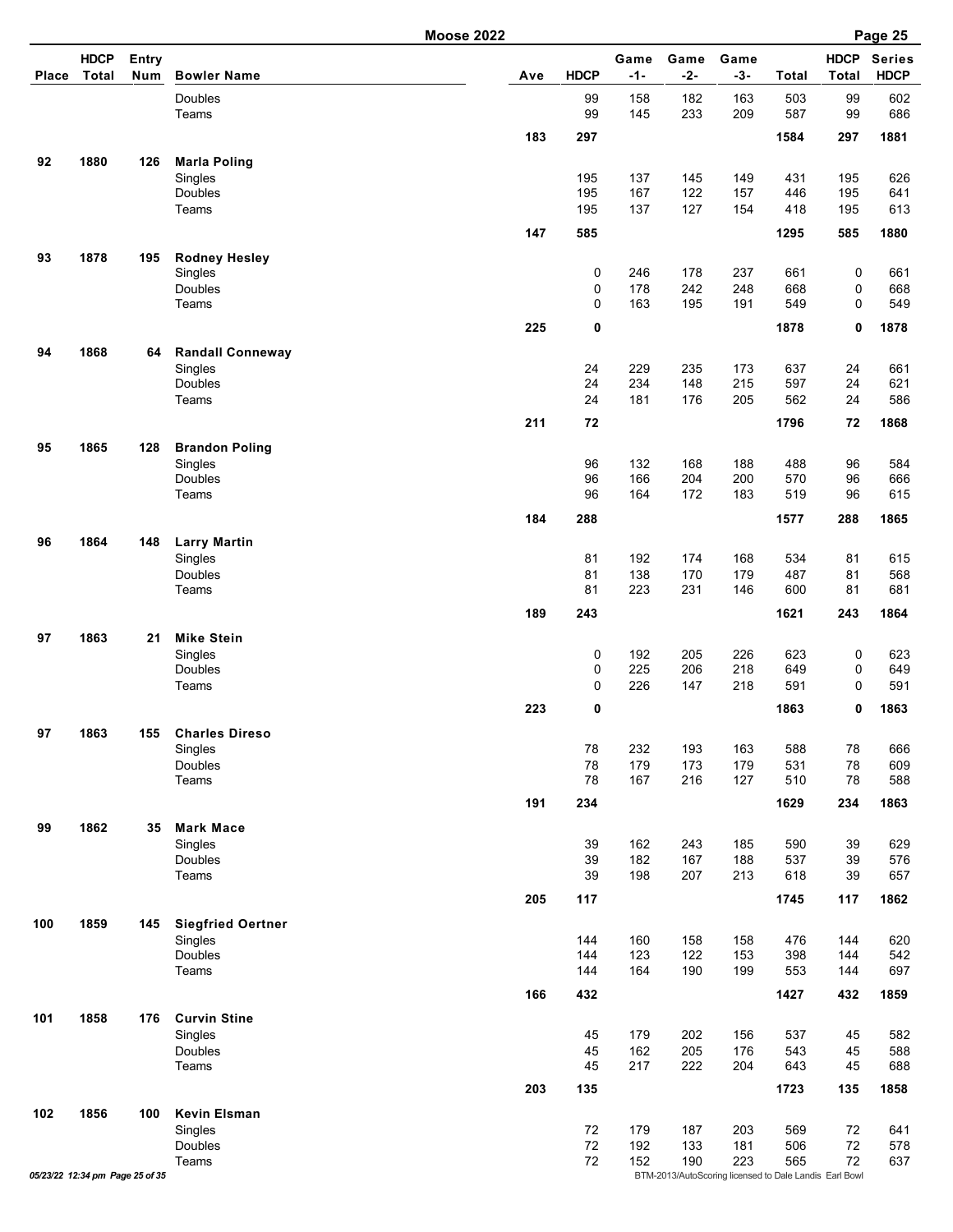|       |                             |                     |                        | <b>Moose 2022</b> |             |                      |               |               |            |                             | Page 26                      |
|-------|-----------------------------|---------------------|------------------------|-------------------|-------------|----------------------|---------------|---------------|------------|-----------------------------|------------------------------|
| Place | <b>HDCP</b><br><b>Total</b> | <b>Entry</b><br>Num | <b>Bowler Name</b>     | Ave               | <b>HDCP</b> | Game<br>$-1-$        | Game<br>$-2-$ | Game<br>$-3-$ | Total      | <b>HDCP</b><br><b>Total</b> | <b>Series</b><br><b>HDCP</b> |
|       |                             |                     |                        | 193               | 216         |                      |               |               | 1640       | 216                         | 1856                         |
| 103   | 1855                        | 172                 | <b>Richard Dickens</b> |                   |             |                      |               |               |            |                             |                              |
|       |                             |                     | Singles                |                   | 141         | 170                  | 178           | 127           | 475        | 141                         | 616                          |
|       |                             |                     | Doubles                |                   | 141         | 157                  | 175           | 165           | 497        | 141                         | 638                          |
|       |                             |                     | Teams                  |                   | 141         | 138                  | 147           | 175           | 460        | 141                         | 601                          |
|       |                             |                     |                        | 167               | 423         |                      |               |               | 1432       | 423                         | 1855                         |
| 104   | 1853                        |                     | 6 Luke Kercher         |                   |             |                      |               |               |            |                             |                              |
|       |                             |                     | Singles                |                   | 39          | 213                  | 192           | 198           | 603        | 39                          | 642                          |
|       |                             |                     | Doubles                |                   | 39          | 223                  | 178           | 146           | 547        | 39                          | 586                          |
|       |                             |                     | Teams                  |                   | 39          | 185                  | 193           | 208           | 586        | 39                          | 625                          |
|       |                             |                     |                        | 205               | 117         |                      |               |               | 1736       | 117                         | 1853                         |
| 105   | 1846                        | 192                 | <b>Tracy Shahan</b>    |                   |             |                      |               |               |            |                             |                              |
|       |                             |                     | Singles                |                   | 63          | 190                  | 170           | 207           | 567        | 63                          | 630                          |
|       |                             |                     | Doubles                |                   | 63          | 199                  | 164           | 221           | 584        | 63                          | 647                          |
|       |                             |                     | Teams                  |                   | 63          | 168                  | 190           | 148           | 506        | 63                          | 569                          |
|       |                             |                     |                        | 196               | 189         |                      |               |               | 1657       | 189                         | 1846                         |
| 106   | 1840                        | 3                   | <b>Mary Taylor</b>     |                   |             |                      |               |               |            |                             |                              |
|       |                             |                     | Singles                |                   | 147         | 202                  | 190           | 155           | 547        | 147                         | 694                          |
|       |                             |                     | <b>Doubles</b>         |                   | 147         | 128                  | 135           | 148           | 411        | 147                         | 558                          |
|       |                             |                     | Teams                  |                   | 147         | 118                  | 152           | 171           | 441        | 147                         | 588                          |
|       |                             |                     |                        | 165               | 441         |                      |               |               | 1399       | 441                         | 1840                         |
| 106   | 1840                        | 167                 | <b>Charles Howser</b>  |                   |             |                      |               |               |            |                             |                              |
|       |                             |                     | Singles                |                   | 60          | 132                  | 196           | 231           | 559        | 60                          | 619                          |
|       |                             |                     | Doubles                |                   | 60          | 191                  | 202           | 176           | 569        | 60                          | 629                          |
|       |                             |                     | Teams                  |                   | 60          | 180                  | 156           | 196           | 532        | 60                          | 592                          |
|       |                             |                     |                        | 197               | 180         |                      |               |               | 1660       | 180                         | 1840                         |
| 108   | 1837                        | 144                 | <b>James Bloom</b>     |                   |             |                      |               |               |            |                             |                              |
|       |                             |                     | Singles                |                   | 63          | 227                  | 166           | 173           | 566        | 63                          | 629                          |
|       |                             |                     | Doubles                |                   | 63          | 145                  | 157           | 180           | 482        | 63                          | 545                          |
|       |                             |                     | Teams                  |                   | 63          | 256                  | 169           | 175           | 600        | 63                          | 663                          |
|       |                             |                     |                        | 196               | 189         |                      |               |               | 1648       | 189                         | 1837                         |
| 108   | 1837                        | 149                 | <b>Robert Acker</b>    |                   |             |                      |               |               |            |                             |                              |
|       |                             |                     | Singles                |                   | 189         | 120                  | 158           | 132           | 410        | 189                         | 599                          |
|       |                             |                     | Doubles                |                   | 189         | 124                  | 125           | 140           | 389        | 189                         | 578                          |
|       |                             |                     | Teams                  |                   | 189         | 140                  | 150           | 181           | 471        | 189                         | 660                          |
|       |                             |                     |                        | 150               | 567         |                      |               |               | 1270       | 567                         | 1837                         |
| 110   | 1836                        | 197                 | <b>Jeff Bolyard</b>    |                   |             |                      |               |               |            |                             |                              |
|       |                             |                     | Singles<br>Doubles     |                   | 138         | 194<br>164           | 187           | 143           | 524<br>532 | 138                         | 662                          |
|       |                             |                     | Teams                  |                   | 138<br>138  | 109                  | 169<br>139    | 199<br>118    | 366        | 138<br>138                  | 670<br>504                   |
|       |                             |                     |                        |                   |             |                      |               |               |            |                             |                              |
|       |                             |                     |                        | 168               | 414         |                      |               |               | 1422       | 414                         | 1836                         |
| 111   | 1830                        | 76                  | <b>Gina Laraway</b>    |                   |             |                      |               |               |            |                             |                              |
|       |                             |                     | Singles                |                   | 297         | 94                   | 90            | 129           | 313        | 297                         | 610                          |
|       |                             |                     | Doubles<br>Teams       |                   | 297<br>297  | 83<br>135            | 81<br>135     | 70<br>122     | 234<br>392 | 297<br>297                  | 531<br>689                   |
|       |                             |                     |                        |                   |             |                      |               |               |            |                             |                              |
|       |                             |                     |                        | 110               | 891         |                      |               |               | 939        | 891                         | 1830                         |
| 111   | 1830                        | 180                 | <b>Duane Hamrick</b>   |                   |             |                      |               |               |            |                             |                              |
|       |                             |                     | Singles                |                   |             | 3<br>221             | 161           | 214           | 596        | 3                           | 599                          |
|       |                             |                     | Doubles<br>Teams       |                   |             | 3<br>210<br>3<br>186 | 184<br>259    | 141<br>245    | 535<br>690 | 3<br>3                      | 538<br>693                   |
|       |                             |                     |                        |                   |             |                      |               |               |            |                             |                              |
|       |                             |                     |                        | 218               | 9           |                      |               |               | 1821       | 9                           | 1830                         |
| 113   | 1829                        | 162                 | <b>Patricia Ehly</b>   |                   |             |                      |               |               |            |                             |                              |
|       |                             |                     | Singles<br>Doubles     |                   | 339<br>339  | 100<br>89            | 80<br>86      | 87<br>64      | 267<br>239 | 339<br>339                  | 606<br>578                   |
|       |                             |                     | Teams                  |                   | 339         | 116                  | 88            | 102           | 306        | 339                         | 645                          |
|       |                             |                     |                        |                   |             |                      |               |               |            |                             |                              |
|       |                             |                     |                        | 94                | 1017        |                      |               |               | 812        | 1017                        | 1829                         |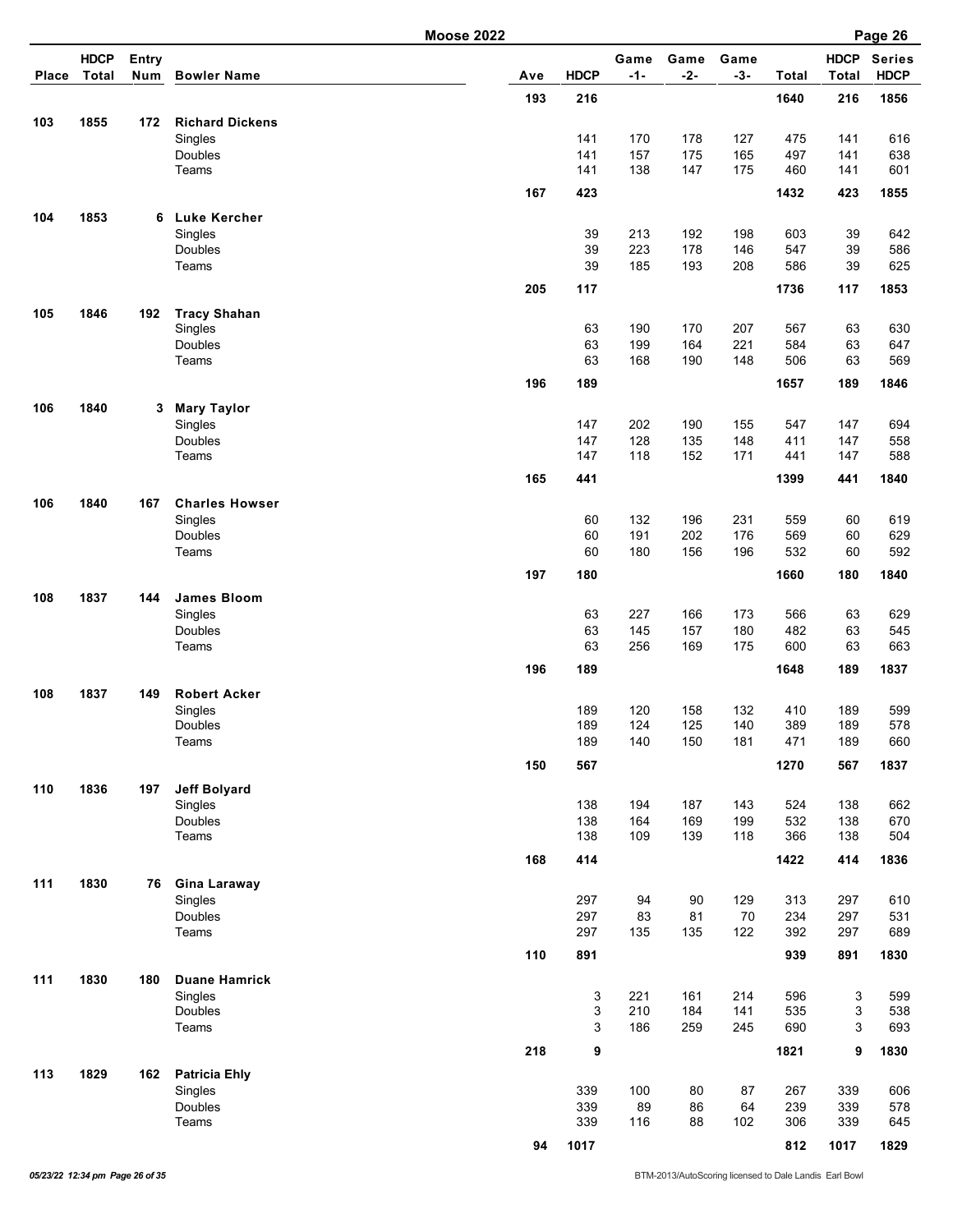| Place | <b>HDCP</b><br>Total            | Entry<br>Num | <b>Bowler Name</b>         | Ave | <b>HDCP</b> | Game<br>$-1-$ | Game<br>$-2-$ | Game<br>$-3-$                                          | <b>Total</b> | <b>HDCP</b><br><b>Total</b> | <b>Series</b><br><b>HDCP</b> |
|-------|---------------------------------|--------------|----------------------------|-----|-------------|---------------|---------------|--------------------------------------------------------|--------------|-----------------------------|------------------------------|
| 113   | 1829                            | 188          | James jr Mcdonald          |     |             |               |               |                                                        |              |                             |                              |
|       |                                 |              | Singles                    |     | 84          | 198           | 187           | 176                                                    | 561          | 84                          | 645                          |
|       |                                 |              | Doubles                    |     | 84          | 166           | 141           | 168                                                    | 475          | 84                          | 559                          |
|       |                                 |              | Teams                      |     | 84          | 168           | 228           | 145                                                    | 541          | 84                          | 625                          |
|       |                                 |              |                            | 188 | 252         |               |               |                                                        | 1577         | 252                         | 1829                         |
| 115   | 1826                            | 19           | <b>Tim Fisher</b>          |     |             |               |               |                                                        |              |                             |                              |
|       |                                 |              | Singles                    |     | 0           | 247           | 198           | 192                                                    | 637          | 0                           | 637                          |
|       |                                 |              | Doubles                    |     | 0           | 244           | 159           | 235                                                    | 638          | 0                           | 638                          |
|       |                                 |              | Teams                      |     | 0           | 178           | 159           | 214                                                    | 551          | 0                           | 551                          |
|       |                                 |              |                            | 231 | 0           |               |               |                                                        | 1826         | 0                           | 1826                         |
| 116   | 1825                            | 135          | <b>Frederick Welant</b>    |     |             |               |               |                                                        |              |                             |                              |
|       |                                 |              | Singles                    |     | 84          | 153           | 169           | 201                                                    | 523          | 84                          | 607                          |
|       |                                 |              | Doubles                    |     | 84          | 181           | 207           | 190                                                    | 578          | 84                          | 662                          |
|       |                                 |              | Teams                      |     | 84          | 156           | 161           | 155                                                    | 472          | 84                          | 556                          |
|       |                                 |              |                            | 188 | 252         |               |               |                                                        | 1573         | 252                         | 1825                         |
| 117   | 1824                            | 163          | Joseph Rudner              |     |             |               |               |                                                        |              |                             |                              |
|       |                                 |              | Singles                    |     | 147         | 143           | 168           | 133                                                    | 444          | 147                         | 591                          |
|       |                                 |              | Doubles                    |     | 147         | 198           | 154           | 135                                                    | 487          | 147                         | 634                          |
|       |                                 |              | Teams                      |     | 147         | 131           | 148           | 173                                                    | 452          | 147                         | 599                          |
|       |                                 |              |                            | 165 | 441         |               |               |                                                        | 1383         | 441                         | 1824                         |
| 118   | 1819                            | 185          | <b>Brenda Rice</b>         |     |             |               |               |                                                        |              |                             |                              |
|       |                                 |              | Singles                    |     | 174         | 142           | 157           | 125                                                    | 424          | 174                         | 598                          |
|       |                                 |              | Doubles                    |     | 174         | 130           | 128           | 111                                                    | 369          | 174                         | 543                          |
|       |                                 |              | Teams                      |     | 174         | 166           | 152           | 186                                                    | 504          | 174                         | 678                          |
|       |                                 |              |                            | 155 | 522         |               |               |                                                        | 1297         | 522                         | 1819                         |
| 119   | 1816                            | 28           | <b>Carolyn Hildebrand</b>  |     |             |               |               |                                                        |              |                             |                              |
|       |                                 |              | Singles                    |     | 159         | 157           | 100           | 115                                                    | 372          | 159                         | 531                          |
|       |                                 |              | Doubles                    |     | 159         | 128           | 171           | 127                                                    | 426          | 159                         | 585                          |
|       |                                 |              | Teams                      |     | 159         | 169           | 204           | 168                                                    | 541          | 159                         | 700                          |
|       |                                 |              |                            | 161 | 477         |               |               |                                                        | 1339         | 477                         | 1816                         |
| 119   | 1816                            | 67           | <b>Henry Metz</b>          |     |             |               |               |                                                        |              |                             |                              |
|       |                                 |              | Singles                    |     | 108         | 149           | 188           | 155                                                    | 492          | 108                         | 600                          |
|       |                                 |              | Doubles                    |     | 108<br>108  | 183<br>173    | 113<br>192    | 180                                                    | 476<br>524   | 108                         | 584                          |
|       |                                 |              | Teams                      |     |             |               |               | 159                                                    |              | 108                         | 632                          |
|       |                                 |              |                            | 179 | 324         |               |               |                                                        | 1492         | 324                         | 1816                         |
| 121   | 1815                            | 58           | <b>Donald Travis</b>       |     |             |               |               |                                                        |              |                             |                              |
|       |                                 |              | Singles                    |     | 21          | 211           | 189           | 173                                                    | 573          | 21                          | 594                          |
|       |                                 |              | Doubles                    |     | 21          | 156           | 183           | 149                                                    | 488          | 21                          | 509                          |
|       |                                 |              | Teams                      |     | 21          | 198           | 225           | 268                                                    | 691          | 21                          | 712                          |
|       |                                 |              |                            | 212 | 63          |               |               |                                                        | 1752         | 63                          | 1815                         |
| 122   | 1814                            | 18           | <b>Scott Jarvis</b>        |     |             |               |               |                                                        |              |                             |                              |
|       |                                 |              | Singles                    |     | 18          | 189           | 214           | 277                                                    | 680          | 18                          | 698                          |
|       |                                 |              | Doubles                    |     | 18          | 138           | 209           | 190                                                    | 537          | 18                          | 555                          |
|       |                                 |              | Teams                      |     | 18          | 180           | 170           | 193                                                    | 543          | 18                          | 561                          |
|       |                                 |              |                            | 213 | 54          |               |               |                                                        | 1760         | 54                          | 1814                         |
| 123   | 1809                            | 62           | <b>James Hall</b>          |     |             |               |               |                                                        |              |                             |                              |
|       |                                 |              | Singles                    |     | 90          | 175           | 189           | 187                                                    | 551          | 90                          | 641                          |
|       |                                 |              | Doubles                    |     | 90          | 187           | 144           | 212                                                    | 543          | 90                          | 633                          |
|       |                                 |              | Teams                      |     | 90          | 166           | 141           | 138                                                    | 445          | 90                          | 535                          |
|       |                                 |              |                            | 186 | 270         |               |               |                                                        | 1539         | 270                         | 1809                         |
| 124   | 1808                            | 51           | <b>Mark Bliss</b>          |     |             |               |               |                                                        |              |                             |                              |
|       |                                 |              | Singles                    |     | 12          | 181           | 177           | 222                                                    | 580          | 12                          | 592                          |
|       |                                 |              | Doubles<br>Teams           |     | 12<br>12    | 172<br>223    | 221<br>206    | 174<br>196                                             | 567<br>625   | 12<br>12                    | 579<br>637                   |
|       |                                 |              |                            |     |             |               |               |                                                        |              |                             |                              |
|       |                                 |              |                            | 215 | 36          |               |               |                                                        | 1772         | 36                          | 1808                         |
| 125   | 1807                            |              | 8 Steven Tokash<br>Singles |     | 138         | 150           | 141           | 151                                                    | 442          | 138                         | 580                          |
|       | 05/23/22 12:34 pm Page 27 of 35 |              |                            |     |             |               |               | BTM-2013/AutoScoring licensed to Dale Landis Earl Bowl |              |                             |                              |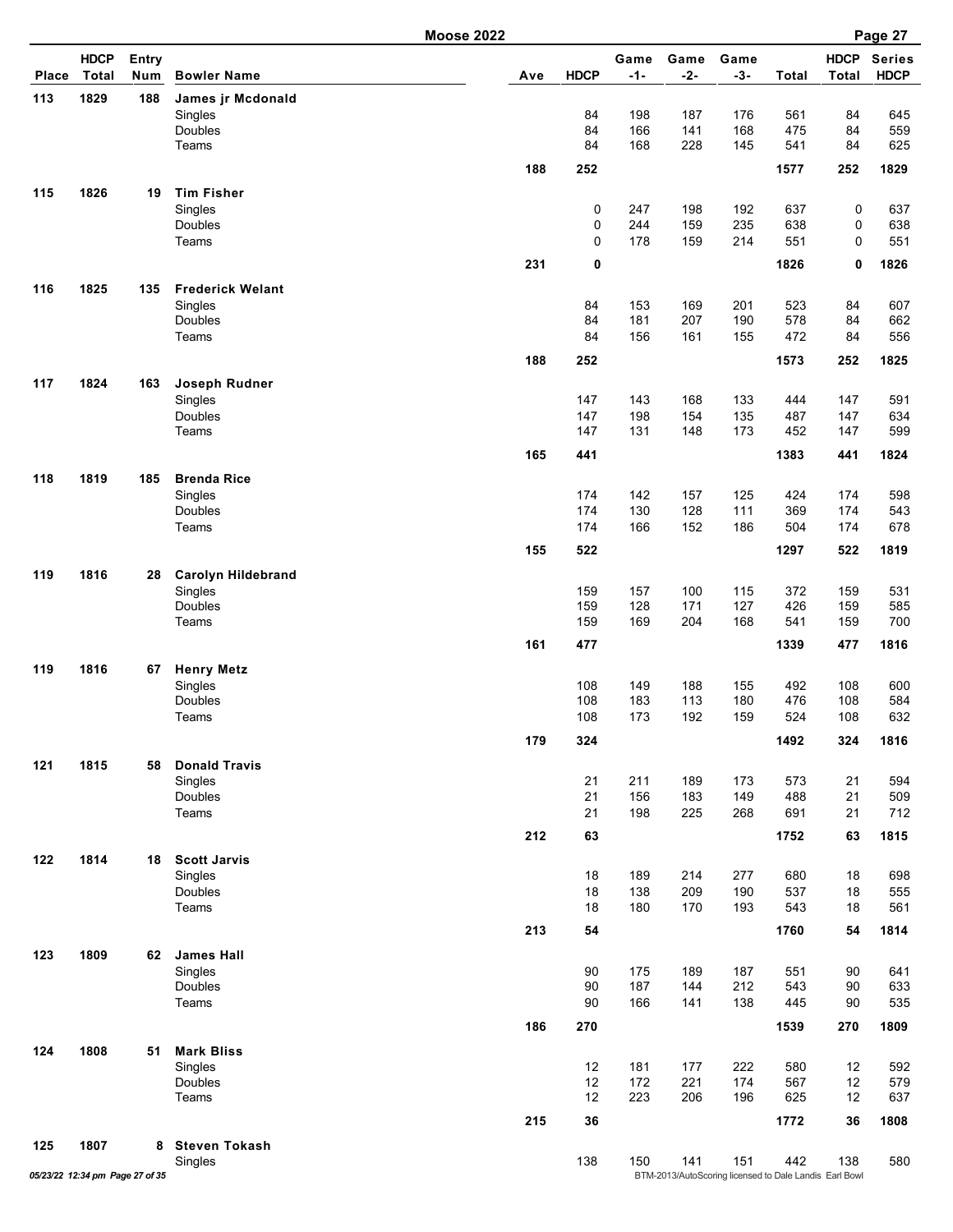|              |                                 |              |                              | <b>Moose 2022</b> |     |             |               |                                                               |               |              |                             | Page 28                      |
|--------------|---------------------------------|--------------|------------------------------|-------------------|-----|-------------|---------------|---------------------------------------------------------------|---------------|--------------|-----------------------------|------------------------------|
| <b>Place</b> | <b>HDCP</b><br><b>Total</b>     | Entry<br>Num | <b>Bowler Name</b>           |                   | Ave | <b>HDCP</b> | Game<br>$-1-$ | Game<br>$-2-$                                                 | Game<br>$-3-$ | <b>Total</b> | <b>HDCP</b><br><b>Total</b> | <b>Series</b><br><b>HDCP</b> |
|              |                                 |              | Doubles<br>Teams             |                   |     | 138<br>138  | 140<br>143    | 163<br>161                                                    | 211<br>133    | 514<br>437   | 138<br>138                  | 652<br>575                   |
|              |                                 |              |                              |                   | 168 | 414         |               |                                                               |               | 1393         | 414                         | 1807                         |
| 126          | 1805                            | 114          | <b>Cathy Chiplis</b>         |                   |     |             |               |                                                               |               |              |                             |                              |
|              |                                 |              | Singles                      |                   |     | 186         | 123           | 119                                                           | 167           | 409          | 186                         | 595                          |
|              |                                 |              | Doubles<br>Teams             |                   |     | 186<br>186  | 144<br>131    | 167<br>137                                                    | 140<br>119    | 451<br>387   | 186<br>186                  | 637<br>573                   |
|              |                                 |              |                              |                   |     |             |               |                                                               |               |              |                             |                              |
|              |                                 |              |                              |                   | 151 | 558         |               |                                                               |               | 1247         | 558                         | 1805                         |
| 127          | 1804                            | 44           | <b>John Prisk</b><br>Singles |                   |     | 45          | 168           | 194                                                           | 190           | 552          | 45                          | 597                          |
|              |                                 |              | Doubles                      |                   |     | 45          | 174           | 201                                                           | 191           | 566          | 45                          | 611                          |
|              |                                 |              | Teams                        |                   |     | 45          | 192           | 164                                                           | 195           | 551          | 45                          | 596                          |
|              |                                 |              |                              |                   | 203 | 135         |               |                                                               |               | 1669         | 135                         | 1804                         |
| 128          | 1802                            | 119          | Dave Kauffman                |                   |     |             |               |                                                               |               |              |                             |                              |
|              |                                 |              | Singles                      |                   |     | 129         | 153           | 143                                                           | 183           | 479          | 129                         | 608                          |
|              |                                 |              | Doubles                      |                   |     | 129         | 148           | 178                                                           | 142           | 468          | 129                         | 597                          |
|              |                                 |              | Teams                        |                   |     | 129         | 153           | 160                                                           | 155           | 468          | 129                         | 597                          |
|              |                                 |              |                              |                   | 172 | 387         |               |                                                               |               | 1415         | 387                         | 1802                         |
| 129          | 1801                            | 178          | <b>Chris Smith</b>           |                   |     |             |               |                                                               |               |              |                             |                              |
|              |                                 |              | Singles                      |                   |     | 78          | 175           | 155                                                           | 201           | 531          | 78                          | 609                          |
|              |                                 |              | Doubles                      |                   |     | 78          | 215           | 155                                                           | 146           | 516          | 78                          | 594                          |
|              |                                 |              | Teams                        |                   |     | 78          | 156           | 180                                                           | 184           | 520          | 78                          | 598                          |
|              |                                 |              |                              |                   | 191 | 234         |               |                                                               |               | 1567         | 234                         | 1801                         |
| 130          | 1791                            | 52           | <b>Eric Hunt</b>             |                   |     |             |               |                                                               |               |              |                             |                              |
|              |                                 |              | Singles                      |                   |     | 135         | 136           | 186                                                           | 177           | 499          | 135                         | 634                          |
|              |                                 |              | Doubles                      |                   |     | 135         | 130           | 123                                                           | 132           | 385          | 135                         | 520                          |
|              |                                 |              | Teams                        |                   |     | 135         | 171           | 159                                                           | 172           | 502          | 135                         | 637                          |
|              |                                 |              |                              |                   | 170 | 405         |               |                                                               |               | 1386         | 405                         | 1791                         |
| 131          | 1790                            | 87           | <b>Bryan Scott</b>           |                   |     |             |               |                                                               |               |              |                             |                              |
|              |                                 |              | Singles<br>Doubles           |                   |     | 27<br>27    | 188<br>161    | 190<br>169                                                    | 193<br>179    | 571<br>509   | 27<br>27                    | 598<br>536                   |
|              |                                 |              | Teams                        |                   |     | 27          | 188           | 218                                                           | 223           | 629          | 27                          | 656                          |
|              |                                 |              |                              |                   | 210 | 81          |               |                                                               |               | 1709         | 81                          | 1790                         |
|              |                                 |              |                              |                   |     |             |               |                                                               |               |              |                             |                              |
| 132          | 1786                            | 108          | <b>Toni Cason</b><br>Singles |                   |     | 189         | 127           | 117                                                           | 127           | 371          | 189                         | 560                          |
|              |                                 |              | Doubles                      |                   |     | 189         | 153           | 134                                                           | 112           | 399          | 189                         | 588                          |
|              |                                 |              | Teams                        |                   |     | 189         | 120           | 160                                                           | 169           | 449          | 189                         | 638                          |
|              |                                 |              |                              |                   | 149 | 567         |               |                                                               |               | 1219         | 567                         | 1786                         |
| 133          | 1784                            | 104          | <b>Steve Reich</b>           |                   |     |             |               |                                                               |               |              |                             |                              |
|              |                                 |              | Singles                      |                   |     | 141         | 146           | 173                                                           | 131           | 450          | 141                         | 591                          |
|              |                                 |              | Doubles                      |                   |     | 141         | 157           | 147                                                           | 173           | 477          | 141                         | 618                          |
|              |                                 |              | Teams                        |                   |     | 141         | 150           | 152                                                           | 132           | 434          | 141                         | 575                          |
|              |                                 |              |                              |                   | 167 | 423         |               |                                                               |               | 1361         | 423                         | 1784                         |
| 134          | 1777                            | 12           | <b>Mel Ehly</b>              |                   |     |             |               |                                                               |               |              |                             |                              |
|              |                                 |              | Singles                      |                   |     | 264         | 117           | 119                                                           | 102           | 338          | 264                         | 602                          |
|              |                                 |              | Doubles                      |                   |     | 264         | 121           | 117                                                           | 94            | 332          | 264                         | 596                          |
|              |                                 |              | Teams                        |                   |     | 264         | 88            | 109                                                           | 118           | 315          | 264                         | 579                          |
|              |                                 |              |                              |                   | 122 | 792         |               |                                                               |               | 985          | 792                         | 1777                         |
| 135          | 1776                            | 24           | <b>Fern Gregg</b>            |                   |     |             |               |                                                               |               |              |                             |                              |
|              |                                 |              | Singles                      |                   |     | 183         | 169           | 157                                                           | 152           | 478          | 183                         | 661                          |
|              |                                 |              | Doubles                      |                   |     | 183         | 119           | 170                                                           | 118           | 407          | 183                         | 590                          |
|              |                                 |              | Teams                        |                   |     | 183         | 125           | 114                                                           | 103           | 342          | 183                         | 525                          |
|              |                                 |              |                              |                   | 152 | 549         |               |                                                               |               | 1227         | 549                         | 1776                         |
| 136          | 1773                            | 15           | <b>Ronald Dewitt</b>         |                   |     |             |               |                                                               |               |              |                             |                              |
|              |                                 |              | Singles                      |                   |     | 30          | 188           | 173                                                           | 204           | 565          | 30                          | 595                          |
|              |                                 |              | Doubles                      |                   |     | 30          | 174           | 160                                                           | 181           | 515          | 30                          | 545                          |
|              | 05/23/22 12:34 pm Page 28 of 35 |              | Teams                        |                   |     | 30          | 215           | 182<br>BTM-2013/AutoScoring licensed to Dale Landis Earl Bowl | 206           | 603          | 30                          | 633                          |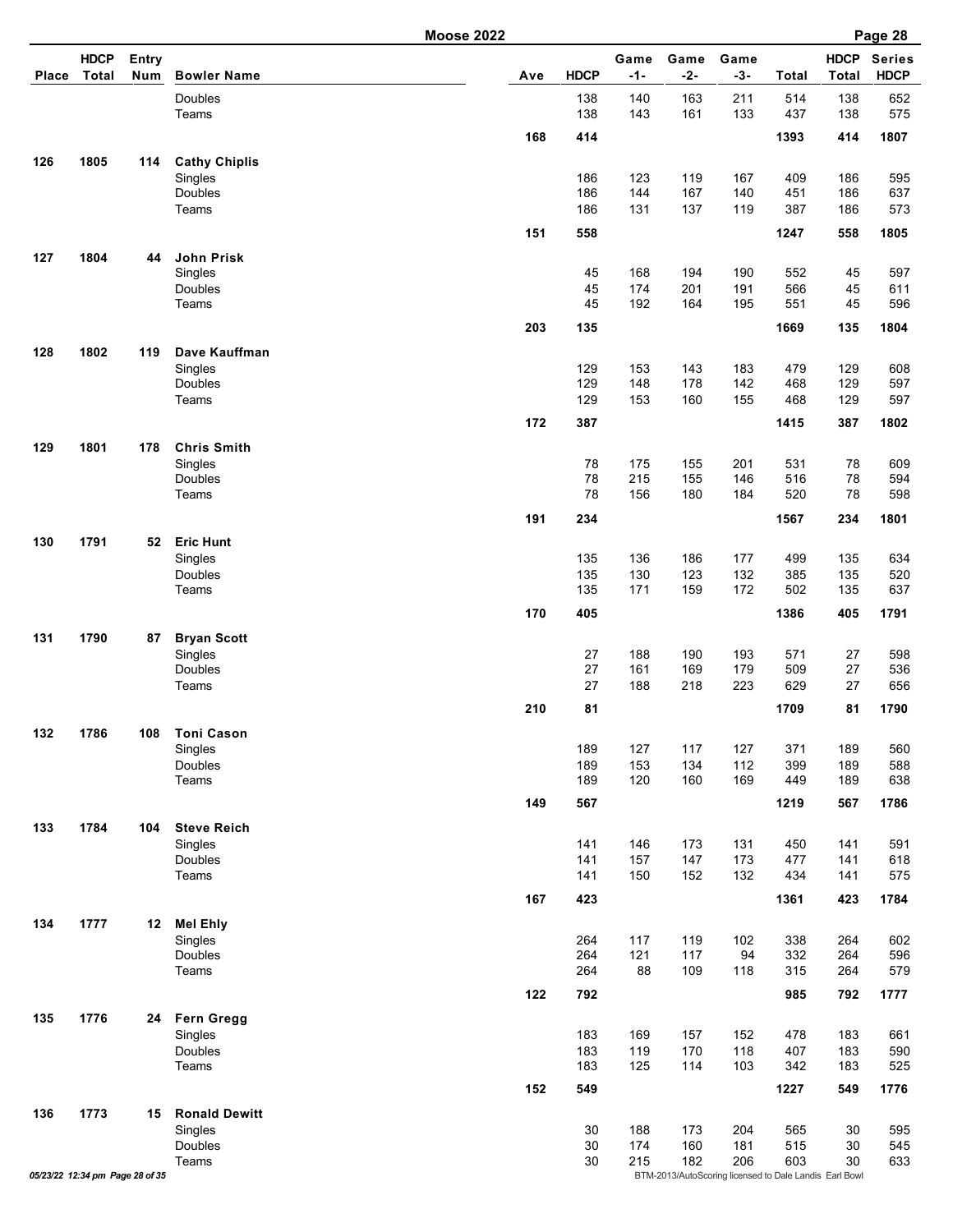|              |                             |                     |                                 | <b>Moose 2022</b> |             |               |               |               |            |                             | Page 29                      |
|--------------|-----------------------------|---------------------|---------------------------------|-------------------|-------------|---------------|---------------|---------------|------------|-----------------------------|------------------------------|
| <b>Place</b> | <b>HDCP</b><br><b>Total</b> | <b>Entry</b><br>Num | <b>Bowler Name</b>              | Ave               | <b>HDCP</b> | Game<br>$-1-$ | Game<br>$-2-$ | Game<br>$-3-$ | Total      | <b>HDCP</b><br><b>Total</b> | <b>Series</b><br><b>HDCP</b> |
|              |                             |                     |                                 | 208               | 90          |               |               |               | 1683       | 90                          | 1773                         |
| 137          | 1768                        | 121                 | <b>Dwain Force</b>              |                   |             |               |               |               |            |                             |                              |
|              |                             |                     | Singles                         |                   | 90          | 146           | 198           | 137           | 481        | 90                          | 571                          |
|              |                             |                     | Doubles                         |                   | 90          | 166           | 144           | 191           | 501        | 90                          | 591                          |
|              |                             |                     | Teams                           |                   | 90          | 153           | 203           | 160           | 516        | 90                          | 606                          |
|              |                             |                     |                                 | 186               | 270         |               |               |               | 1498       | 270                         | 1768                         |
| 138          | 1767                        | 191                 | <b>Eric Swearengen</b>          |                   |             |               |               |               |            |                             |                              |
|              |                             |                     | Singles                         |                   | 39          | 180           | 166           | 192           | 538        | 39                          | 577                          |
|              |                             |                     | Doubles                         |                   | 39          | 189           | 187           | 182           | 558        | 39                          | 597                          |
|              |                             |                     | Teams                           |                   | 39          | 161           | 190           | 203           | 554        | 39                          | 593                          |
|              |                             |                     |                                 | 205               | 117         |               |               |               | 1650       | 117                         | 1767                         |
|              |                             |                     |                                 |                   |             |               |               |               |            |                             |                              |
| 139          | 1766                        | 57                  | <b>Justin Mccord</b><br>Singles |                   | 111         | 200           | 170           | 175           | 545        | 111                         | 656                          |
|              |                             |                     | Doubles                         |                   | 111         | 170           | 158           | 135           | 463        | 111                         | 574                          |
|              |                             |                     | Teams                           |                   | 111         | 108           | 156           | 161           | 425        | 111                         | 536                          |
|              |                             |                     |                                 |                   |             |               |               |               |            |                             |                              |
|              |                             |                     |                                 | 178               | 333         |               |               |               | 1433       | 333                         | 1766                         |
| 139          | 1766                        | 85                  | <b>Christopher Mccoy</b>        |                   |             |               |               |               |            |                             |                              |
|              |                             |                     | Singles                         |                   | 45          | 155           | 213           | 207           | 575        | 45                          | 620                          |
|              |                             |                     | Doubles<br>Teams                |                   | 45<br>45    | 176<br>111    | 215<br>188    | 151<br>215    | 542<br>514 | 45<br>45                    | 587<br>559                   |
|              |                             |                     |                                 |                   |             |               |               |               |            |                             |                              |
|              |                             |                     |                                 | 203               | 135         |               |               |               | 1631       | 135                         | 1766                         |
| 141          | 1755                        | 113                 | <b>Fannie Patterson</b>         |                   |             |               |               |               |            |                             |                              |
|              |                             |                     | Singles                         |                   | 147         | 156           | 145           | 153           | 454        | 147                         | 601                          |
|              |                             |                     | Doubles                         |                   | 147         | 171           | 127           | 142           | 440        | 147                         | 587                          |
|              |                             |                     | Teams                           |                   | 147         | 141           | 156           | 123           | 420        | 147                         | 567                          |
|              |                             |                     |                                 | 165               | 441         |               |               |               | 1314       | 441                         | 1755                         |
| 142          | 1754                        | 56                  | <b>Zachary Poling</b>           |                   |             |               |               |               |            |                             |                              |
|              |                             |                     | Singles                         |                   | 24          | 213           | 182           | 171           | 566        | 24                          | 590                          |
|              |                             |                     | Doubles                         |                   | 24          | 188           | 201           | 192           | 581        | 24                          | 605                          |
|              |                             |                     | Teams                           |                   | 24          | 209           | 162           | 164           | 535        | 24                          | 559                          |
|              |                             |                     |                                 | 211               | 72          |               |               |               | 1682       | 72                          | 1754                         |
| 143          | 1745                        | 47                  | <b>Marc Decker</b>              |                   |             |               |               |               |            |                             |                              |
|              |                             |                     | Singles                         |                   | 105         | 158           | 172           | 167           | 497        | 105                         | 602                          |
|              |                             |                     | Doubles                         |                   | 105         | 146           | 165           | 158           | 469        | 105                         | 574                          |
|              |                             |                     | Teams                           |                   | 105         | 177           | 140           | 147           | 464        | 105                         | 569                          |
|              |                             |                     |                                 | 181               | 315         |               |               |               | 1430       | 315                         | 1745                         |
| 144          | 1742                        | 83                  | <b>Larry Ennis</b>              |                   |             |               |               |               |            |                             |                              |
|              |                             |                     | Singles                         |                   | 72          | 138           | 192           | 201           | 531        | 72                          | 603                          |
|              |                             |                     | Doubles                         |                   | 72          | 180           | 179           | 204           | 563        | 72                          | 635                          |
|              |                             |                     | Teams                           |                   | 72          | 156           | 129           | 147           | 432        | 72                          | 504                          |
|              |                             |                     |                                 | 193               | 216         |               |               |               | 1526       | 216                         | 1742                         |
| 144          | 1742                        | 94                  | <b>Jay Butteremore</b>          |                   |             |               |               |               |            |                             |                              |
|              |                             |                     | Singles                         |                   | 30          | 203           | 139           | 206           | 548        | 30                          | 578                          |
|              |                             |                     | Doubles                         |                   | 30          | 176           | 195           | 186           | 557        | 30                          | 587                          |
|              |                             |                     | Teams                           |                   | 30          | 187           | 176           | 184           | 547        | 30                          | 577                          |
|              |                             |                     |                                 | 208               | 90          |               |               |               | 1652       | 90                          | 1742                         |
| 144          | 1742                        | 139                 | <b>Denis St Louis</b>           |                   |             |               |               |               |            |                             |                              |
|              |                             |                     | Singles                         |                   | 141         | 114           | 115           | 172           | 401        | 141                         | 542                          |
|              |                             |                     | Doubles                         |                   | 141         | 165           | 138           | 168           | 471        | 141                         | 612                          |
|              |                             |                     | Teams                           |                   | 141         | 145           | 147           | 155           | 447        | 141                         | 588                          |
|              |                             |                     |                                 | 167               | 423         |               |               |               | 1319       | 423                         | 1742                         |
| 147          | 1736                        | 187                 | <b>Ronald Dyche</b>             |                   |             |               |               |               |            |                             |                              |
|              |                             |                     | Singles                         |                   | 6           | 189           | 163           | 183           | 535        | 6                           | 541                          |
|              |                             |                     | Doubles                         |                   | 6           | 228           | 125           | 207           | 560        | 6                           | 566                          |
|              |                             |                     | Teams                           |                   | 6           | 147           | 210           | 266           | 623        | 6                           | 629                          |
|              |                             |                     |                                 | 217               | 18          |               |               |               | 1718       | 18                          | 1736                         |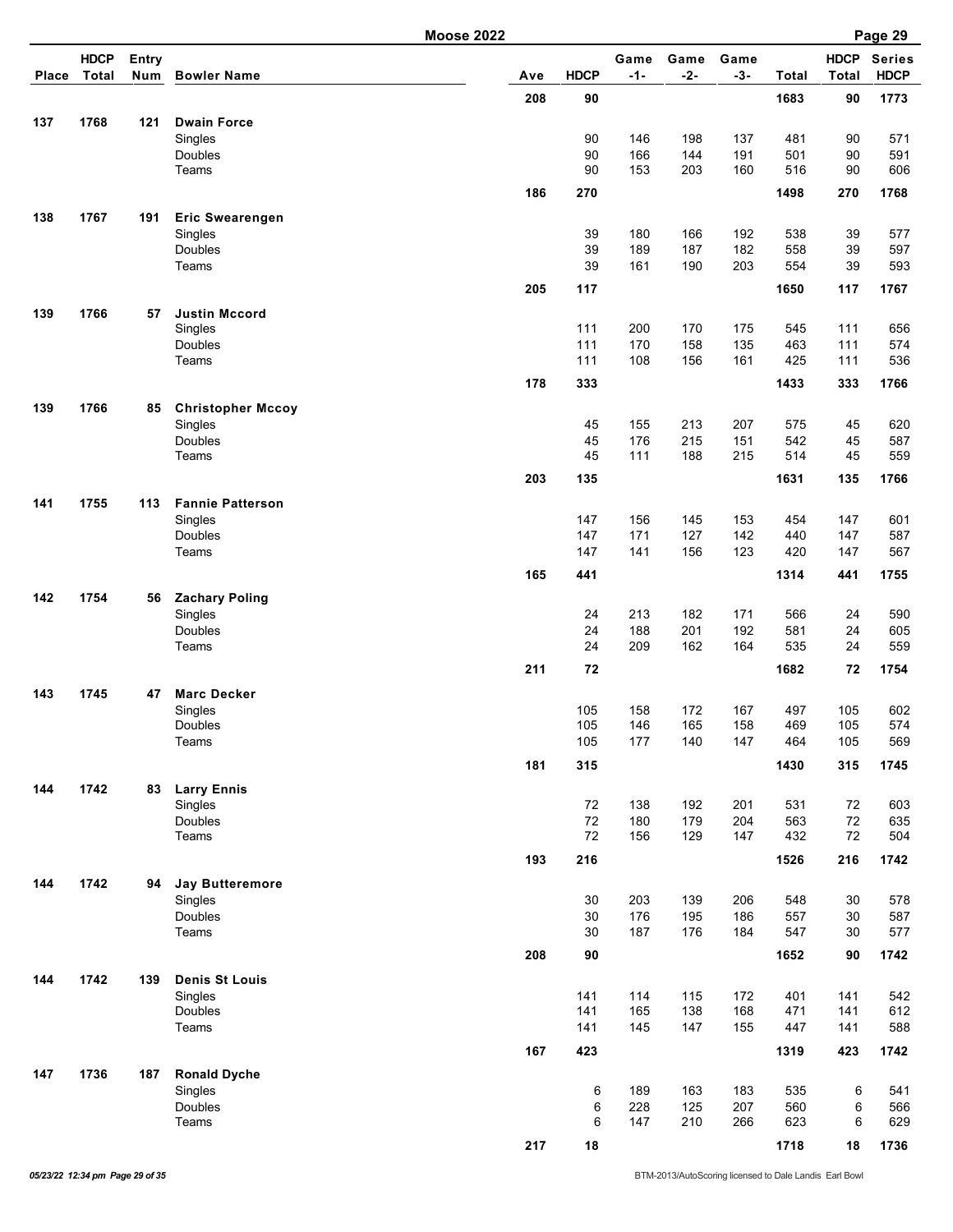|              | <b>HDCP</b>                     | Entry |                                |     |             | Game       | Game       | Game                                                   |            | <b>HDCP</b>  | <b>Series</b> |
|--------------|---------------------------------|-------|--------------------------------|-----|-------------|------------|------------|--------------------------------------------------------|------------|--------------|---------------|
| <b>Place</b> | <b>Total</b>                    | Num   | <b>Bowler Name</b>             | Ave | <b>HDCP</b> | $-1-$      | $-2-$      | $-3-$                                                  | Total      | <b>Total</b> | <b>HDCP</b>   |
| 148          | 1735                            | 38    | <b>Ronald Snyder</b>           |     |             |            |            |                                                        |            |              |               |
|              |                                 |       | Singles                        |     | 111         | 144        | 130        | 146                                                    | 420        | 111          | 531           |
|              |                                 |       | Doubles                        |     | 111         | 224        | 158        | 142                                                    | 524        | 111          | 635           |
|              |                                 |       | Teams                          |     | 111         | 145        | 157        | 156                                                    | 458        | 111          | 569           |
|              |                                 |       |                                | 178 | 333         |            |            |                                                        | 1402       | 333          | 1735          |
| 149          | 1724                            | 158   | <b>Schrack Ronald</b>          |     |             |            |            |                                                        |            |              |               |
|              |                                 |       | Singles                        |     | 171         | 147        | 149        | 123                                                    | 419        | 171          | 590           |
|              |                                 |       | Doubles                        |     | 171         | 124        | 144        | 100                                                    | 368        | 171          | 539           |
|              |                                 |       | Teams                          |     | 171         | 141        | 130        | 153                                                    | 424        | 171          | 595           |
|              |                                 |       |                                | 156 | 513         |            |            |                                                        | 1211       | 513          | 1724          |
| 150          | 1722                            | 32    | <b>Ron Dewitt</b>              |     |             |            |            |                                                        |            |              |               |
|              |                                 |       |                                |     |             |            |            |                                                        |            |              |               |
|              |                                 |       | Singles<br>Doubles             |     | 33<br>33    | 125<br>136 | 181<br>176 | 155<br>178                                             | 461<br>490 | 33<br>33     | 494<br>523    |
|              |                                 |       | Teams                          |     | 33          | 257        | 244        | 171                                                    | 672        | 33           | 705           |
|              |                                 |       |                                |     |             |            |            |                                                        |            |              |               |
|              |                                 |       |                                | 207 | 99          |            |            |                                                        | 1623       | 99           | 1722          |
| 151          | 1720                            | 16    | <b>Robert Adams</b>            |     |             |            |            |                                                        |            |              |               |
|              |                                 |       | Singles                        |     | 99          | 168        | 144        | 161                                                    | 473        | 99           | 572           |
|              |                                 |       | Doubles                        |     | 99          | 157        | 146        | 160                                                    | 463        | 99           | 562           |
|              |                                 |       | Teams                          |     | 99          | 170        | 160        | 157                                                    | 487        | 99           | 586           |
|              |                                 |       |                                | 183 | 297         |            |            |                                                        | 1423       | 297          | 1720          |
| 152          | 1714                            | 96    | Robert jr. Hippert             |     |             |            |            |                                                        |            |              |               |
|              |                                 |       | Singles                        |     | 78          | 154        | 186        | 166                                                    | 506        | 78           | 584           |
|              |                                 |       | Doubles                        |     | 78          | 188        | 103        | 145                                                    | 436        | 78           | 514           |
|              |                                 |       | Teams                          |     | 78          | 180        | 176        | 182                                                    | 538        | 78           | 616           |
|              |                                 |       |                                | 191 | 234         |            |            |                                                        | 1480       | 234          | 1714          |
| 153          | 1708                            | 92    | <b>Andrea Watson</b>           |     |             |            |            |                                                        |            |              |               |
|              |                                 |       | Singles                        |     | 63          | 164        | 186        | 145                                                    | 495        | 63           | 558           |
|              |                                 |       | Doubles                        |     | 63          | 180        | 160        | 175                                                    | 515        | 63           | 578           |
|              |                                 |       | Teams                          |     | 63          | 183        | 161        | 165                                                    | 509        | 63           | 572           |
|              |                                 |       |                                | 196 | 189         |            |            |                                                        | 1519       | 189          | 1708          |
|              |                                 |       |                                |     |             |            |            |                                                        |            |              |               |
| 154          | 1698                            | 71    | James, Jr Varner<br>Singles    |     | 39          | 183        | 179        | 164                                                    | 526        | 39           | 565           |
|              |                                 |       | <b>Doubles</b>                 |     | 39          | 171        | 128        | 156                                                    | 455        | 39           | 494           |
|              |                                 |       | Teams                          |     | 39          | 234        | 201        | 165                                                    | 600        | 39           | 639           |
|              |                                 |       |                                | 205 | 117         |            |            |                                                        | 1581       | 117          | 1698          |
|              |                                 |       |                                |     |             |            |            |                                                        |            |              |               |
| 155          | 1696                            | 154   | <b>John Dougherty</b>          |     |             |            |            |                                                        |            |              |               |
|              |                                 |       | Singles                        |     | 87          | 188        | 145        | 158                                                    | 491        | 87           | 578           |
|              |                                 |       | Doubles                        |     | 87          | 168        | 149        | 146                                                    | 463        | 87           | 550           |
|              |                                 |       | Teams                          |     | 87          | 160        | 176        | 145                                                    | 481        | 87           | 568           |
|              |                                 |       |                                | 187 | 261         |            |            |                                                        | 1435       | 261          | 1696          |
| 156          | 1688                            | 177   | <b>Bruce Landis</b>            |     |             |            |            |                                                        |            |              |               |
|              |                                 |       | Singles                        |     | 63          | 152        | 191        | 184                                                    | 527        | 63           | 590           |
|              |                                 |       | Doubles                        |     | 63          | 159        | 150        | 170                                                    | 479        | 63           | 542           |
|              |                                 |       | Teams                          |     | 63          | 142        | 179        | 172                                                    | 493        | 63           | 556           |
|              |                                 |       |                                | 196 | 189         |            |            |                                                        | 1499       | 189          | 1688          |
| 157          | 1686                            | 196   | <b>Wayne Miller</b>            |     |             |            |            |                                                        |            |              |               |
|              |                                 |       | Singles                        |     | 75          | 142        | 168        | 157                                                    | 467        | 75           | 542           |
|              |                                 |       | Doubles                        |     | 75          | 164        | 142        | 162                                                    | 468        | 75           | 543           |
|              |                                 |       | Teams                          |     | 75          | 194        | 158        | 174                                                    | 526        | 75           | 601           |
|              |                                 |       |                                | 192 | 225         |            |            |                                                        | 1461       | 225          | 1686          |
|              |                                 |       |                                |     |             |            |            |                                                        |            |              |               |
| 158          | 1682                            | 55    | <b>Robert Mason</b><br>Singles |     | 30          | 189        | 195        | 149                                                    | 533        | 30           | 563           |
|              |                                 |       | Doubles                        |     | 30          | 157        | 141        | 156                                                    | 454        | 30           | 484           |
|              |                                 |       | Teams                          |     | 30          | 169        | 215        | 221                                                    | 605        | 30           | 635           |
|              |                                 |       |                                | 208 | 90          |            |            |                                                        | 1592       | 90           | 1682          |
|              |                                 |       |                                |     |             |            |            |                                                        |            |              |               |
| 159          | 1675                            | 102   | <b>Justin Corsi</b><br>Singles |     | 177         | 172        | 107        | 79                                                     | 358        | 177          | 535           |
|              | 05/23/22 12:34 pm Page 30 of 35 |       |                                |     |             |            |            | BTM-2013/AutoScoring licensed to Dale Landis Earl Bowl |            |              |               |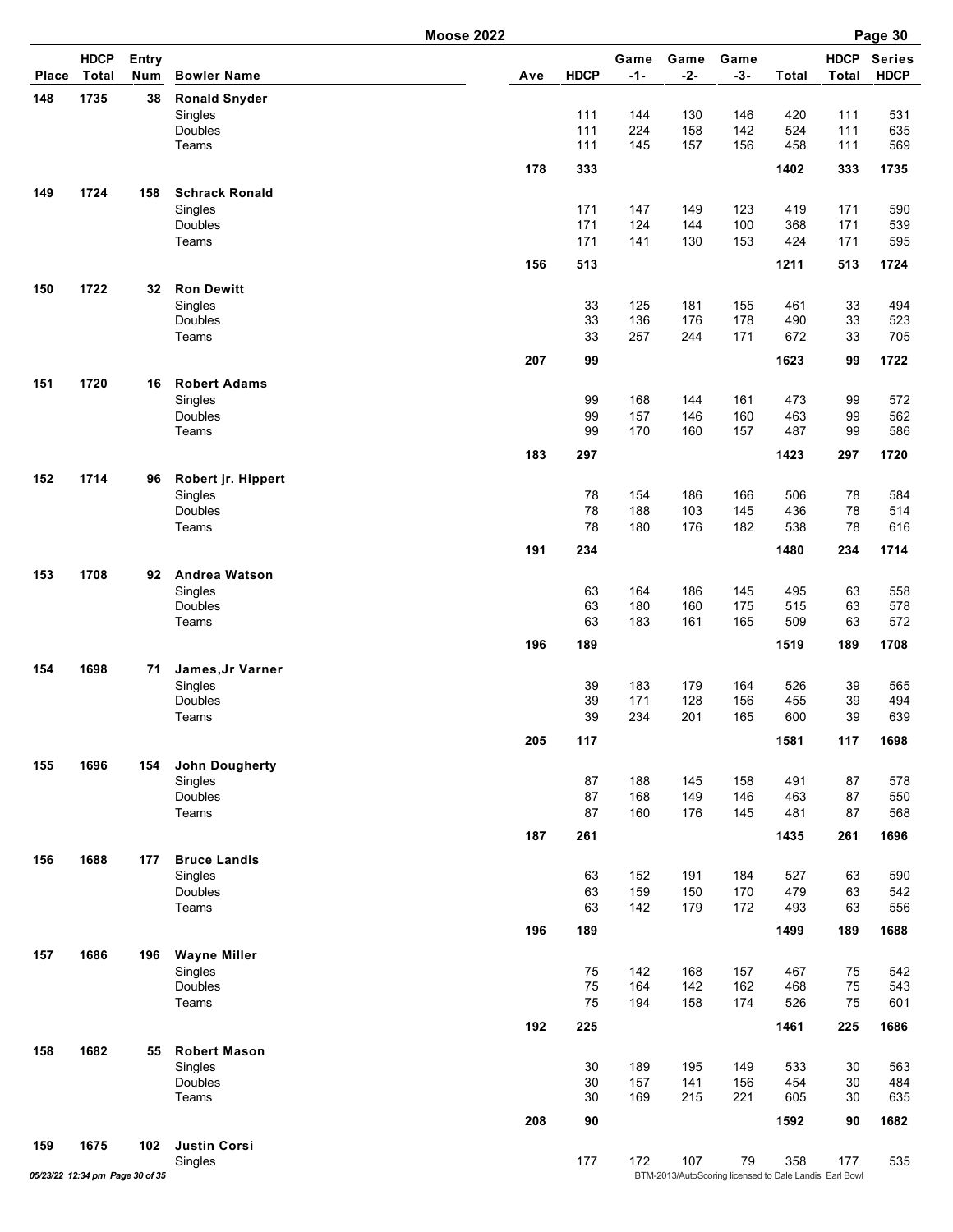| <b>Place</b> | <b>HDCP</b><br><b>Total</b>     | <b>Entry</b><br>Num | <b>Bowler Name</b>                | Ave | <b>HDCP</b> | Game<br>$-1-$ | Game<br>$-2-$ | Game<br>$-3-$                                               | Total      | <b>HDCP</b><br><b>Total</b> | <b>Series</b><br><b>HDCP</b> |
|--------------|---------------------------------|---------------------|-----------------------------------|-----|-------------|---------------|---------------|-------------------------------------------------------------|------------|-----------------------------|------------------------------|
|              |                                 |                     | Doubles<br>Teams                  |     | 177<br>177  | 93<br>141     | 131<br>132    | 144<br>145                                                  | 368<br>418 | 177<br>177                  | 545<br>595                   |
|              |                                 |                     |                                   | 154 | 531         |               |               |                                                             | 1144       | 531                         | 1675                         |
| 160          | 1669                            | 95                  | Robert sr. Hippert                |     |             |               |               |                                                             |            |                             |                              |
|              |                                 |                     | Singles                           |     | 81          | 171           | 183           | 166                                                         | 520        | 81                          | 601                          |
|              |                                 |                     | Doubles<br>Teams                  |     | 81<br>81    | 170<br>143    | 115<br>148    | 166<br>164                                                  | 451<br>455 | 81<br>81                    | 532<br>536                   |
|              |                                 |                     |                                   | 189 | 243         |               |               |                                                             | 1426       | 243                         | 1669                         |
|              |                                 |                     |                                   |     |             |               |               |                                                             |            |                             |                              |
| 161          | 1662                            | 120                 | <b>Brad Milanese</b><br>Singles   |     | 0           | 189           | 185           | 192                                                         | 566        | 0                           | 566                          |
|              |                                 |                     | Doubles                           |     | 0           | 199           | 141           | 214                                                         | 554        | 0                           | 554                          |
|              |                                 |                     | Teams                             |     | $\mathbf 0$ | 175           | 176           | 191                                                         | 542        | 0                           | 542                          |
|              |                                 |                     |                                   | 223 | 0           |               |               |                                                             | 1662       | 0                           | 1662                         |
| 162          | 1645                            | 36                  | <b>Walter Taylor</b>              |     |             |               |               |                                                             |            |                             |                              |
|              |                                 |                     | Singles<br>Doubles                |     | 36<br>36    | 178<br>168    | 180<br>190    | 148<br>136                                                  | 506<br>494 | 36<br>36                    | 542<br>530                   |
|              |                                 |                     | Teams                             |     | 36          | 193           | 187           | 157                                                         | 537        | 36                          | 573                          |
|              |                                 |                     |                                   | 206 | 108         |               |               |                                                             | 1537       | 108                         | 1645                         |
| 163          | 1636                            | 86                  | <b>Todd Linard</b>                |     |             |               |               |                                                             |            |                             |                              |
|              |                                 |                     | Singles                           |     | 75          | 171           | 134           | 168                                                         | 473        | 75                          | 548                          |
|              |                                 |                     | <b>Doubles</b>                    |     | 75          | 145           | 187           | 126                                                         | 458        | 75                          | 533                          |
|              |                                 |                     | Teams                             |     | 75          | 159           | 163           | 158                                                         | 480        | 75                          | 555                          |
|              |                                 |                     |                                   | 192 | 225         |               |               |                                                             | 1411       | 225                         | 1636                         |
| 164          | 1626                            | 66                  | <b>Daniel Roberts</b>             |     |             |               |               |                                                             |            |                             |                              |
|              |                                 |                     | Singles<br>Doubles                |     | 0<br>0      | 147<br>154    | 213<br>171    | 176<br>235                                                  | 536<br>560 | 0<br>0                      | 536<br>560                   |
|              |                                 |                     | Teams                             |     | $\mathbf 0$ | 236           | 157           | 137                                                         | 530        | $\mathbf 0$                 | 530                          |
|              |                                 |                     |                                   | 219 | 0           |               |               |                                                             | 1626       | 0                           | 1626                         |
| 165          | 1560                            | 30                  | John Gregg                        |     |             |               |               |                                                             |            |                             |                              |
|              |                                 |                     | Singles                           |     | 144         | 130           | 83            | 108                                                         | 321        | 144                         | 465                          |
|              |                                 |                     | Doubles                           |     | 144         | 134           | 132           | 148                                                         | 414        | 144                         | 558                          |
|              |                                 |                     | Teams                             |     | 144         | 117           | 155           | 121                                                         | 393        | 144                         | 537                          |
|              |                                 |                     |                                   | 166 | 432         |               |               |                                                             | 1128       | 432                         | 1560                         |
| 165          | 1560                            | 61                  | <b>Tracy Killmeyer</b><br>Singles |     | 93          | 123           | 143           | 154                                                         | 420        | 93                          | 513                          |
|              |                                 |                     | Doubles                           |     | 93          | 138           | 171           | 158                                                         | 467        | 93                          | 560                          |
|              |                                 |                     | Teams                             |     | 93          | 141           | 152           | 101                                                         | 394        | 93                          | 487                          |
|              |                                 |                     |                                   | 185 | 279         |               |               |                                                             | 1281       | 279                         | 1560                         |
| 167          | 1540                            | 93                  | <b>Matt Bitikofer</b>             |     |             |               |               |                                                             |            |                             |                              |
|              |                                 |                     | Singles                           |     | 57          | 210           | 170           | 213                                                         | 593        | 57                          | 650                          |
|              |                                 |                     | Doubles<br>Teams                  |     | 57<br>57    | 180<br>114    | 143<br>181    | 0<br>158                                                    | 323<br>453 | 57<br>57                    | 380<br>510                   |
|              |                                 |                     |                                   | 198 | 171         |               |               |                                                             | 1369       | 171                         | 1540                         |
|              |                                 |                     |                                   |     |             |               |               |                                                             |            |                             |                              |
| 168          | 1529                            | 31                  | <b>Edward Mayle</b><br>Singles    |     | 123         | 158           | 142           | 120                                                         | 420        | 123                         | 543                          |
|              |                                 |                     | Doubles                           |     | 123         | 124           | 94            | 104                                                         | 322        | 123                         | 445                          |
|              |                                 |                     | Teams                             |     | 123         | 101           | 171           | 146                                                         | 418        | 123                         | 541                          |
|              |                                 |                     |                                   | 174 | 369         |               |               |                                                             | 1160       | 369                         | 1529                         |
| 169          | 1513                            | 174                 | <b>Brian Dickens</b>              |     |             |               |               |                                                             |            |                             |                              |
|              |                                 |                     | Singles<br>Doubles                |     | 99<br>99    | 133<br>129    | 138<br>138    | 102<br>128                                                  | 373<br>395 | 99<br>99                    | 472<br>494                   |
|              |                                 |                     | Teams                             |     | 99          | 148           | 135           | 165                                                         | 448        | 99                          | 547                          |
|              |                                 |                     |                                   | 183 | 297         |               |               |                                                             | 1216       | 297                         | 1513                         |
| 170          | 1376                            | 13                  | R Wrigglesworth                   |     |             |               |               |                                                             |            |                             |                              |
|              |                                 |                     | Singles                           |     | 162         | 198           | 183           | 162                                                         | 543        | 162                         | 705                          |
|              |                                 |                     | Doubles                           |     | 162         | 151           | 168           | 190                                                         | 509        | 162                         | 671                          |
|              | 05/23/22 12:34 pm Page 31 of 35 |                     | Teams                             |     | 0           | 0             | 0             | 0<br>BTM-2013/AutoScoring licensed to Dale Landis Earl Bowl | 0          | 0                           | 0                            |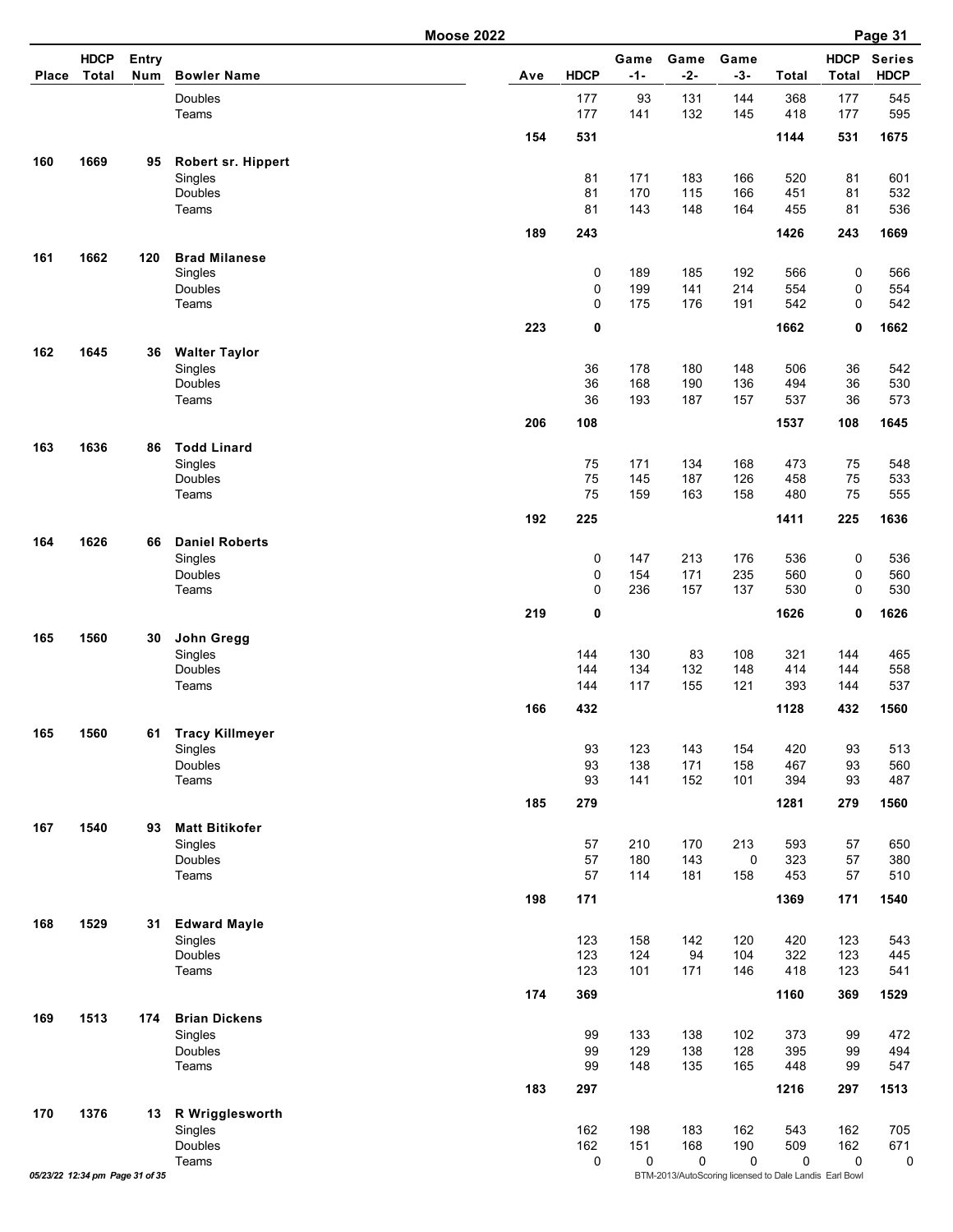| <b>HDCP</b><br>Entry<br>Game<br>Game<br>Game<br><b>HDCP</b><br><b>Total</b><br><b>HDCP</b><br>$-1-$<br>$-2-$<br>$-3-$<br><b>HDCP</b><br>Num<br><b>Bowler Name</b><br>Ave<br>Total<br>Total<br><b>Place</b><br>160<br>324<br>1052<br>324<br>1376<br>171<br>1361<br><b>Borowski Gerry</b><br>206<br>204<br>109<br>139<br>143<br>391<br>595<br>Singles<br>204<br>204<br>178<br>766<br>Doubles<br>194<br>190<br>562<br>204<br>Teams<br><b>NA</b><br>XXX<br>953<br>144<br>408<br>408<br>1361<br>172<br>1349<br>201<br><b>Debra Croll</b><br>0<br>$\mathbf 0$<br>$\mathbf 0$<br>Singles<br>0<br>0<br>0<br>0<br>127<br>Doubles<br>216<br>169<br>193<br>489<br>216<br>705<br>Teams<br>216<br>116<br>185<br>127<br>428<br>216<br>644<br>432<br>917<br>1349<br>140<br>432<br>173<br>1329<br><b>Robbin Snider</b><br>107<br>0<br>$\mathbf 0$<br>$\mathbf 0$<br>0<br>0<br>0<br>$\mathbf 0$<br>Singles<br>163<br>145<br>666<br><b>Doubles</b><br>204<br>154<br>462<br>204<br>204<br>139<br>141<br>179<br>663<br>Teams<br>459<br>204<br>144<br>408<br>921<br>408<br>1329<br>174<br>1249<br>Jon Groover<br>78<br>159<br>146<br>194<br>145<br>159<br>Singles<br>485<br>644<br>Doubles<br>159<br>146<br>101<br>446<br>605<br>199<br>159<br><b>NA</b><br>XXX<br>Teams<br>161<br>318<br>931<br>318<br>1249<br>175<br>1235<br><b>Greg Cason</b><br>101<br>$\mathbf 0$<br>$\mathbf 0$<br>$\pmb{0}$<br>0<br>0<br>Singles<br>0<br>Doubles<br>36<br>168<br>235<br>189<br>592<br>36<br>628<br>223<br>36<br>162<br>186<br>571<br>36<br>607<br>Teams<br>206<br>72<br>1163<br>72<br>1235<br>176<br>1232<br><b>James Leach</b><br>10<br>42<br>Singles<br>209<br>194<br>168<br>571<br>42<br>613<br>42<br>42<br>Doubles<br>217<br>203<br>157<br>577<br>619<br>$\mathbf 0$<br>0<br>0<br>0<br>0<br>$\mathbf 0$<br>0<br>Teams<br>204<br>84<br>84<br>1148<br>1232<br>1214<br>177<br>109<br><b>Annette Leonard</b><br>Singles<br>174<br>113<br>148<br>144<br>405<br>174<br>579<br>174<br>140<br>166<br>155<br>461<br>174<br>635<br>Doubles<br>$\pmb{0}$<br>$\mathbf 0$<br>0<br>$\mathsf 0$<br>0<br>0<br>0<br>Teams<br>155<br>348<br>866<br>348<br>1214<br>178<br>1211<br>133<br><b>Charles Dillow</b><br>Singles<br>135<br>190<br>132<br>617<br>160<br>482<br>135<br>135<br>182<br>158<br>119<br>594<br>Doubles<br>459<br>135<br>0<br>Teams<br>0<br>0<br>0<br>0<br>0<br>$\mathbf 0$<br>169<br>270<br>941<br>270<br>1211<br>1187<br>179<br><b>Michelle Dinsmore</b><br>103<br>$\pmb{0}$<br>$\pmb{0}$<br>$\pmb{0}$<br>0<br>0<br>0<br>$\boldsymbol{0}$<br>Singles<br>Doubles<br>142<br>156<br>147<br>129<br>427<br>147<br>574<br>129<br>613<br>Teams<br>147<br>169<br>168<br>466<br>147<br>165<br>294<br>893<br>294<br>1187<br>180<br>1166<br><b>Robert Leonard</b><br>105<br>$\pmb{0}$<br>$\pmb{0}$<br>$\pmb{0}$<br>0<br>0<br>$\pmb{0}$<br>Singles<br>$\boldsymbol{0}$<br>Doubles<br>42<br>208<br>164<br>174<br>546<br>42<br>588<br>Teams<br>42<br>171<br>170<br>195<br>536<br>42<br>578<br>204<br>84<br>1082<br>84<br>1166<br>181<br>787<br>209<br><b>Mike Miller</b><br><b>NA</b><br>XXX<br>Singles<br><b>NA</b><br>XXX<br>Doubles<br>673<br>Teams<br>114<br>223<br>247<br>203<br>787<br>114<br>177<br>114<br>673<br>114 |  |  | <b>Moose 2022</b> |  |  |  | Page 32       |
|--------------------------------------------------------------------------------------------------------------------------------------------------------------------------------------------------------------------------------------------------------------------------------------------------------------------------------------------------------------------------------------------------------------------------------------------------------------------------------------------------------------------------------------------------------------------------------------------------------------------------------------------------------------------------------------------------------------------------------------------------------------------------------------------------------------------------------------------------------------------------------------------------------------------------------------------------------------------------------------------------------------------------------------------------------------------------------------------------------------------------------------------------------------------------------------------------------------------------------------------------------------------------------------------------------------------------------------------------------------------------------------------------------------------------------------------------------------------------------------------------------------------------------------------------------------------------------------------------------------------------------------------------------------------------------------------------------------------------------------------------------------------------------------------------------------------------------------------------------------------------------------------------------------------------------------------------------------------------------------------------------------------------------------------------------------------------------------------------------------------------------------------------------------------------------------------------------------------------------------------------------------------------------------------------------------------------------------------------------------------------------------------------------------------------------------------------------------------------------------------------------------------------------------------------------------------------------------------------------------------------------------------------------------------------------------------------------------------------------------------------------------------------------------------------------------------------------------------------------------------------------------------------------------------------------------------------------------------------------------------------------------------------------------------------------------------------------------------------------------------------------------------------------------------------------------|--|--|-------------------|--|--|--|---------------|
|                                                                                                                                                                                                                                                                                                                                                                                                                                                                                                                                                                                                                                                                                                                                                                                                                                                                                                                                                                                                                                                                                                                                                                                                                                                                                                                                                                                                                                                                                                                                                                                                                                                                                                                                                                                                                                                                                                                                                                                                                                                                                                                                                                                                                                                                                                                                                                                                                                                                                                                                                                                                                                                                                                                                                                                                                                                                                                                                                                                                                                                                                                                                                                                      |  |  |                   |  |  |  | <b>Series</b> |
|                                                                                                                                                                                                                                                                                                                                                                                                                                                                                                                                                                                                                                                                                                                                                                                                                                                                                                                                                                                                                                                                                                                                                                                                                                                                                                                                                                                                                                                                                                                                                                                                                                                                                                                                                                                                                                                                                                                                                                                                                                                                                                                                                                                                                                                                                                                                                                                                                                                                                                                                                                                                                                                                                                                                                                                                                                                                                                                                                                                                                                                                                                                                                                                      |  |  |                   |  |  |  |               |
|                                                                                                                                                                                                                                                                                                                                                                                                                                                                                                                                                                                                                                                                                                                                                                                                                                                                                                                                                                                                                                                                                                                                                                                                                                                                                                                                                                                                                                                                                                                                                                                                                                                                                                                                                                                                                                                                                                                                                                                                                                                                                                                                                                                                                                                                                                                                                                                                                                                                                                                                                                                                                                                                                                                                                                                                                                                                                                                                                                                                                                                                                                                                                                                      |  |  |                   |  |  |  |               |
|                                                                                                                                                                                                                                                                                                                                                                                                                                                                                                                                                                                                                                                                                                                                                                                                                                                                                                                                                                                                                                                                                                                                                                                                                                                                                                                                                                                                                                                                                                                                                                                                                                                                                                                                                                                                                                                                                                                                                                                                                                                                                                                                                                                                                                                                                                                                                                                                                                                                                                                                                                                                                                                                                                                                                                                                                                                                                                                                                                                                                                                                                                                                                                                      |  |  |                   |  |  |  |               |
|                                                                                                                                                                                                                                                                                                                                                                                                                                                                                                                                                                                                                                                                                                                                                                                                                                                                                                                                                                                                                                                                                                                                                                                                                                                                                                                                                                                                                                                                                                                                                                                                                                                                                                                                                                                                                                                                                                                                                                                                                                                                                                                                                                                                                                                                                                                                                                                                                                                                                                                                                                                                                                                                                                                                                                                                                                                                                                                                                                                                                                                                                                                                                                                      |  |  |                   |  |  |  |               |
|                                                                                                                                                                                                                                                                                                                                                                                                                                                                                                                                                                                                                                                                                                                                                                                                                                                                                                                                                                                                                                                                                                                                                                                                                                                                                                                                                                                                                                                                                                                                                                                                                                                                                                                                                                                                                                                                                                                                                                                                                                                                                                                                                                                                                                                                                                                                                                                                                                                                                                                                                                                                                                                                                                                                                                                                                                                                                                                                                                                                                                                                                                                                                                                      |  |  |                   |  |  |  |               |
|                                                                                                                                                                                                                                                                                                                                                                                                                                                                                                                                                                                                                                                                                                                                                                                                                                                                                                                                                                                                                                                                                                                                                                                                                                                                                                                                                                                                                                                                                                                                                                                                                                                                                                                                                                                                                                                                                                                                                                                                                                                                                                                                                                                                                                                                                                                                                                                                                                                                                                                                                                                                                                                                                                                                                                                                                                                                                                                                                                                                                                                                                                                                                                                      |  |  |                   |  |  |  |               |
|                                                                                                                                                                                                                                                                                                                                                                                                                                                                                                                                                                                                                                                                                                                                                                                                                                                                                                                                                                                                                                                                                                                                                                                                                                                                                                                                                                                                                                                                                                                                                                                                                                                                                                                                                                                                                                                                                                                                                                                                                                                                                                                                                                                                                                                                                                                                                                                                                                                                                                                                                                                                                                                                                                                                                                                                                                                                                                                                                                                                                                                                                                                                                                                      |  |  |                   |  |  |  |               |
|                                                                                                                                                                                                                                                                                                                                                                                                                                                                                                                                                                                                                                                                                                                                                                                                                                                                                                                                                                                                                                                                                                                                                                                                                                                                                                                                                                                                                                                                                                                                                                                                                                                                                                                                                                                                                                                                                                                                                                                                                                                                                                                                                                                                                                                                                                                                                                                                                                                                                                                                                                                                                                                                                                                                                                                                                                                                                                                                                                                                                                                                                                                                                                                      |  |  |                   |  |  |  |               |
|                                                                                                                                                                                                                                                                                                                                                                                                                                                                                                                                                                                                                                                                                                                                                                                                                                                                                                                                                                                                                                                                                                                                                                                                                                                                                                                                                                                                                                                                                                                                                                                                                                                                                                                                                                                                                                                                                                                                                                                                                                                                                                                                                                                                                                                                                                                                                                                                                                                                                                                                                                                                                                                                                                                                                                                                                                                                                                                                                                                                                                                                                                                                                                                      |  |  |                   |  |  |  |               |
|                                                                                                                                                                                                                                                                                                                                                                                                                                                                                                                                                                                                                                                                                                                                                                                                                                                                                                                                                                                                                                                                                                                                                                                                                                                                                                                                                                                                                                                                                                                                                                                                                                                                                                                                                                                                                                                                                                                                                                                                                                                                                                                                                                                                                                                                                                                                                                                                                                                                                                                                                                                                                                                                                                                                                                                                                                                                                                                                                                                                                                                                                                                                                                                      |  |  |                   |  |  |  |               |
|                                                                                                                                                                                                                                                                                                                                                                                                                                                                                                                                                                                                                                                                                                                                                                                                                                                                                                                                                                                                                                                                                                                                                                                                                                                                                                                                                                                                                                                                                                                                                                                                                                                                                                                                                                                                                                                                                                                                                                                                                                                                                                                                                                                                                                                                                                                                                                                                                                                                                                                                                                                                                                                                                                                                                                                                                                                                                                                                                                                                                                                                                                                                                                                      |  |  |                   |  |  |  |               |
|                                                                                                                                                                                                                                                                                                                                                                                                                                                                                                                                                                                                                                                                                                                                                                                                                                                                                                                                                                                                                                                                                                                                                                                                                                                                                                                                                                                                                                                                                                                                                                                                                                                                                                                                                                                                                                                                                                                                                                                                                                                                                                                                                                                                                                                                                                                                                                                                                                                                                                                                                                                                                                                                                                                                                                                                                                                                                                                                                                                                                                                                                                                                                                                      |  |  |                   |  |  |  |               |
|                                                                                                                                                                                                                                                                                                                                                                                                                                                                                                                                                                                                                                                                                                                                                                                                                                                                                                                                                                                                                                                                                                                                                                                                                                                                                                                                                                                                                                                                                                                                                                                                                                                                                                                                                                                                                                                                                                                                                                                                                                                                                                                                                                                                                                                                                                                                                                                                                                                                                                                                                                                                                                                                                                                                                                                                                                                                                                                                                                                                                                                                                                                                                                                      |  |  |                   |  |  |  |               |
|                                                                                                                                                                                                                                                                                                                                                                                                                                                                                                                                                                                                                                                                                                                                                                                                                                                                                                                                                                                                                                                                                                                                                                                                                                                                                                                                                                                                                                                                                                                                                                                                                                                                                                                                                                                                                                                                                                                                                                                                                                                                                                                                                                                                                                                                                                                                                                                                                                                                                                                                                                                                                                                                                                                                                                                                                                                                                                                                                                                                                                                                                                                                                                                      |  |  |                   |  |  |  |               |
|                                                                                                                                                                                                                                                                                                                                                                                                                                                                                                                                                                                                                                                                                                                                                                                                                                                                                                                                                                                                                                                                                                                                                                                                                                                                                                                                                                                                                                                                                                                                                                                                                                                                                                                                                                                                                                                                                                                                                                                                                                                                                                                                                                                                                                                                                                                                                                                                                                                                                                                                                                                                                                                                                                                                                                                                                                                                                                                                                                                                                                                                                                                                                                                      |  |  |                   |  |  |  |               |
|                                                                                                                                                                                                                                                                                                                                                                                                                                                                                                                                                                                                                                                                                                                                                                                                                                                                                                                                                                                                                                                                                                                                                                                                                                                                                                                                                                                                                                                                                                                                                                                                                                                                                                                                                                                                                                                                                                                                                                                                                                                                                                                                                                                                                                                                                                                                                                                                                                                                                                                                                                                                                                                                                                                                                                                                                                                                                                                                                                                                                                                                                                                                                                                      |  |  |                   |  |  |  |               |
|                                                                                                                                                                                                                                                                                                                                                                                                                                                                                                                                                                                                                                                                                                                                                                                                                                                                                                                                                                                                                                                                                                                                                                                                                                                                                                                                                                                                                                                                                                                                                                                                                                                                                                                                                                                                                                                                                                                                                                                                                                                                                                                                                                                                                                                                                                                                                                                                                                                                                                                                                                                                                                                                                                                                                                                                                                                                                                                                                                                                                                                                                                                                                                                      |  |  |                   |  |  |  |               |
|                                                                                                                                                                                                                                                                                                                                                                                                                                                                                                                                                                                                                                                                                                                                                                                                                                                                                                                                                                                                                                                                                                                                                                                                                                                                                                                                                                                                                                                                                                                                                                                                                                                                                                                                                                                                                                                                                                                                                                                                                                                                                                                                                                                                                                                                                                                                                                                                                                                                                                                                                                                                                                                                                                                                                                                                                                                                                                                                                                                                                                                                                                                                                                                      |  |  |                   |  |  |  |               |
|                                                                                                                                                                                                                                                                                                                                                                                                                                                                                                                                                                                                                                                                                                                                                                                                                                                                                                                                                                                                                                                                                                                                                                                                                                                                                                                                                                                                                                                                                                                                                                                                                                                                                                                                                                                                                                                                                                                                                                                                                                                                                                                                                                                                                                                                                                                                                                                                                                                                                                                                                                                                                                                                                                                                                                                                                                                                                                                                                                                                                                                                                                                                                                                      |  |  |                   |  |  |  |               |
|                                                                                                                                                                                                                                                                                                                                                                                                                                                                                                                                                                                                                                                                                                                                                                                                                                                                                                                                                                                                                                                                                                                                                                                                                                                                                                                                                                                                                                                                                                                                                                                                                                                                                                                                                                                                                                                                                                                                                                                                                                                                                                                                                                                                                                                                                                                                                                                                                                                                                                                                                                                                                                                                                                                                                                                                                                                                                                                                                                                                                                                                                                                                                                                      |  |  |                   |  |  |  |               |
|                                                                                                                                                                                                                                                                                                                                                                                                                                                                                                                                                                                                                                                                                                                                                                                                                                                                                                                                                                                                                                                                                                                                                                                                                                                                                                                                                                                                                                                                                                                                                                                                                                                                                                                                                                                                                                                                                                                                                                                                                                                                                                                                                                                                                                                                                                                                                                                                                                                                                                                                                                                                                                                                                                                                                                                                                                                                                                                                                                                                                                                                                                                                                                                      |  |  |                   |  |  |  |               |
|                                                                                                                                                                                                                                                                                                                                                                                                                                                                                                                                                                                                                                                                                                                                                                                                                                                                                                                                                                                                                                                                                                                                                                                                                                                                                                                                                                                                                                                                                                                                                                                                                                                                                                                                                                                                                                                                                                                                                                                                                                                                                                                                                                                                                                                                                                                                                                                                                                                                                                                                                                                                                                                                                                                                                                                                                                                                                                                                                                                                                                                                                                                                                                                      |  |  |                   |  |  |  |               |
|                                                                                                                                                                                                                                                                                                                                                                                                                                                                                                                                                                                                                                                                                                                                                                                                                                                                                                                                                                                                                                                                                                                                                                                                                                                                                                                                                                                                                                                                                                                                                                                                                                                                                                                                                                                                                                                                                                                                                                                                                                                                                                                                                                                                                                                                                                                                                                                                                                                                                                                                                                                                                                                                                                                                                                                                                                                                                                                                                                                                                                                                                                                                                                                      |  |  |                   |  |  |  | $\mathbf 0$   |
|                                                                                                                                                                                                                                                                                                                                                                                                                                                                                                                                                                                                                                                                                                                                                                                                                                                                                                                                                                                                                                                                                                                                                                                                                                                                                                                                                                                                                                                                                                                                                                                                                                                                                                                                                                                                                                                                                                                                                                                                                                                                                                                                                                                                                                                                                                                                                                                                                                                                                                                                                                                                                                                                                                                                                                                                                                                                                                                                                                                                                                                                                                                                                                                      |  |  |                   |  |  |  |               |
|                                                                                                                                                                                                                                                                                                                                                                                                                                                                                                                                                                                                                                                                                                                                                                                                                                                                                                                                                                                                                                                                                                                                                                                                                                                                                                                                                                                                                                                                                                                                                                                                                                                                                                                                                                                                                                                                                                                                                                                                                                                                                                                                                                                                                                                                                                                                                                                                                                                                                                                                                                                                                                                                                                                                                                                                                                                                                                                                                                                                                                                                                                                                                                                      |  |  |                   |  |  |  |               |
|                                                                                                                                                                                                                                                                                                                                                                                                                                                                                                                                                                                                                                                                                                                                                                                                                                                                                                                                                                                                                                                                                                                                                                                                                                                                                                                                                                                                                                                                                                                                                                                                                                                                                                                                                                                                                                                                                                                                                                                                                                                                                                                                                                                                                                                                                                                                                                                                                                                                                                                                                                                                                                                                                                                                                                                                                                                                                                                                                                                                                                                                                                                                                                                      |  |  |                   |  |  |  |               |
|                                                                                                                                                                                                                                                                                                                                                                                                                                                                                                                                                                                                                                                                                                                                                                                                                                                                                                                                                                                                                                                                                                                                                                                                                                                                                                                                                                                                                                                                                                                                                                                                                                                                                                                                                                                                                                                                                                                                                                                                                                                                                                                                                                                                                                                                                                                                                                                                                                                                                                                                                                                                                                                                                                                                                                                                                                                                                                                                                                                                                                                                                                                                                                                      |  |  |                   |  |  |  |               |
|                                                                                                                                                                                                                                                                                                                                                                                                                                                                                                                                                                                                                                                                                                                                                                                                                                                                                                                                                                                                                                                                                                                                                                                                                                                                                                                                                                                                                                                                                                                                                                                                                                                                                                                                                                                                                                                                                                                                                                                                                                                                                                                                                                                                                                                                                                                                                                                                                                                                                                                                                                                                                                                                                                                                                                                                                                                                                                                                                                                                                                                                                                                                                                                      |  |  |                   |  |  |  |               |
|                                                                                                                                                                                                                                                                                                                                                                                                                                                                                                                                                                                                                                                                                                                                                                                                                                                                                                                                                                                                                                                                                                                                                                                                                                                                                                                                                                                                                                                                                                                                                                                                                                                                                                                                                                                                                                                                                                                                                                                                                                                                                                                                                                                                                                                                                                                                                                                                                                                                                                                                                                                                                                                                                                                                                                                                                                                                                                                                                                                                                                                                                                                                                                                      |  |  |                   |  |  |  |               |
|                                                                                                                                                                                                                                                                                                                                                                                                                                                                                                                                                                                                                                                                                                                                                                                                                                                                                                                                                                                                                                                                                                                                                                                                                                                                                                                                                                                                                                                                                                                                                                                                                                                                                                                                                                                                                                                                                                                                                                                                                                                                                                                                                                                                                                                                                                                                                                                                                                                                                                                                                                                                                                                                                                                                                                                                                                                                                                                                                                                                                                                                                                                                                                                      |  |  |                   |  |  |  |               |
|                                                                                                                                                                                                                                                                                                                                                                                                                                                                                                                                                                                                                                                                                                                                                                                                                                                                                                                                                                                                                                                                                                                                                                                                                                                                                                                                                                                                                                                                                                                                                                                                                                                                                                                                                                                                                                                                                                                                                                                                                                                                                                                                                                                                                                                                                                                                                                                                                                                                                                                                                                                                                                                                                                                                                                                                                                                                                                                                                                                                                                                                                                                                                                                      |  |  |                   |  |  |  |               |
|                                                                                                                                                                                                                                                                                                                                                                                                                                                                                                                                                                                                                                                                                                                                                                                                                                                                                                                                                                                                                                                                                                                                                                                                                                                                                                                                                                                                                                                                                                                                                                                                                                                                                                                                                                                                                                                                                                                                                                                                                                                                                                                                                                                                                                                                                                                                                                                                                                                                                                                                                                                                                                                                                                                                                                                                                                                                                                                                                                                                                                                                                                                                                                                      |  |  |                   |  |  |  |               |
|                                                                                                                                                                                                                                                                                                                                                                                                                                                                                                                                                                                                                                                                                                                                                                                                                                                                                                                                                                                                                                                                                                                                                                                                                                                                                                                                                                                                                                                                                                                                                                                                                                                                                                                                                                                                                                                                                                                                                                                                                                                                                                                                                                                                                                                                                                                                                                                                                                                                                                                                                                                                                                                                                                                                                                                                                                                                                                                                                                                                                                                                                                                                                                                      |  |  |                   |  |  |  |               |
|                                                                                                                                                                                                                                                                                                                                                                                                                                                                                                                                                                                                                                                                                                                                                                                                                                                                                                                                                                                                                                                                                                                                                                                                                                                                                                                                                                                                                                                                                                                                                                                                                                                                                                                                                                                                                                                                                                                                                                                                                                                                                                                                                                                                                                                                                                                                                                                                                                                                                                                                                                                                                                                                                                                                                                                                                                                                                                                                                                                                                                                                                                                                                                                      |  |  |                   |  |  |  |               |
|                                                                                                                                                                                                                                                                                                                                                                                                                                                                                                                                                                                                                                                                                                                                                                                                                                                                                                                                                                                                                                                                                                                                                                                                                                                                                                                                                                                                                                                                                                                                                                                                                                                                                                                                                                                                                                                                                                                                                                                                                                                                                                                                                                                                                                                                                                                                                                                                                                                                                                                                                                                                                                                                                                                                                                                                                                                                                                                                                                                                                                                                                                                                                                                      |  |  |                   |  |  |  |               |
|                                                                                                                                                                                                                                                                                                                                                                                                                                                                                                                                                                                                                                                                                                                                                                                                                                                                                                                                                                                                                                                                                                                                                                                                                                                                                                                                                                                                                                                                                                                                                                                                                                                                                                                                                                                                                                                                                                                                                                                                                                                                                                                                                                                                                                                                                                                                                                                                                                                                                                                                                                                                                                                                                                                                                                                                                                                                                                                                                                                                                                                                                                                                                                                      |  |  |                   |  |  |  |               |
|                                                                                                                                                                                                                                                                                                                                                                                                                                                                                                                                                                                                                                                                                                                                                                                                                                                                                                                                                                                                                                                                                                                                                                                                                                                                                                                                                                                                                                                                                                                                                                                                                                                                                                                                                                                                                                                                                                                                                                                                                                                                                                                                                                                                                                                                                                                                                                                                                                                                                                                                                                                                                                                                                                                                                                                                                                                                                                                                                                                                                                                                                                                                                                                      |  |  |                   |  |  |  |               |
|                                                                                                                                                                                                                                                                                                                                                                                                                                                                                                                                                                                                                                                                                                                                                                                                                                                                                                                                                                                                                                                                                                                                                                                                                                                                                                                                                                                                                                                                                                                                                                                                                                                                                                                                                                                                                                                                                                                                                                                                                                                                                                                                                                                                                                                                                                                                                                                                                                                                                                                                                                                                                                                                                                                                                                                                                                                                                                                                                                                                                                                                                                                                                                                      |  |  |                   |  |  |  |               |
|                                                                                                                                                                                                                                                                                                                                                                                                                                                                                                                                                                                                                                                                                                                                                                                                                                                                                                                                                                                                                                                                                                                                                                                                                                                                                                                                                                                                                                                                                                                                                                                                                                                                                                                                                                                                                                                                                                                                                                                                                                                                                                                                                                                                                                                                                                                                                                                                                                                                                                                                                                                                                                                                                                                                                                                                                                                                                                                                                                                                                                                                                                                                                                                      |  |  |                   |  |  |  |               |
|                                                                                                                                                                                                                                                                                                                                                                                                                                                                                                                                                                                                                                                                                                                                                                                                                                                                                                                                                                                                                                                                                                                                                                                                                                                                                                                                                                                                                                                                                                                                                                                                                                                                                                                                                                                                                                                                                                                                                                                                                                                                                                                                                                                                                                                                                                                                                                                                                                                                                                                                                                                                                                                                                                                                                                                                                                                                                                                                                                                                                                                                                                                                                                                      |  |  |                   |  |  |  |               |
|                                                                                                                                                                                                                                                                                                                                                                                                                                                                                                                                                                                                                                                                                                                                                                                                                                                                                                                                                                                                                                                                                                                                                                                                                                                                                                                                                                                                                                                                                                                                                                                                                                                                                                                                                                                                                                                                                                                                                                                                                                                                                                                                                                                                                                                                                                                                                                                                                                                                                                                                                                                                                                                                                                                                                                                                                                                                                                                                                                                                                                                                                                                                                                                      |  |  |                   |  |  |  |               |
|                                                                                                                                                                                                                                                                                                                                                                                                                                                                                                                                                                                                                                                                                                                                                                                                                                                                                                                                                                                                                                                                                                                                                                                                                                                                                                                                                                                                                                                                                                                                                                                                                                                                                                                                                                                                                                                                                                                                                                                                                                                                                                                                                                                                                                                                                                                                                                                                                                                                                                                                                                                                                                                                                                                                                                                                                                                                                                                                                                                                                                                                                                                                                                                      |  |  |                   |  |  |  |               |
|                                                                                                                                                                                                                                                                                                                                                                                                                                                                                                                                                                                                                                                                                                                                                                                                                                                                                                                                                                                                                                                                                                                                                                                                                                                                                                                                                                                                                                                                                                                                                                                                                                                                                                                                                                                                                                                                                                                                                                                                                                                                                                                                                                                                                                                                                                                                                                                                                                                                                                                                                                                                                                                                                                                                                                                                                                                                                                                                                                                                                                                                                                                                                                                      |  |  |                   |  |  |  |               |
|                                                                                                                                                                                                                                                                                                                                                                                                                                                                                                                                                                                                                                                                                                                                                                                                                                                                                                                                                                                                                                                                                                                                                                                                                                                                                                                                                                                                                                                                                                                                                                                                                                                                                                                                                                                                                                                                                                                                                                                                                                                                                                                                                                                                                                                                                                                                                                                                                                                                                                                                                                                                                                                                                                                                                                                                                                                                                                                                                                                                                                                                                                                                                                                      |  |  |                   |  |  |  |               |
|                                                                                                                                                                                                                                                                                                                                                                                                                                                                                                                                                                                                                                                                                                                                                                                                                                                                                                                                                                                                                                                                                                                                                                                                                                                                                                                                                                                                                                                                                                                                                                                                                                                                                                                                                                                                                                                                                                                                                                                                                                                                                                                                                                                                                                                                                                                                                                                                                                                                                                                                                                                                                                                                                                                                                                                                                                                                                                                                                                                                                                                                                                                                                                                      |  |  |                   |  |  |  |               |
|                                                                                                                                                                                                                                                                                                                                                                                                                                                                                                                                                                                                                                                                                                                                                                                                                                                                                                                                                                                                                                                                                                                                                                                                                                                                                                                                                                                                                                                                                                                                                                                                                                                                                                                                                                                                                                                                                                                                                                                                                                                                                                                                                                                                                                                                                                                                                                                                                                                                                                                                                                                                                                                                                                                                                                                                                                                                                                                                                                                                                                                                                                                                                                                      |  |  |                   |  |  |  |               |
|                                                                                                                                                                                                                                                                                                                                                                                                                                                                                                                                                                                                                                                                                                                                                                                                                                                                                                                                                                                                                                                                                                                                                                                                                                                                                                                                                                                                                                                                                                                                                                                                                                                                                                                                                                                                                                                                                                                                                                                                                                                                                                                                                                                                                                                                                                                                                                                                                                                                                                                                                                                                                                                                                                                                                                                                                                                                                                                                                                                                                                                                                                                                                                                      |  |  |                   |  |  |  |               |
|                                                                                                                                                                                                                                                                                                                                                                                                                                                                                                                                                                                                                                                                                                                                                                                                                                                                                                                                                                                                                                                                                                                                                                                                                                                                                                                                                                                                                                                                                                                                                                                                                                                                                                                                                                                                                                                                                                                                                                                                                                                                                                                                                                                                                                                                                                                                                                                                                                                                                                                                                                                                                                                                                                                                                                                                                                                                                                                                                                                                                                                                                                                                                                                      |  |  |                   |  |  |  |               |
|                                                                                                                                                                                                                                                                                                                                                                                                                                                                                                                                                                                                                                                                                                                                                                                                                                                                                                                                                                                                                                                                                                                                                                                                                                                                                                                                                                                                                                                                                                                                                                                                                                                                                                                                                                                                                                                                                                                                                                                                                                                                                                                                                                                                                                                                                                                                                                                                                                                                                                                                                                                                                                                                                                                                                                                                                                                                                                                                                                                                                                                                                                                                                                                      |  |  |                   |  |  |  |               |
|                                                                                                                                                                                                                                                                                                                                                                                                                                                                                                                                                                                                                                                                                                                                                                                                                                                                                                                                                                                                                                                                                                                                                                                                                                                                                                                                                                                                                                                                                                                                                                                                                                                                                                                                                                                                                                                                                                                                                                                                                                                                                                                                                                                                                                                                                                                                                                                                                                                                                                                                                                                                                                                                                                                                                                                                                                                                                                                                                                                                                                                                                                                                                                                      |  |  |                   |  |  |  |               |
|                                                                                                                                                                                                                                                                                                                                                                                                                                                                                                                                                                                                                                                                                                                                                                                                                                                                                                                                                                                                                                                                                                                                                                                                                                                                                                                                                                                                                                                                                                                                                                                                                                                                                                                                                                                                                                                                                                                                                                                                                                                                                                                                                                                                                                                                                                                                                                                                                                                                                                                                                                                                                                                                                                                                                                                                                                                                                                                                                                                                                                                                                                                                                                                      |  |  |                   |  |  |  |               |
|                                                                                                                                                                                                                                                                                                                                                                                                                                                                                                                                                                                                                                                                                                                                                                                                                                                                                                                                                                                                                                                                                                                                                                                                                                                                                                                                                                                                                                                                                                                                                                                                                                                                                                                                                                                                                                                                                                                                                                                                                                                                                                                                                                                                                                                                                                                                                                                                                                                                                                                                                                                                                                                                                                                                                                                                                                                                                                                                                                                                                                                                                                                                                                                      |  |  |                   |  |  |  |               |
|                                                                                                                                                                                                                                                                                                                                                                                                                                                                                                                                                                                                                                                                                                                                                                                                                                                                                                                                                                                                                                                                                                                                                                                                                                                                                                                                                                                                                                                                                                                                                                                                                                                                                                                                                                                                                                                                                                                                                                                                                                                                                                                                                                                                                                                                                                                                                                                                                                                                                                                                                                                                                                                                                                                                                                                                                                                                                                                                                                                                                                                                                                                                                                                      |  |  |                   |  |  |  |               |
|                                                                                                                                                                                                                                                                                                                                                                                                                                                                                                                                                                                                                                                                                                                                                                                                                                                                                                                                                                                                                                                                                                                                                                                                                                                                                                                                                                                                                                                                                                                                                                                                                                                                                                                                                                                                                                                                                                                                                                                                                                                                                                                                                                                                                                                                                                                                                                                                                                                                                                                                                                                                                                                                                                                                                                                                                                                                                                                                                                                                                                                                                                                                                                                      |  |  |                   |  |  |  |               |
|                                                                                                                                                                                                                                                                                                                                                                                                                                                                                                                                                                                                                                                                                                                                                                                                                                                                                                                                                                                                                                                                                                                                                                                                                                                                                                                                                                                                                                                                                                                                                                                                                                                                                                                                                                                                                                                                                                                                                                                                                                                                                                                                                                                                                                                                                                                                                                                                                                                                                                                                                                                                                                                                                                                                                                                                                                                                                                                                                                                                                                                                                                                                                                                      |  |  |                   |  |  |  | 787           |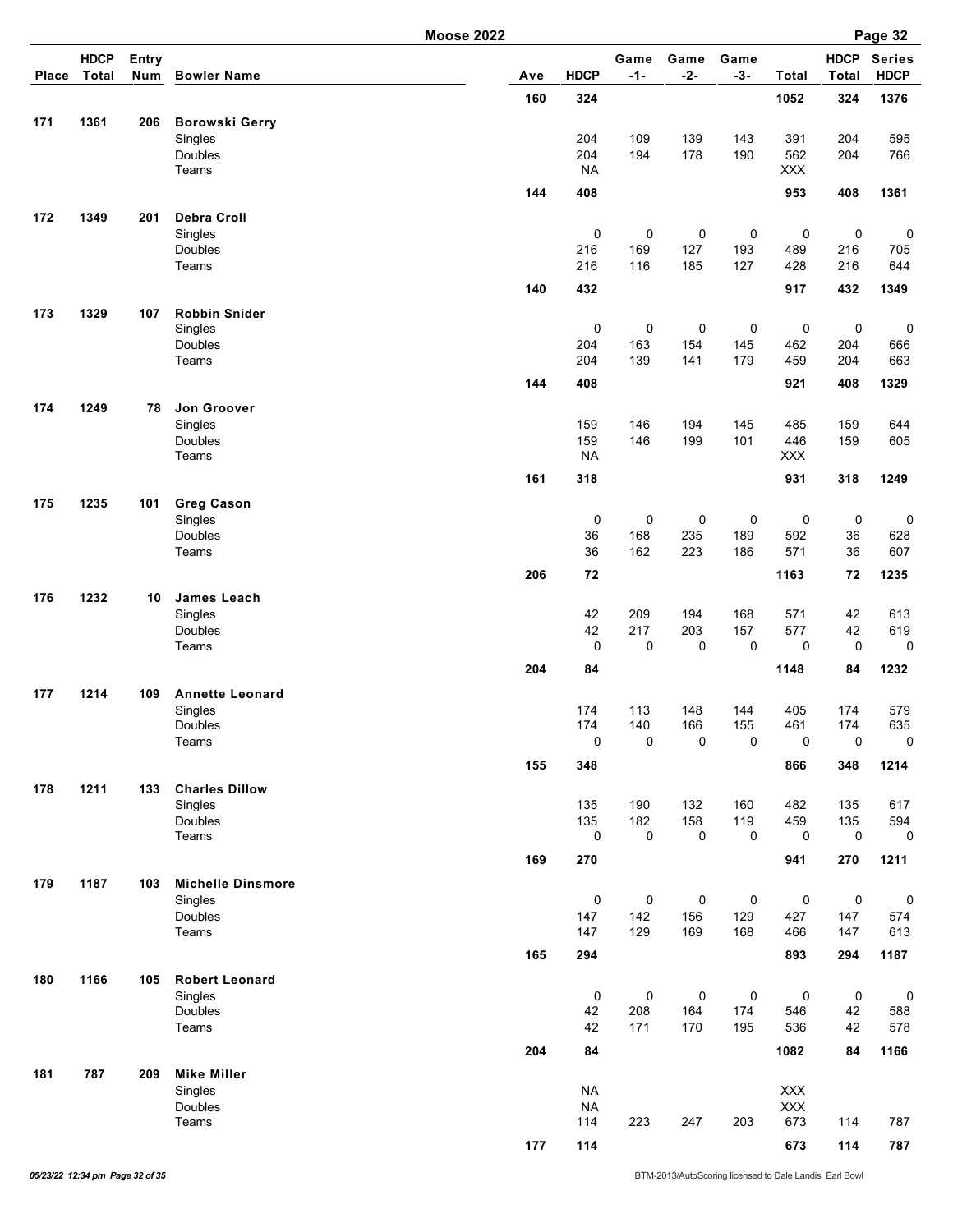|       |                             |              |                                                      | <b>Moose 2022</b> |                                       |                  |               |                  |                                            |                      | Page 33                      |
|-------|-----------------------------|--------------|------------------------------------------------------|-------------------|---------------------------------------|------------------|---------------|------------------|--------------------------------------------|----------------------|------------------------------|
| Place | <b>HDCP</b><br><b>Total</b> | Entry<br>Num | <b>Bowler Name</b>                                   | Ave               | <b>HDCP</b>                           | Game<br>$-1-$    | Game<br>$-2-$ | Game<br>$-3-$    | <b>Total</b>                               | <b>HDCP</b><br>Total | <b>Series</b><br><b>HDCP</b> |
| 182   | 736                         | 208          | <b>Maryanne Duke</b><br>Singles<br>Doubles<br>Teams  |                   | <b>NA</b><br><b>NA</b><br>270         | 162              | 152           | 152              | XXX<br>XXX<br>466                          | 270                  | 736                          |
|       |                             |              |                                                      | 119               | 270                                   |                  |               |                  | 466                                        | 270                  | 736                          |
| 183   | 644                         | 207          | <b>Kevin Duke</b><br>Singles<br>Doubles              |                   | <b>NA</b><br><b>NA</b><br>198         |                  |               |                  | XXX<br><b>XXX</b><br>446                   |                      |                              |
|       |                             |              | Teams                                                | 146               | 198                                   | 194              | 135           | 117              | 446                                        | 198<br>198           | 644<br>644                   |
| 184   | 636                         | 204          | Dean Smith<br>Singles                                |                   | <b>NA</b>                             |                  |               |                  | XXX                                        |                      |                              |
|       |                             |              | Doubles<br>Teams                                     |                   | <b>NA</b><br>246                      | 135              | 136           | 119              | <b>XXX</b><br>390                          | 246                  | 636                          |
|       |                             |              |                                                      | 128               | 246                                   |                  |               |                  | 390                                        | 246                  | 636                          |
| 185   | 621                         | 203          | Dori Smith<br>Singles<br>Doubles<br>Teams            |                   | <b>NA</b><br><b>NA</b><br>270         | 99               | 96            | 156              | <b>XXX</b><br>XXX<br>351                   | 270                  | 621                          |
|       |                             |              |                                                      | 120               | 270                                   |                  |               |                  | 351                                        | 270                  | 621                          |
| 185   | 621                         | 205          | <b>Cheri Stine</b><br>Singles<br>Doubles<br>Teams    |                   | 147<br>$\pmb{0}$<br><b>NA</b>         | 158<br>0         | 180<br>0      | 136<br>$\pmb{0}$ | 474<br>$\pmb{0}$<br><b>XXX</b>             | 147<br>$\mathsf 0$   | 621<br>$\pmb{0}$             |
|       |                             |              |                                                      | 165               | 147                                   |                  |               |                  | 474                                        | 147                  | 621                          |
| 187   | 512                         | 53           | <b>Adam Weir</b><br>Singles<br>Doubles               |                   | 0<br><b>NA</b>                        | 0                | 0             | 0                | $\pmb{0}$<br>XXX                           | $\pmb{0}$            | $\mathbf 0$                  |
|       |                             |              | Teams                                                |                   | 9                                     | 171              | 170           | 162              | 503                                        | 9                    | 512                          |
| 188   | 357                         | 202          | <b>Will Harrison</b>                                 | 216               | 9                                     |                  |               |                  | 503                                        | 9                    | 512                          |
|       |                             |              | Singles<br><b>Doubles</b><br>Teams                   |                   | <b>NA</b><br><b>NA</b><br>$\mathbf 0$ | 122              | 127           | 108              | XXX<br>XXX<br>357                          | 0                    | 357                          |
|       |                             |              |                                                      | 220               | 0                                     |                  |               |                  | 357                                        | 0                    | 357                          |
| 189   | 0                           | 106          | <b>Sarah Burke</b><br>Singles<br>Doubles<br>Teams    |                   | $\pmb{0}$<br>0<br><b>NA</b>           | $\pmb{0}$<br>0   | 0<br>0        | 0<br>0           | $\pmb{0}$<br>$\mathbf 0$<br>$\mathsf{XXX}$ | $\pmb{0}$<br>0       | 0<br>0                       |
|       |                             |              |                                                      | 109               | 0                                     |                  |               |                  | 0                                          | 0                    | 0                            |
| 189   | 0                           | 111          | <b>Jayci Prunest</b><br>Singles<br>Doubles<br>Teams  |                   | 0<br>0<br><b>NA</b>                   | 0<br>$\mathsf 0$ | 0<br>0        | 0<br>$\mathsf 0$ | 0<br>$\pmb{0}$<br>$\mathsf{XXX}$           | 0<br>0               | 0<br>$\pmb{0}$               |
|       |                             |              |                                                      | 106               | $\pmb{0}$                             |                  |               |                  | $\pmb{0}$                                  | $\pmb{0}$            | $\pmb{0}$                    |
| 189   | 0                           | 22           | <b>Mary Polce</b><br>Singles<br>Doubles<br>Teams     |                   | <b>NA</b><br><b>NA</b><br><b>NA</b>   |                  |               |                  | XXX<br>XXX<br>$\mathsf{XXX}$               |                      |                              |
|       |                             |              |                                                      | 140               | $\mathbf 0$                           |                  |               |                  | $\pmb{0}$                                  | 0                    | 0                            |
| 189   | 0                           | 117          | <b>Zachary Gibson</b><br>Singles<br>Doubles<br>Teams |                   | <b>NA</b><br><b>NA</b><br><b>NA</b>   |                  |               |                  | XXX<br>XXX<br>$\mathsf{XXX}$               |                      |                              |
|       |                             |              |                                                      | 113               | 0                                     |                  |               |                  | 0                                          | 0                    | 0                            |
| 189   | 0                           | 26           | <b>Robert Hildebrand</b><br>Singles                  |                   | <b>NA</b>                             |                  |               |                  | $\mathsf{XXX}$                             |                      |                              |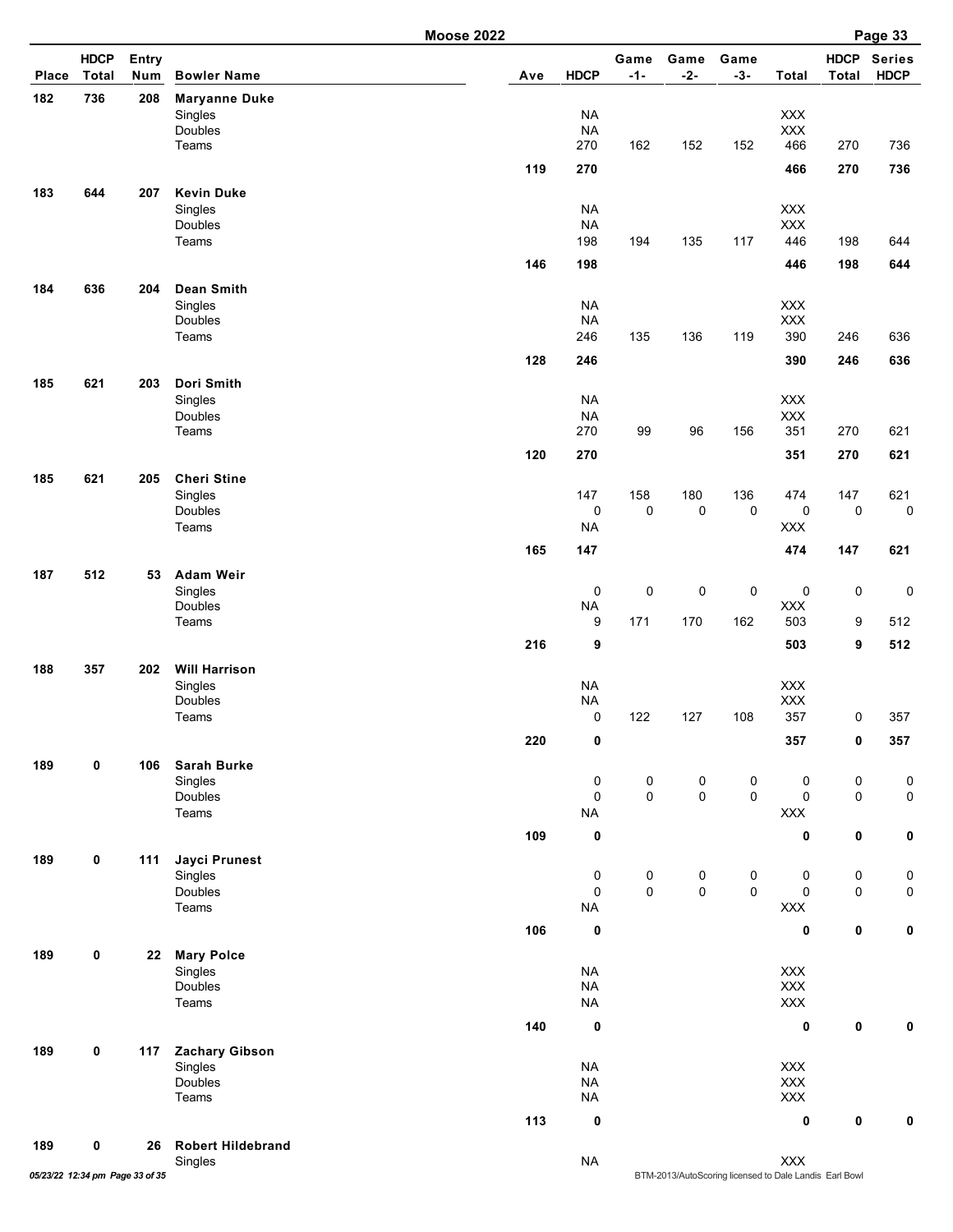| <b>Moose 2022</b> |  |
|-------------------|--|
|-------------------|--|

|       |                                 |              |                                   | <b>Moose 2022</b> |                          |                     |                     |                                                        |                       |                      | Page 34                      |
|-------|---------------------------------|--------------|-----------------------------------|-------------------|--------------------------|---------------------|---------------------|--------------------------------------------------------|-----------------------|----------------------|------------------------------|
| Place | <b>HDCP</b><br><b>Total</b>     | Entry<br>Num | <b>Bowler Name</b>                | Ave               | <b>HDCP</b>              | Game<br>$-1-$       | Game<br>$-2-$       | Game<br>$-3-$                                          | <b>Total</b>          | <b>HDCP</b><br>Total | <b>Series</b><br><b>HDCP</b> |
|       |                                 |              | Doubles<br>Teams                  |                   | <b>NA</b><br><b>NA</b>   |                     |                     |                                                        | $\mathsf{XXX}$<br>XXX |                      |                              |
|       |                                 |              |                                   | 189               | $\mathbf 0$              |                     |                     |                                                        | $\pmb{0}$             | $\pmb{0}$            | $\mathbf 0$                  |
| 189   | 0                               | 59           | <b>Rodney Bonnell</b>             |                   |                          |                     |                     |                                                        |                       |                      |                              |
|       |                                 |              | Singles                           |                   | <b>NA</b>                |                     |                     |                                                        | <b>XXX</b>            |                      |                              |
|       |                                 |              | Doubles                           |                   | <b>NA</b>                |                     |                     |                                                        | <b>XXX</b>            |                      |                              |
|       |                                 |              | Teams                             |                   | <b>NA</b>                |                     |                     |                                                        | <b>XXX</b>            |                      |                              |
|       |                                 |              |                                   | 129               | $\mathbf 0$              |                     |                     |                                                        | 0                     | $\pmb{0}$            | $\mathbf 0$                  |
| 189   | 0                               | 68           | <b>Glenn Wolfe</b>                |                   |                          |                     |                     |                                                        |                       |                      |                              |
|       |                                 |              | Singles                           |                   | <b>NA</b>                |                     |                     |                                                        | <b>XXX</b>            |                      |                              |
|       |                                 |              | Doubles<br>Teams                  |                   | <b>NA</b><br><b>NA</b>   |                     |                     |                                                        | XXX<br>$\mathsf{XXX}$ |                      |                              |
|       |                                 |              |                                   | 185               | $\mathbf 0$              |                     |                     |                                                        | 0                     | 0                    | $\mathbf 0$                  |
|       |                                 |              |                                   |                   |                          |                     |                     |                                                        |                       |                      |                              |
| 189   | 0                               | 70           | <b>Jason Davich</b><br>Singles    |                   | <b>NA</b>                |                     |                     |                                                        | <b>XXX</b>            |                      |                              |
|       |                                 |              | Doubles                           |                   | <b>NA</b>                |                     |                     |                                                        | XXX                   |                      |                              |
|       |                                 |              | Teams                             |                   | <b>NA</b>                |                     |                     |                                                        | XXX                   |                      |                              |
|       |                                 |              |                                   | 191               | $\mathbf 0$              |                     |                     |                                                        | 0                     | 0                    | $\mathbf 0$                  |
| 189   | 0                               | 77           | <b>Brandy Koontz</b>              |                   |                          |                     |                     |                                                        |                       |                      |                              |
|       |                                 |              | Singles                           |                   | $\pmb{0}$                | $\pmb{0}$           | $\pmb{0}$           | 0                                                      | 0                     | $\pmb{0}$            | $\pmb{0}$                    |
|       |                                 |              | Doubles                           |                   | 0                        | $\mathsf{O}\xspace$ | $\mathsf{O}\xspace$ | $\mathsf{O}\xspace$                                    | $\pmb{0}$             | $\pmb{0}$            | $\pmb{0}$                    |
|       |                                 |              | Teams                             |                   | <b>NA</b>                |                     |                     |                                                        | $\mathsf{XXX}$        |                      |                              |
|       |                                 |              |                                   | 161               | $\mathbf 0$              |                     |                     |                                                        | 0                     | $\pmb{0}$            | $\mathbf 0$                  |
| 189   | 0                               | 81           | <b>Brian Krise</b>                |                   |                          |                     |                     |                                                        |                       |                      |                              |
|       |                                 |              | Singles                           |                   | <b>NA</b>                |                     |                     |                                                        | XXX                   |                      |                              |
|       |                                 |              | Doubles<br>Teams                  |                   | <b>NA</b><br>$\mathbf 0$ | $\mathsf 0$         | $\mathsf 0$         | 0                                                      | $\mathsf{XXX}$<br>0   | $\pmb{0}$            | $\pmb{0}$                    |
|       |                                 |              |                                   | 210               | $\mathbf 0$              |                     |                     |                                                        | 0                     | $\pmb{0}$            | $\pmb{0}$                    |
|       |                                 |              |                                   |                   |                          |                     |                     |                                                        |                       |                      |                              |
| 189   | 0                               | 82           | <b>Brian Bitikofer</b><br>Singles |                   | <b>NA</b>                |                     |                     |                                                        | XXX                   |                      |                              |
|       |                                 |              | Doubles                           |                   | <b>NA</b>                |                     |                     |                                                        | <b>XXX</b>            |                      |                              |
|       |                                 |              | Teams                             |                   | <b>NA</b>                |                     |                     |                                                        | XXX                   |                      |                              |
|       |                                 |              |                                   | 187               | $\mathbf 0$              |                     |                     |                                                        | 0                     | $\pmb{0}$            | $\mathbf 0$                  |
| 189   | 0                               | 90           | <b>Ryan Tedesco</b>               |                   |                          |                     |                     |                                                        |                       |                      |                              |
|       |                                 |              | Singles                           |                   | <b>NA</b>                |                     |                     |                                                        | XXX                   |                      |                              |
|       |                                 |              | Doubles                           |                   | <b>NA</b>                |                     |                     |                                                        | XXX                   |                      |                              |
|       |                                 |              | Teams                             |                   | <b>NA</b>                |                     |                     |                                                        | $\mathsf{XXX}$        |                      |                              |
|       |                                 |              |                                   | 193               | $\mathbf 0$              |                     |                     |                                                        | 0                     | $\mathbf 0$          | $\mathbf 0$                  |
| 189   | 0                               | 98           | <b>Hunter Elsman</b>              |                   |                          |                     |                     |                                                        |                       |                      |                              |
|       |                                 |              | Singles<br>Doubles                |                   | <b>NA</b><br><b>NA</b>   |                     |                     |                                                        | <b>XXX</b><br>XXX     |                      |                              |
|       |                                 |              | Teams                             |                   | <b>NA</b>                |                     |                     |                                                        | XXX                   |                      |                              |
|       |                                 |              |                                   | 194               | $\mathbf 0$              |                     |                     |                                                        | 0                     | 0                    | $\mathbf 0$                  |
| 189   | 0                               | 99           | <b>Nathan Burke</b>               |                   |                          |                     |                     |                                                        |                       |                      |                              |
|       |                                 |              | Singles                           |                   | 0                        | 0                   | 0                   | 0                                                      | 0                     | 0                    | $\pmb{0}$                    |
|       |                                 |              | Doubles                           |                   | 0                        | $\mathsf 0$         | $\mathsf 0$         | $\mathsf{O}\xspace$                                    | 0                     | $\mathsf{O}\xspace$  | $\pmb{0}$                    |
|       |                                 |              | Teams                             |                   | <b>NA</b>                |                     |                     |                                                        | XXX                   |                      |                              |
|       |                                 |              |                                   | 194               | $\mathbf 0$              |                     |                     |                                                        | 0                     | $\pmb{0}$            | $\mathbf 0$                  |
| 189   | 0                               | 138          | Rocky Romanycia                   |                   |                          |                     |                     |                                                        |                       |                      |                              |
|       |                                 |              | Singles                           |                   | <b>NA</b>                |                     |                     |                                                        | XXX                   |                      |                              |
|       |                                 |              | Doubles<br>Teams                  |                   | <b>NA</b><br><b>NA</b>   |                     |                     |                                                        | XXX<br>XXX            |                      |                              |
|       |                                 |              |                                   |                   |                          |                     |                     |                                                        |                       |                      |                              |
|       |                                 |              |                                   | 140               | $\mathbf 0$              |                     |                     |                                                        | 0                     | $\mathbf 0$          | $\mathbf 0$                  |
| 189   | 0                               | 182          | <b>Jason Tucker</b>               |                   |                          |                     |                     |                                                        |                       |                      |                              |
|       |                                 |              | Singles<br>Doubles                |                   | <b>NA</b><br><b>NA</b>   |                     |                     |                                                        | XXX<br>$\mathsf{XXX}$ |                      |                              |
|       |                                 |              | Teams                             |                   | <b>NA</b>                |                     |                     |                                                        | <b>XXX</b>            |                      |                              |
|       | 05/23/22 12:34 pm Page 34 of 35 |              |                                   |                   |                          |                     |                     | BTM-2013/AutoScoring licensed to Dale Landis Earl Bowl |                       |                      |                              |